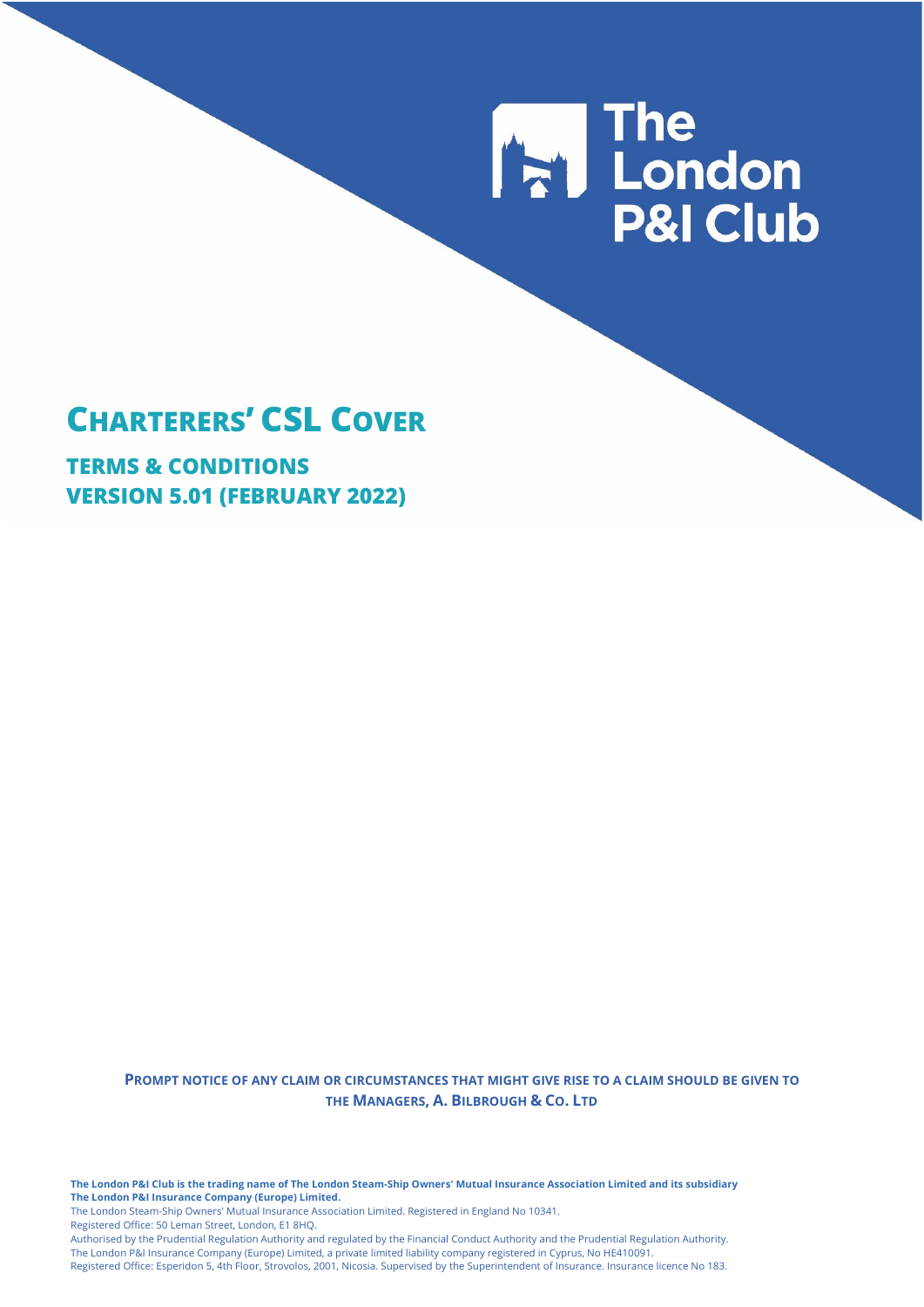### **CONTENTS**

| <b>SECTION I: HEADS OF COVER</b>                                                                                                                                                                                                                                                                                                                                                                                                                | <b>Clause</b> |
|-------------------------------------------------------------------------------------------------------------------------------------------------------------------------------------------------------------------------------------------------------------------------------------------------------------------------------------------------------------------------------------------------------------------------------------------------|---------------|
| Liability for Damage to Hull                                                                                                                                                                                                                                                                                                                                                                                                                    | A             |
| Liability to and in respect of the Chartered Ship<br>Assured's interests<br>Liability for strikes etc. risks                                                                                                                                                                                                                                                                                                                                    |               |
| Assured's own costs                                                                                                                                                                                                                                                                                                                                                                                                                             |               |
| Liability to Persons                                                                                                                                                                                                                                                                                                                                                                                                                            | B             |
| Persons other than Crewmembers, Persons<br>engaged to handle cargo and Passengers<br>Persons engaged to handle cargo<br>Passengers (persons holding passage tickets)<br>Injury and Death - Crewmembers<br>Illness – Crewmembers<br>Wages and Shipwreck Unemployment<br>Indemnity<br>Repatriation and Substitutes<br>Diversion<br>Spouses and Children<br>Stowaways, Deserters and Refugees<br>Life Salvage<br>Effects of Crewmembers and Others |               |
| Ouarantine<br>Collision with other ships (RDC)                                                                                                                                                                                                                                                                                                                                                                                                  | C             |
| Property not on board the Chartered Ship (FFO)                                                                                                                                                                                                                                                                                                                                                                                                  | D             |
| Pollution                                                                                                                                                                                                                                                                                                                                                                                                                                       | Е             |
| Towage                                                                                                                                                                                                                                                                                                                                                                                                                                          | F             |
| Indemnities and Contracts for Services                                                                                                                                                                                                                                                                                                                                                                                                          | G             |
| Wreck Removal                                                                                                                                                                                                                                                                                                                                                                                                                                   | н             |
| Cargo                                                                                                                                                                                                                                                                                                                                                                                                                                           | I             |
| Irrecoverable General Average Contributions                                                                                                                                                                                                                                                                                                                                                                                                     | J             |
| Property other than Cargo on board                                                                                                                                                                                                                                                                                                                                                                                                              |               |
| the Chartered Ship                                                                                                                                                                                                                                                                                                                                                                                                                              | Κ             |
| Fines                                                                                                                                                                                                                                                                                                                                                                                                                                           | L             |
| <b>Official Enquiries</b>                                                                                                                                                                                                                                                                                                                                                                                                                       | M             |
| Special Direction of the Members' Committee                                                                                                                                                                                                                                                                                                                                                                                                     | N             |
| Sue and Labour and Legal Costs                                                                                                                                                                                                                                                                                                                                                                                                                  | Ω             |
| <b>SECTION II' LIMITATIONS AND EXCLUSIONS Clause</b>                                                                                                                                                                                                                                                                                                                                                                                            |               |

### **SECTION II: LIMITATIONS AND EXCLUSIONS Clause**

| <b>Excluded Operations</b>               |  |
|------------------------------------------|--|
| Operation of Semi-Submersible Heavy Lift |  |
| Ships                                    |  |
| Salvage Operations                       |  |
| <b>Specialist Operations</b>             |  |
|                                          |  |

| <b>Production Operations</b>                                                 |               |
|------------------------------------------------------------------------------|---------------|
| Waste Incineration                                                           |               |
| Submarines                                                                   |               |
| Divers<br>Non-marine Pesonnel                                                |               |
| Blending of cargoes on board                                                 |               |
|                                                                              |               |
| <b>SECTION III: EXTENSIONS</b>                                               | <b>Clause</b> |
| War and Terrorism Risks                                                      | A             |
| Liability as Cargo Owner                                                     | B             |
| <b>Charterers' Bunkers</b>                                                   | C             |
| Special Cover for Salvors                                                    | D             |
| Indemnities and Contracts for other Services                                 | Е             |
| Cargo Liabilities                                                            | F             |
| Blending of cargoes on board                                                 | G             |
| <b>Excluded Operations</b>                                                   | н             |
| <b>SECTION IV: GENERAL TERMS &amp; CONDITIONS Clause</b>                     |               |
| Basis of Indemnity                                                           | А             |
| Duty of Disclosure                                                           |               |
| Certificates of Entry and Endorsements                                       |               |
| Limit of Liability                                                           |               |
| Right to Recover and Subrogation<br><b>Classification Requirements</b>       |               |
| Hull Insurance                                                               |               |
| Other insurances                                                             |               |
| <b>Guarantees and Undertakings</b>                                           |               |
| Conduct                                                                      |               |
| Unreasonable Conduct<br>Amendment of Terms and Conditions                    |               |
| Sanctions                                                                    |               |
| Reinsurances                                                                 |               |
| Premium                                                                      |               |
| Risks Covered                                                                | B             |
| <b>Excluded Risks</b>                                                        | C             |
| Wrongful Termination, Bad Debts, Failure to                                  |               |
| Pay, Interest on any Claim etc.<br>Illegal, Hazardous or Improper Adventures |               |
| Nuclear Risks                                                                |               |
| Declared Communicable Disease Exclusion                                      |               |
| Marine Cyber                                                                 |               |
| Claims                                                                       | I)            |
| Obligations of the Assured in respect of Claims                              |               |
| Time Bar                                                                     |               |
| Bail                                                                         |               |

**The London P&I Club is the trading name of The London Steam-Ship Owners' Mutual Insurance Association Limited and its subsidiary The London P&I Insurance Company (Europe) Limited.**

The London Steam-Ship Owners' Mutual Insurance Association Limited. Registered in England No 10341.

Registered Office: 50 Leman Street, London, E1 8HQ.

Authorised by the Prudential Regulation Authority and regulated by the Financial Conduct Authority and the Prudential Regulation Authority.

The London P&I Insurance Company (Europe) Limited, a private limited liability company registered in Cyprus, No HE410091.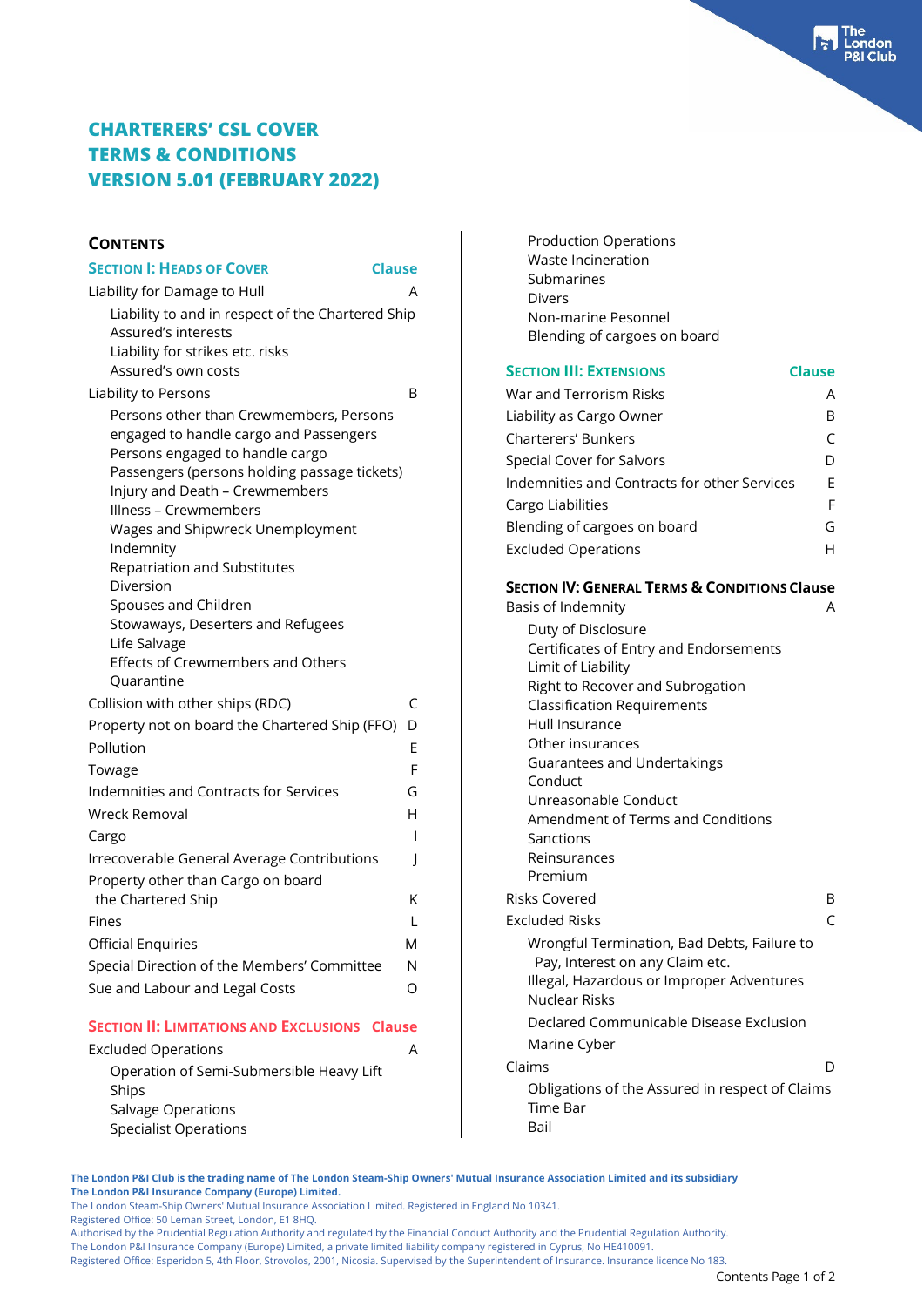Powers of the Association relating to the Handling and Settlement of Claims Settlement of Claims Claims prioritisation and Assured's indemnity to the Association

General Provisions **Exercise Exercise E** Coassureds and Other Assureds Affiliates and Associates Fleet Insurance Assignment Period of Insurance, Termination by Contractual Notice and Novation Termination upon Sale, Loss etc. Termination upon Insolvency or Liquidation Termination Notices Forbearance Jurisdiction and Law Incorporation of the Articles of Association Definition Disclaimer Subsidiary Cover Contract Continuity

**The London P&I Club is the trading name of The London Steam-Ship Owners' Mutual Insurance Association Limited and its subsidiary The London P&I Insurance Company (Europe) Limited.**

The London Steam-Ship Owners' Mutual Insurance Association Limited. Registered in England No 10341.

Registered Office: 50 Leman Street, London, E1 8HQ.

Authorised by the Prudential Regulation Authority and regulated by the Financial Conduct Authority and the Prudential Regulation Authority.

The London P&I Insurance Company (Europe) Limited, a private limited liability company registered in Cyprus, No HE410091.

Registered Office: Esperidon 5, 4th Floor, Strovolos, 2001, Nicosia. Supervised by the Superintendent of Insurance. Insurance licence No 183.

idon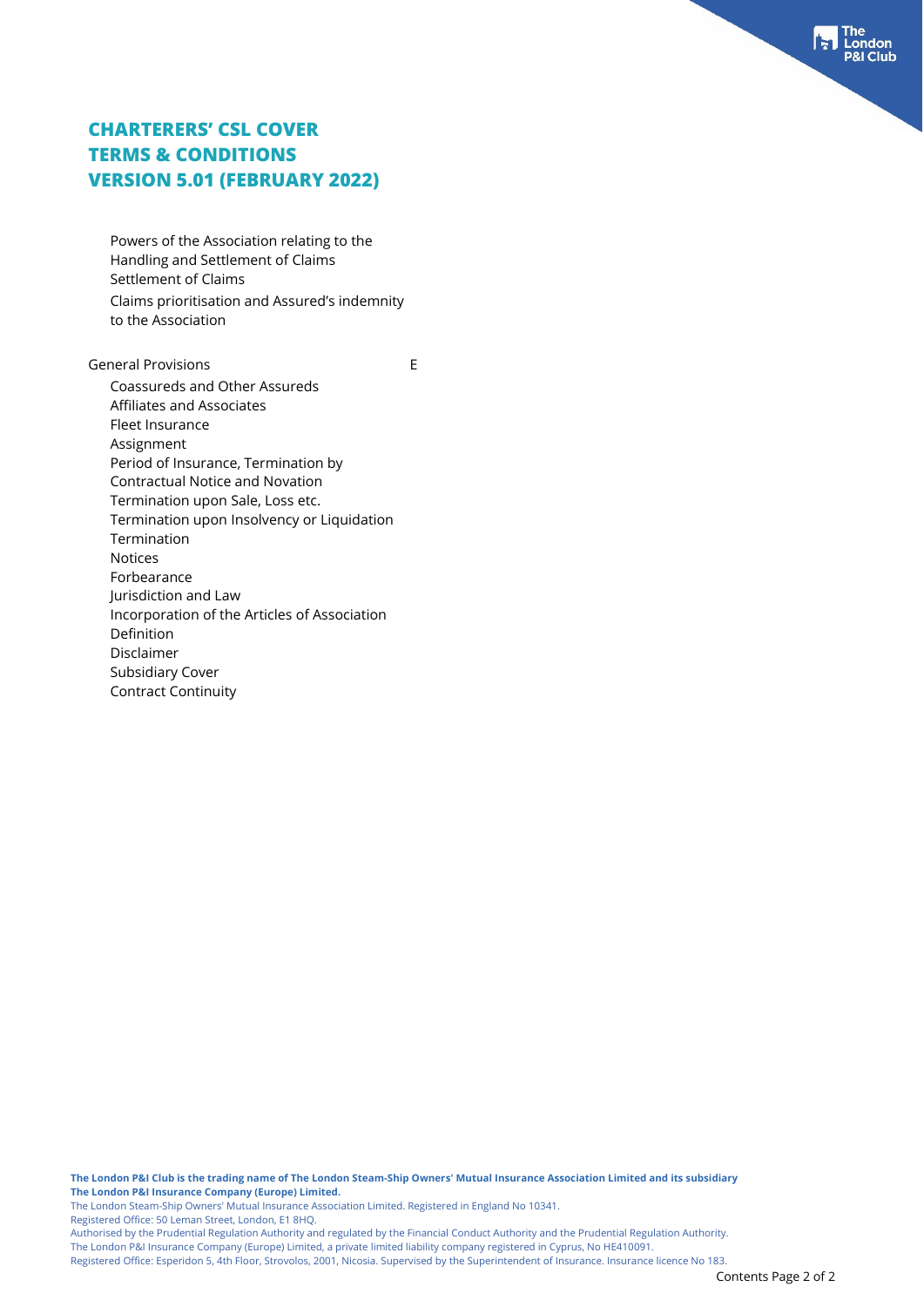| <b>SECTION</b><br><b>CLAUSE</b> | <b>HEADS OF COVER</b>                                                                                                                                                                                                                                                                                                                                                                                                                                                                                                      | <b>TERMS AND CONDITIONS</b>                                                                                                                                                                                                                                                                                                                                                                                                                                                                                                                                                                                                                                                                                                                                                                                                                                                                                                                                                                                                                                                                                                                                                                                                                                                                                                                                                                                                                                                                                                                                                                                                                                                                    |
|---------------------------------|----------------------------------------------------------------------------------------------------------------------------------------------------------------------------------------------------------------------------------------------------------------------------------------------------------------------------------------------------------------------------------------------------------------------------------------------------------------------------------------------------------------------------|------------------------------------------------------------------------------------------------------------------------------------------------------------------------------------------------------------------------------------------------------------------------------------------------------------------------------------------------------------------------------------------------------------------------------------------------------------------------------------------------------------------------------------------------------------------------------------------------------------------------------------------------------------------------------------------------------------------------------------------------------------------------------------------------------------------------------------------------------------------------------------------------------------------------------------------------------------------------------------------------------------------------------------------------------------------------------------------------------------------------------------------------------------------------------------------------------------------------------------------------------------------------------------------------------------------------------------------------------------------------------------------------------------------------------------------------------------------------------------------------------------------------------------------------------------------------------------------------------------------------------------------------------------------------------------------------|
|                                 |                                                                                                                                                                                                                                                                                                                                                                                                                                                                                                                            | It is in the nature of the exposures which a charterer faces and the risks to which<br>the charterer is subject that claims can arise either directly against the charterer or<br>indirectly as a claim against another party with an interest in the ship and/or the<br>cargo carried on board the ship - typically the shipowner. The heads of cover and<br>detailed clauses which follow in Sections I and II below should therefore be<br>construed as covering one or other of these scenarios and, in many instances, both.                                                                                                                                                                                                                                                                                                                                                                                                                                                                                                                                                                                                                                                                                                                                                                                                                                                                                                                                                                                                                                                                                                                                                              |
| $\overline{A}$                  | <b>Liability to and in</b><br>respect of the<br><b>Chartered Ship:</b><br>• Physical loss of<br>or damage to<br>the Chartered<br>Ship<br>General<br>Average,<br>Salvage, and<br><b>Salvage</b><br>Charges<br>Costs of<br>$\bullet$<br>averting or<br>minimising loss<br>Loss of<br>$\bullet$<br><b>Employment of</b><br>the Chartered<br>Ship<br>Costs and<br>expenses<br><b>Assured's</b><br>interests:<br>General<br>Average,<br>Salvage, and<br><b>Salvage</b><br>Charges<br>Costs of<br>averting or<br>minimising loss | Liability to and in respect of the Chartered Ship<br>1<br>Liabilities, losses, costs and expenses incurred by the Assured:<br>1.1<br>Physical loss of or damage to the Chartered Ship<br>in respect of the Assured's liability to owners and/or<br>disponent owners and/or other parties with an interest in<br>the Chartered Ship (hereafter referred to as "owners") for<br>physical damage to and/or loss of the Chartered Ship and/or<br>its equipment and/or outfit and/or stores and/or supplies;<br>1.2<br><b>General Average, Salvage and Salvage Charges</b><br>in respect of the Assured's liability to owners for the<br>Chartered Ship's proportion of:<br>1.2.1<br>salvage; and/or<br>1.2.2<br>salvage charges; and/or<br>1.2.3<br>general average as stated in the general average<br>adjustment or as determined by a court, competent<br>tribunal or independent adjuster appointed by the<br>Association or as otherwise agreed;<br><b>Costs of averting or minimising loss</b><br>1.3<br>in respect of the Assured's liability to owners for<br>extraordinary costs and expenses reasonably incurred for<br>the purpose of averting and/or minimising physical damage<br>to and/or loss of the Chartered Ship and/or its equipment<br>and/or outfit and/or stores and/or supplies;<br>Loss of Employment of the Chartered Ship<br>1.4<br>in respect of the Assured's liability to owners for demurrage<br>and/or loss of use and/or hire of the Chartered Ship and/or<br>any similar financial loss:<br>1.4.1<br>arising out of an incident for which the Assured is<br>responsible and in respect of which the Assured<br>incurs, as a direct consequence of that incident, |

**The London P&I Club is the trading name of The London Steam-Ship Owners' Mutual Insurance Association Limited and its subsidiary The London P&I Insurance Company (Europe) Limited.**

The London Steam-Ship Owners' Mutual Insurance Association Limited. Registered in England No 10341. Registered Office: 50 Leman Street, London, E1 8HQ.

Authorised by the Prudential Regulation Authority and regulated by the Financial Conduct Authority and the Prudential Regulation Authority.

The London P&I Insurance Company (Europe) Limited, a private limited liability company registered in Cyprus, No HE410091.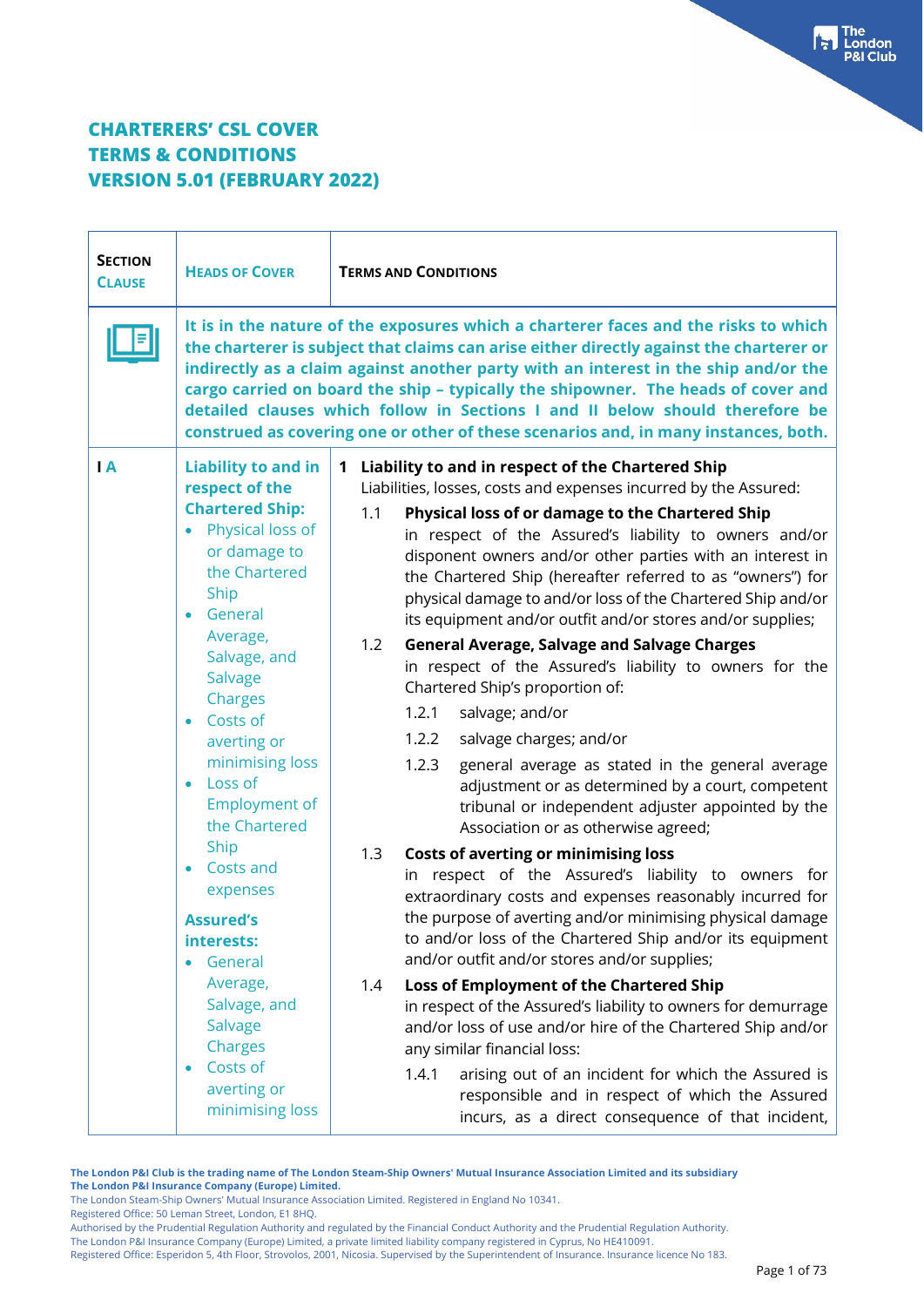| <b>SECTION</b><br><b>CLAUSE</b> | <b>HEADS OF COVER</b>                                                                                                                                              | <b>TERMS AND CONDITIONS</b>                                                                                                                                                                                                                                                                                                                        |
|---------------------------------|--------------------------------------------------------------------------------------------------------------------------------------------------------------------|----------------------------------------------------------------------------------------------------------------------------------------------------------------------------------------------------------------------------------------------------------------------------------------------------------------------------------------------------|
|                                 | <b>Liability for</b><br>strikes etc. risks:<br>• Strikes, Riots,<br>Civil<br>Commotion<br><b>Persons acting</b><br>$\bullet$<br>Maliciously or<br>from a Political | liabilities, losses, costs and expenses indemnified<br>under this Clause A 1.1 to 1.3; and/or<br>arising out of an incident for which the Assured is<br>1.4.2<br>responsible and in respect of which the Assured<br>incurs, as a direct consequence of that incident, a<br>liability to owners otherwise than in this Clause A<br>1.4.1;           |
|                                 | <b>Motive</b><br>Confiscation<br>and<br>Expropriation                                                                                                              | The purpose of this Clause A 1.4.2 is to indemnify the<br>Assured for the owner's loss of use and/or loss of hire<br>following an incident for which the Assured is ultimately<br>found liable which renders the Chartered Ship<br>unavailable for use and/or hire, notwithstanding that                                                           |
|                                 | <b>Assured's own</b><br>costs:<br>• Costs of<br>averting or<br>minimising loss<br>Surveyors' fees,<br>$\bullet$                                                    | there is no claim from the owner that falls to be<br>indemnified under this Clause A 1.1 to 1.3. For the<br>purposes of this this Clause A 1.4 an incident should be<br>understood to mean an occurrence and/or event which<br>would otherwise give rise to a claim under this Clause A<br>1.1 to $1.3$ ;                                          |
|                                 | engineers' fees,<br>experts' fees<br>and legal fees                                                                                                                | 1.5<br><b>Costs and expenses</b><br>in respect of the Assured's liability to owners for surveyors'<br>fees and disbursements and/or engineers' fees and<br>other<br>experts'<br>disbursements<br>and/or<br>fees<br>and<br>disbursements and/or legal fees and disbursements and/or<br>similar expenditure arising out of this Clause A 1.1 to 1.4. |
|                                 |                                                                                                                                                                    | 2 Assured's interests<br>Liabilities, losses, costs and expenses incurred by the Assured:                                                                                                                                                                                                                                                          |
|                                 |                                                                                                                                                                    | <b>General Average, Salvage and Salvage Charges</b><br>2.1<br>in respect of the Assured's contribution to general average<br>and/or salvage and/or salvage charges in respect of the<br>Assured's interest in bunkers and/or other property<br>(excluding cargo and/or containers) and/or hire and/or<br>freight; and/or                           |
|                                 |                                                                                                                                                                    | 2.2<br><b>Costs of averting or minimising loss</b><br>in respect of extraordinary costs and expenses reasonably<br>incurred by the Assured for the purpose of averting and/or<br>minimising physical damage to and/or loss of the Assured's<br>interest in bunkers and/or other property (excluding cargo                                          |

**The London P&I Club is the trading name of The London Steam-Ship Owners' Mutual Insurance Association Limited and its subsidiary The London P&I Insurance Company (Europe) Limited.**

The London Steam-Ship Owners' Mutual Insurance Association Limited. Registered in England No 10341.

Registered Office: 50 Leman Street, London, E1 8HQ.

The London P&I Insurance Company (Europe) Limited, a private limited liability company registered in Cyprus, No HE410091.

Authorised by the Prudential Regulation Authority and regulated by the Financial Conduct Authority and the Prudential Regulation Authority.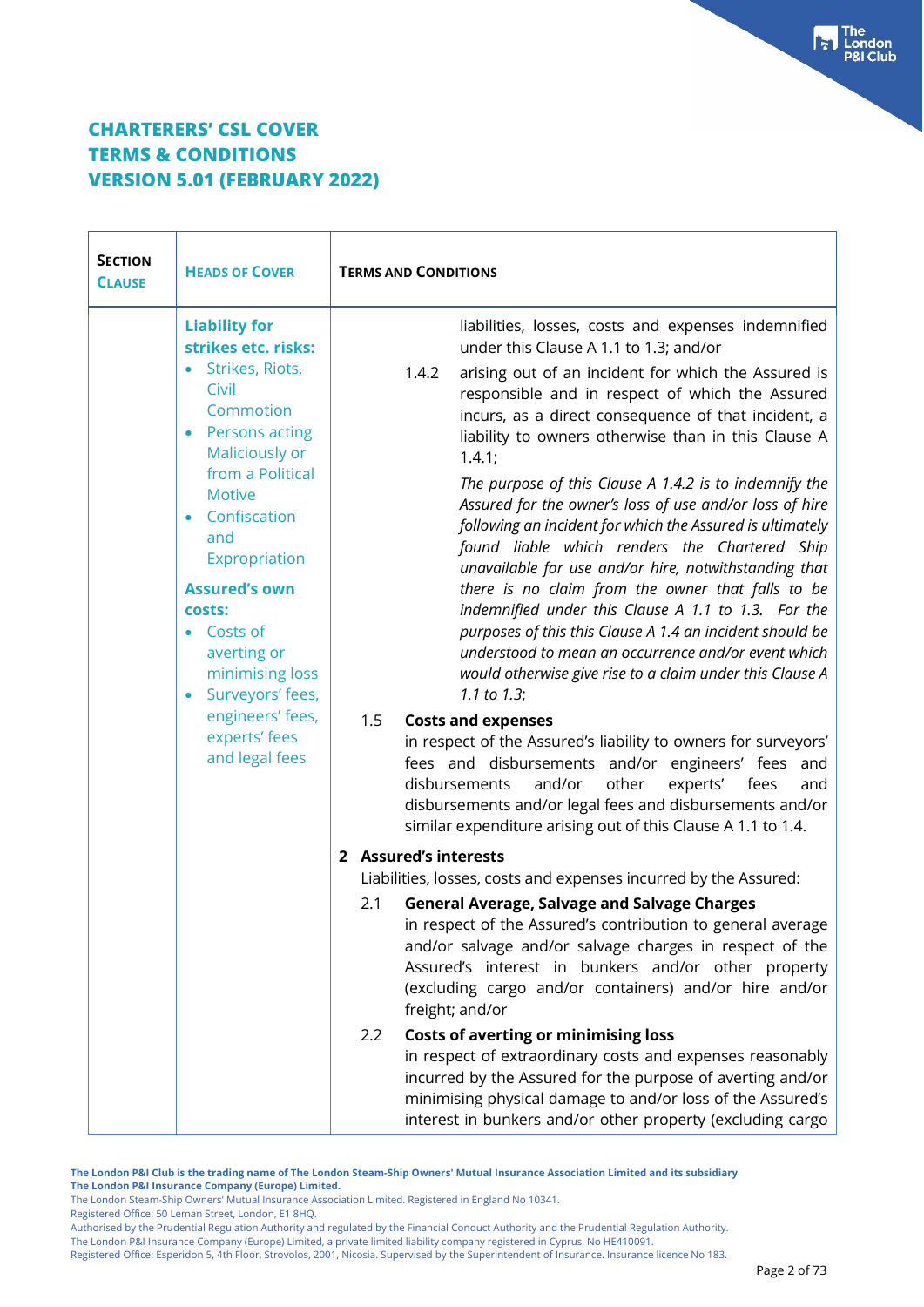| <b>SECTION</b><br><b>CLAUSE</b> | <b>HEADS OF COVER</b>                                           | <b>TERMS AND CONDITIONS</b>                                                                                                                                                                                                                                                                                                                                                                                                                                                                                                                                                                                                                                                                                                           |  |
|---------------------------------|-----------------------------------------------------------------|---------------------------------------------------------------------------------------------------------------------------------------------------------------------------------------------------------------------------------------------------------------------------------------------------------------------------------------------------------------------------------------------------------------------------------------------------------------------------------------------------------------------------------------------------------------------------------------------------------------------------------------------------------------------------------------------------------------------------------------|--|
|                                 |                                                                 | and/or containers) and/or hire and/or freight.<br>3 Strikes, Malicious Acts, Confiscation etc.<br>Liabilities, losses, costs and expenses incurred by the Assured as<br>set out in this Clause A 1 and A 2 extended to include liabilities,<br>losses, costs and expenses arising out of strikes, malicious acts and<br>confiscation risks as defined below:<br><b>Strikes, Riots, Civil Commotion</b><br>3.1<br>strikers and/or locked-out workmen and/or persons taking<br>part in labour disturbances and/or riots and/or civil<br>commotions;<br>Persons acting Maliciously or from a Political Motive<br>3.2<br>any person acting maliciously and/or from a political<br>motive;<br><b>Confiscation and Expropriation</b><br>3.3 |  |
|                                 |                                                                 | confiscation and/or expropriation.<br>4 Assured's costs and expenses<br>Costs and expenses incurred by the Assured:                                                                                                                                                                                                                                                                                                                                                                                                                                                                                                                                                                                                                   |  |
|                                 |                                                                 | 4.1<br><b>Costs of averting or minimising loss</b><br>extraordinary costs and expenses reasonably incurred for<br>the purpose of averting and/or minimising liabilities, losses,<br>costs and expenses otherwise covered by this Clause A 1 to<br>A 3; and/or                                                                                                                                                                                                                                                                                                                                                                                                                                                                         |  |
|                                 |                                                                 | <b>Costs and expenses</b><br>4.2<br>surveyors' fees and disbursements and/or engineers' fees<br>and disbursements and/or other experts' fees and<br>disbursements and/or legal fees and disbursements and/or<br>similar expenditure.                                                                                                                                                                                                                                                                                                                                                                                                                                                                                                  |  |
|                                 | <b>Exclusions:</b><br>Indemnities                               | <b>Indemnities exclusion</b><br>5.<br>In no event does this insurance indemnify the Assured for<br>liabilities, losses, costs and expenses assumed expressly or<br>impliedly under any form of indemnity or undertaking without<br>the prior agreement of the Association.                                                                                                                                                                                                                                                                                                                                                                                                                                                            |  |
| $\mathsf{I}$ B                  | <b>Liability to</b><br><b>Persons:</b><br>Persons other<br>than | 1 Persons other than Crewmembers, Persons engaged to<br>handle cargo and Passengers<br>Liability to pay damages or compensation for personal injury,<br>illness or death of any person (other than a crewmember of the                                                                                                                                                                                                                                                                                                                                                                                                                                                                                                                |  |

**The London P&I Club is the trading name of The London Steam-Ship Owners' Mutual Insurance Association Limited and its subsidiary The London P&I Insurance Company (Europe) Limited.**

The London Steam-Ship Owners' Mutual Insurance Association Limited. Registered in England No 10341.

Registered Office: 50 Leman Street, London, E1 8HQ.

Authorised by the Prudential Regulation Authority and regulated by the Financial Conduct Authority and the Prudential Regulation Authority.

The London P&I Insurance Company (Europe) Limited, a private limited liability company registered in Cyprus, No HE410091.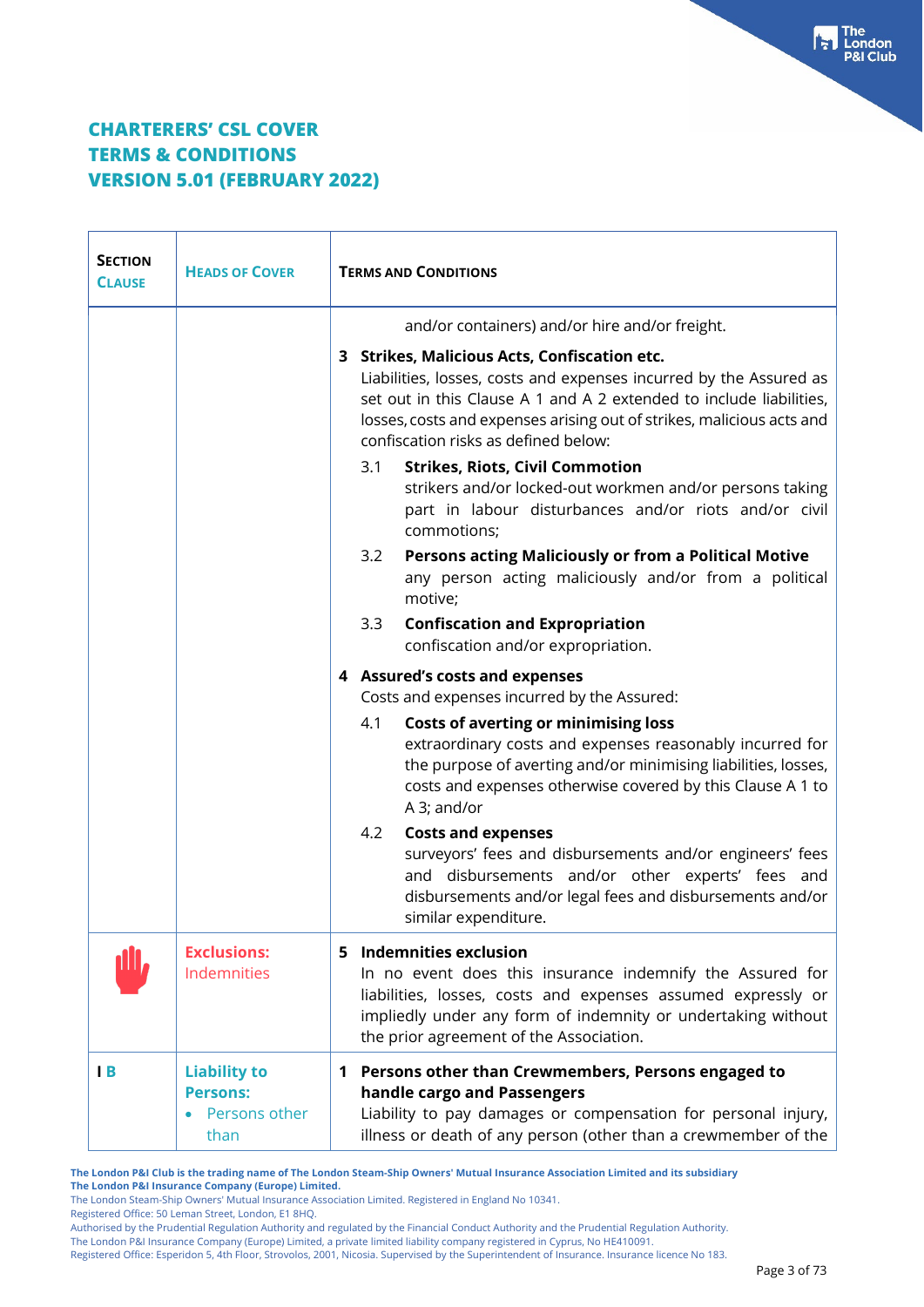| <b>SECTION</b><br><b>CLAUSE</b> | <b>HEADS OF COVER</b>                                                                                                     | <b>TERMS AND CONDITIONS</b>                                                                                                                                                                                                                                                                                                                                                                                            |  |
|---------------------------------|---------------------------------------------------------------------------------------------------------------------------|------------------------------------------------------------------------------------------------------------------------------------------------------------------------------------------------------------------------------------------------------------------------------------------------------------------------------------------------------------------------------------------------------------------------|--|
|                                 | Crewmembers,<br>Persons<br>engaged to<br>handle cargo<br>and Passengers<br>Persons<br>$\bullet$<br>engaged to             | Chartered Ship, a person engaged to handle the cargo of the<br>Chartered Ship or a passenger on board the Chartered Ship) and<br>hospital, medical, funeral and other expenses necessarily<br>incurred in relation to such injury, illness or death.<br>2 Liability to pay damages or compensation for personal injury,<br>illness or death of any person engaged to handle the cargo of<br>the Chartered Ship,        |  |
|                                 | handle cargo                                                                                                              | PROVIDED that:                                                                                                                                                                                                                                                                                                                                                                                                         |  |
|                                 | Passengers<br>$\bullet$<br>(persons<br>holding<br>passage tickets)<br>Injury and<br>$\bullet$<br>$death -$<br>Crewmembers | cover under Clause B 1 and Clause B 2 is limited to liabilities<br>(i)<br>arising out of a negligent act or omission on board or in<br>relation to the Chartered Ship or in relation to the handling<br>of its cargo from the time of receipt of that cargo from the<br>shipper or pre-carrier at the port of shipment until delivery<br>of that cargo to the consignee or onward carrier at the port<br>of discharge; |  |
|                                 | Illness -<br>$\bullet$<br>Crewmembers<br>• Wages and<br>Shipwreck<br>Unemployment<br>Indemnity                            | where the liability arises under the terms of any contract or<br>(ii)<br>indemnity and would not have arisen but for those terms,<br>such liability is not covered under this Clause B 1 to B 3 but<br>may be recoverable under Clause F Towage or Clause G<br>Indemnities and Contracts for other Services;                                                                                                           |  |
|                                 | Repatriation<br>$\bullet$<br>and Substitutes<br><b>Diversion</b><br>$\bullet$<br>Spouses and<br>$\bullet$<br>Children     | where the liability is in respect of a person on another ship,<br>(iii)<br>and arises out of a collision between that ship and the<br>Chartered Ship, such liability is not covered under this<br>Clause B 1 to B 3 but may be recoverable under Clause C<br>Collisions with other ships.                                                                                                                              |  |
|                                 | Stowaways,<br>$\bullet$<br>Deserters and<br><b>Refugees</b>                                                               | Liability to pay damages or compensation to passengers (persons<br>3<br>holding passage tickets):                                                                                                                                                                                                                                                                                                                      |  |
|                                 | Life Salvage<br><b>Effects of</b><br><b>Crewmembers</b>                                                                   | for personal injury, illness or death of any passenger and<br>(i)<br>hospital, medical or funeral expenses incurred in relation<br>to such injury, illness or death;                                                                                                                                                                                                                                                   |  |
|                                 | and Others<br>Quarantine                                                                                                  | to or in respect of passengers on board the Chartered Ship<br>(ii)<br>arising as a consequence of a casualty to the Chartered<br>Ship (see this Clause B 3.8), including the cost of forwarding<br>passengers to destination or return to port of embarkation<br>and of maintenance of passengers ashore;                                                                                                              |  |
|                                 |                                                                                                                           | for loss of or damage to the effects of any passenger;<br>(iii)                                                                                                                                                                                                                                                                                                                                                        |  |

**The London P&I Club is the trading name of The London Steam-Ship Owners' Mutual Insurance Association Limited and its subsidiary The London P&I Insurance Company (Europe) Limited.**

The London Steam-Ship Owners' Mutual Insurance Association Limited. Registered in England No 10341.

Registered Office: 50 Leman Street, London, E1 8HQ.

Authorised by the Prudential Regulation Authority and regulated by the Financial Conduct Authority and the Prudential Regulation Authority.

The London P&I Insurance Company (Europe) Limited, a private limited liability company registered in Cyprus, No HE410091.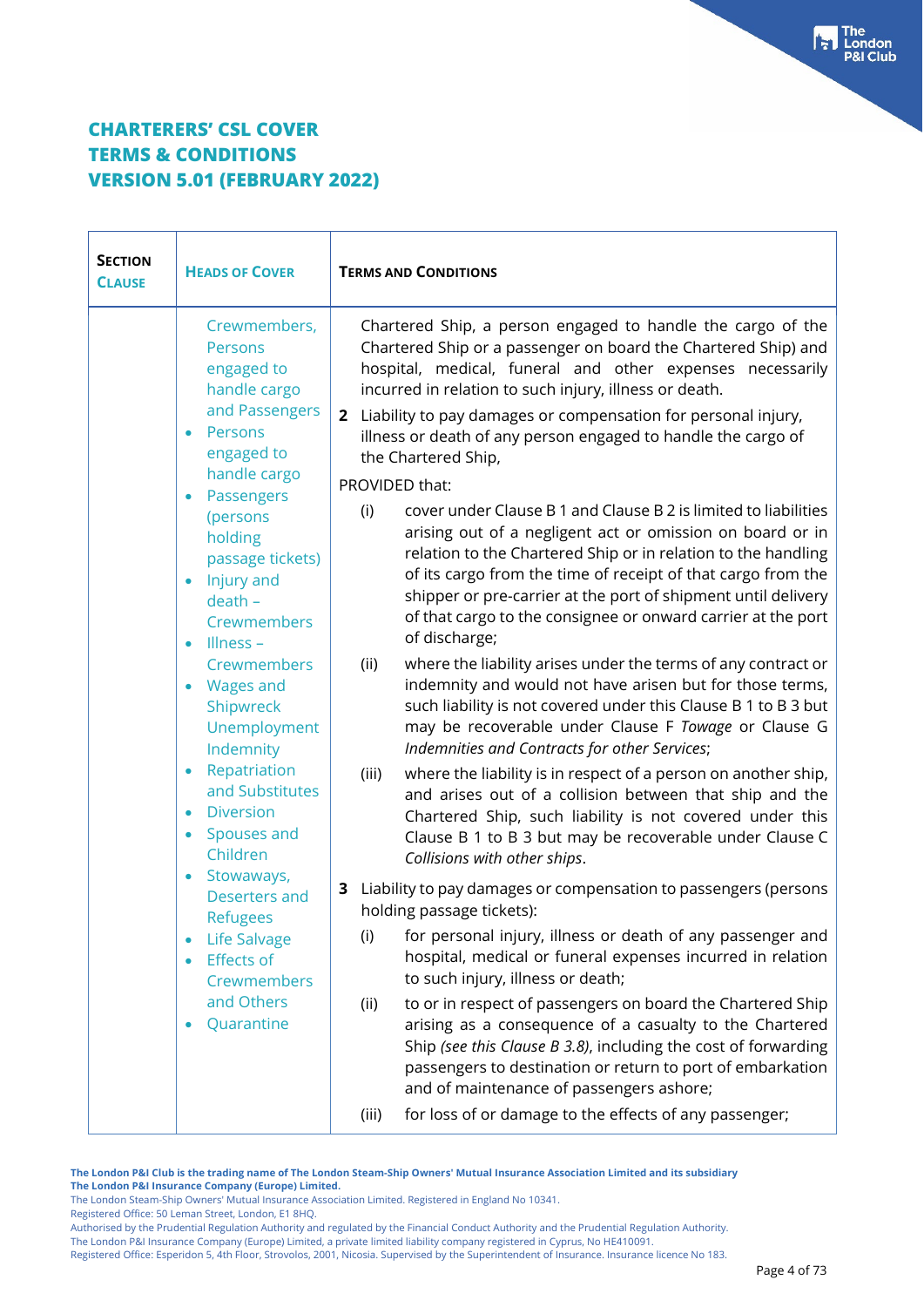| <b>SECTION</b><br><b>CLAUSE</b> | <b>HEADS OF COVER</b> | <b>TERMS AND CONDITIONS</b> |                                                                                                                                                                                                                                                                                                                                   |
|---------------------------------|-----------------------|-----------------------------|-----------------------------------------------------------------------------------------------------------------------------------------------------------------------------------------------------------------------------------------------------------------------------------------------------------------------------------|
|                                 |                       | PROVIDED that:              |                                                                                                                                                                                                                                                                                                                                   |
|                                 |                       | 3.1                         | the terms of the passage ticket or other contract between<br>the passenger and the Assured have been approved by the<br>Association in writing and cover for the liabilities set out in<br>this Clause B 3 has been agreed between the Assured and<br>the Association in writing on such terms as the Association<br>may require; |
|                                 |                       | 3.2                         | there shall be no recovery from the Association under this<br>Clause B 3 in respect of liabilities for personal injury or<br>death, or loss of or damage to property, delay or any other<br>consequential loss sustained by any passenger by reason<br>of carriage by air, except where such liability occurs either:             |
|                                 |                       | (i)                         | during repatriation by air of injured or sick<br>passengers or of passengers following a casualty to<br>the Chartered Ship; or                                                                                                                                                                                                    |
|                                 |                       | (ii)                        | subject always to this Clause B 3.6, during an<br>excursion from the Chartered Ship;                                                                                                                                                                                                                                              |
|                                 |                       | 3.3                         | there shall be no recovery from the Association in respect<br>of the contractual liability of the Assured to a passenger<br>while on an excursion from the Chartered Ship in<br>circumstances where either:                                                                                                                       |
|                                 |                       | (i)                         | that contact has been separately entered into by<br>the passenger for the excursion, whether or not<br>with the Assured; or                                                                                                                                                                                                       |
|                                 |                       | (ii)                        | the Assured has waived any or all of the Assured's<br>rights of recourse against any subcontractor or<br>other third party in respect of the excursion;                                                                                                                                                                           |
|                                 |                       | 3.4                         | in the context of this Clause B 3.2, "casualty" shall mean an<br>incident involving either:                                                                                                                                                                                                                                       |
|                                 |                       | (i)                         | a collision, stranding, explosion, fire, or any other<br>cause affecting the physical condition of the<br>Chartered Ship so as to render it incapable of safe<br>navigation to its intended destination; or                                                                                                                       |
|                                 |                       | (ii)                        | a threat to the life, health or safety of passengers.                                                                                                                                                                                                                                                                             |

**The London P&I Club is the trading name of The London Steam-Ship Owners' Mutual Insurance Association Limited and its subsidiary The London P&I Insurance Company (Europe) Limited.** The London Steam-Ship Owners' Mutual Insurance Association Limited. Registered in England No 10341.

Registered Office: 50 Leman Street, London, E1 8HQ.

Authorised by the Prudential Regulation Authority and regulated by the Financial Conduct Authority and the Prudential Regulation Authority.

The London P&I Insurance Company (Europe) Limited, a private limited liability company registered in Cyprus, No HE410091.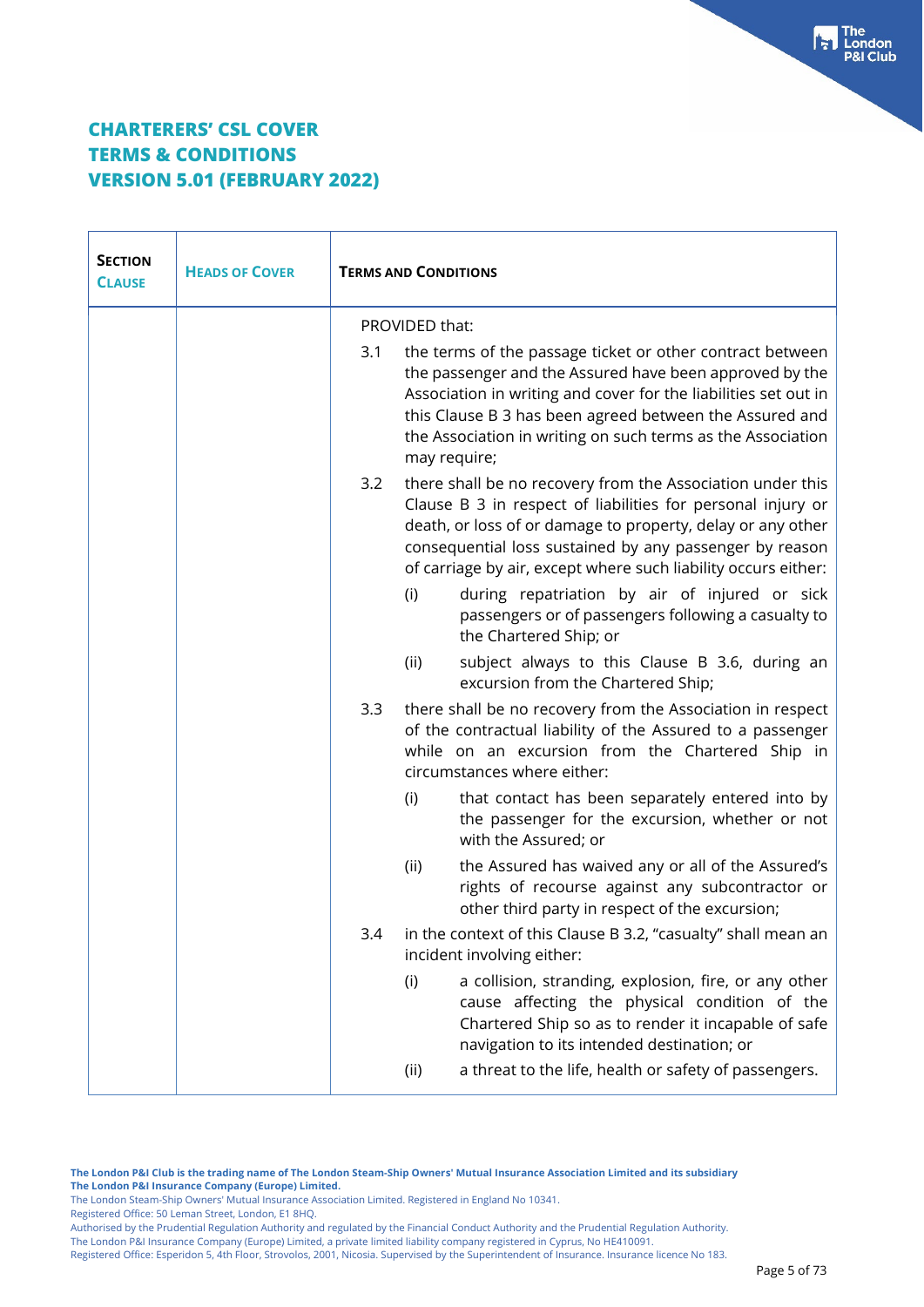| 4 Injury and Death - Crewmembers<br>Liability to pay damages or compensation for personal injury or<br>death of any crewmember of the Chartered Ship and hospital,<br>medical, funeral and other expenses necessarily incurred in<br>relation to such injury or death, including expenses of<br>repatriating the crewmember and sending abroad and/or<br>awaiting a substitute to replace the crewmember.                           |
|-------------------------------------------------------------------------------------------------------------------------------------------------------------------------------------------------------------------------------------------------------------------------------------------------------------------------------------------------------------------------------------------------------------------------------------|
| 5 Illness - Crewmembers<br>Liability to pay damages or compensation for illness or industrial<br>disease of a crewmember of the Chartered Ship and hospital,<br>medical, funeral and other expenses necessarily incurred in<br>relation to such illness or industrial disease including expenses of<br>repatriating the crewmember and sending abroad and/or<br>awaiting a substitute to replace the crewmember.                    |
| 6 Wages and Shipwreck Unemployment Indemnity<br>Liability to pay wages to a crewmember of the Chartered<br>6.1<br>Ship:                                                                                                                                                                                                                                                                                                             |
| 6.1.1<br>during medical or hospital treatment abroad or<br>during repatriation consequent upon injury or<br>illness;                                                                                                                                                                                                                                                                                                                |
| 6.1.2<br>in the case of a crewmember engaged abroad as a<br>substitute, while awaiting and during repatriation.                                                                                                                                                                                                                                                                                                                     |
| 6.2<br>Liability to compensate a crewmember who is on board or<br>proceeding to or from the Chartered Ship for the loss of the<br>crewmember's employment caused by the actual or<br>constructive total loss of the Chartered Ship or to pay the<br>crewmember's wages in consequence of the actual or<br>constructive total loss of the Chartered Ship.                                                                            |
| <b>7</b> Repatriation and Substitutes<br>The expense of repatriating a crewmember of the Chartered Ship<br>in unforeseen circumstances and, where applicable, the expense<br>of sending abroad and/or awaiting a substitute to replace the<br>crewmember other than under this Clause B 4 or this Clause B 5<br>where the repatriation and/or substitution is necessary for the<br>safety of the crew, Chartered Ship or its cargo. |
| 8 Diversion<br>Expenses of diversion of the Chartered Ship to the extent that                                                                                                                                                                                                                                                                                                                                                       |
| those expenses:                                                                                                                                                                                                                                                                                                                                                                                                                     |
| 8.1<br>represent the net loss to the Assured (over and above such<br>expenses as would have been incurred but for the                                                                                                                                                                                                                                                                                                               |

**The London P&I Club is the trading name of The London Steam-Ship Owners' Mutual Insurance Association Limited and its subsidiary The London P&I Insurance Company (Europe) Limited.** The London Steam-Ship Owners' Mutual Insurance Association Limited. Registered in England No 10341.

Registered Office: 50 Leman Street, London, E1 8HQ.

Authorised by the Prudential Regulation Authority and regulated by the Financial Conduct Authority and the Prudential Regulation Authority.

The London P&I Insurance Company (Europe) Limited, a private limited liability company registered in Cyprus, No HE410091.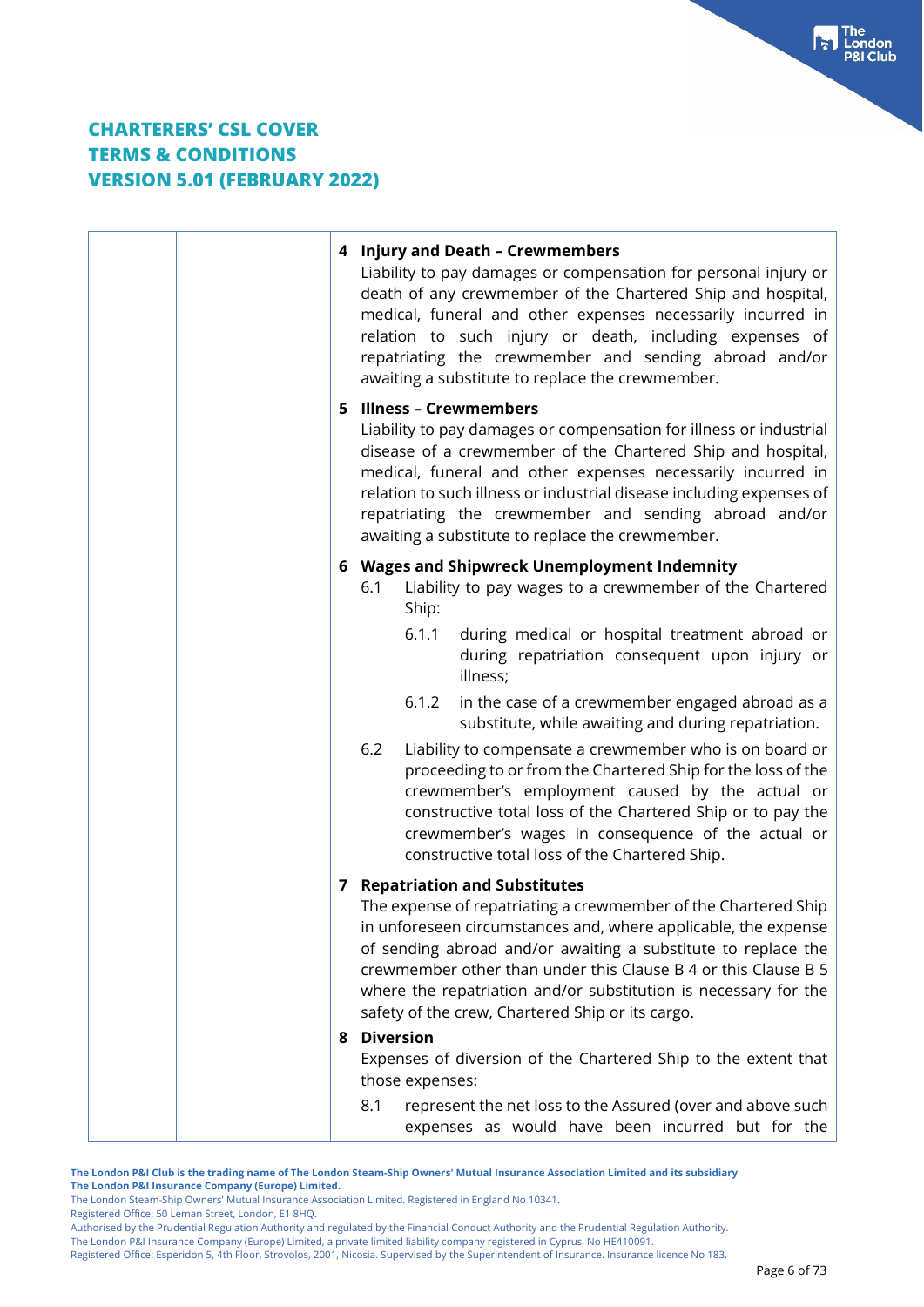| <b>SECTION</b><br><b>CLAUSE</b> | <b>HEADS OF COVER</b> | <b>TERMS AND CONDITIONS</b>                                                                                                                                                                                                                                                                                                                                                                                         |
|---------------------------------|-----------------------|---------------------------------------------------------------------------------------------------------------------------------------------------------------------------------------------------------------------------------------------------------------------------------------------------------------------------------------------------------------------------------------------------------------------|
|                                 |                       | diversion) in respect of the cost of bunkers, insurance,<br>wages, stores, provisions and port charges; and<br>8.2<br>are reasonably incurred for the sole purpose of securing<br>treatment for an injured or sick person or while awaiting a<br>substitute for such person or for the purpose of landing<br>stowaways, refugees or persons saved at sea, or for the<br>purposes of attempting to save life at sea. |
|                                 |                       | 9 Spouses and Children<br>Hospital, medical, funeral, repatriation and other expenses<br>9.1<br>necessarily incurred in relation to the injury, illness or death<br>of any crewmember's spouse or child travelling on board<br>the Chartered Ship.                                                                                                                                                                  |
|                                 |                       | 9.2<br>Repatriation expenses of a spouse or child travelling on<br>board the Chartered Ship in the event of the crewmember's<br>repatriation or if the spouse's presence is necessarily<br>required to attend a child who has become dangerously ill<br>during the course of the voyage.                                                                                                                            |
|                                 |                       | 10 Stowaways, Deserters and Refugees<br>Expenses, other than under this Clause B 8, incurred by the<br>10.1<br>Assured in discharging the Assured's obligations towards or<br>making necessary arrangements for stowaways, deserters,<br>refugees and persons saved at sea but only to the extent<br>that the Assured is legally liable for them.                                                                   |
|                                 |                       | 10.2 The cost of employing shore watchmen approved by the<br>Association, or the cost of maintaining crewmembers,<br>stowaways or refugees ashore in safe custody, in<br>circumstances where a detainment notice is served by the<br>appropriate Authorities.                                                                                                                                                       |
|                                 |                       | 11 Life Salvage                                                                                                                                                                                                                                                                                                                                                                                                     |
|                                 |                       | Sums legally due to third parties who have saved or<br>11.1<br>attempted to save the life of any person on the Chartered<br>Ship;                                                                                                                                                                                                                                                                                   |
|                                 |                       | 11.2 Such sums as the Assured shall have been legally required<br>to pay to other ships which have stood-by or in any way<br>assisted the Chartered Ship or persons on the Chartered<br>Ship.                                                                                                                                                                                                                       |

**The London P&I Club is the trading name of The London Steam-Ship Owners' Mutual Insurance Association Limited and its subsidiary The London P&I Insurance Company (Europe) Limited.**

The London Steam-Ship Owners' Mutual Insurance Association Limited. Registered in England No 10341. Registered Office: 50 Leman Street, London, E1 8HQ.

Authorised by the Prudential Regulation Authority and regulated by the Financial Conduct Authority and the Prudential Regulation Authority.

The London P&I Insurance Company (Europe) Limited, a private limited liability company registered in Cyprus, No HE410091.

Registered Office: Esperidon 5, 4th Floor, Strovolos, 2001, Nicosia. Supervised by the Superintendent of Insurance. Insurance licence No 183.

**Fall** The<br>P&I Club<br>P&I Club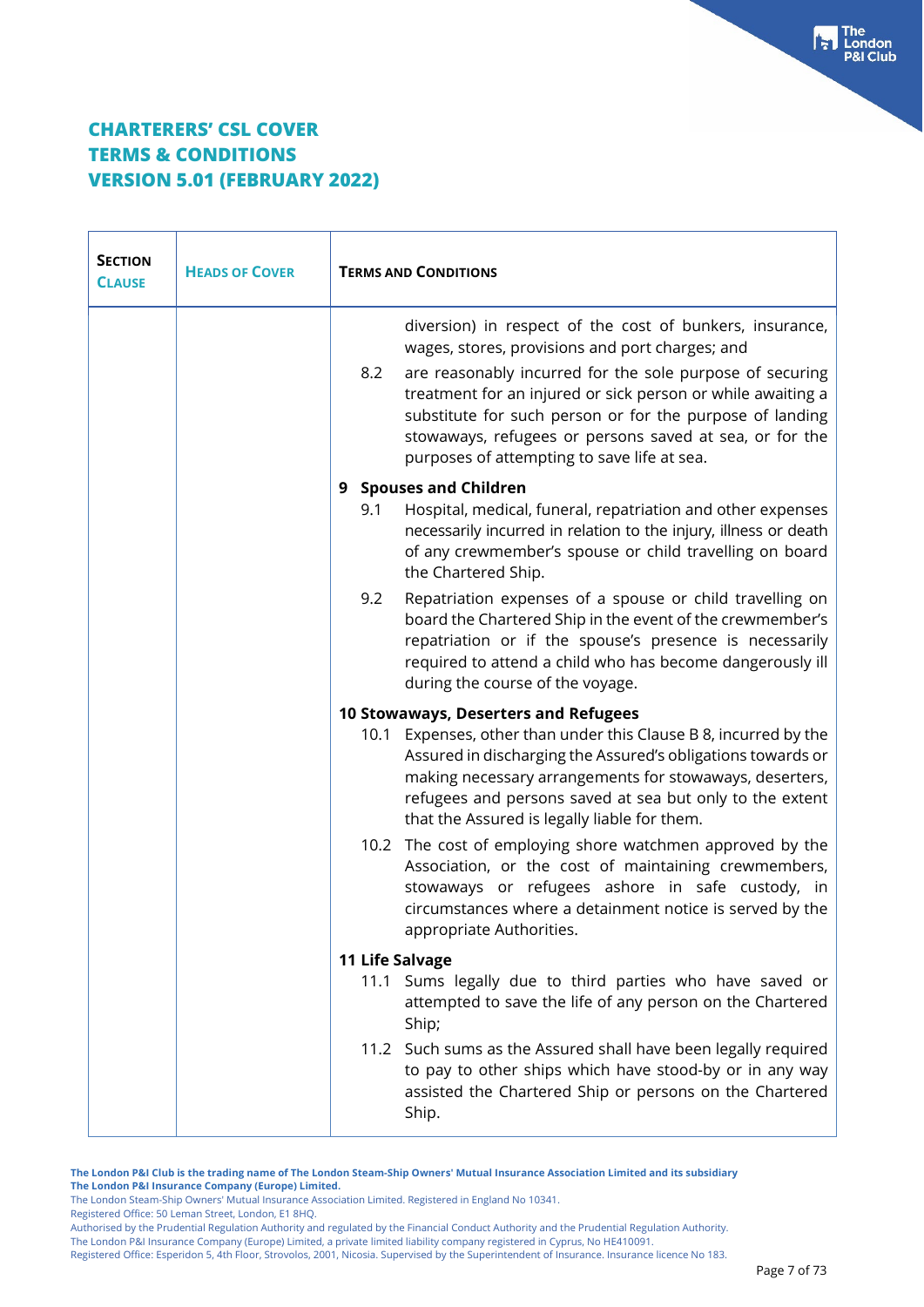| <b>SECTION</b><br><b>CLAUSE</b> | <b>HEADS OF COVER</b>                                                                                                                           | <b>TERMS AND CONDITIONS</b>                                                                                                                                                                                                                                                                                                                                                                                                                                                                        |
|---------------------------------|-------------------------------------------------------------------------------------------------------------------------------------------------|----------------------------------------------------------------------------------------------------------------------------------------------------------------------------------------------------------------------------------------------------------------------------------------------------------------------------------------------------------------------------------------------------------------------------------------------------------------------------------------------------|
|                                 |                                                                                                                                                 | 12 Effects of Crewmembers and Others<br>Liability for loss of or damage to the effects belonging to or in the<br>charge of any crewmember, passenger or other person on board<br>the Chartered Ship, PROVIDED that:                                                                                                                                                                                                                                                                                |
|                                 |                                                                                                                                                 | 12.1 there shall be no recovery in respect of cash, negotiable<br>instruments, valuables or objects of a rare or precious<br>nature including rare or precious metals or stones;                                                                                                                                                                                                                                                                                                                   |
|                                 |                                                                                                                                                 | 12.2 there shall be no recovery in respect of loss of or damage<br>to property, delay or any other consequential loss<br>sustained by any passenger by reason of carriage by air,<br>except where such liability occurs during repatriation by air<br>of injured or sick passengers, or following a casualty to the<br>Chartered Ship.                                                                                                                                                             |
|                                 |                                                                                                                                                 | <b>13 Quarantine</b><br>Additional expenses incurred by the Assured as a direct<br>consequence of an outbreak of infectious disease on the<br>Chartered Ship, including quarantine and disinfection expenses<br>and the net loss to the Assured, over and above such expenses<br>as would have been incurred but for such outbreak<br>PROVIDED that                                                                                                                                                |
|                                 |                                                                                                                                                 | unless the Members' Committee in its sole discretion shall<br>13.1<br>otherwise determine, in the case of a Chartered Ship which<br>is not already under contract, being ordered or chartered<br>to proceed to a port where it is known or should be<br>reasonably anticipated that the Chartered Ship will, as a<br>result, be subject to quarantine there or elsewhere, there<br>shall be no recovery of expenses arising at, or consequent<br>upon the Chartered Ship having been at such port. |
| $\overline{C}$                  | <b>Collision with</b><br>other ships<br>(RDC):<br>• Loss or damage<br>to other ship<br>Delay to or loss<br>$\bullet$<br>of use of other<br>ship | 1 Collision with other ships<br>Liability to pay damages as a consequence of a collision between<br>the Chartered Ship and any other ship to the extent that such<br>liability arises out of:                                                                                                                                                                                                                                                                                                      |
|                                 |                                                                                                                                                 | 1.1<br>loss of or damage to any other ship or property on the<br>other ship;<br>delay to or loss of use of such other ship or property<br>1.2<br>thereon;                                                                                                                                                                                                                                                                                                                                          |

**The London P&I Club is the trading name of The London Steam-Ship Owners' Mutual Insurance Association Limited and its subsidiary The London P&I Insurance Company (Europe) Limited.**

The London Steam-Ship Owners' Mutual Insurance Association Limited. Registered in England No 10341.

Registered Office: 50 Leman Street, London, E1 8HQ.

The London P&I Insurance Company (Europe) Limited, a private limited liability company registered in Cyprus, No HE410091.

Authorised by the Prudential Regulation Authority and regulated by the Financial Conduct Authority and the Prudential Regulation Authority.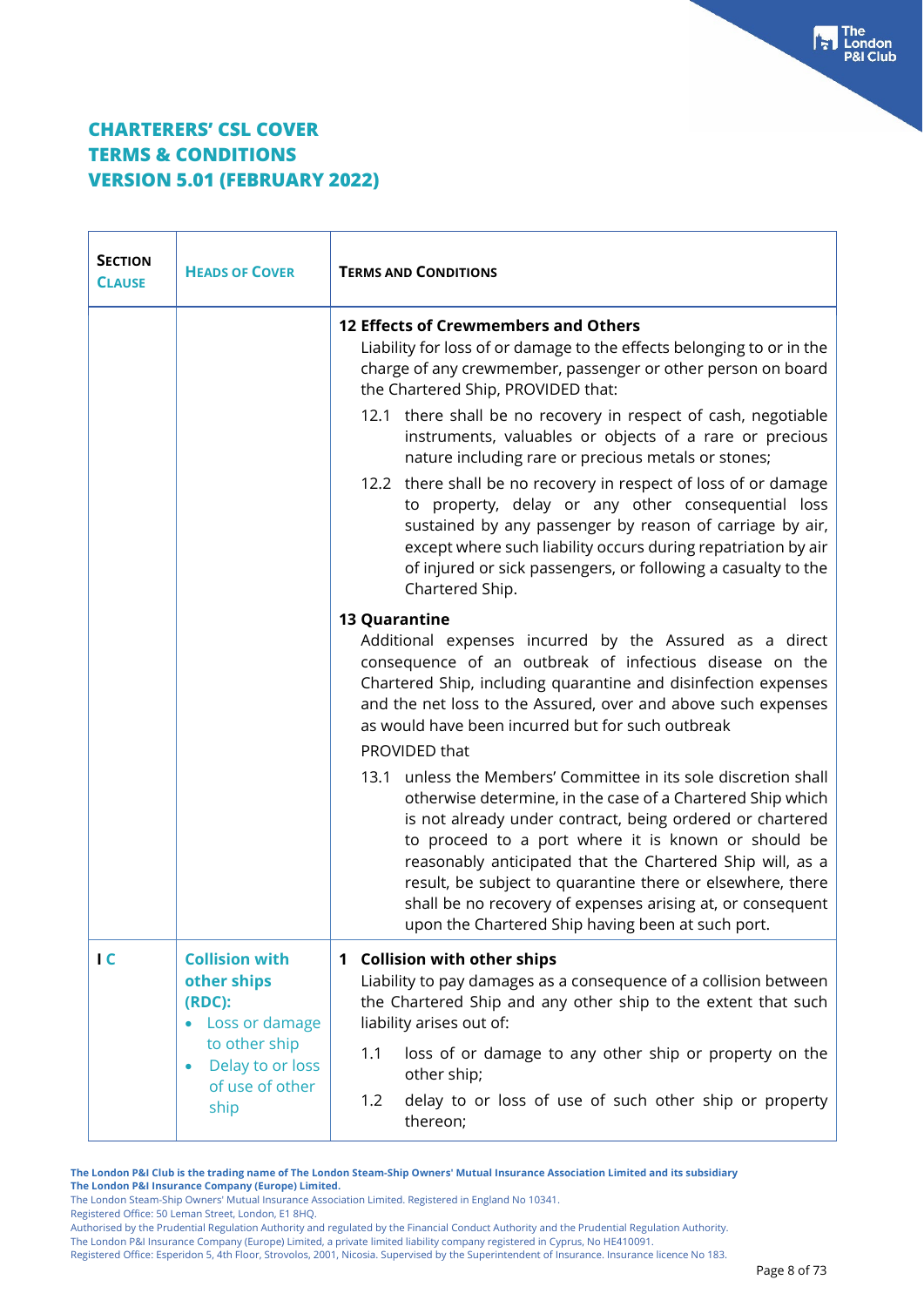| <b>SECTION</b><br><b>CLAUSE</b> | <b>HEADS OF COVER</b>                                                                                                                                                                                                                                                                                    | <b>TERMS AND CONDITIONS</b>                                                                                                                                                                                                                                                        |
|---------------------------------|----------------------------------------------------------------------------------------------------------------------------------------------------------------------------------------------------------------------------------------------------------------------------------------------------------|------------------------------------------------------------------------------------------------------------------------------------------------------------------------------------------------------------------------------------------------------------------------------------|
|                                 | Loss or<br>$\bullet$<br>damage to<br>property on<br>other ship<br>General<br>$\bullet$<br>average,                                                                                                                                                                                                       | general average of, salvage of, or salvage under contract of,<br>1.3<br>any such other ship or property thereon;<br>the raising, removal, destruction, lighting or marking of<br>1.4<br>obstructions, wrecks, cargoes or any other thing;<br>any real or personal property;<br>1.5 |
|                                 | salvage of<br>other ship or                                                                                                                                                                                                                                                                              | pollution or contamination of any real or personal<br>1.6<br>property, or the threat thereof;                                                                                                                                                                                      |
|                                 | property<br>Raising,<br>$\bullet$<br>removal,                                                                                                                                                                                                                                                            | the cargo or other property on the Chartered Ship or<br>1.7<br>general average contributions, special charges or salvage<br>paid by the owners of that cargo or property;                                                                                                          |
|                                 | destruction,<br>lighting or<br>marking of<br>obstructions,<br>wrecks,<br>cargoes<br>Real or<br>$\bullet$<br>personal<br>property<br>Pollution or<br>$\bullet$<br>contamination<br>of any real or<br>personal<br>property<br>Cargo or other<br>property on<br>the Chartered<br>Ship or general<br>average | loss of life, personal injury or illness, repatriation or<br>1.8<br>substitute expenses.                                                                                                                                                                                           |
|                                 | contributions,<br>special charges<br>or salvage paid<br>by the owners<br>of that cargo or<br>property<br>Loss of life,<br>personal injury<br>or illness,                                                                                                                                                 |                                                                                                                                                                                                                                                                                    |

**The London P&I Club is the trading name of The London Steam-Ship Owners' Mutual Insurance Association Limited and its subsidiary The London P&I Insurance Company (Europe) Limited.**

The London Steam-Ship Owners' Mutual Insurance Association Limited. Registered in England No 10341.

Registered Office: 50 Leman Street, London, E1 8HQ.

Authorised by the Prudential Regulation Authority and regulated by the Financial Conduct Authority and the Prudential Regulation Authority. The London P&I Insurance Company (Europe) Limited, a private limited liability company registered in Cyprus, No HE410091.

Registered Office: Esperidon 5, 4th Floor, Strovolos, 2001, Nicosia. Supervised by the Superintendent of Insurance. Insurance licence No 183.

**Fall** The<br>P&I Club<br>P&I Club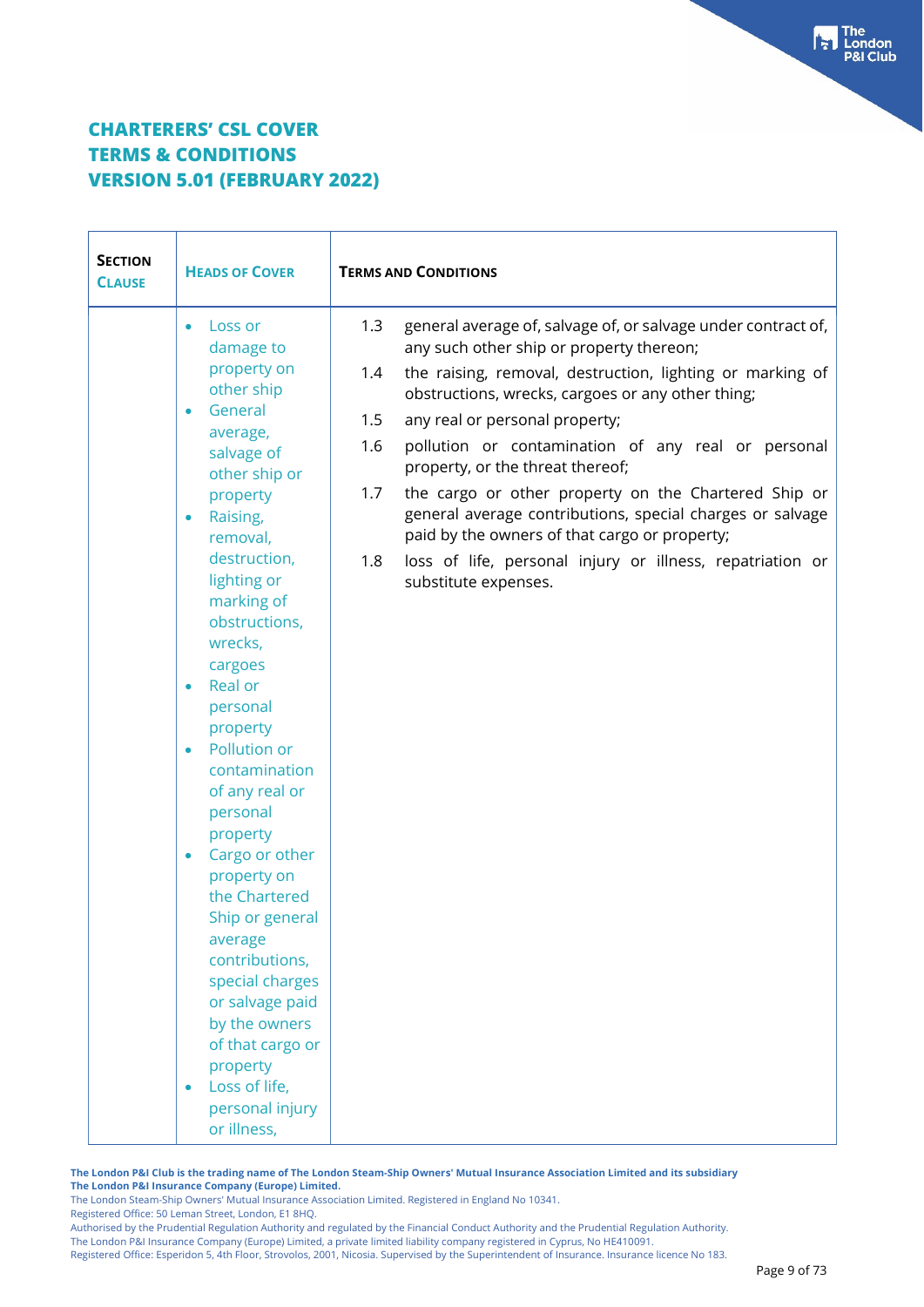| <b>SECTION</b><br><b>CLAUSE</b> | <b>HEADS OF COVER</b>                                                                                                                                                                                                                           | <b>TERMS AND CONDITIONS</b>                                                                                                                                                                                                                                                                                                                                                                                                                                                                                                                                                                                                                                                                                            |
|---------------------------------|-------------------------------------------------------------------------------------------------------------------------------------------------------------------------------------------------------------------------------------------------|------------------------------------------------------------------------------------------------------------------------------------------------------------------------------------------------------------------------------------------------------------------------------------------------------------------------------------------------------------------------------------------------------------------------------------------------------------------------------------------------------------------------------------------------------------------------------------------------------------------------------------------------------------------------------------------------------------------------|
|                                 | repatriation or<br>substitute<br>expenses                                                                                                                                                                                                       |                                                                                                                                                                                                                                                                                                                                                                                                                                                                                                                                                                                                                                                                                                                        |
| $\overline{D}$                  |                                                                                                                                                                                                                                                 | 1 Property not on board the Chartered Ship<br>Liability to pay damages or compensation for any loss of or<br>damage to or loss of use of or infringement of rights in<br>connection with any property whether on land or water and<br>whether fixed or movable,                                                                                                                                                                                                                                                                                                                                                                                                                                                        |
|                                 |                                                                                                                                                                                                                                                 | 1.1<br>PROVIDED that there shall be no recovery under this Clause<br>D in respect of liability:                                                                                                                                                                                                                                                                                                                                                                                                                                                                                                                                                                                                                        |
|                                 | <b>Property not on</b><br>board the<br><b>Chartered Ship</b><br>(FFO):<br>• Liability to pay<br>damages or<br>compensation<br>for any loss of<br>or damage to<br>or loss of use of<br>or infringement<br>of rights in<br>connection<br>with any | 1.1.1<br>arising under the terms of any contract or<br>indemnity which would not have arisen but for<br>those terms and for which recovery, if any, shall<br>only be under Clause F Towage and Clause G<br>Indemnities and contracts for other services;<br>against which cover is available (or would have<br>1.1.2<br>been available but for the operation of any proviso,<br>warranty, condition, exception, deductible or other<br>like term) under Clauses B 12 Effects of<br>Crewmembers and Others, Clause C Collision with<br>other ships, Clause E Pollution, Clause H Wreck<br>Removal, Clause I Cargo, or Clause K Property other<br>than Cargo on board the Chartered Ship.                                |
|                                 | property<br>whether on<br>land or water<br>and whether<br>fixed or<br>movable                                                                                                                                                                   | 1.2<br>Where there would be a valid claim for damage to any<br>property but for such property belonging to the Assured,<br>the Assured shall nevertheless be entitled to recovery<br>under this Clause D corresponding with the liability which<br>the Assured would have incurred if such property had<br>belonged to another person, subject to determination by<br>the Members' Committee in its sole discretion of the<br>appropriate law (including any right to limit liability) which<br>shall be deemed to apply for the purpose of evaluating<br>such notional liability, and in any event only for the excess<br>of any amount recoverable by the Assured under any other<br>insurance on the said property. |

Registered Office: 50 Leman Street, London, E1 8HQ.

The London Steam-Ship Owners' Mutual Insurance Association Limited. Registered in England No 10341.

Authorised by the Prudential Regulation Authority and regulated by the Financial Conduct Authority and the Prudential Regulation Authority.

The London P&I Insurance Company (Europe) Limited, a private limited liability company registered in Cyprus, No HE410091.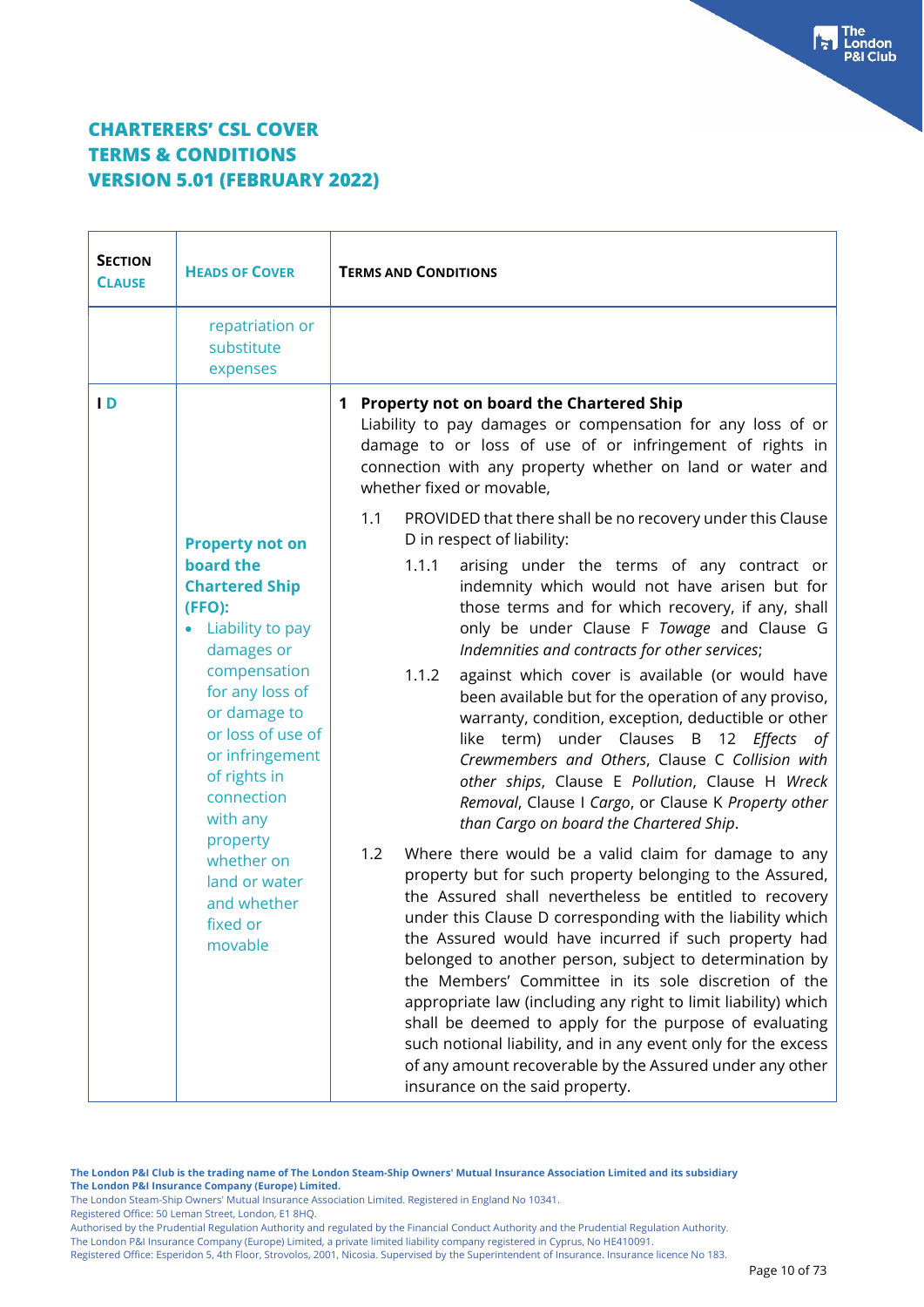| <b>SECTION</b><br><b>CLAUSE</b> | <b>HEADS OF COVER</b>                                                                                                                                                                                                                                                                                              | <b>TERMS AND CONDITIONS</b>                                                                                                                                                                                                                                                                                                                                                                                                                                                                                                                                                                                                                                                                                                                                                                                                                                                                                                                                                                                                                                                                                                                                                                                                                                                                                                                                         |  |
|---------------------------------|--------------------------------------------------------------------------------------------------------------------------------------------------------------------------------------------------------------------------------------------------------------------------------------------------------------------|---------------------------------------------------------------------------------------------------------------------------------------------------------------------------------------------------------------------------------------------------------------------------------------------------------------------------------------------------------------------------------------------------------------------------------------------------------------------------------------------------------------------------------------------------------------------------------------------------------------------------------------------------------------------------------------------------------------------------------------------------------------------------------------------------------------------------------------------------------------------------------------------------------------------------------------------------------------------------------------------------------------------------------------------------------------------------------------------------------------------------------------------------------------------------------------------------------------------------------------------------------------------------------------------------------------------------------------------------------------------|--|
| <b>IE</b>                       | <b>Pollution:</b><br><b>Liability for</b><br>$\bullet$<br>loss, damage or<br>contamination<br>Liability under<br>agreement<br>Mitigation<br>$\bullet$<br>measures<br>Liability to pay<br>compensation<br>to salvor in<br>respect of work<br>done or<br>measures<br>taken to<br>prevent or<br>minimise<br>pollution | 1 Pollution<br>Liabilities, losses, costs and expenses to the extent that they are<br>the result of the discharge or escape from the Chartered Ship of<br>oil or any other polluting substance, or the threat of such<br>discharge or escape:<br>1.1<br>liability for loss, damage or contamination;<br>1.2<br>liability of the Assured as a party to any agreement<br>previously approved by the Association in writing, and the<br>costs and expenses incurred by the Assured in performing<br>the Assured's obligations under such agreements;<br>1.3<br>the costs of measures reasonably taken (or taken in<br>compliance with any order or direction given by any<br>government or authority) for the purpose of avoiding the<br>threat of or minimising pollution, and liability incurred as a<br>result of such measures:<br>liability of the Assured to pay special compensation to a<br>1.4<br>salvor of the Chartered Ship in respect of work done or<br>measures taken to prevent or minimise damage to the<br>environment, but only to the extent that such liability is<br>imposed on the Assured pursuant to Article 14 of the<br>International Convention on Salvage 1989, or is assumed<br>by the Assured under the terms of a standard form of<br>salvage agreement approved by the Association, or the<br>Lloyd's Open Form of Salvage Agreement. |  |
|                                 | <b>Exclusions:</b><br>Liabilities<br>recoverable<br>from other<br>parties under<br>the York<br><b>Antwerp Rules</b><br>Liabilities<br>$\bullet$<br>arising in any<br>dump, site or<br>storage facility                                                                                                             | 2.1<br>PROVIDED that, unless the Members' Committee in its sole<br>discretion shall otherwise determine, there shall be no<br>recovery under this Clause E:<br>2.1.1<br>in respect of any liabilities, losses, costs and<br>expenses which but for the terms of a charter or<br>contract of employment entered into for the<br>employment of the Chartered Ship would have<br>been allowable in general average adjusted on<br>less favourable than<br>terms no<br>under the<br>unamended York-Antwerp Rules and would have<br>been recoverable from other parties to the<br>contract;<br>in respect of any liability for loss, damage,<br>2.1.2                                                                                                                                                                                                                                                                                                                                                                                                                                                                                                                                                                                                                                                                                                                    |  |

**The London P&I Club is the trading name of The London Steam-Ship Owners' Mutual Insurance Association Limited and its subsidiary The London P&I Insurance Company (Europe) Limited.**

The London Steam-Ship Owners' Mutual Insurance Association Limited. Registered in England No 10341.

Registered Office: 50 Leman Street, London, E1 8HQ.

Authorised by the Prudential Regulation Authority and regulated by the Financial Conduct Authority and the Prudential Regulation Authority.

The London P&I Insurance Company (Europe) Limited, a private limited liability company registered in Cyprus, No HE410091.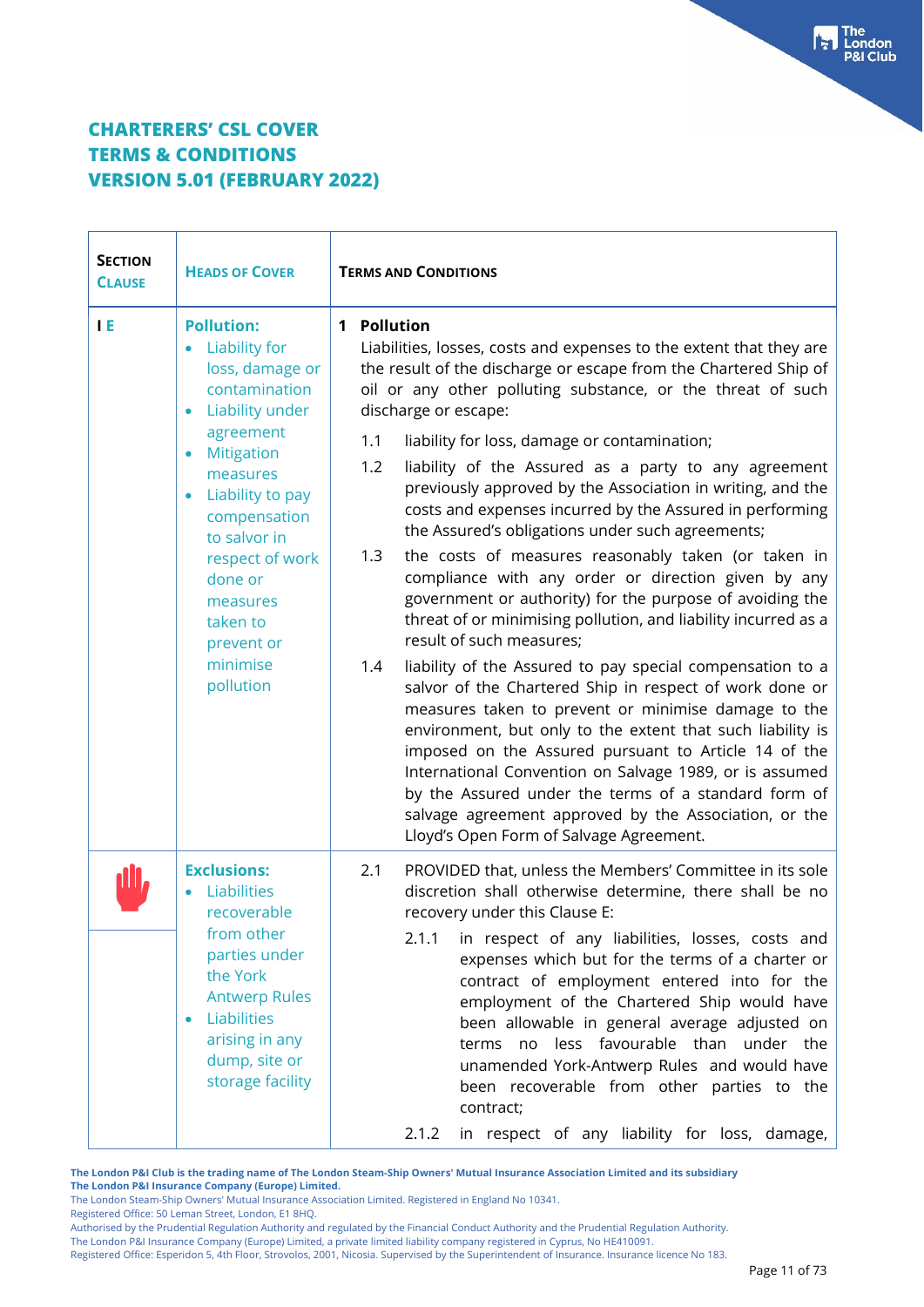| <b>SECTION</b><br><b>CLAUSE</b> | <b>HEADS OF COVER</b>                                                                                                      | <b>TERMS AND CONDITIONS</b>                                                                                                                                                                                                                                                                                                                                                                                                                                                                                                                                                                                                                                                                                                                                                                                                                                                                                                                                                                                                                                                                                                                                                                                                                                                                                                                                                                                                                                                                                                                       |
|---------------------------------|----------------------------------------------------------------------------------------------------------------------------|---------------------------------------------------------------------------------------------------------------------------------------------------------------------------------------------------------------------------------------------------------------------------------------------------------------------------------------------------------------------------------------------------------------------------------------------------------------------------------------------------------------------------------------------------------------------------------------------------------------------------------------------------------------------------------------------------------------------------------------------------------------------------------------------------------------------------------------------------------------------------------------------------------------------------------------------------------------------------------------------------------------------------------------------------------------------------------------------------------------------------------------------------------------------------------------------------------------------------------------------------------------------------------------------------------------------------------------------------------------------------------------------------------------------------------------------------------------------------------------------------------------------------------------------------|
|                                 |                                                                                                                            | contamination, costs and expenses arising as a<br>consequence of the discharge or escape, or the<br>threat of discharge or escape, or the presence, of<br>any substance, material, product or waste,<br>determined or deemed to be hazardous, in any<br>dump, site, storage or disposal facility, whether or<br>not such substance, material, product or waste was<br>previously carried on the Chartered Ship as cargo,<br>fuel or stores.                                                                                                                                                                                                                                                                                                                                                                                                                                                                                                                                                                                                                                                                                                                                                                                                                                                                                                                                                                                                                                                                                                       |
| ΤF                              | <b>Towage:</b><br><b>Towage of the</b><br><b>Chartered Ship</b><br><b>Towage by the</b><br><b>Chartered</b><br><b>Ship</b> | <b>Towage of the Chartered Ship</b><br>1<br>Liabilities arising out of towage of the Chartered Ship PROVIDED<br>that there shall be no right of recovery for liabilities, costs and<br>expenses incurred under or pursuant to the terms of a contract<br>other than:<br>1.1<br>under or pursuant to the terms of any contract for<br>customary towage of a Chartered Ship, namely:<br>(i) towage of a Chartered Ship for the purpose of<br>entering or leaving port or manoeuvring within<br>the port during the ordinary course of trading; or<br>(ii) towage of a Chartered Ship which is habitually<br>towed in the ordinary course of trading from port<br>to port or from place to place, which has been so<br>declared to the Association in writing, PROVIDED<br>that such liabilities shall only be covered by the<br>Association to the extent that the Assured is not<br>insured against such liabilities under the hull<br>policies on the insured Ship.<br>under or pursuant to the terms of any other contract for<br>1.2<br>the towage of a Chartered Ship, PROVIDED that the terms<br>of the towage contract have been previously approved and<br>cover agreed by the Association in writing, upon such<br>terms as the Association may require.<br>For the purpose of Section 1.2 the Association will approve<br>1.3<br>contracts for the towage of a Chartered Ship on terms not<br>less favourable to the Charterered Ship than:<br>Lloyd's Open Form of Salvage Agreement (whether or<br>(i)<br>not incorporating SCOPIC); or |

**The London P&I Club is the trading name of The London Steam-Ship Owners' Mutual Insurance Association Limited and its subsidiary The London P&I Insurance Company (Europe) Limited.**

The London Steam-Ship Owners' Mutual Insurance Association Limited. Registered in England No 10341. Registered Office: 50 Leman Street, London, E1 8HQ.

Authorised by the Prudential Regulation Authority and regulated by the Financial Conduct Authority and the Prudential Regulation Authority.

The London P&I Insurance Company (Europe) Limited, a private limited liability company registered in Cyprus, No HE410091.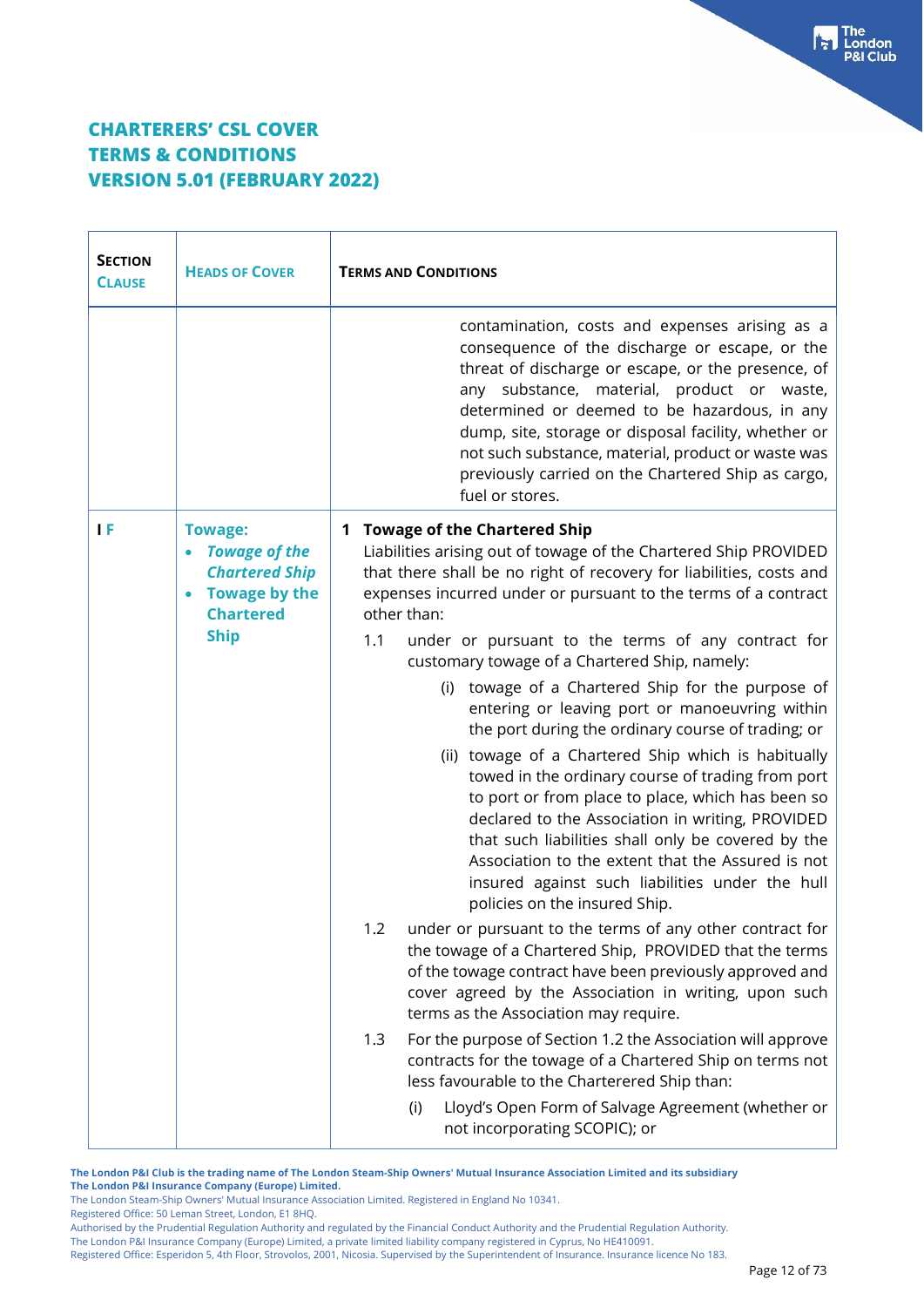| <b>SECTION</b><br><b>CLAUSE</b> | <b>HEADS OF COVER</b> | <b>TERMS AND CONDITIONS</b>                                                                                                                                                                                                                                                                                                                                                                                                                                    |
|---------------------------------|-----------------------|----------------------------------------------------------------------------------------------------------------------------------------------------------------------------------------------------------------------------------------------------------------------------------------------------------------------------------------------------------------------------------------------------------------------------------------------------------------|
|                                 |                       | a contract that contains a Himalaya Clause and an<br>(ii)<br>enforceable term that the parties to the towage<br>contract, and any parties on whose behalf they<br>contract, shall be responsible for any loss of or<br>damage to or wreck removal of their own ship, cargo<br>or property and for loss of life or personal injury<br>thereon, without any recourse whatsoever against<br>the other and will indemnify the other against any<br>such liability. |
|                                 |                       | 2 Towage by the Chartered Ship                                                                                                                                                                                                                                                                                                                                                                                                                                 |
|                                 |                       | Liabilities arising out of the towage by a Chartered Ship of a<br>vessel or floating structure PROVIDED that there shall be no<br>recovery for liability for loss or of damage to or wreck removal of<br>a vessel or other floating structure towed by a Chartered Ship or<br>the cargo or other property on such tow (together with costs and<br>expenses associated therewith) save insofar as either:                                                       |
|                                 |                       | the Chartered Ship was specially designed or converted for<br>2.1<br>the purposes of towage and was declared to the<br>Association as intended to be used for towing at the time<br>of conversion or when cover attached; and the terms of the<br>towage contract have been previously approved and cover<br>agreed by the Association in writing, upon such terms as<br>the Association may require; or                                                       |
|                                 |                       | 2.2<br>the Members' Committee in its sole discretion shall<br>determine that in the particular circumstances of the case<br>it was reasonable for the insured Ship to undertake such<br>towage.                                                                                                                                                                                                                                                                |
|                                 |                       | For the purposes of Section 2.1, the following contracts are<br>2.3<br>approved:                                                                                                                                                                                                                                                                                                                                                                               |
|                                 |                       | the United Kingdom, Netherlands, Scandinavian and<br>(i)<br>German standard towage conditions; or                                                                                                                                                                                                                                                                                                                                                              |
|                                 |                       | 'Towcon' and 'Towhire'; or<br>(ii)                                                                                                                                                                                                                                                                                                                                                                                                                             |
|                                 |                       | Lloyd's Standard Form<br>of Salvage<br>(iii)<br>Agreement<br>(whether or not incorporating SCOPIC).                                                                                                                                                                                                                                                                                                                                                            |
|                                 |                       | For the purposes of Section 2.1, the following contracts<br>2.4<br>may be approved from time to time by the Association:                                                                                                                                                                                                                                                                                                                                       |
|                                 |                       | contracts incorporating a Himalaya Clause and an<br>(i)                                                                                                                                                                                                                                                                                                                                                                                                        |

**The London P&I Club is the trading name of The London Steam-Ship Owners' Mutual Insurance Association Limited and its subsidiary The London P&I Insurance Company (Europe) Limited.**

The London Steam-Ship Owners' Mutual Insurance Association Limited. Registered in England No 10341. Registered Office: 50 Leman Street, London, E1 8HQ.

Authorised by the Prudential Regulation Authority and regulated by the Financial Conduct Authority and the Prudential Regulation Authority.

The London P&I Insurance Company (Europe) Limited, a private limited liability company registered in Cyprus, No HE410091.

Registered Office: Esperidon 5, 4th Floor, Strovolos, 2001, Nicosia. Supervised by the Superintendent of Insurance. Insurance licence No 183.

Fraction<br>P&I Club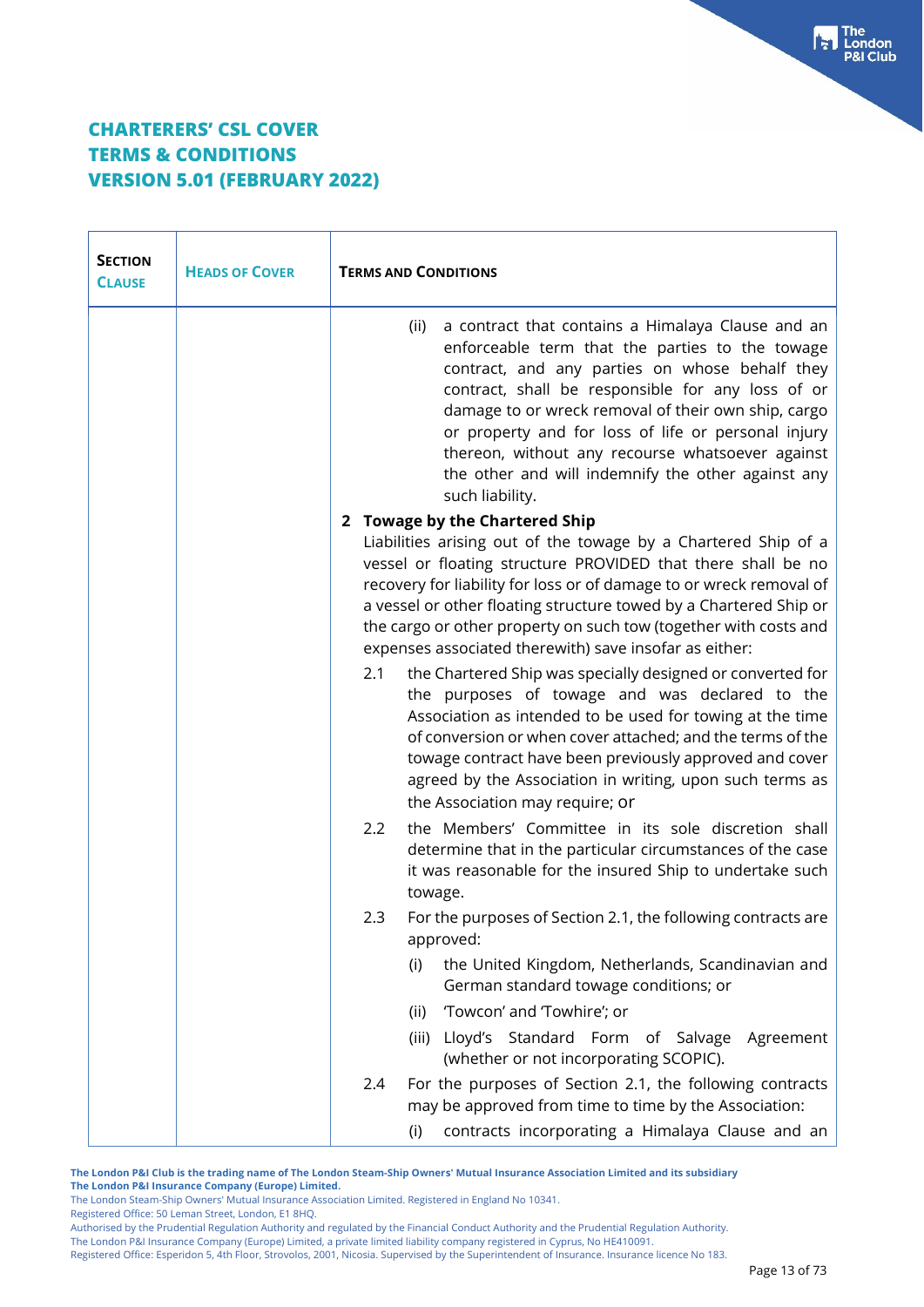| <b>SECTION</b><br><b>CLAUSE</b> | <b>HEADS OF COVER</b>                                            | <b>TERMS AND CONDITIONS</b>                                                                                                                                                                                                                                                                                                                                                                                                                                                                                                                                                                                                                                                                                                                                                                                                                                                                                                                                                                        |
|---------------------------------|------------------------------------------------------------------|----------------------------------------------------------------------------------------------------------------------------------------------------------------------------------------------------------------------------------------------------------------------------------------------------------------------------------------------------------------------------------------------------------------------------------------------------------------------------------------------------------------------------------------------------------------------------------------------------------------------------------------------------------------------------------------------------------------------------------------------------------------------------------------------------------------------------------------------------------------------------------------------------------------------------------------------------------------------------------------------------|
|                                 |                                                                  | enforceable term as between the owner of the<br>insured Ship on the one part, and the owner of the<br>tow and the owners of any cargo or other property on<br>board the tow on the other part, that each shall be<br>responsible for any loss or damage to his own ship,<br>cargo or other property and for loss of life or personal<br>injury on his own ship, without any recourse<br>whatsoever against the other, or                                                                                                                                                                                                                                                                                                                                                                                                                                                                                                                                                                           |
|                                 |                                                                  | other contracts where a term or terms of the contract<br>(ii)<br>complying with (i) above is or is likely to be<br>unenforceable in whole or in part, where the contract<br>does not impose on the Assured any liability to any<br>person arising out of any act, neglect or default of the<br>owner of the tow or any other person; and the<br>contract limits the liability of the Assured under the<br>contract or otherwise to the maximum extent<br>possible by law.                                                                                                                                                                                                                                                                                                                                                                                                                                                                                                                          |
| I G                             | <b>Indemnities and</b><br><b>Contracts for</b><br>other Services | <b>Indemnities and Contracts for other Services</b><br>1<br>Liability arising under the terms of an indemnity or contract<br>relating to facilities or services provided or to be provided to or in<br>connection with the Chartered Ship, other than under Clause F<br>Towage and only to the extent that either:<br>the terms have previously been approved by the<br>1.1<br>Association in writing, and subject to payment by the<br>Assured of whatever additional premium may be required<br>by the Association; or<br>the Members' Committee in its sole discretion may<br>1.2<br>determine that the Assured should be reimbursed.<br>2.1<br>There shall be no recovery from the Association in respect<br>of the contractual liability of the Assured to a passenger<br>while on an excursion from the Chartered Ship in<br>circumstances where either:<br>2.1.1<br>a separate contract has been entered into by the<br>passenger for the excursion, whether or not with<br>the Assured; or |

**The London P&I Club is the trading name of The London Steam-Ship Owners' Mutual Insurance Association Limited and its subsidiary The London P&I Insurance Company (Europe) Limited.**

The London Steam-Ship Owners' Mutual Insurance Association Limited. Registered in England No 10341.

Registered Office: 50 Leman Street, London, E1 8HQ.

The London P&I Insurance Company (Europe) Limited, a private limited liability company registered in Cyprus, No HE410091.

Authorised by the Prudential Regulation Authority and regulated by the Financial Conduct Authority and the Prudential Regulation Authority.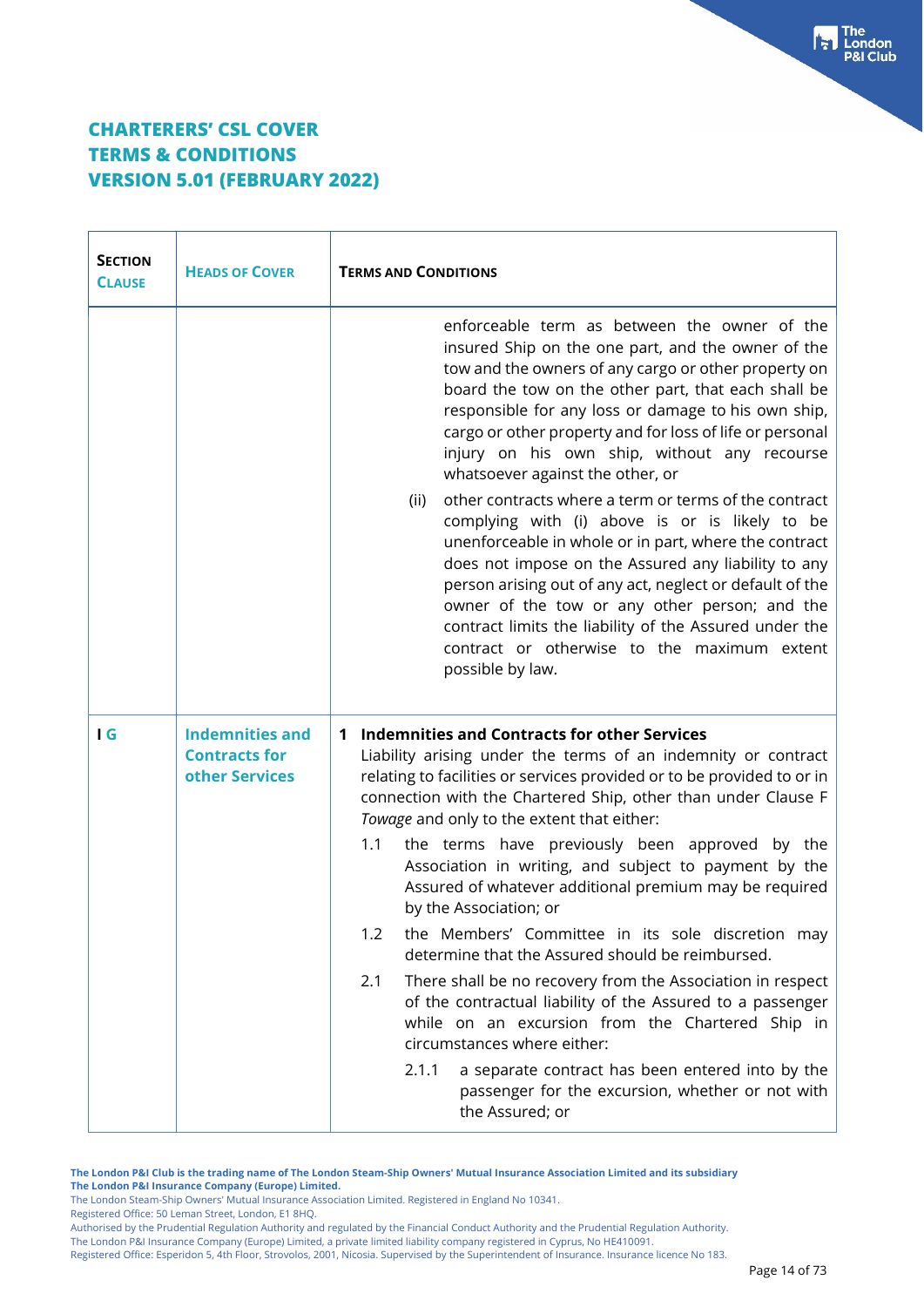| <b>SECTION</b><br><b>CLAUSE</b> | <b>HEADS OF COVER</b>                                                                                                                                                                                                                                                                                                                                                                                                         | <b>TERMS AND CONDITIONS</b>                                                                                                                                                                                                                                                                                                                                                                                                                                                                                                                                                                                                                                                                                                                                 |
|---------------------------------|-------------------------------------------------------------------------------------------------------------------------------------------------------------------------------------------------------------------------------------------------------------------------------------------------------------------------------------------------------------------------------------------------------------------------------|-------------------------------------------------------------------------------------------------------------------------------------------------------------------------------------------------------------------------------------------------------------------------------------------------------------------------------------------------------------------------------------------------------------------------------------------------------------------------------------------------------------------------------------------------------------------------------------------------------------------------------------------------------------------------------------------------------------------------------------------------------------|
|                                 |                                                                                                                                                                                                                                                                                                                                                                                                                               | the Assured has waived any or all of the Assured's<br>2.1.2<br>rights of recourse against any subcontractor or<br>other third party in respect of the excursion.                                                                                                                                                                                                                                                                                                                                                                                                                                                                                                                                                                                            |
|                                 |                                                                                                                                                                                                                                                                                                                                                                                                                               | Where the Association is unable to approve the terms of an indemnity or contract<br>it may nevertheless be able to offer bespoke extensions to cover; the Assured is<br>invited to discuss the coverage required with the Association.                                                                                                                                                                                                                                                                                                                                                                                                                                                                                                                      |
| <b>IH</b>                       | <b>Wreck Removal:</b><br>$\bullet$ Costs<br>associated with<br>the raising,<br>removal,<br>destruction,<br>lighting or<br>marking of the<br>wreck of the<br><b>Chartered Ship</b><br>or any cargo,<br>equipment or<br>other property<br>• Liability for<br>costs for use of<br>port facilities<br>• Liability<br>resulting from<br>the removal of<br>the wreck<br>Liability<br>resulting from<br>the presence of<br>the wreck | 1 Wreck Removal<br>Liabilities, losses, costs and expenses arising in respect of wreck<br>removal:<br>1.1<br>Costs and expenses reasonably incurred in the raising,<br>removal, destruction, lighting or marking of the wreck of<br>the Chartered Ship or any cargo, equipment or other<br>property which is or was carried on board the Chartered<br>Ship where such is a hazard or obstruction to navigation or<br>to the extent that such measures are compulsory by law.<br>Liability for costs and expenses as in this Clause H 1.1<br>1.2<br>arising under the terms of use of port facilities;<br>1.3<br>Liability resulting from any raising, removal or destruction<br>of the wreck;<br>1.4<br>Liability resulting from the presence of the wreck. |
| ، للا                           | <b>Exclusions:</b><br>Costs and<br>expenses                                                                                                                                                                                                                                                                                                                                                                                   | 2.1<br>PROVIDED that where the costs and expenses are incurred<br>directly by the Assured:                                                                                                                                                                                                                                                                                                                                                                                                                                                                                                                                                                                                                                                                  |

**The London P&I Club is the trading name of The London Steam-Ship Owners' Mutual Insurance Association Limited and its subsidiary The London P&I Insurance Company (Europe) Limited.**

The London Steam-Ship Owners' Mutual Insurance Association Limited. Registered in England No 10341.

Registered Office: 50 Leman Street, London, E1 8HQ.

Authorised by the Prudential Regulation Authority and regulated by the Financial Conduct Authority and the Prudential Regulation Authority.

The London P&I Insurance Company (Europe) Limited, a private limited liability company registered in Cyprus, No HE410091.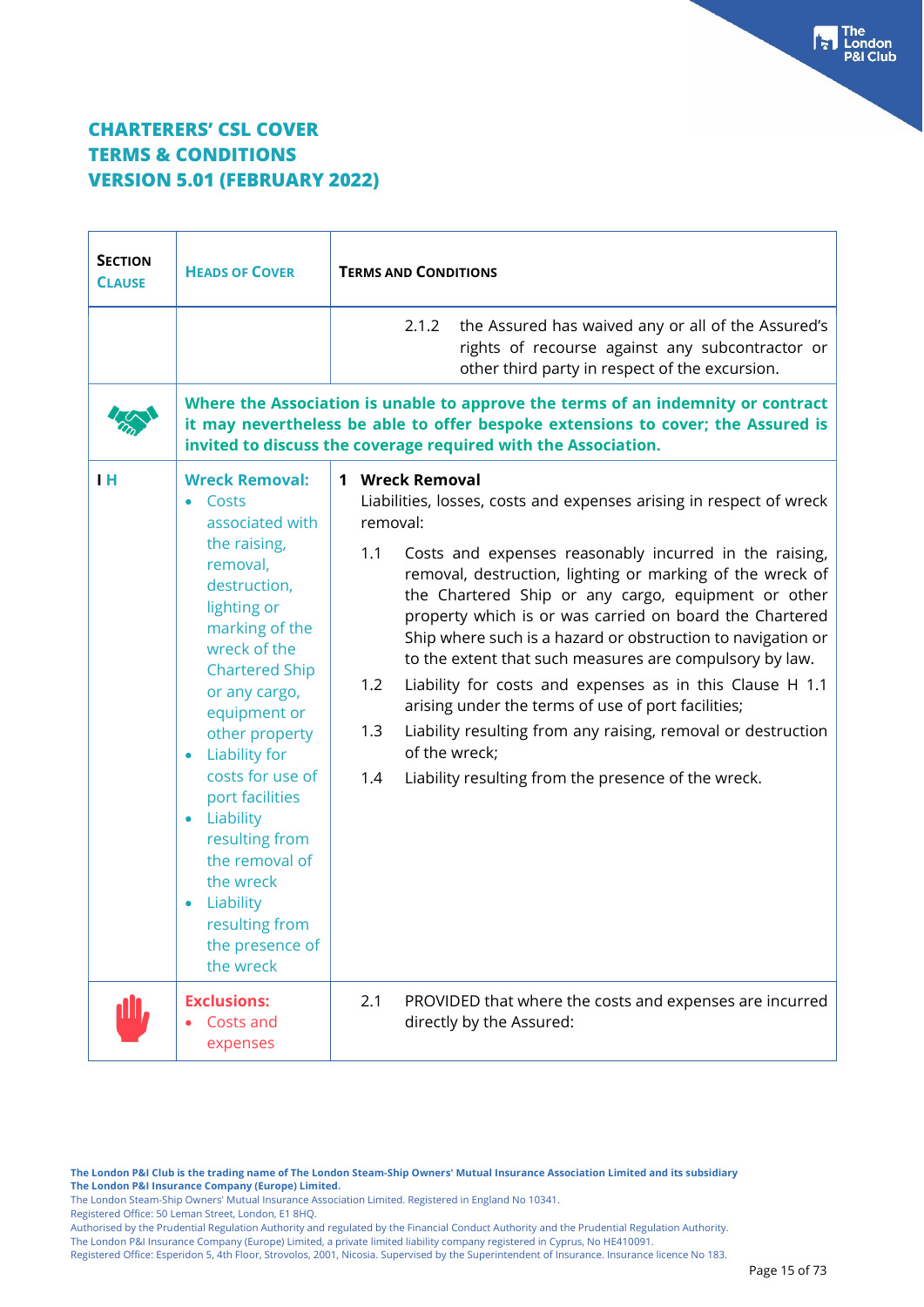| <b>SECTION</b><br><b>CLAUSE</b> | <b>HEADS OF COVER</b>                                                                                                          | <b>TERMS AND CONDITIONS</b> |                                                                                                                                                                                                                                                                                                                                                                                                                                                                                                                                                                       |
|---------------------------------|--------------------------------------------------------------------------------------------------------------------------------|-----------------------------|-----------------------------------------------------------------------------------------------------------------------------------------------------------------------------------------------------------------------------------------------------------------------------------------------------------------------------------------------------------------------------------------------------------------------------------------------------------------------------------------------------------------------------------------------------------------------|
|                                 | directly<br>incurred more<br>than three<br>years after the<br>end of the<br>period of<br>insurance                             | 2.1.1<br>2.1.2              | the contract for the raising, removal, destruction,<br>lighting or marking of the wreck shall have been<br>approved by the Association in writing;<br>the terms of use of port facilities shall have been<br>approved by the Association in writing, for which<br>the Association may require an<br>additional<br>premium;                                                                                                                                                                                                                                            |
|                                 | Assured's own<br>$\bullet$<br>property saved<br>Wreck as a<br>$\bullet$<br>result of other<br>than a<br>fortuitous<br>incident | 2.1.3                       | subject to this Clause H 2.1.4, all cover under this<br>Clause H shall cease three years after the end of the<br>period of this insurance save in respect of costs and<br>expenses incurred prior to that time or claims<br>which are already by then the subject of formally<br>instituted proceedings against the Assured and of<br>which the Assured shall have promptly notified the<br>Association in writing;                                                                                                                                                   |
|                                 |                                                                                                                                | 2.1.4                       | cover may be continued beyond the period set out<br>in this Clause H 2.1.3 but only if requested by the<br>Assured within the three-year period referred to<br>therein and agreed by the Association in writing, for<br>which the Association may require an additional<br>premium;                                                                                                                                                                                                                                                                                   |
|                                 |                                                                                                                                | 2.2                         | PROVIDED that:                                                                                                                                                                                                                                                                                                                                                                                                                                                                                                                                                        |
|                                 |                                                                                                                                | 2.2.1                       | from any claim under this Clause H 1.1 to 1.3 there<br>shall be deducted the value of the Assured's<br>bunkers and/or the Assured's other property saved<br>and if the Association shall have reimbursed,<br>advanced or incurred a liability to any other party<br>whatsoever for the costs and expenses or raising<br>and removal of the Assured's bunkers and/or the<br>Assured's other property, then the Association shall<br>be entitled to reimbursement by the Assured of the<br>value of the Assured's bunkers and/or the Assured's<br>other property saved; |
|                                 |                                                                                                                                | 2.2.2                       | a claim under this Clause H 1 shall be covered only<br>circumstances where the Chartered<br>Ship<br>in.<br>becomes a wreck as a result of a fortuitous incident<br>incurred during the period of this insurance.                                                                                                                                                                                                                                                                                                                                                      |

**The London P&I Club is the trading name of The London Steam-Ship Owners' Mutual Insurance Association Limited and its subsidiary The London P&I Insurance Company (Europe) Limited.**

The London Steam-Ship Owners' Mutual Insurance Association Limited. Registered in England No 10341.

Registered Office: 50 Leman Street, London, E1 8HQ.

The London P&I Insurance Company (Europe) Limited, a private limited liability company registered in Cyprus, No HE410091.

Authorised by the Prudential Regulation Authority and regulated by the Financial Conduct Authority and the Prudential Regulation Authority.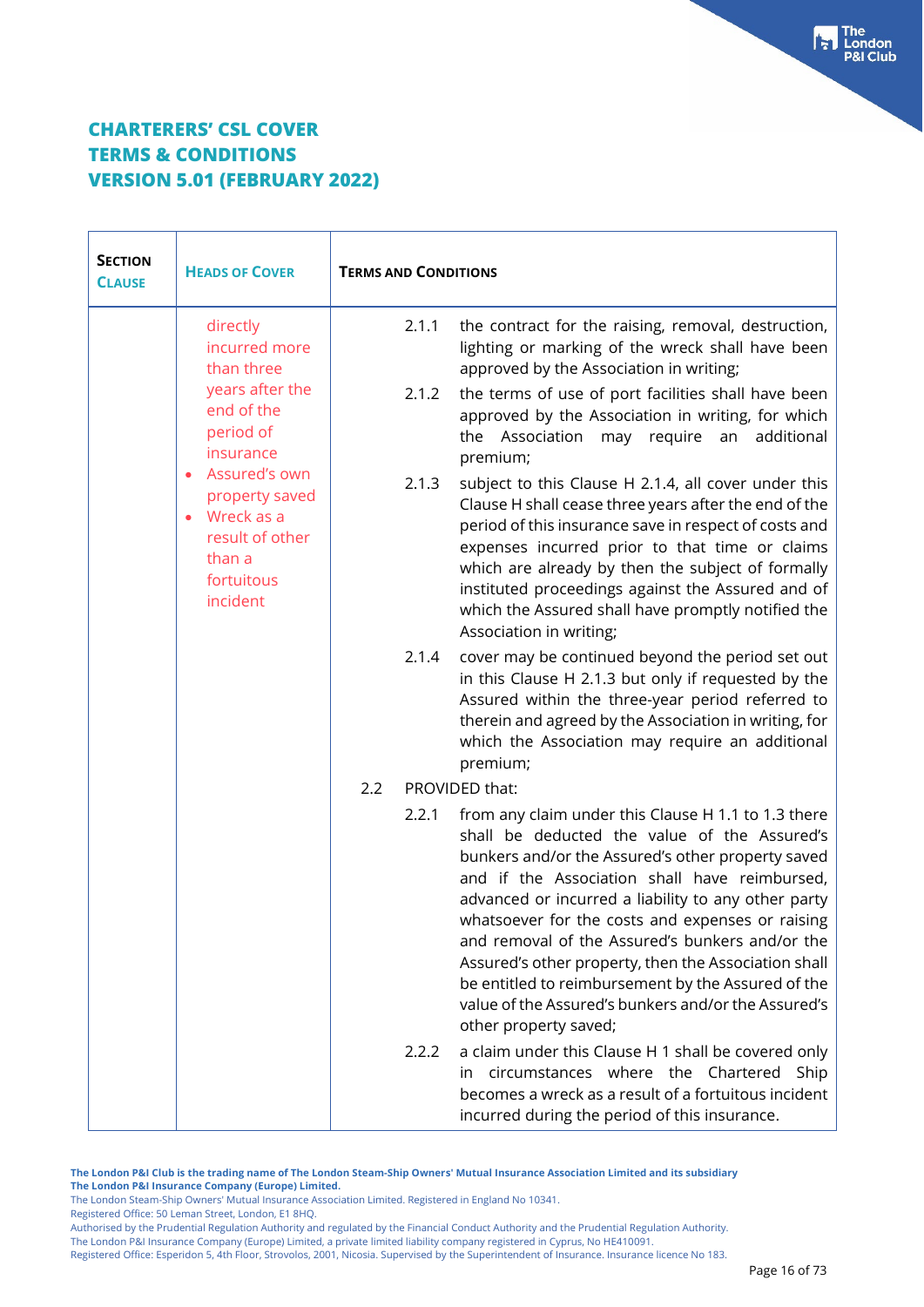| <b>SECTION</b><br><b>CLAUSE</b> | <b>HEADS OF COVER</b>                                                                                                                                                                                                                                                                                                | <b>TERMS AND CONDITIONS</b>                                                                                                                                                                                                                                                                                                                                                                                                                                                                                                                                                            |  |
|---------------------------------|----------------------------------------------------------------------------------------------------------------------------------------------------------------------------------------------------------------------------------------------------------------------------------------------------------------------|----------------------------------------------------------------------------------------------------------------------------------------------------------------------------------------------------------------------------------------------------------------------------------------------------------------------------------------------------------------------------------------------------------------------------------------------------------------------------------------------------------------------------------------------------------------------------------------|--|
| П                               | Cargo:<br>• Loss, shortage,<br>damage or<br>other<br>responsibility<br><b>Additional costs</b><br>incurred by the<br>Assured in<br>discharging or<br>disposing of<br>damaged or<br>worthless cargo<br>Costs of<br>discharging,<br>reloading and<br>re-stowing<br>cargo<br><b>Contracts of</b><br>through<br>carriage | 1 Cargo<br>Liabilities, losses, costs and expenses in respect of cargo intended<br>to be or being or having been carried in the Chartered Ship,<br>extending from the time of receipt for shipment until final<br>delivery arising out of a breach of the Assured's obligations or<br>duties as a carrier properly to load, handle, stow, carry, keep, care<br>for, discharge or deliver the cargo or out of the unseaworthiness<br>or unfitness of the Chartered Ship, as below:<br>1.1<br>liability (other than in respect of a contract of through                                  |  |
|                                 |                                                                                                                                                                                                                                                                                                                      | carriage entered into by the Assured) for loss, shortage,<br>damage or other responsibility;<br>1.2<br>the additional costs (over and above those which would<br>have been incurred in any event under the contract of<br>carriage) incurred by the Assured in discharging or<br>disposing of damaged or worthless cargo, originally loaded<br>in sound condition, but only to the extent that the Assured<br>both has to incur such costs to enable the Chartered Ship<br>to complete discharge and continue trading and has no<br>right to recover such costs from any other person; |  |
|                                 |                                                                                                                                                                                                                                                                                                                      | 1.3<br>the costs of discharging, reloading and re-stowing cargo<br>necessarily incurred to continue the safe prosecution of the<br>voyage but only to the extent that the Assured has no right<br>to recover such costs from any other person by way of<br>general average or otherwise;                                                                                                                                                                                                                                                                                               |  |
|                                 |                                                                                                                                                                                                                                                                                                                      | liability for loss, shortage, damage or other responsibility in<br>1.4<br>respect of any contract of through carriage of cargo partly<br>to be performed by the Chartered Ship and including<br>transit by land, water or air to or from the Chartered Ship<br>and intermediate storage necessary to perform such<br>contract, but only to the extent that the terms of such<br>contract shall have been approved by the Association in<br>writing, for which the Association may require an additional<br>premium.                                                                    |  |
|                                 | <b>Exclusions:</b><br>Unacceptable<br>contract terms                                                                                                                                                                                                                                                                 | PROVIDED that there shall be no recovery:<br>2                                                                                                                                                                                                                                                                                                                                                                                                                                                                                                                                         |  |

**The London P&I Club is the trading name of The London Steam-Ship Owners' Mutual Insurance Association Limited and its subsidiary The London P&I Insurance Company (Europe) Limited.**

The London Steam-Ship Owners' Mutual Insurance Association Limited. Registered in England No 10341.

Registered Office: 50 Leman Street, London, E1 8HQ.

Authorised by the Prudential Regulation Authority and regulated by the Financial Conduct Authority and the Prudential Regulation Authority.

The London P&I Insurance Company (Europe) Limited, a private limited liability company registered in Cyprus, No HE410091.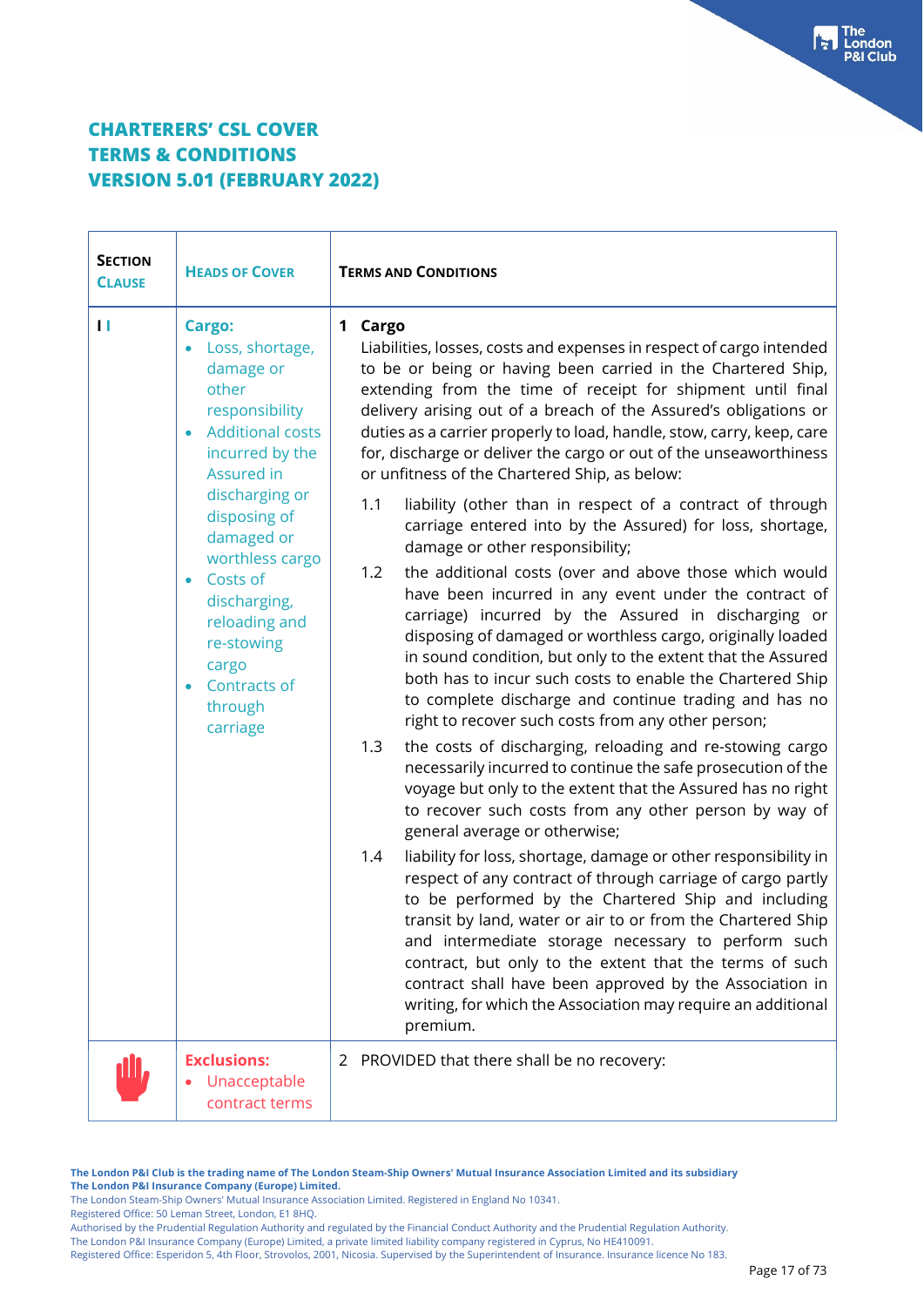| <b>SECTION</b><br><b>CLAUSE</b> | <b>HEADS OF COVER</b>                                                                                                                                                                       | <b>TERMS AND CONDITIONS</b>                                                                                                                                                                                                                                                                                                                                                                                                                                                                                                                                                                                                   |
|---------------------------------|---------------------------------------------------------------------------------------------------------------------------------------------------------------------------------------------|-------------------------------------------------------------------------------------------------------------------------------------------------------------------------------------------------------------------------------------------------------------------------------------------------------------------------------------------------------------------------------------------------------------------------------------------------------------------------------------------------------------------------------------------------------------------------------------------------------------------------------|
|                                 | <b>Failure to</b><br>recover under<br>subcontracts of<br>carriage<br><b>Deviation from</b><br>contractually<br>agreed voyage<br><b>Bills of lading</b><br>$\bullet$<br>not in<br>accordance | 2.1<br>unless the Association shall have previously agreed or<br>arranged cover on special terms, which may include the<br>requirement of an additional premium, or the Members'<br>Committee in its sole discretion shall otherwise determine,<br>in respect of liabilities, losses, costs or expenses which<br>would not have been incurred by the Assured if the<br>contract of carriage had been subject to the Hague Rules or<br>the Hague-Visby Rules, except and to the extent that such<br>are over-ridden by other rules, conventions or provisions of<br>national or international law which may mandatorily apply; |
|                                 | with receipts<br>Delivery of<br>cargo without<br>production of<br>the relevant<br>negotiable bill<br>of lading<br>Delivery of<br>cargo without                                              | if any means of transport or other facilities are used in<br>2.2<br>connection with carriage, storage or handling of cargo<br>outside the dock area where the Chartered Ship is to load<br>or has discharged, in respect of any amounts recoverable<br>by the Assured from the owners or operators of such other<br>means of transport or other facilities or which would have<br>been recoverable if all available rights of recourse had been<br>maintained by the Assured against such owners or<br>operators;                                                                                                             |
|                                 | production of<br>the relevant<br>non-negotiable<br>bill of lading<br>Discharge of<br>$\bullet$                                                                                              | 2.3<br>in the case of deviation from the contractually agreed<br>voyage if as a result of such deviation the Assured is denied<br>any defences or rights of limitation which would otherwise<br>have been available to the Assured to exclude or reduce<br>liability unless either:                                                                                                                                                                                                                                                                                                                                           |
|                                 | cargo at a port<br>or place other<br>than that<br>stated in the<br>contract of<br>carriage<br>Carriage of                                                                                   | 2.3.1<br>the Assured has notified the Association of the<br>deviation before it occurs or immediately upon<br>receiving information that it has occurred and the<br>Association has agreed or arranged cover on<br>special terms, which may include the requirement<br>for an additional premium; or                                                                                                                                                                                                                                                                                                                          |
|                                 | cargo to the<br>port or place of<br>discharge<br>stated in the<br>contract of<br>carriage from                                                                                              | the Members' Committee in its sole discretion shall<br>2.3.2<br>determine that the Assured had reasonable<br>grounds for believing that no deviation was being<br>or had been made or that the deviation was<br>permitted under the terms of the contract of<br>carriage;                                                                                                                                                                                                                                                                                                                                                     |
|                                 | another port or<br>storage                                                                                                                                                                  | unless the Members' Committee in its sole discretion shall<br>2.4<br>otherwise determine, in respect of any bill of lading, waybill                                                                                                                                                                                                                                                                                                                                                                                                                                                                                           |

**The London P&I Club is the trading name of The London Steam-Ship Owners' Mutual Insurance Association Limited and its subsidiary The London P&I Insurance Company (Europe) Limited.**

The London Steam-Ship Owners' Mutual Insurance Association Limited. Registered in England No 10341. Registered Office: 50 Leman Street, London, E1 8HQ.

Authorised by the Prudential Regulation Authority and regulated by the Financial Conduct Authority and the Prudential Regulation Authority.

The London P&I Insurance Company (Europe) Limited, a private limited liability company registered in Cyprus, No HE410091.

Registered Office: Esperidon 5, 4th Floor, Strovolos, 2001, Nicosia. Supervised by the Superintendent of Insurance. Insurance licence No 183.

The<br>London **&I Club**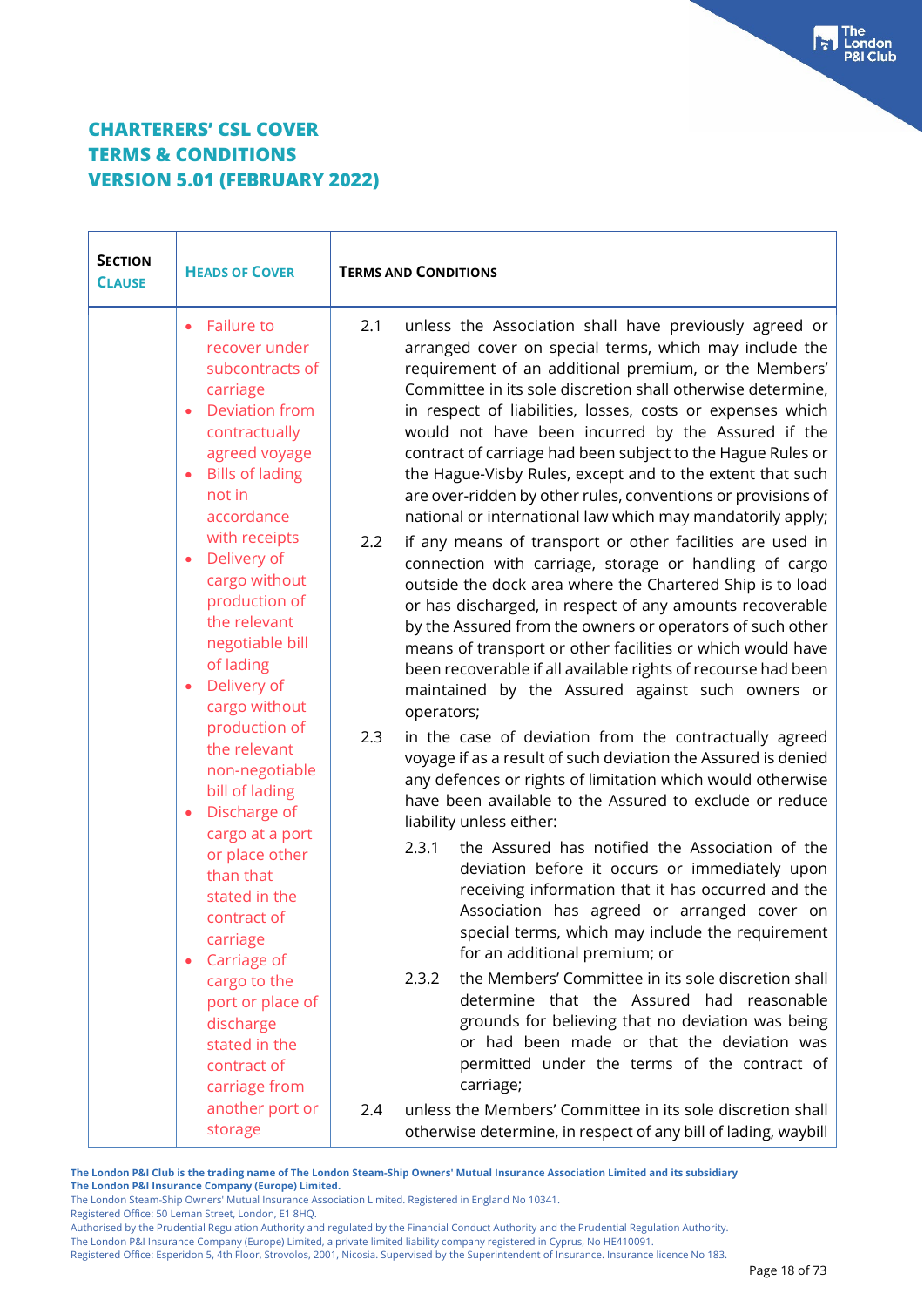| <b>SECTION</b><br><b>CLAUSE</b> | <b>HEADS OF COVER</b>                                                                                                                                    | <b>TERMS AND CONDITIONS</b>                                                                                                                                                                                                                                                                                                                                                                                                                                                                                                                                                                         |
|---------------------------------|----------------------------------------------------------------------------------------------------------------------------------------------------------|-----------------------------------------------------------------------------------------------------------------------------------------------------------------------------------------------------------------------------------------------------------------------------------------------------------------------------------------------------------------------------------------------------------------------------------------------------------------------------------------------------------------------------------------------------------------------------------------------------|
|                                 | Late arrival or<br>$\bullet$<br>non-arrival of<br>the Chartered<br>Ship at a port<br>or place of<br>loading, or                                          | or other document containing or evidencing the contract of<br>carriage issued with an incorrect date or, with the<br>knowledge of the Assured or the master of the Chartered<br>Ship, with an incorrect description of the cargo or its<br>quantity or its condition or a misstatement of the port of<br>loading or the port of discharge;                                                                                                                                                                                                                                                          |
|                                 | failure to load<br>or delay in<br>loading any<br>particular cargo<br>Carriage on<br>$\bullet$<br>deck of cargo                                           | in respect of delivery of cargo under a negotiable bill of<br>2.5<br>lading or similar document of title (including an electronic<br>bill of lading) without production (or the equivalent thereof<br>in the case of an electronic bill of lading) of that bill of lading<br>or document by the person to whom delivery is made<br>except where the cargo has been carried                                                                                                                                                                                                                          |
|                                 | for which the<br>bill of lading<br>does not state<br>that such cargo<br>is being so<br>carried<br>Liability<br>$\bullet$<br>howsoever                    | 2.5.1<br>under the terms of a non-negotiable bill of lading,<br>waybill or other non-negotiable document (and has<br>been properly delivered as required by that<br>document) and liability arises under the terms of a<br>negotiable bill of lading or other similar document<br>of title issued on behalf of a party other than the<br>Assured providing for carriage partly by means of<br>transport other than the Chartered Ship; or                                                                                                                                                           |
|                                 | described<br>arising from<br>the mistaken or<br>illegal exercise                                                                                         | 2.5.2<br>under the terms of an approved electronic trading<br>system and has been properly delivered to the<br>person so entitled in accordance therewith;                                                                                                                                                                                                                                                                                                                                                                                                                                          |
|                                 | of a lien over<br>cargo<br>Liability<br>$\bullet$<br>howsoever<br>described<br>arising from<br>withdrawal or<br>temporary<br>interruption in<br>services | in respect of delivery of cargo without production of the<br>2.6<br>relevant non-negotiable bill of lading, waybill or other<br>document containing or evidencing the contract of carriage<br>where production of such document is required by the<br>express terms of that document or the law to which such<br>document, or the contract of carriage contained in or<br>evidenced by it, is subject, except where the Assured is<br>required by any other law to which the Assured is subject<br>to deliver or relinquish custody or control of the cargo<br>without production of such document; |
|                                 | performed<br>under a time<br>charterparty<br>Refusal to issue<br>$\bullet$<br>bills of lading                                                            | 2.7<br>in respect of discharge of cargo at a port or place other than<br>that stated in the contract of carriage;                                                                                                                                                                                                                                                                                                                                                                                                                                                                                   |

**The London P&I Club is the trading name of The London Steam-Ship Owners' Mutual Insurance Association Limited and its subsidiary The London P&I Insurance Company (Europe) Limited.**

The London Steam-Ship Owners' Mutual Insurance Association Limited. Registered in England No 10341. Registered Office: 50 Leman Street, London, E1 8HQ.

Authorised by the Prudential Regulation Authority and regulated by the Financial Conduct Authority and the Prudential Regulation Authority.

The London P&I Insurance Company (Europe) Limited, a private limited liability company registered in Cyprus, No HE410091.

Registered Office: Esperidon 5, 4th Floor, Strovolos, 2001, Nicosia. Supervised by the Superintendent of Insurance. Insurance licence No 183.

**The** London **Club**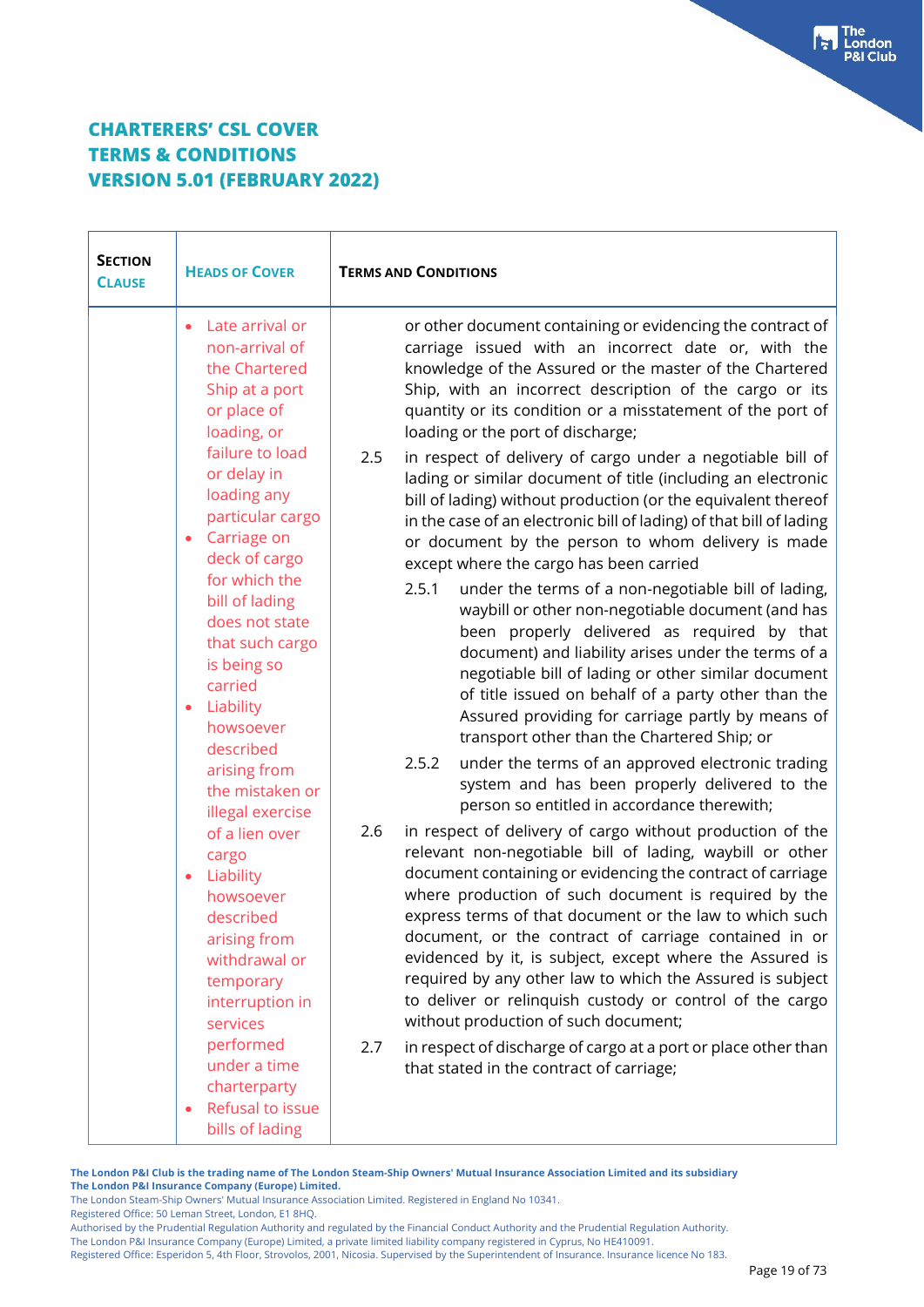| <b>SECTION</b><br><b>CLAUSE</b> | <b>HEADS OF COVER</b>                                          | <b>TERMS AND CONDITIONS</b>                                                                                                                                                                                                                                                                                                                                                                                                                |  |
|---------------------------------|----------------------------------------------------------------|--------------------------------------------------------------------------------------------------------------------------------------------------------------------------------------------------------------------------------------------------------------------------------------------------------------------------------------------------------------------------------------------------------------------------------------------|--|
|                                 | Use of any non-<br>approved<br>electronic                      | in respect of carriage of cargo to the port or place of<br>2.8<br>discharge stated in the contract of carriage from another<br>port or storage or other charges;                                                                                                                                                                                                                                                                           |  |
|                                 | trading system<br>ad valorem<br>cargo<br>Cash, bullion<br>etc. | in respect of late arrival or non-arrival of the Chartered Ship<br>2.9<br>at a port or place of loading, or failure to load or delay in<br>loading any particular cargo other than such liabilities,<br>losses, costs and expenses arising under a bill of lading<br>already issued;                                                                                                                                                       |  |
|                                 | Cargo the<br>property of the<br>Assured                        | in respect of the carriage on deck of cargo for which the bill<br>2.10<br>of lading does not state that such cargo is being so carried<br>and does not purport to exclude the Assured's liability<br>altogether, save that in the case of cargo customarily<br>carried or suitable for carriage on deck incorporation of an<br>appropriate liberty clause for on-deck carriage shall be<br>sufficient;                                     |  |
|                                 |                                                                | in respect of any liability howsoever described arising from<br>2.11<br>the mistaken or illegal exercise of a lien over cargo on<br>board the Chartered Ship;                                                                                                                                                                                                                                                                              |  |
|                                 |                                                                | 2.12 in respect of any liability howsoever described arising from<br>withdrawal or temporary interruption in services<br>performed under a time charterparty where such actions<br>have been taken in order to enforce payment of hire;                                                                                                                                                                                                    |  |
|                                 |                                                                | in respect of the refusal to issue bills of lading in an attempt<br>2.13<br>to recover any sums due to the Assured under a<br>charterparty;                                                                                                                                                                                                                                                                                                |  |
|                                 |                                                                | 2.14 in respect of any liabilities, losses, costs and expenses<br>arising from the use of any electronic trading system, other<br>than an electronic trading system approved by the<br>Association, to the extent that such liabilities, losses, costs<br>and expenses would not (save insofar as the Association in<br>its sole discretion determines) have arisen under a paper<br>trading system. For the purposes of this Clause 2.14: |  |
|                                 |                                                                | 2.14.1 an electronic trading system is any system which<br>replaces or is intended to replace paper documents<br>used for the sale of goods and/or their carriage by<br>sea or partly by sea and other means of transport<br>and which:                                                                                                                                                                                                    |  |

**The London P&I Club is the trading name of The London Steam-Ship Owners' Mutual Insurance Association Limited and its subsidiary The London P&I Insurance Company (Europe) Limited.**

The London Steam-Ship Owners' Mutual Insurance Association Limited. Registered in England No 10341.

Registered Office: 50 Leman Street, London, E1 8HQ.

Authorised by the Prudential Regulation Authority and regulated by the Financial Conduct Authority and the Prudential Regulation Authority.

The London P&I Insurance Company (Europe) Limited, a private limited liability company registered in Cyprus, No HE410091.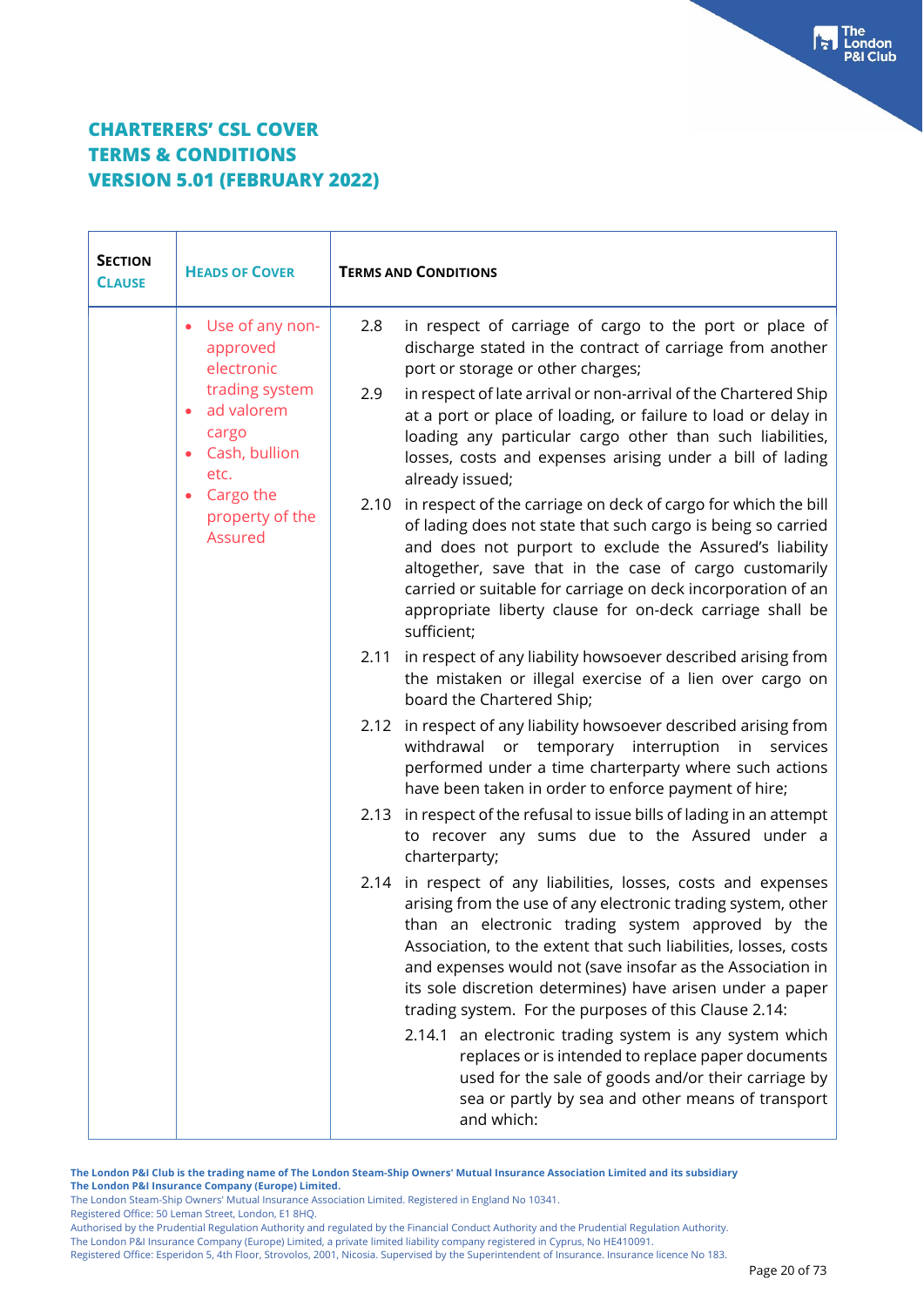| <b>SECTION</b><br><b>CLAUSE</b> | <b>HEADS OF COVER</b> | <b>TERMS AND CONDITIONS</b>                                                                                                                                                                                                                                                                                                                                                                                                                                                                                                                                                                                                                                                                                                                                                                                                                                                                                                                                                                                                                                                                                                                                        |
|---------------------------------|-----------------------|--------------------------------------------------------------------------------------------------------------------------------------------------------------------------------------------------------------------------------------------------------------------------------------------------------------------------------------------------------------------------------------------------------------------------------------------------------------------------------------------------------------------------------------------------------------------------------------------------------------------------------------------------------------------------------------------------------------------------------------------------------------------------------------------------------------------------------------------------------------------------------------------------------------------------------------------------------------------------------------------------------------------------------------------------------------------------------------------------------------------------------------------------------------------|
|                                 |                       | 2.14.1.1 are documents of title, or                                                                                                                                                                                                                                                                                                                                                                                                                                                                                                                                                                                                                                                                                                                                                                                                                                                                                                                                                                                                                                                                                                                                |
|                                 |                       | 2.14.1.2 entitle<br>the<br>holder to<br>delivery<br>or<br>possession of the goods referred to in<br>such documents, or                                                                                                                                                                                                                                                                                                                                                                                                                                                                                                                                                                                                                                                                                                                                                                                                                                                                                                                                                                                                                                             |
|                                 |                       | 2.14.1.3 evidence a contract of carriage under<br>which the rights and obligations of either<br>of the contracting parties may be<br>transferred to a third party.                                                                                                                                                                                                                                                                                                                                                                                                                                                                                                                                                                                                                                                                                                                                                                                                                                                                                                                                                                                                 |
|                                 |                       | 2.14.2 a "document" shall mean anything in which<br>information of any description is recorded<br>including, but not limited to, computer or other<br>electronically generated information.                                                                                                                                                                                                                                                                                                                                                                                                                                                                                                                                                                                                                                                                                                                                                                                                                                                                                                                                                                        |
|                                 |                       | 2.15 in excess of USD 2,500 per unit, piece or package where an<br>ad valorem bill of lading, waybill or other document<br>containing or evidencing the contract of carriage has been<br>issued on which a unit value of more than USD 2,500 (or the<br>equivalent in any other currency) is declared and/or<br>inserted by reference to a unit, piece, or package or by<br>reference to an overall or aggregated value or otherwise<br>where the effect of such a declaration and/or insertion is to<br>deprive the Assured of any right or rights of limitation to<br>which the Assured would otherwise have been entitled and<br>which causes the Assured to incur a greater liability than<br>the Assured would have done but for such declaration<br>and/or insertion to the extent that such liability thereby<br>exceeds USD 2,500 (or the equivalent in any other currency)<br>in respect of any such unit, piece or package unless this has<br>been promptly notified to the Association by the Assured<br>and the Association has agreed or arranged cover on<br>special terms, which may include the requirement that an<br>additional premium be paid; |
|                                 |                       | 2.16 in respect of cash, bullion, bonds, negotiable instruments,<br>plate, valuables or objects of a rare or precious nature<br>including rare or precious metals or stones, whether<br>carried as cargo or as passengers' baggage or as<br>crewmembers' effects and whether the value is declared or<br>not, unless the spaces, apparatus and means used for the<br>carriage and the instructions given for the safe custody                                                                                                                                                                                                                                                                                                                                                                                                                                                                                                                                                                                                                                                                                                                                      |

**The London P&I Club is the trading name of The London Steam-Ship Owners' Mutual Insurance Association Limited and its subsidiary The London P&I Insurance Company (Europe) Limited.**

The London Steam-Ship Owners' Mutual Insurance Association Limited. Registered in England No 10341.

Registered Office: 50 Leman Street, London, E1 8HQ.

Authorised by the Prudential Regulation Authority and regulated by the Financial Conduct Authority and the Prudential Regulation Authority.

The London P&I Insurance Company (Europe) Limited, a private limited liability company registered in Cyprus, No HE410091.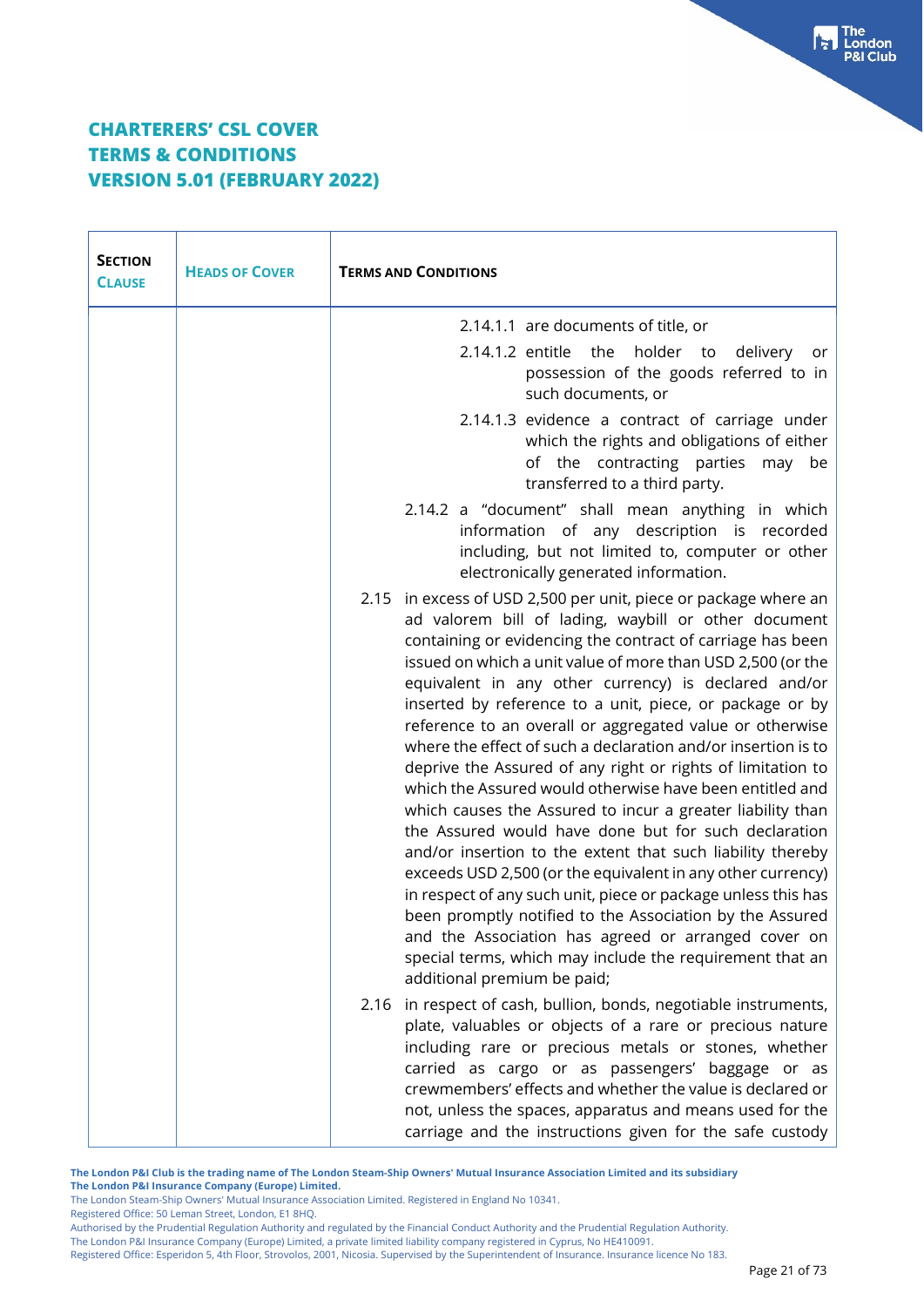| <b>SECTION</b><br><b>CLAUSE</b> | <b>HEADS OF COVER</b>                                                        | <b>TERMS AND CONDITIONS</b>                                                                                                                                                                                                                                                                                                                                                                                                                                                                                                                                                                                                                                                          |
|---------------------------------|------------------------------------------------------------------------------|--------------------------------------------------------------------------------------------------------------------------------------------------------------------------------------------------------------------------------------------------------------------------------------------------------------------------------------------------------------------------------------------------------------------------------------------------------------------------------------------------------------------------------------------------------------------------------------------------------------------------------------------------------------------------------------|
|                                 |                                                                              | thereof, have been approved by the Association in writing<br>prior to any such carriage and any directions made by the<br>Association have been complied with.                                                                                                                                                                                                                                                                                                                                                                                                                                                                                                                       |
|                                 |                                                                              | 2.17 where cargo on board the Chartered Ship is the property of<br>the Assured, the Assured shall nevertheless be entitled to<br>recovery under this Clause I, and the Association shall have<br>the same rights, as if such cargo belonged to a third party<br>and that third party had entered into a contract of carriage<br>with the Assured.                                                                                                                                                                                                                                                                                                                                    |
|                                 |                                                                              | The Association is able to offer bespoke extensions to cover in respect of the<br>restrictions and/or exclusions set out in this Clause I. In the first instance,<br>application should be made to the Association to discuss the coverage required.                                                                                                                                                                                                                                                                                                                                                                                                                                 |
| IJ                              | <b>Irrecoverable</b><br><b>General Average</b><br><b>Contributions</b>       | 1 Irrecoverable General Average Contributions<br>General average (excluding ship's sacrifice items), special charges<br>or salvage chargeable to any other party to the marine adventure<br>for which the Assured may become liable or be unable to recover<br>from such party solely by reason of a breach of the contract of<br>carriage, PROVIDED that:<br>the Assured shall have notified the Association in writing<br>1.1<br>within 12 months both of the casualty out of which a claim<br>under this Clause J might arise, and of the reference of the<br>matter to adjusters;<br>1.2<br>the provisos in Clause I 2.1 to 2.17 shall apply to recovery<br>under this Clause J. |
| $\mathsf{I}$ K                  | <b>Property other</b><br>than Cargo on<br>board the<br><b>Chartered Ship</b> | Property other than Cargo on board the Chartered Ship<br>1<br>Liability for loss of or damage to any containers, equipment,<br>bunkers or other property on board the Chartered Ship other<br>than cargo and the effects of any person aboard, PROVIDED that:<br>there shall be no recovery in respect of any property which<br>1.1<br>forms part of the Chartered Ship or which is owned, hired,<br>leased or borrowed by the Assured or by any company<br>associated with or under the same management as the<br>Assured;<br>where the liability arises under the terms of any contract or<br>1.2<br>indemnity and would not have arisen but for those terms,                      |

**The London P&I Club is the trading name of The London Steam-Ship Owners' Mutual Insurance Association Limited and its subsidiary The London P&I Insurance Company (Europe) Limited.**

The London Steam-Ship Owners' Mutual Insurance Association Limited. Registered in England No 10341.

Registered Office: 50 Leman Street, London, E1 8HQ.

Authorised by the Prudential Regulation Authority and regulated by the Financial Conduct Authority and the Prudential Regulation Authority.

The London P&I Insurance Company (Europe) Limited, a private limited liability company registered in Cyprus, No HE410091.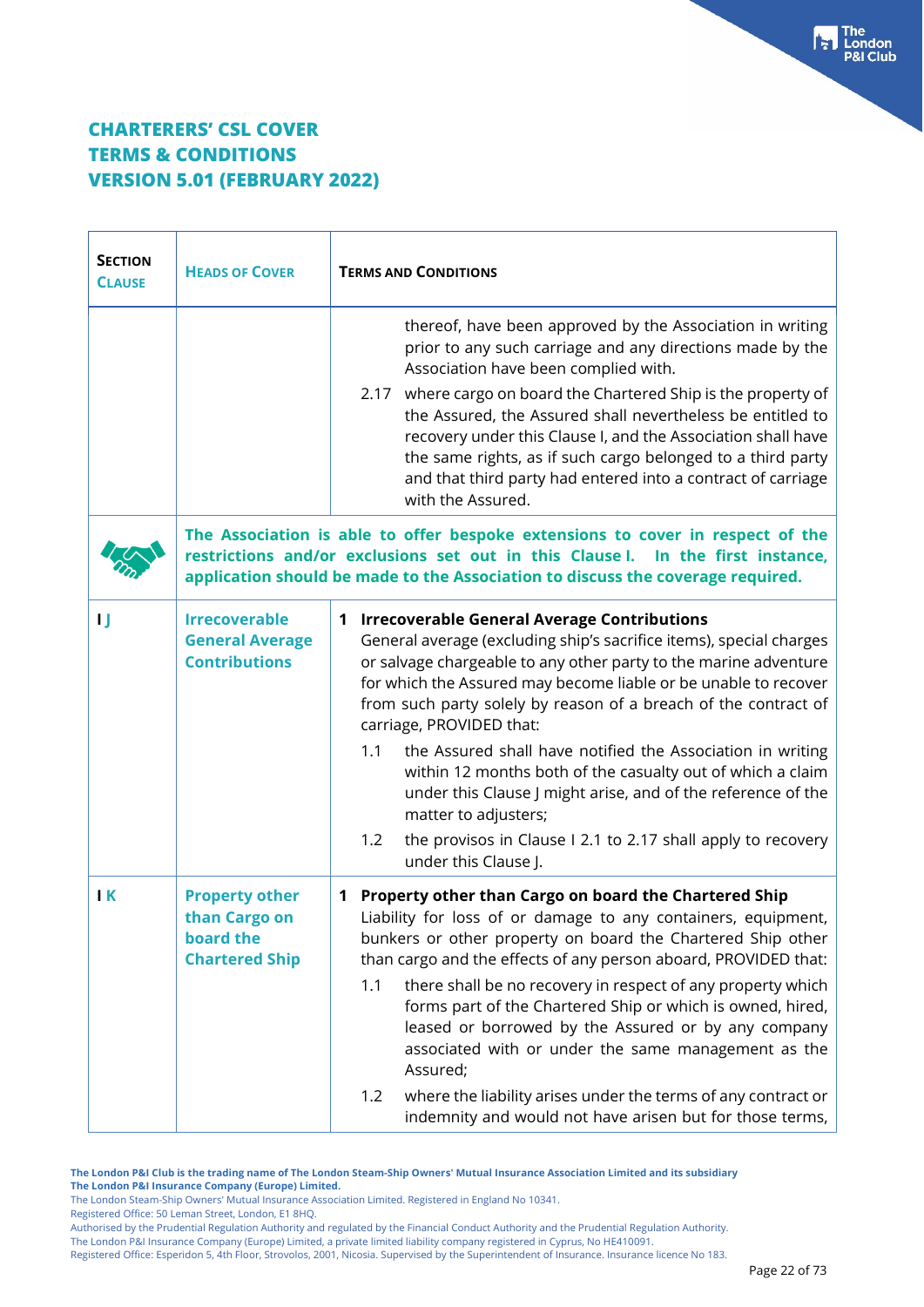| <b>SECTION</b><br><b>CLAUSE</b> | <b>HEADS OF COVER</b>                                                              | <b>TERMS AND CONDITIONS</b>                                                                                                                                                                                                                                                                                                                                                                                                                                                                                                                                                           |
|---------------------------------|------------------------------------------------------------------------------------|---------------------------------------------------------------------------------------------------------------------------------------------------------------------------------------------------------------------------------------------------------------------------------------------------------------------------------------------------------------------------------------------------------------------------------------------------------------------------------------------------------------------------------------------------------------------------------------|
|                                 |                                                                                    | such liability is not covered under this Clause K but may be<br>recoverable under Clause F Towage or Clause G Indemnities<br>and Contracts for other Services.                                                                                                                                                                                                                                                                                                                                                                                                                        |
| ТL                              | <b>Fines:</b><br><b>Fines imposed</b><br>by any court,<br>tribunal or<br>authority | <b>Fines</b><br>1<br>1.1<br>Fines imposed by any court, tribunal or authority upon the<br>Assured (or upon a third party whom the Assured is legally<br>obliged to reimburse) in respect of the Chartered Ship for<br>or in respect of:                                                                                                                                                                                                                                                                                                                                               |
|                                 | All other fines<br>as the<br>Association<br>shall determine                        | 1.1.1<br>breach of any immigration law or regulations<br>relating to crewmembers or their spouses and<br>children or stowaways, PROVIDED that there shall<br>be no recovery from the Association unless the<br>Assured can satisfy the Association that proper<br>steps were taken to guard against desertion and<br>landing without permission of the proper authority;                                                                                                                                                                                                              |
|                                 |                                                                                    | 1.1.2<br>short-delivery or over-delivery of cargo or failure to<br>comply with any law or regulation relating to<br>declaration or documentation of cargo (other than<br>fines or penalties arising from the smuggling of<br>goods or cargo or any attempt thereat), but only<br>when the Chartered Ship is covered for cargo risks<br>under Clause I Cargo in which case such fines shall<br>be aggregated with cargo claims for the purposes<br>of applying the cargo deductible to the same, and<br>fines under this Clause L 1.2 shall not be subject to<br>any other deductible; |
|                                 |                                                                                    | the accidental discharge or escape of oil or any<br>1.1.3<br>polluting substance or threat thereof, but as<br>regards oil only where the Chartered Ship is<br>covered for pollution risks under Clause E Pollution;                                                                                                                                                                                                                                                                                                                                                                   |
|                                 |                                                                                    | 1.2<br>All other fines shall be recoverable only to such extent as<br>the Members' Committee in its sole discretion may<br>determine and provided that:                                                                                                                                                                                                                                                                                                                                                                                                                               |
|                                 |                                                                                    | the Assured has satisfied the Members' Committee<br>1.2.1<br>that the Assured took such steps as appear to the<br>Members' Committee to have been reasonable to                                                                                                                                                                                                                                                                                                                                                                                                                       |

**The London P&I Club is the trading name of The London Steam-Ship Owners' Mutual Insurance Association Limited and its subsidiary The London P&I Insurance Company (Europe) Limited.**

The London Steam-Ship Owners' Mutual Insurance Association Limited. Registered in England No 10341. Registered Office: 50 Leman Street, London, E1 8HQ.

Authorised by the Prudential Regulation Authority and regulated by the Financial Conduct Authority and the Prudential Regulation Authority.

The London P&I Insurance Company (Europe) Limited, a private limited liability company registered in Cyprus, No HE410091.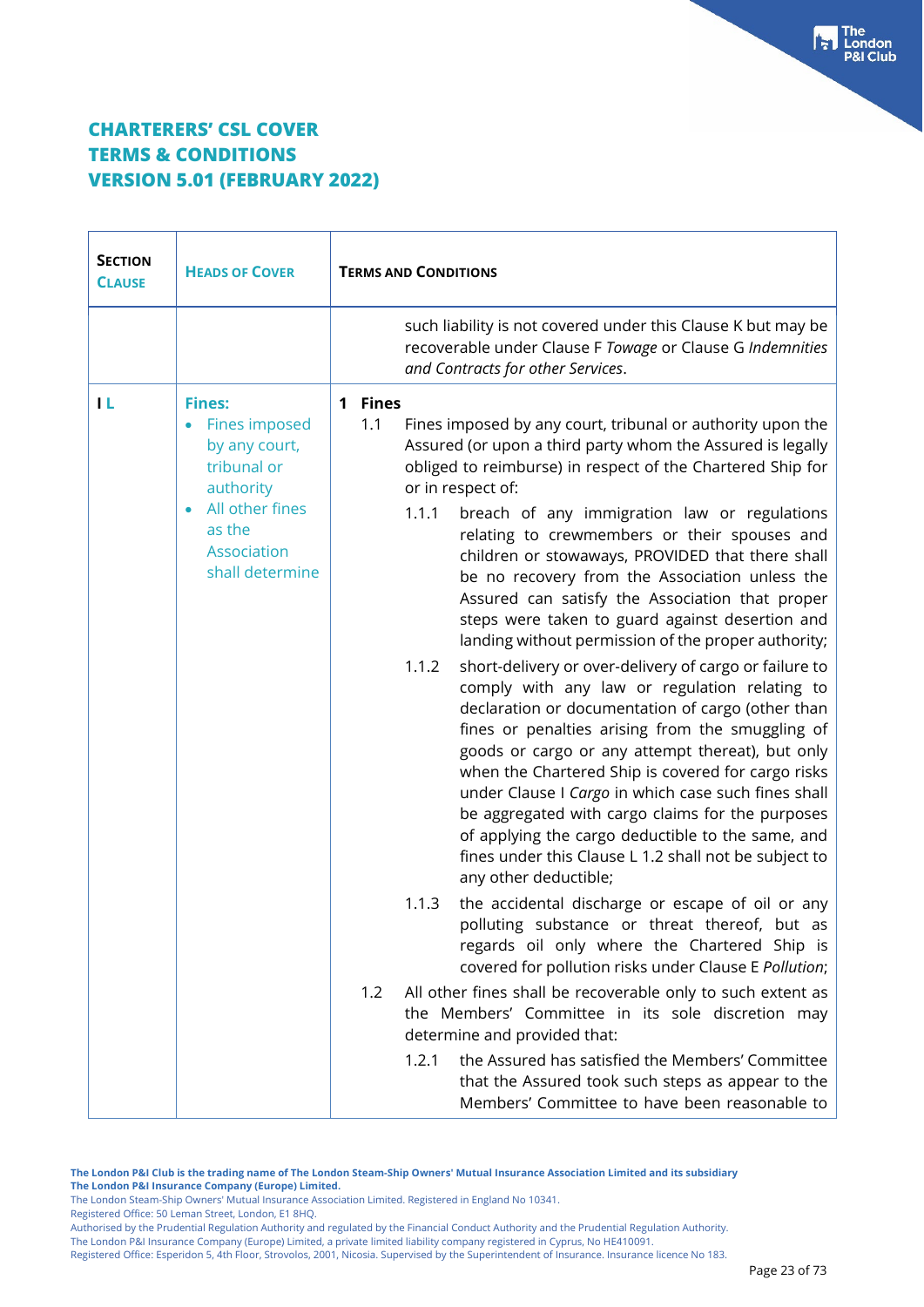| <b>SECTION</b><br><b>CLAUSE</b> | <b>HEADS OF COVER</b>                                           | <b>TERMS AND CONDITIONS</b>                                                                                                                                                                                                                                                                                                                                                                                                                                                                                                                                                                                                          |
|---------------------------------|-----------------------------------------------------------------|--------------------------------------------------------------------------------------------------------------------------------------------------------------------------------------------------------------------------------------------------------------------------------------------------------------------------------------------------------------------------------------------------------------------------------------------------------------------------------------------------------------------------------------------------------------------------------------------------------------------------------------|
|                                 |                                                                 | avoid the event giving rise to the fine or penalty;<br>and<br>1.2.2<br>any fine imposed not on the Assured but on the<br>master or crewmembers of the Chartered Ship or<br>on any other servant or agent of the Assured shall<br>only be recoverable in circumstances either where<br>the Assured has been compelled by law to pay or<br>reimburse such fine or where the Members'<br>Committee shall determine that it was reasonable<br>for the Assured to have paid or reimbursed the<br>same.                                                                                                                                    |
| I M                             | <b>Official Enquiries</b>                                       | <b>Official Enquiries</b><br>$\mathbf 1$<br>The costs incurred to defend the interest of the Assured in an<br>enquiry conducted by the lawful authority of any country but only<br>to the extent that such enquiry relates to any risk against which<br>the Assured is insured under these terms and conditions and with<br>the prior approval of the Association in writing.                                                                                                                                                                                                                                                        |
| $\mathsf{I} \mathsf{N}$         | <b>Special Direction</b><br>of the Members'<br><b>Committee</b> | <b>Special Direction of the Members' Committee</b><br>1<br>Loss, costs and expenses incurred in compliance with the<br>Members' Committee's special direction (confirmed to the<br>Assured by the Association in writing under express reference to<br>this Clause N and subject to any special terms which the<br>Members' Committee may require) in any circumstances where<br>the Members' Committee shall in its sole discretion determine<br>that it is in the interests of the Association that the direction<br>should be given.                                                                                              |
| $\overline{0}$                  | <b>Sue and Labour</b><br>and Legal Costs                        | 1 Sue and Labour and Legal Costs<br>1.1<br>Extraordinary costs and expenses reasonably (other than<br>under Clause N Special Direction of the Members'<br>Committee) incurred after any casualty, event or matter for<br>the purpose of avoiding or minimising any liabilities, costs<br>or expenses against which the Assured is insured under<br>these terms and conditions, but only to the extent either<br>that such extraordinary costs and expenses have been<br>incurred with the approval of the Association or that the<br>Members' Committee in its sole discretion shall determine<br>that the same should be recovered. |

**The London P&I Club is the trading name of The London Steam-Ship Owners' Mutual Insurance Association Limited and its subsidiary**

**The London P&I Insurance Company (Europe) Limited.**

The London Steam-Ship Owners' Mutual Insurance Association Limited. Registered in England No 10341.

Registered Office: 50 Leman Street, London, E1 8HQ.

Authorised by the Prudential Regulation Authority and regulated by the Financial Conduct Authority and the Prudential Regulation Authority.

The London P&I Insurance Company (Europe) Limited, a private limited liability company registered in Cyprus, No HE410091.

Registered Office: Esperidon 5, 4th Floor, Strovolos, 2001, Nicosia. Supervised by the Superintendent of Insurance. Insurance licence No 183.

 $\begin{bmatrix} 1 \\ 2 \end{bmatrix}$  The<br> $\begin{bmatrix} 1 \\ 2 \end{bmatrix}$  London **P&I Club**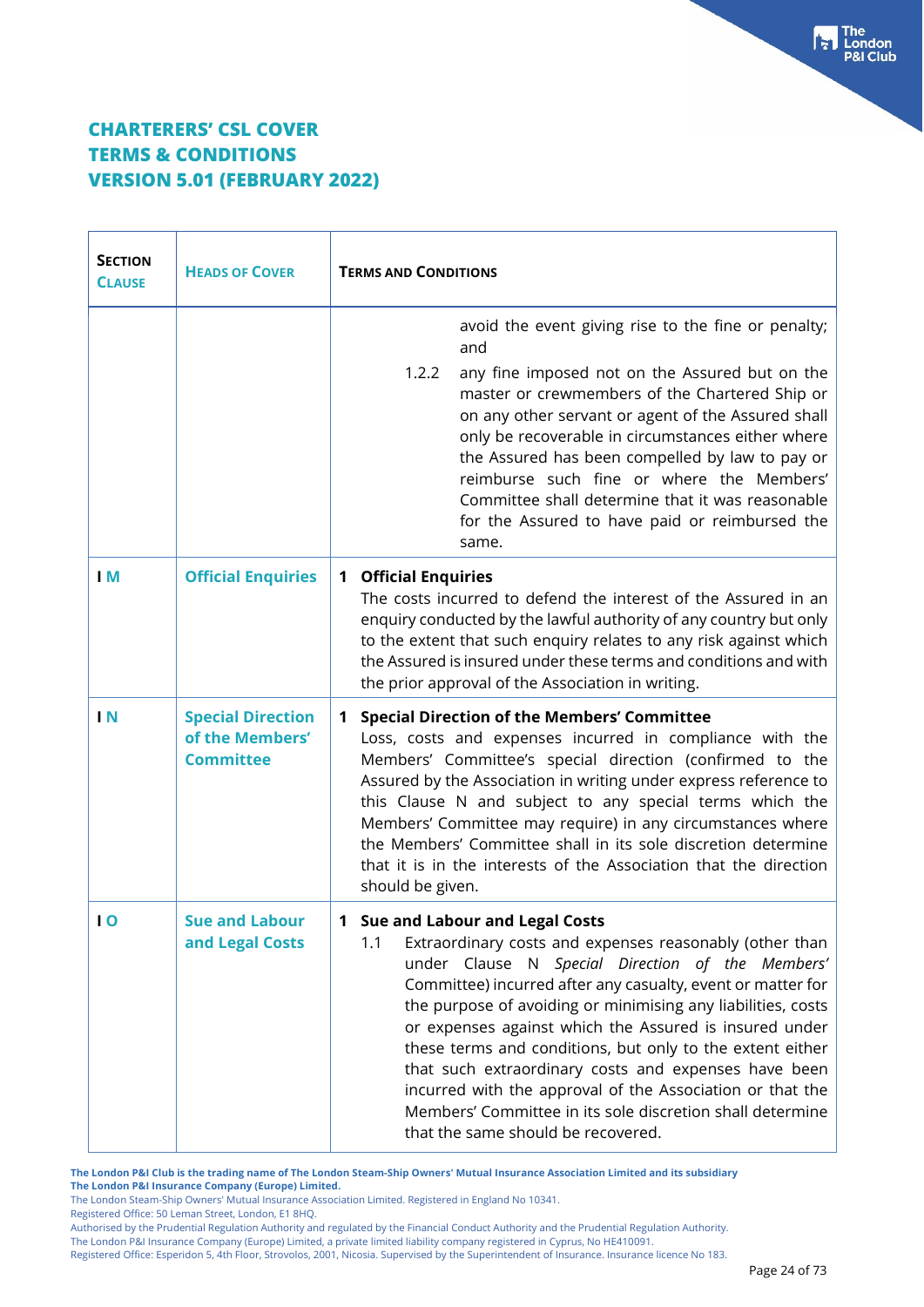| <b>SECTION</b><br><b>CLAUSE</b> | <b>HEADS OF COVER</b> | <b>TERMS AND CONDITIONS</b>                                                                                                                                                                                                                                                                                                                                                                                                                       |
|---------------------------------|-----------------------|---------------------------------------------------------------------------------------------------------------------------------------------------------------------------------------------------------------------------------------------------------------------------------------------------------------------------------------------------------------------------------------------------------------------------------------------------|
|                                 |                       | Legal costs and expenses arising solely from any liabilities,<br>1.2<br>costs or expenses against which and during such time the<br>Assured is insured under these terms and conditions, but<br>only to the extent either that such legal costs and expenses<br>have been incurred with the written approval of the<br>Association or that the Members' Committee in its sole<br>discretion shall determine that the same should be<br>recovered, |
|                                 |                       | PROVIDED that:<br>1.3<br>the operation of this Clause O shall require account<br>1.3.1<br>to be taken of any relevant deductible in evaluating<br>the liabilities, losses, costs and expenses for which<br>the Assured is insured under these terms and<br>conditions and for the avoiding or minimising of<br>which the extraordinary or legal costs and<br>expenses shall have been incurred.                                                   |
|                                 |                       | losses, costs and expense relating to ransom shall<br>1.3.2<br>not be recoverable unless and to the extent that the<br>Members' Committee in its discretion shall<br>otherwise decide.                                                                                                                                                                                                                                                            |

**The London P&I Club is the trading name of The London Steam-Ship Owners' Mutual Insurance Association Limited and its subsidiary The London P&I Insurance Company (Europe) Limited.**

The London Steam-Ship Owners' Mutual Insurance Association Limited. Registered in England No 10341.

Registered Office: 50 Leman Street, London, E1 8HQ.

Authorised by the Prudential Regulation Authority and regulated by the Financial Conduct Authority and the Prudential Regulation Authority. The London P&I Insurance Company (Europe) Limited, a private limited liability company registered in Cyprus, No HE410091.

Registered Office: Esperidon 5, 4th Floor, Strovolos, 2001, Nicosia. Supervised by the Superintendent of Insurance. Insurance licence No 183.

**Fall** The<br>P&I Club<br>P&I Club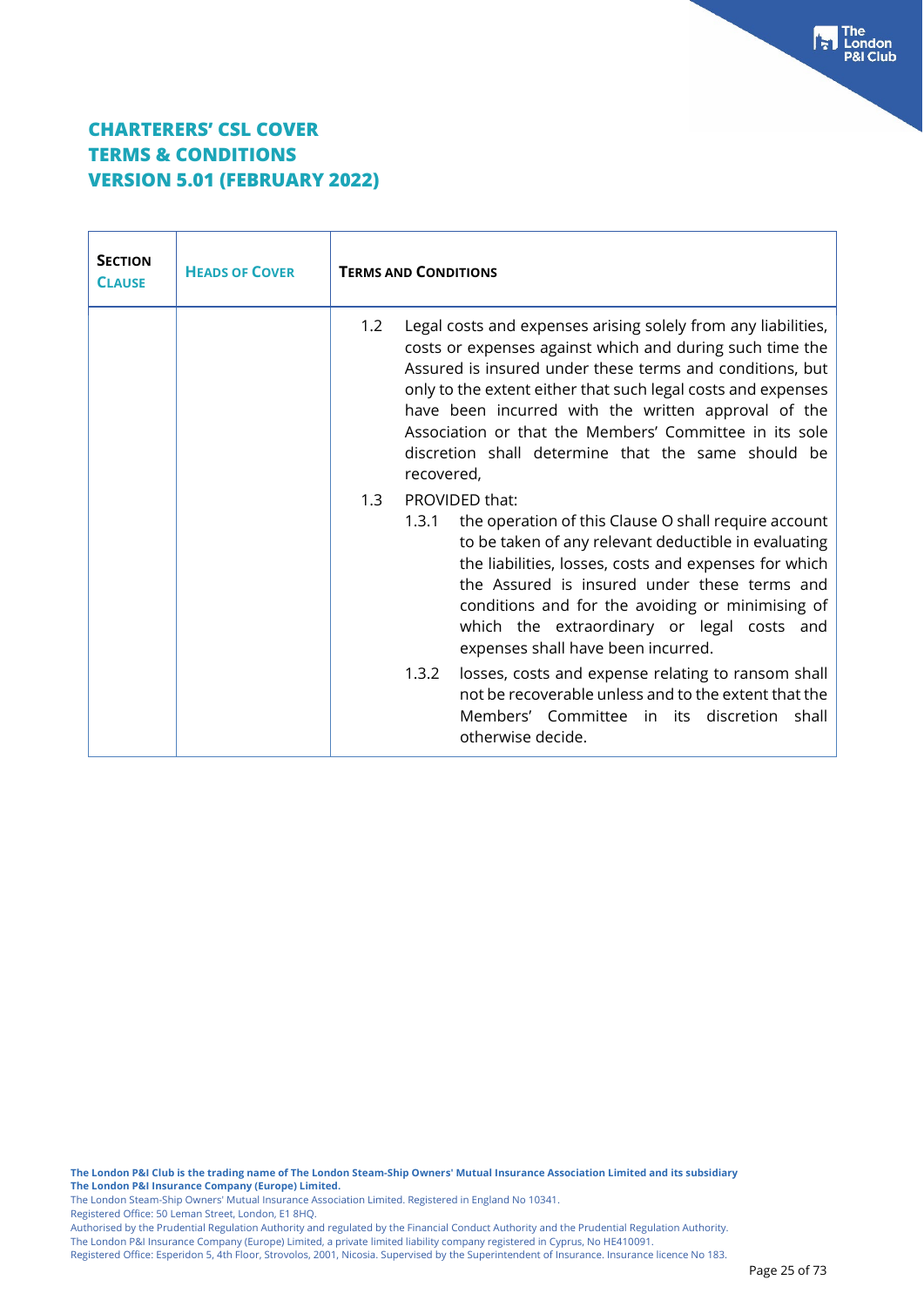| <b>SECTION</b><br><b>CLAUSE</b> | <b>LIMITATIONS AND</b><br><b>EXCLUSIONS</b>                                                                                                                                                                                                                                                                                                                                                                                                                        | <b>TERMS AND CONDITIONS</b>                                                                                                                                                                                                                                                                                                                                                                                                                                                                                                                                                                                                                                                                                                                                                                                                                                                                                                                                                                                                                                                                                                                                                                                                                                                                                                                                                                                                                                                                                                                                                                                                                                                                                                                                                                                                                                                                                                                                                                                                                                                       |
|---------------------------------|--------------------------------------------------------------------------------------------------------------------------------------------------------------------------------------------------------------------------------------------------------------------------------------------------------------------------------------------------------------------------------------------------------------------------------------------------------------------|-----------------------------------------------------------------------------------------------------------------------------------------------------------------------------------------------------------------------------------------------------------------------------------------------------------------------------------------------------------------------------------------------------------------------------------------------------------------------------------------------------------------------------------------------------------------------------------------------------------------------------------------------------------------------------------------------------------------------------------------------------------------------------------------------------------------------------------------------------------------------------------------------------------------------------------------------------------------------------------------------------------------------------------------------------------------------------------------------------------------------------------------------------------------------------------------------------------------------------------------------------------------------------------------------------------------------------------------------------------------------------------------------------------------------------------------------------------------------------------------------------------------------------------------------------------------------------------------------------------------------------------------------------------------------------------------------------------------------------------------------------------------------------------------------------------------------------------------------------------------------------------------------------------------------------------------------------------------------------------------------------------------------------------------------------------------------------------|
| II A                            | <b>Excluded</b><br><b>Operations</b><br>Operation of<br>Semi-<br>Submersible<br><b>Heavy Lift Ships</b><br>Salvage<br>$\bullet$<br>Operations<br>Specialist<br>$\bullet$<br>Operations<br>• Production<br><b>Operations</b><br>Waste<br>Incineration<br>Submarines<br>$\bullet$<br><b>Divers</b><br>$\bullet$<br>Drilling and<br>$\bullet$<br>Production<br>accommodation<br>units<br>Non-marine<br>$\bullet$<br>personnel<br>• Blending of<br>Cargoes on<br>board | <b>Excluded Operations</b><br>$\mathbf 1$<br>Unless previously agreed in writing by a special agreement<br>between the Assured and the Association there shall be no<br>recovery in respect of liabilities, losses, costs and expenses:<br><b>Operation of Semi-Submersible Heavy Lift Ships</b><br>1.1<br>arising from the operation of a semi-submersible heavy lift<br>Chartered Ship or other Chartered Ship designed<br>exclusively for the carriage of heavy lift cargo where the<br>claim<br>arises in<br>connection<br>with<br>the<br>cargo<br>or,<br>notwithstanding Section I Clause H 1.1, the wreck removal<br>of that cargo, save to the extent such cargo is being carried<br>under the terms of a contract on Heavycon terms.<br>1.2<br><b>Salvage Operations</b><br>arising out of salvage operations (including wreck removal)<br>conducted by the Chartered Ship or provided by the<br>Assured, other than for the purpose of saving or attempting<br>to save life at sea.<br>1.3<br><b>Specialist Operations</b><br>incurred by an Assured during the course of performing<br>dredging, blasting, pile-driving, well intervention, cable or<br>pipelaying, construction, installation or maintenance work,<br>core sampling, depositing of spoil, power generation,<br>decommissioning and such other operations as the<br>Association may from time to time determine in writing to<br>the extent that such liabilities, costs and expenses arise as<br>a consequence of:<br>1.3.1<br>claims brought by any party for whose benefit the<br>work has been performed, or by any third party<br>(whether connected with any party for whose<br>benefit the work has been performed or not), in<br>respect of the specialist nature of the operations;<br>the failure to perform such specialist operations by<br>1.3.2<br>the Assured or the fitness for purpose and quality<br>of the Assured's work, products or services,<br>including any deficiency in the Assured's work,<br>products or services;<br>any loss of or damage to the contract work;<br>1.3.3 |
|                                 |                                                                                                                                                                                                                                                                                                                                                                                                                                                                    |                                                                                                                                                                                                                                                                                                                                                                                                                                                                                                                                                                                                                                                                                                                                                                                                                                                                                                                                                                                                                                                                                                                                                                                                                                                                                                                                                                                                                                                                                                                                                                                                                                                                                                                                                                                                                                                                                                                                                                                                                                                                                   |

**The London P&I Club is the trading name of The London Steam-Ship Owners' Mutual Insurance Association Limited and its subsidiary The London P&I Insurance Company (Europe) Limited.**

The London Steam-Ship Owners' Mutual Insurance Association Limited. Registered in England No 10341.

Registered Office: 50 Leman Street, London, E1 8HQ.

Authorised by the Prudential Regulation Authority and regulated by the Financial Conduct Authority and the Prudential Regulation Authority.

The London P&I Insurance Company (Europe) Limited, a private limited liability company registered in Cyprus, No HE410091.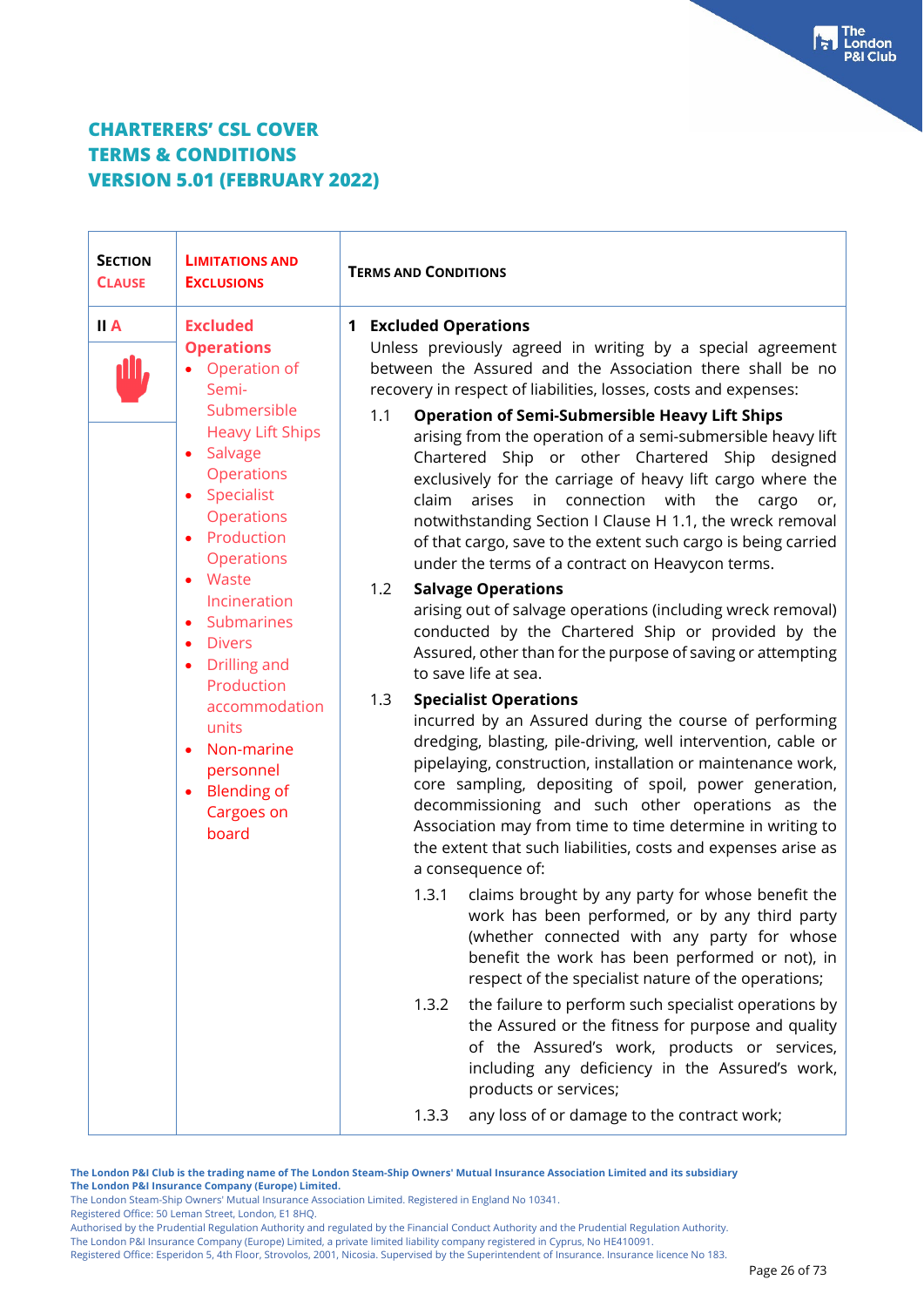| <b>SECTION</b><br><b>CLAUSE</b> | <b>LIMITATIONS AND</b><br><b>EXCLUSIONS</b> | <b>TERMS AND CONDITIONS</b>                                                                                                                                                                                                                                                                                                                                                                                                                                                                                                                       |
|---------------------------------|---------------------------------------------|---------------------------------------------------------------------------------------------------------------------------------------------------------------------------------------------------------------------------------------------------------------------------------------------------------------------------------------------------------------------------------------------------------------------------------------------------------------------------------------------------------------------------------------------------|
|                                 |                                             | 1.3.4<br>PROVIDED that this exclusion shall not apply to<br>liabilities, losses, costs and expenses incurred by<br>the Assured in respect of loss of life, injury or illness<br>of crewmembers and other personnel on board the<br>Chartered Ship, and the removal of the wreck of the<br>Chartered Ship, the discharge or escape of oil from<br>the Chartered Ship or the threat thereof; but only<br>to the extent that such liabilities, losses, costs and<br>expenses are covered elsewhere in accordance<br>with these terms and conditions. |
|                                 |                                             | 1.4<br><b>Production Operations</b>                                                                                                                                                                                                                                                                                                                                                                                                                                                                                                               |
|                                 |                                             | incurred in respect of the Chartered Ship carrying out<br>drilling or production operations in connection with oil or<br>gas exploration or production, to the extent that such<br>liabilities, losses, costs or expenses arise out of or during<br>drilling or production operations;                                                                                                                                                                                                                                                            |
|                                 |                                             | for the purposes of this Clause A 1.4, the Chartered<br>1.4.1<br>Ship shall be deemed to be carrying out production<br>operations if (inter alia) it is a storage tanker or<br>other vessel engaged in the storage of oil, and<br>either:                                                                                                                                                                                                                                                                                                         |
|                                 |                                             | 1.4.1.1<br>the oil is transferred directly from a<br>producing well to the storage vessel; or                                                                                                                                                                                                                                                                                                                                                                                                                                                     |
|                                 |                                             | 1.4.1.2<br>the storage vessel has oil and gas<br>separation equipment on board and gas is<br>being separated from oil while on board<br>the storage vessel other than by natural<br>venting;                                                                                                                                                                                                                                                                                                                                                      |
|                                 |                                             | 1.4.2<br>in respect of the Chartered Ship employed to carry<br>out production operations in connection with oil or<br>gas production, the exclusion shall apply from the<br>time that a connection, whether directly or<br>indirectly, has been established between the<br>Chartered Ship and the well pursuant to a contract<br>under which the Chartered Ship is employed, until<br>such time that the Chartered Ship is finally<br>disconnected from the well in accordance with that<br>contract.                                             |

**The London P&I Club is the trading name of The London Steam-Ship Owners' Mutual Insurance Association Limited and its subsidiary The London P&I Insurance Company (Europe) Limited.**

The London Steam-Ship Owners' Mutual Insurance Association Limited. Registered in England No 10341.

Registered Office: 50 Leman Street, London, E1 8HQ.

Authorised by the Prudential Regulation Authority and regulated by the Financial Conduct Authority and the Prudential Regulation Authority.

The London P&I Insurance Company (Europe) Limited, a private limited liability company registered in Cyprus, No HE410091.

Registered Office: Esperidon 5, 4th Floor, Strovolos, 2001, Nicosia. Supervised by the Superintendent of Insurance. Insurance licence No 183.

**Fall** The<br>P&I Club<br>P&I Club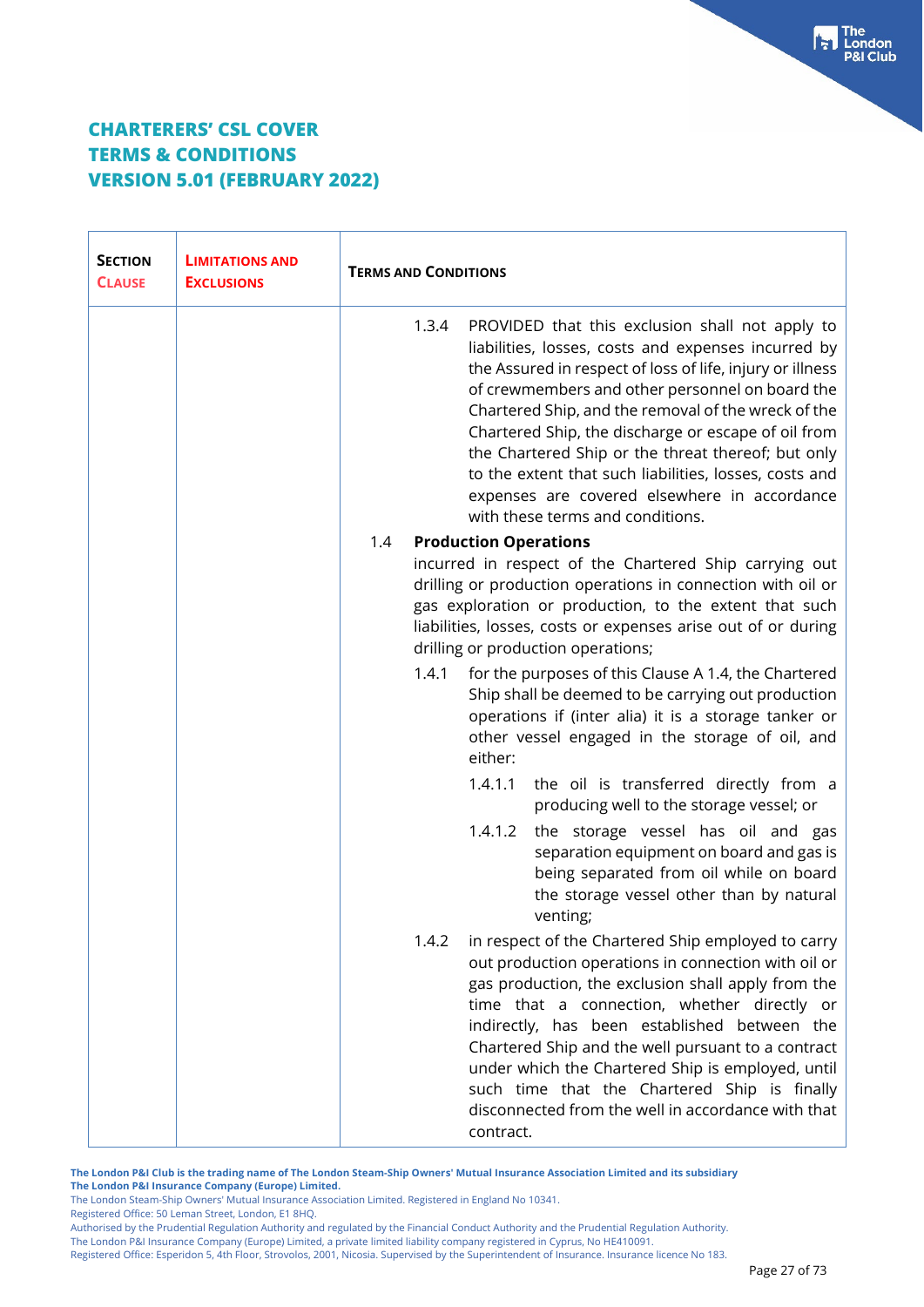| <b>SECTION</b><br><b>CLAUSE</b> | <b>LIMITATIONS AND</b><br><b>EXCLUSIONS</b> | <b>TERMS AND CONDITIONS</b>                                                                                                                                                                                                                                                                                                                                                                                   |
|---------------------------------|---------------------------------------------|---------------------------------------------------------------------------------------------------------------------------------------------------------------------------------------------------------------------------------------------------------------------------------------------------------------------------------------------------------------------------------------------------------------|
|                                 |                                             | 2 Unless previously agreed in writing by a special agreement<br>between the Assured and the Association there shall be no<br>recovery in respect of liabilities, losses, costs and expenses<br>incurred by the Assured in connection with any claim arising out of:                                                                                                                                           |
|                                 |                                             | <b>Waste Incineration</b><br>2.1<br>waste incineration or disposal operations carried out by the<br>Chartered Ship (other than any such operations carried out<br>as an incidental part of other commercial activities, not<br>being specialist operations); or                                                                                                                                               |
|                                 |                                             | <b>Submarines</b><br>$2.2\phantom{0}$<br>the operation by the Assured of submarines, mini-<br>submarines diving bells, or remotely operated underwater<br>vehicles; or                                                                                                                                                                                                                                        |
|                                 |                                             | 2.3<br><b>Divers</b><br>the activities of professional or commercial divers where<br>the Assured is responsible for such activities, other than:                                                                                                                                                                                                                                                              |
|                                 |                                             | 2.3.1<br>activities arising out of salvage operations being<br>conducted by the Chartered Ship where the divers<br>form part of the crew of the Chartered Ship (or of<br>diving bells or other similar equipment or craft<br>operating from the Chartered Ship) and where the<br>Assured is responsible for or is responsible to the<br>owner of the Chartered Ship for the activities of<br>such divers; and |
|                                 |                                             | incidental diving operations carried out in relation<br>2.3.2<br>to the inspection, repair or maintenance of the<br>Chartered Ship or in relation to damage caused by<br>the Chartered Ship; and                                                                                                                                                                                                              |
|                                 |                                             | recreational diving activities.<br>2.3.3                                                                                                                                                                                                                                                                                                                                                                      |
|                                 |                                             | 3 Unless previously agreed in writing by a special agreement<br>between the Assured and the Association there shall be no<br>recovery in respect of liabilities, losses, costs and expenses<br>incurred by the Assured in respect of:                                                                                                                                                                         |
|                                 |                                             | 3.1 personnel (other than marine crew) on board the entered<br>Ship employed otherwise than by the Assured where the<br>entered Ship is providing accommodation to such personnel<br>in relation to their engagement on or about an oil or gas                                                                                                                                                                |

**The London P&I Club is the trading name of The London Steam-Ship Owners' Mutual Insurance Association Limited and its subsidiary The London P&I Insurance Company (Europe) Limited.**

The London Steam-Ship Owners' Mutual Insurance Association Limited. Registered in England No 10341.

Registered Office: 50 Leman Street, London, E1 8HQ.

The London P&I Insurance Company (Europe) Limited, a private limited liability company registered in Cyprus, No HE410091.

Authorised by the Prudential Regulation Authority and regulated by the Financial Conduct Authority and the Prudential Regulation Authority.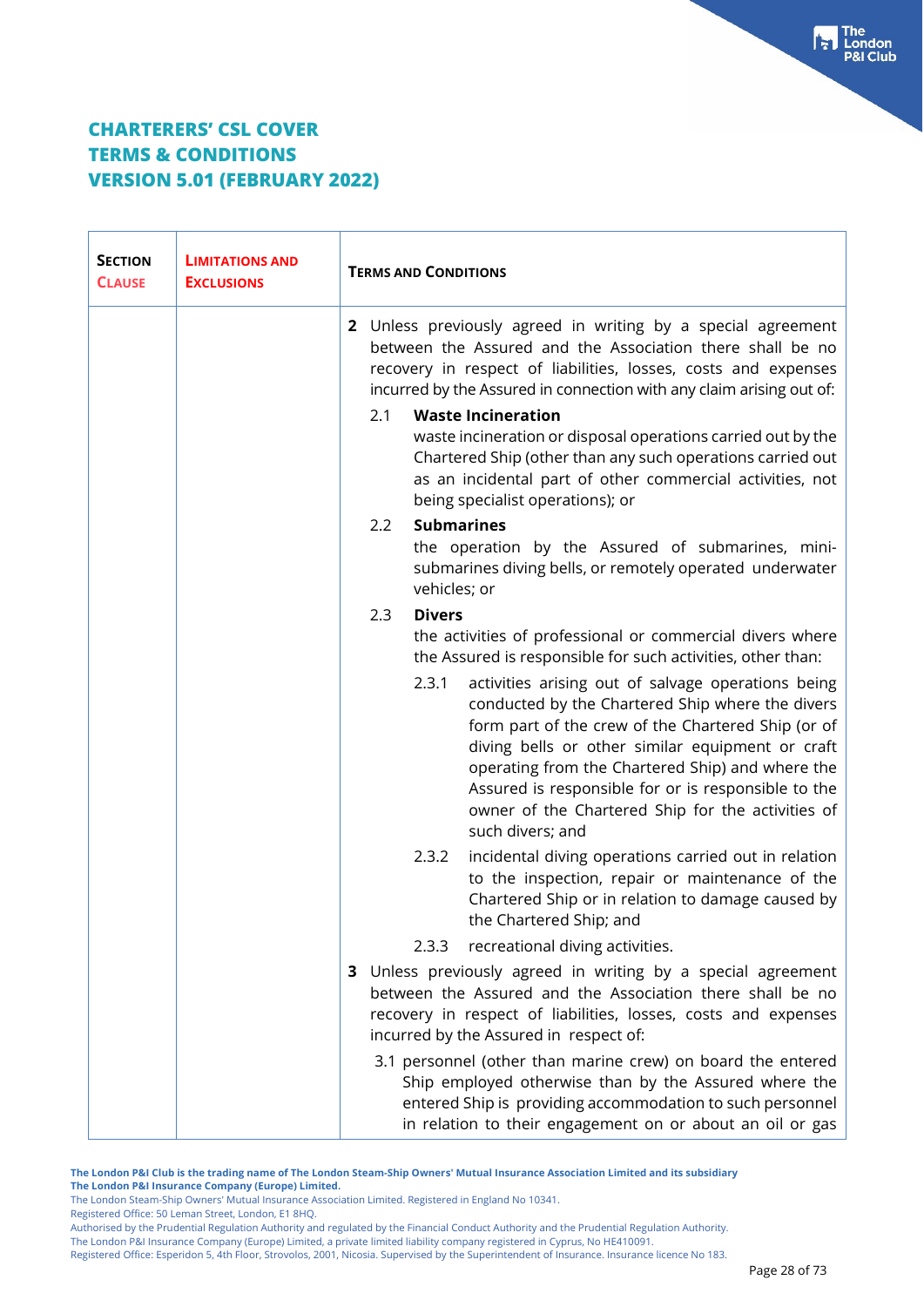| <b>SECTION</b><br><b>CLAUSE</b> | <b>LIMITATIONS AND</b><br><b>EXCLUSIONS</b> | <b>TERMS AND CONDITIONS</b>                                                                                                                                                                                                                                                         |
|---------------------------------|---------------------------------------------|-------------------------------------------------------------------------------------------------------------------------------------------------------------------------------------------------------------------------------------------------------------------------------------|
|                                 |                                             | exploration or production facility, unless a contractual<br>allocation of such risk has been approved by the Association.<br>A contractual allocation of risk may be approved by the<br>Association where it is on terms no less favourable to the<br>Assured than Knock for Knock. |
|                                 |                                             | hotel and restaurant guests and other visitors and catering<br>3.2<br>crew of the Chartered Ship when the insured Ship is<br>moored (otherwise than on a temporary basis) and is open<br>to the public as a hotel, restaurant, bar or other place of<br>entertainment.              |
|                                 |                                             | 4 Blending of cargo                                                                                                                                                                                                                                                                 |
|                                 |                                             | Unless prior agreed in writing by the Association, there<br>4.1<br>shall be no recovery in respect of liabilities, losses, costs<br>and expenses arising out of blending of cargoes on board.                                                                                       |
|                                 |                                             | For the purposes of this exclusion, blending shall mean<br>4.2<br>knowingly loading and carrying two or more parcels of<br>different cargoes in the same cargo space for the purposes<br>of creating a new product distinct from those originally<br>loaded.                        |
|                                 |                                             | The Association is able to offer bespoke extensions to cover in respect of the<br>restrictions and/or exclusions set out in this Clause A. In the first instance,<br>application should be made to the Association to discuss the coverage required.                                |

Registered Office: 50 Leman Street, London, E1 8HQ.

Authorised by the Prudential Regulation Authority and regulated by the Financial Conduct Authority and the Prudential Regulation Authority.

The London P&I Insurance Company (Europe) Limited, a private limited liability company registered in Cyprus, No HE410091.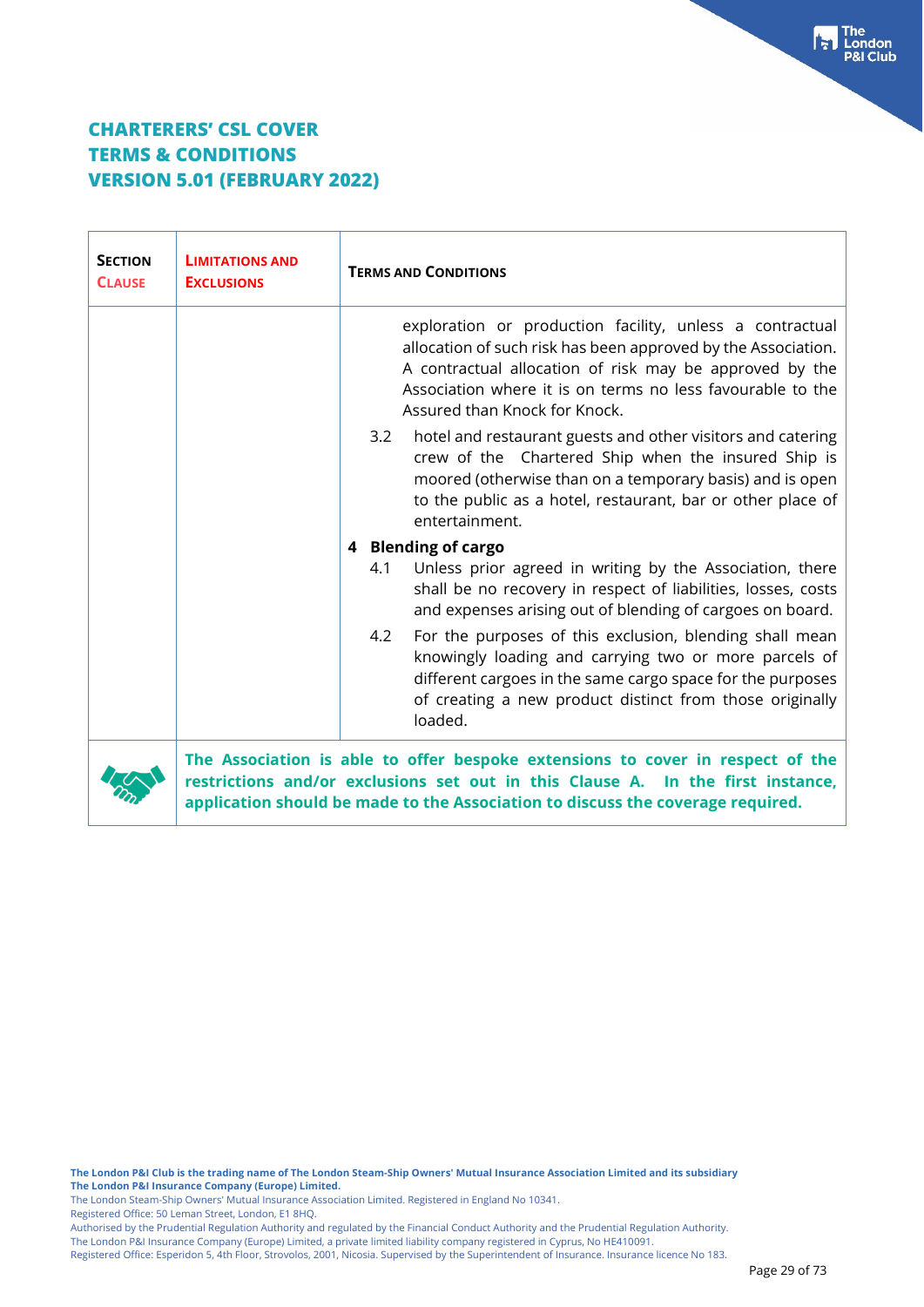| <b>SECTION</b><br><b>CLAUSE</b> | <b>EXTENSIONS</b>                        | <b>TERMS AND CONDITIONS</b>                                                                                                                                                                                                                                                                                                                                                                                                                                                                                                                     |
|---------------------------------|------------------------------------------|-------------------------------------------------------------------------------------------------------------------------------------------------------------------------------------------------------------------------------------------------------------------------------------------------------------------------------------------------------------------------------------------------------------------------------------------------------------------------------------------------------------------------------------------------|
|                                 |                                          | The following extensions to cover may be available to the Assured on application to the<br>Association; any such coverage is only effective when it has been agreed by the<br>Association in writing and/or endorsed on the Certificate of Entry.                                                                                                                                                                                                                                                                                               |
| <b>III</b> A                    | <b>War and Terrorism</b><br><b>Risks</b> | <b>1 War and Terrorism Risks</b><br>Cover hereunder is extended to include those liabilities, losses,<br>costs and expenses (whether or not a contributory cause of the<br>same being incurred was any neglect on the part of the Assured<br>or the Assured's servants or agents) when the loss or damage,<br>injury, illness or death or other accident in respect of which such<br>liability arises or costs or expenses are incurred, shall have been<br>caused, whether directly or indirectly, by:                                         |
|                                 |                                          | war, civil war, revolution, rebellion, insurrection or civil<br>1.1<br>strife arising therefrom, or any hostile act by or against a<br>belligerent power, or any act of terrorism,                                                                                                                                                                                                                                                                                                                                                              |
|                                 |                                          | PROVIDED that in the event of any dispute as to<br>1.1.1<br>whether or not any act constitutes an act of<br>terrorism the decision of the Members' Committee<br>shall be final;                                                                                                                                                                                                                                                                                                                                                                 |
|                                 |                                          | 1.2<br>capture, seizure, arrest, restraint or detainment (barratry<br>and piracy excepted), and the consequences thereof or any<br>attempt thereat;                                                                                                                                                                                                                                                                                                                                                                                             |
|                                 |                                          | mines, torpedoes, bombs, rockets, shells, explosives or<br>1.3<br>other similar weapons of war.                                                                                                                                                                                                                                                                                                                                                                                                                                                 |
|                                 |                                          | 2 Notice of Cancellation<br>The cover provided by this Clause A may be cancelled by either<br>the Assured or the Association giving 7 days' notice. Such<br>cancellation shall become effective on the expiry of 7 days from<br>24:00:00 hours GMT on the day on which notice of cancellation is<br>issued. However, the Association agrees to reinstate this cover<br>subject to reaching agreement with the Assured prior to the<br>expiry of the notice period as to any new premium, terms,<br>conditions and warranties that are to apply. |
|                                 |                                          | <b>3</b> Automatic Termination<br>Whether or not such notice of cancellation has been given the<br>cover provided by this Clause A shall terminate automatically in<br>the following circumstances: -                                                                                                                                                                                                                                                                                                                                           |

**The London P&I Club is the trading name of The London Steam-Ship Owners' Mutual Insurance Association Limited and its subsidiary The London P&I Insurance Company (Europe) Limited.**

The London Steam-Ship Owners' Mutual Insurance Association Limited. Registered in England No 10341.

Registered Office: 50 Leman Street, London, E1 8HQ.

Authorised by the Prudential Regulation Authority and regulated by the Financial Conduct Authority and the Prudential Regulation Authority.

The London P&I Insurance Company (Europe) Limited, a private limited liability company registered in Cyprus, No HE410091.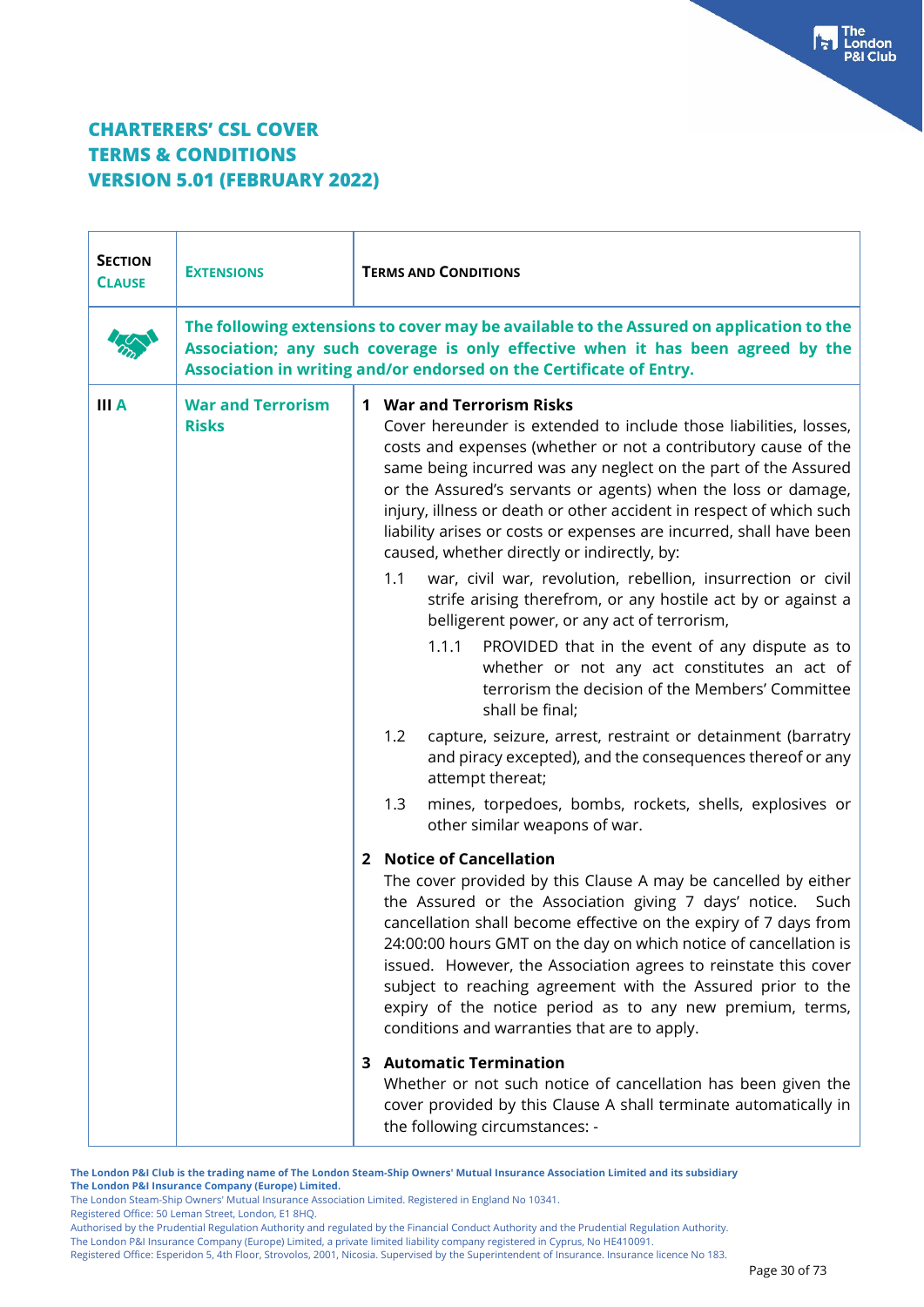| <b>SECTION</b><br><b>CLAUSE</b> | <b>EXTENSIONS</b>                                                                 | <b>TERMS AND CONDITIONS</b>                                                                                                                                                                                                                                                                                                                                                                                                                                                                                                                                                                                                                                                                                                                   |
|---------------------------------|-----------------------------------------------------------------------------------|-----------------------------------------------------------------------------------------------------------------------------------------------------------------------------------------------------------------------------------------------------------------------------------------------------------------------------------------------------------------------------------------------------------------------------------------------------------------------------------------------------------------------------------------------------------------------------------------------------------------------------------------------------------------------------------------------------------------------------------------------|
|                                 |                                                                                   | in the event of the outbreak of war (whether there be a<br>3.1<br>declaration of war or not) between any of the following<br>countries: -                                                                                                                                                                                                                                                                                                                                                                                                                                                                                                                                                                                                     |
|                                 |                                                                                   | United Kingdom<br>United States of America<br>France<br>The Russian Federation<br>The People's Republic of China                                                                                                                                                                                                                                                                                                                                                                                                                                                                                                                                                                                                                              |
|                                 |                                                                                   | 3.2<br>in respect of any Chartered Ship in connection with which<br>cover is granted hereunder in the event that the Chartered<br>Ship being requisitioned either for title or use.                                                                                                                                                                                                                                                                                                                                                                                                                                                                                                                                                           |
|                                 | <b>Limitations:</b><br><b>Excluded Areas</b><br><b>Five Powers</b><br>Requisition | 4 Limitations<br>The coverage provided in this Clause A 1 is subject to the<br>following:<br>4.1<br><b>Excluded Areas</b><br>This extension does not apply to any ports, places,<br>countries, zones or areas (whether of land or sea) that the<br>Association may in its sole discretion determine.<br>4.2<br><b>Five Powers</b><br>This extension does not apply to liabilities, losses, costs and<br>expenses arising out of: -<br>the outbreak of war (whether there be a declaration<br>4.2.1<br>of war or not) between any of the following<br>countries: -<br>United Kingdom<br><b>United States of America</b><br>France<br>The Russian Federation<br>The People's Republic of China<br>requisition either for title or use.<br>4.2.2 |

**The London P&I Club is the trading name of The London Steam-Ship Owners' Mutual Insurance Association Limited and its subsidiary The London P&I Insurance Company (Europe) Limited.**

The London Steam-Ship Owners' Mutual Insurance Association Limited. Registered in England No 10341.

Registered Office: 50 Leman Street, London, E1 8HQ.

Authorised by the Prudential Regulation Authority and regulated by the Financial Conduct Authority and the Prudential Regulation Authority.

The London P&I Insurance Company (Europe) Limited, a private limited liability company registered in Cyprus, No HE410091.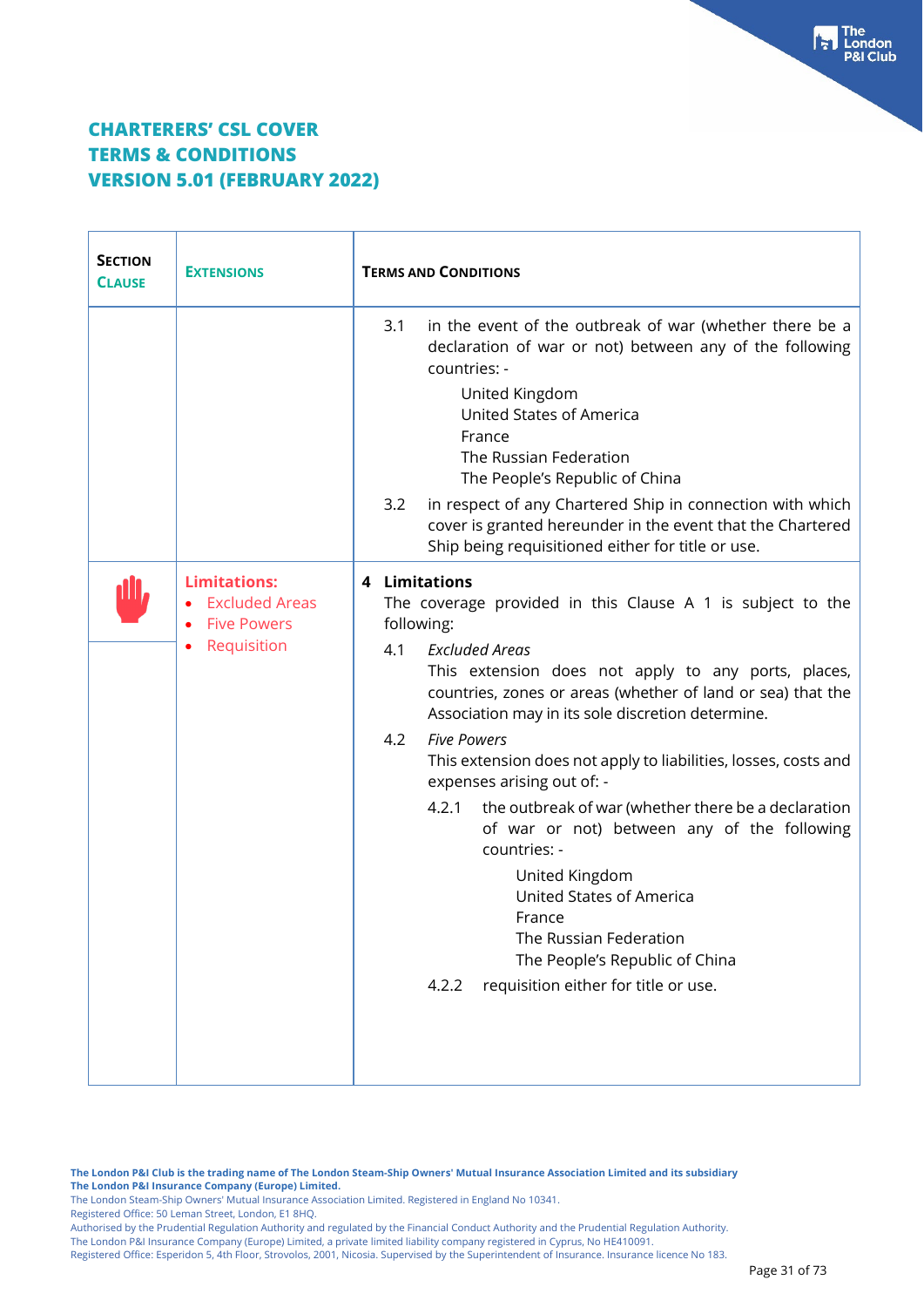| <b>SECTION</b><br><b>CLAUSE</b> | <b>EXTENSIONS</b>                                                                                                                                      | <b>TERMS AND CONDITIONS</b>                                                                                                                                                                                                                                                                                                                                                                                                                                                                                                                                                                                                                                                                                                                                                                                                                                                                                             |
|---------------------------------|--------------------------------------------------------------------------------------------------------------------------------------------------------|-------------------------------------------------------------------------------------------------------------------------------------------------------------------------------------------------------------------------------------------------------------------------------------------------------------------------------------------------------------------------------------------------------------------------------------------------------------------------------------------------------------------------------------------------------------------------------------------------------------------------------------------------------------------------------------------------------------------------------------------------------------------------------------------------------------------------------------------------------------------------------------------------------------------------|
|                                 | <b>Exclusions:</b><br>Chemical,<br><b>Biological,</b><br><b>Bio-Chemical,</b><br><b>Electromagnetic</b><br><b>Weapons and</b><br><b>Computer Virus</b> | 5 Chemical, Biological, Bio-Chemical and Electromagnetic<br><b>Weapons and Computer Virus Exclusion Clause</b><br>In no case shall the extension of coverage in Clause A 1 in respect<br>of war and terrorism risks cover loss, damage, liability or expense<br>directly or indirectly caused by or contributed to by or arising<br>from:<br>5.1<br>any chemical, biological, bio-chemical or electromagnetic                                                                                                                                                                                                                                                                                                                                                                                                                                                                                                           |
|                                 |                                                                                                                                                        | weapon;<br>5.2<br>the use or operation, as a means for inflicting harm, of any<br>computer<br>system,<br>computer,<br>computer<br>software<br>programme, malicious code, computer virus, computer<br>process or any other electronic system. However, the<br>indemnity otherwise recoverable hereunder shall not be<br>prejudiced by the use or operation of any computer,<br>system, computer software programme,<br>computer<br>computer process or any other electronic system, if such<br>use or operation is not as a means for inflicting harm. This<br>Clause A 5.2 shall also not operate to exclude losses (which<br>would otherwise be covered under the terms of the War<br>Risks cover) arising from the use of any computer,<br>computer system or computer software programme or any<br>other electronic system in the launch and/or guidance<br>system and/or firing mechanism of any weapon or missile. |
| $III$ B                         | <b>Liability as Cargo</b><br><b>Owner</b>                                                                                                              | <b>Liability as Cargo Owner</b><br>$\mathbf 1$<br>Cover is extended to indemnify the Assured in respect of those<br>liabilities, losses, costs and expenses incurred by the Assured in<br>respect of the risks set out in Sections I and II to include the<br>Assured's liability for the said risks in the Assured's capacity as the<br>owner of cargo on board the Chartered Ship (as opposed to or in<br>addition to the Assured's capacity as charterer of the Ship) subject<br>to the following terms, conditions and exclusions:<br>1.1<br>Coverage under this Clause B shall attach no earlier than<br>coverage under Sections I and II attaches; and shall cease<br>no later than coverage under Sections I and II ceases.<br>For the purpose of this Clause B:<br>1.2<br>1.2.1<br>the 'owner of cargo' shall include the buyer, seller<br>or holder of the Bill of Lading; and                                 |

**The London P&I Club is the trading name of The London Steam-Ship Owners' Mutual Insurance Association Limited and its subsidiary The London P&I Insurance Company (Europe) Limited.**

The London Steam-Ship Owners' Mutual Insurance Association Limited. Registered in England No 10341.

Registered Office: 50 Leman Street, London, E1 8HQ.

Authorised by the Prudential Regulation Authority and regulated by the Financial Conduct Authority and the Prudential Regulation Authority.

The London P&I Insurance Company (Europe) Limited, a private limited liability company registered in Cyprus, No HE410091.

Registered Office: Esperidon 5, 4th Floor, Strovolos, 2001, Nicosia. Supervised by the Superintendent of Insurance. Insurance licence No 183.

Free London<br>P&I Club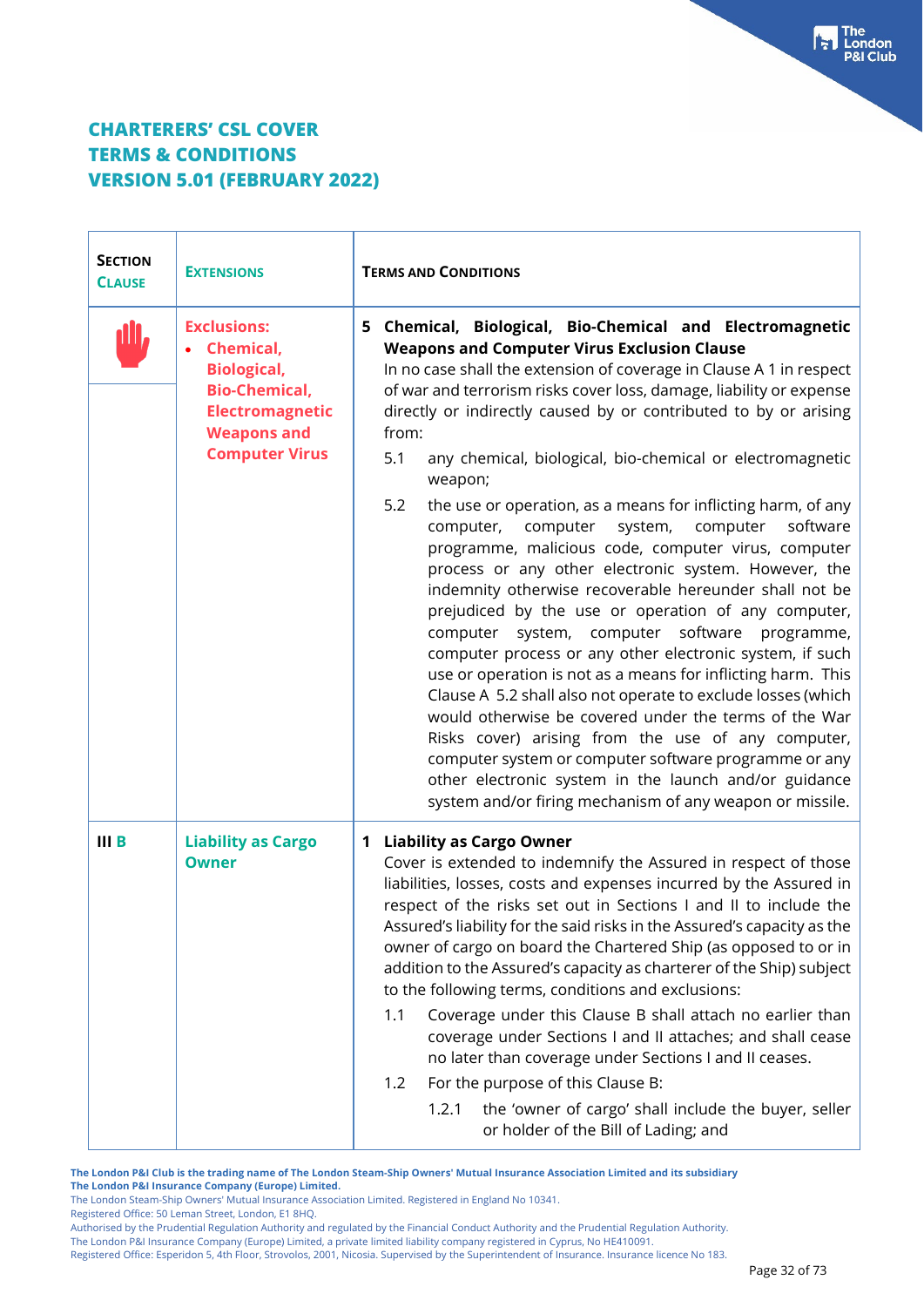$\top$ 

 $\Gamma$ 

| <b>SECTION</b><br><b>CLAUSE</b> | <b>EXTENSIONS</b>                          | <b>TERMS AND CONDITIONS</b>                                                                                                                                                                                                                                                                                                                                                                                                                                                                                                                                                                                                                                                                                                                                                                                   |
|---------------------------------|--------------------------------------------|---------------------------------------------------------------------------------------------------------------------------------------------------------------------------------------------------------------------------------------------------------------------------------------------------------------------------------------------------------------------------------------------------------------------------------------------------------------------------------------------------------------------------------------------------------------------------------------------------------------------------------------------------------------------------------------------------------------------------------------------------------------------------------------------------------------|
|                                 |                                            | 1.2.2<br>'cargo' shall mean any lawful and merchantable<br>commodity or goods intended to be or being or<br>having been carried on board the Chartered Ship<br>pursuant to a contract of carriage but shall exclude<br>any other equipment, stores, fuel (unless carried as<br>cargo) or substance of whatsoever nature and shall<br>further exclude waste and residues of cargo and/or<br>of other equipment, stores, fuels<br>and/or<br>substances.                                                                                                                                                                                                                                                                                                                                                         |
| III <sub>C</sub>                | <b>Charterers' Bunkers</b>                 | <b>Charterers' Bunkers</b><br>1<br>This insurance is to indemnify the Assured in respect of loss of or<br>damage to bunkers belonging to the Assured on board the<br>Chartered Ship subject to the following additional terms,<br>conditions, warranties and exclusions:<br>1.1<br>Institute Bulk Oil Clauses 1/2/83 (CL. 273) Clause 2 deleted;<br>Institute War and Strikes Clauses Hulls - Time 1/11/95 (CL.<br>1.2<br>281) Clause 5.2 deleted;<br>Institute Malicious Damage Clause 1/8/82 (CL. 266) the term<br>1.3<br>'In consideration of an additional premium,' deleted;<br>Average not to apply<br>1.4<br>2.1<br>In the event of actual total loss of the Chartered Ship and<br>bunkers, the sum payable shall be the value of bunkers on<br>the Chartered Ship when leaving the last port of call. |
| III D                           | <b>Special Cover for</b><br><b>Salvors</b> | <b>Special Cover for Salvors</b><br>$\mathbf 1$<br>The Assured may be insured against liabilities, losses, costs and<br>expenses arising in connection with the Assured's business as a<br>salvor. Such insurance and the terms and conditions thereof<br>shall be offered at the sole discretion of the Association, but may<br>cover liabilities, losses, costs and expenses:<br>arising in relation to the Assured's interest in and the<br>1.1<br>operation of the Chartered Ship;<br>caused by events (including oil pollution) occurring during<br>1.2<br>salvage operations or attempts of salvage, performed by<br>the Assured or a sub-contractor of his,<br>PROVIDED that:<br>2.1                                                                                                                   |

**The London P&I Club is the trading name of The London Steam-Ship Owners' Mutual Insurance Association Limited and its subsidiary The London P&I Insurance Company (Europe) Limited.**

The London Steam-Ship Owners' Mutual Insurance Association Limited. Registered in England No 10341.

Registered Office: 50 Leman Street, London, E1 8HQ.

Authorised by the Prudential Regulation Authority and regulated by the Financial Conduct Authority and the Prudential Regulation Authority.

The London P&I Insurance Company (Europe) Limited, a private limited liability company registered in Cyprus, No HE410091.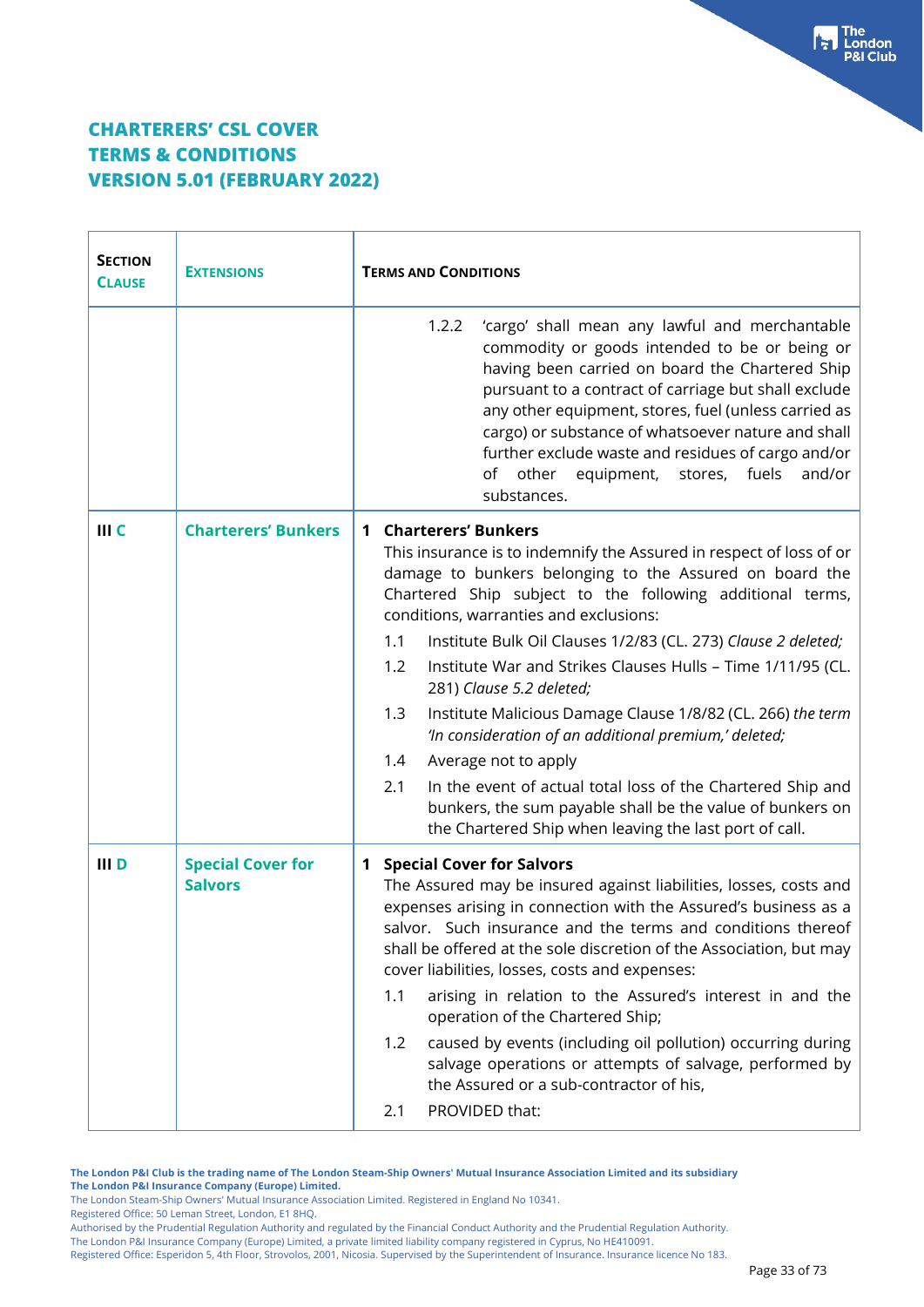| <b>SECTION</b><br><b>CLAUSE</b> | <b>EXTENSIONS</b>                                                       | <b>TERMS AND CONDITIONS</b>                                                                                                                                                                                                                                                                                                                                                                                                                                                                           |  |  |
|---------------------------------|-------------------------------------------------------------------------|-------------------------------------------------------------------------------------------------------------------------------------------------------------------------------------------------------------------------------------------------------------------------------------------------------------------------------------------------------------------------------------------------------------------------------------------------------------------------------------------------------|--|--|
|                                 |                                                                         | the Assured shall have no right of recovery unless<br>2.1.1<br>the Assured has first complied with all such terms<br>and conditions as the Association may have<br>required, as well as with these terms and<br>conditions;                                                                                                                                                                                                                                                                           |  |  |
|                                 |                                                                         | where liabilities, losses, costs and expenses would,<br>2.1.2<br>but for the provisions of this Clause D, fall to be<br>covered by any other part of these terms and<br>conditions, the terms and conditions of that part<br>shall apply to a claim under this Clause D, save that<br>such liabilities, losses costs and expenses need not<br>relate to the Chartered Ship.                                                                                                                           |  |  |
| <b>IIIE</b>                     | <b>Indemnities and</b><br><b>Contracts for other</b><br><b>Services</b> | The Association is able to offer bespoke extensions to cover in respect of<br>an Assured's extended contractual liabilities; application should be made<br>to the Association in the first instance to discuss the coverage required.                                                                                                                                                                                                                                                                 |  |  |
| <b>IIIF</b>                     | <b>Cargo liabilities</b>                                                | The Association is able to offer bespoke extensions to cover in respect of<br>an Assured's cargo liabilities not otherwise covered under these terms &<br>conditions. Application should be made to the Association in the first<br>instance to discuss the coverage required but can typically include:<br>Through transit carriage<br>Extended through transit cover<br>Unapproved contracts of carriage<br>SOL to cargo<br>On deck cargo<br>ad valorem cargo<br>Rare and valuable cargo            |  |  |
| $III$ G                         | <b>Blending of cargoes</b><br>on board                                  | Pursuant to Clause 4.1 of Section II A, cover offered hereunder<br>1.<br>is extended to include liabilities, losses, costs and expenses<br>arising out of blending cargoes on board which result in:<br>bodily injury or death,<br>1.1<br>1.2<br>loss or damage to property other than loss damage to<br>cargo, and/or<br>liabilities arising under terms of an indemnity relating to<br>1.3<br>the blending operation PROVIDED such terms have been<br>prior approved in writing by the Association. |  |  |

**The London P&I Club is the trading name of The London Steam-Ship Owners' Mutual Insurance Association Limited and its subsidiary The London P&I Insurance Company (Europe) Limited.**

The London Steam-Ship Owners' Mutual Insurance Association Limited. Registered in England No 10341.

Registered Office: 50 Leman Street, London, E1 8HQ.

The London P&I Insurance Company (Europe) Limited, a private limited liability company registered in Cyprus, No HE410091.

Authorised by the Prudential Regulation Authority and regulated by the Financial Conduct Authority and the Prudential Regulation Authority.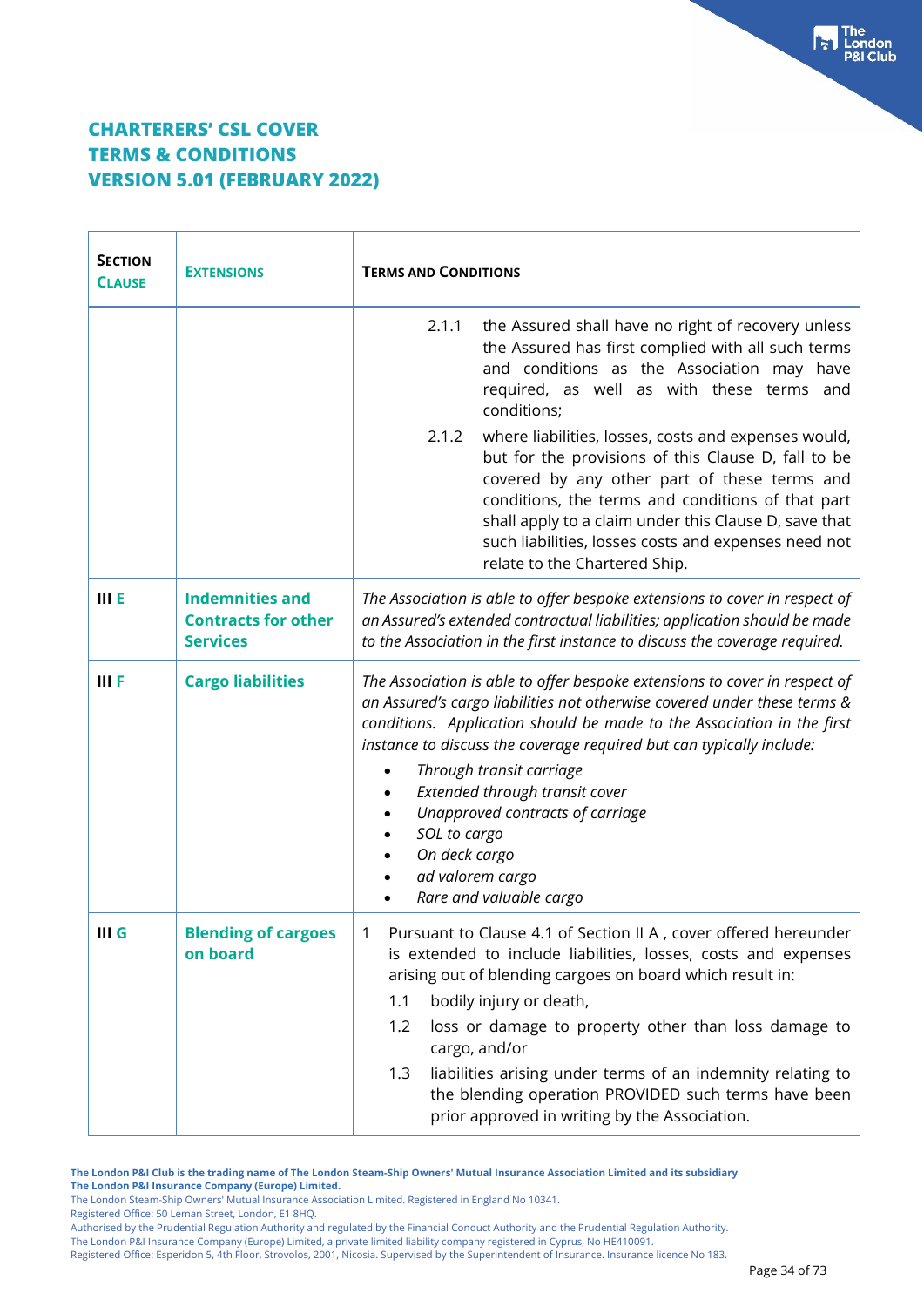| <b>SECTION</b><br><b>CLAUSE</b> | <b>EXTENSIONS</b> | <b>TERMS AND CONDITIONS</b> |                                                                                                                                                                                                                                                                                                                                  |  |
|---------------------------------|-------------------|-----------------------------|----------------------------------------------------------------------------------------------------------------------------------------------------------------------------------------------------------------------------------------------------------------------------------------------------------------------------------|--|
|                                 |                   |                             | 1.3.1 For the purpose of this clause 1.3 the indemnities<br>for blending of cargoes as stated in Intertanko<br>Blending Clause 2011 and 2013, BP VOY5 and SHELL<br>TIME 6 are approved.                                                                                                                                          |  |
|                                 |                   |                             | 1.3.2 Any approval under Clause 1.3 and Clause 1.3.1<br>shall not include cover for any of the exclusions in<br>Clause 3.1 and Clause 3.2 unless expressly stated to<br>the contrary in the approval.                                                                                                                            |  |
|                                 |                   | 1.4                         | Claim costs and expenses incurred in the defence of claims<br>under Clauses 1.1, 1.2 and 1.3.                                                                                                                                                                                                                                    |  |
|                                 |                   | 2                           | PROVIDED that it shall be a condition precedent to cover that: :                                                                                                                                                                                                                                                                 |  |
|                                 |                   | 2.1                         | The blending operation is performed in accordance with all<br>applicable laws, rules and regulations.                                                                                                                                                                                                                            |  |
|                                 |                   | 2.2                         | The blending operation is not contrary to any<br>recommendations of the flag state of the Chartered Ship<br>or any other relevant authority.                                                                                                                                                                                     |  |
|                                 |                   | 2.3                         | The blending operation of hydrocarbons is carried in<br>accordance with the guidelines set out in HM66 "Guidelines<br>for the Blending of Liquid Hydrocarbon Cargoes on board<br>Tank Vessels" issued by the Energy Institute (1 <sup>st</sup> edition<br>April 2016 and any updated editions). Including but not<br>limited to: |  |
|                                 |                   |                             | Prior to the commencement of the blending<br>2.3.1<br>operation, the Assured has obtained a reasonable<br>compatibility and stability test of the cargoes to be<br>blended.                                                                                                                                                      |  |
|                                 |                   |                             | 2.3.2 The master has been provided with Material Safety<br>Data Sheets ("MSDS") containing safety, handling<br>and environmental information in accordance with<br>the requirements and recommendations of IMO<br>resolution MSC 286 (86) and has approved the<br>proposed blending operation.                                   |  |
|                                 |                   |                             | 2.3.3 Prior to the commencement of the blending<br>operation, the Assured has obtained confirmation<br>from the owners of the Chartered Ship that the Ship<br>classification and equipment are compatible with<br>any of the individual components to be loaded.                                                                 |  |

**The London P&I Club is the trading name of The London Steam-Ship Owners' Mutual Insurance Association Limited and its subsidiary The London P&I Insurance Company (Europe) Limited.**

The London Steam-Ship Owners' Mutual Insurance Association Limited. Registered in England No 10341.

Registered Office: 50 Leman Street, London, E1 8HQ.

Authorised by the Prudential Regulation Authority and regulated by the Financial Conduct Authority and the Prudential Regulation Authority.

The London P&I Insurance Company (Europe) Limited, a private limited liability company registered in Cyprus, No HE410091.

Registered Office: Esperidon 5, 4th Floor, Strovolos, 2001, Nicosia. Supervised by the Superintendent of Insurance. Insurance licence No 183.

**Fall** The<br>P&I Club<br>P&I Club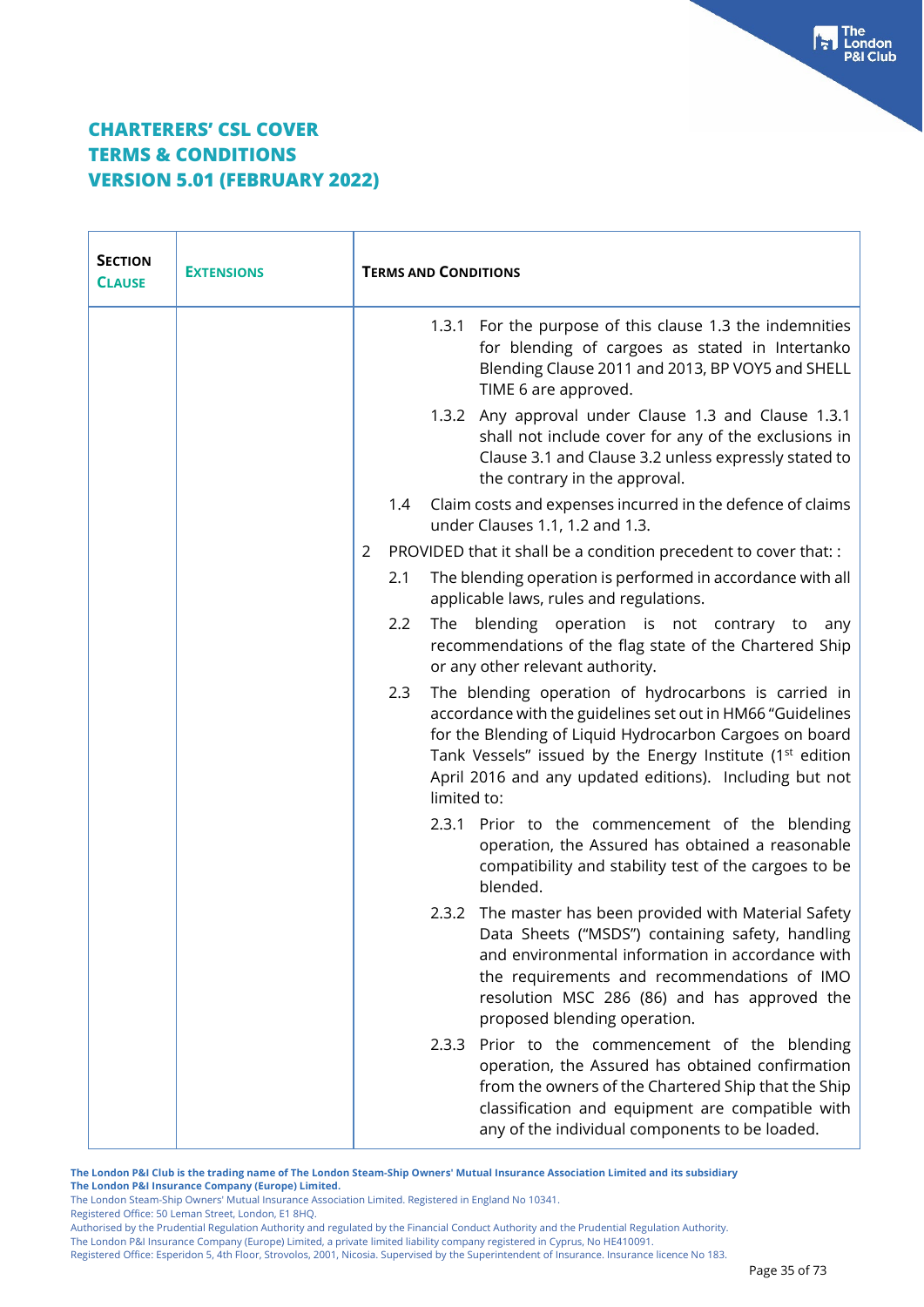| <b>SECTION</b><br><b>EXTENSIONS</b><br><b>CLAUSE</b> |                            | <b>TERMS AND CONDITIONS</b>                                                                                                                                                                                                                                                                                                                                                                                                                                                |  |  |
|------------------------------------------------------|----------------------------|----------------------------------------------------------------------------------------------------------------------------------------------------------------------------------------------------------------------------------------------------------------------------------------------------------------------------------------------------------------------------------------------------------------------------------------------------------------------------|--|--|
|                                                      |                            | The blending of cargoes other than hydrocarbons is<br>2.4<br>carried out in accordance with similar principles as stated<br>under Clause 2.3 above including the requirements under<br>2.3.1, 2.3.2 and 2.3.3.                                                                                                                                                                                                                                                             |  |  |
|                                                      | 3                          | In no case shall the extension of coverage in Clause G.1 cover:<br>liabilities, costs and expenses arising for physical or<br>3.1<br>financial loss or damage, deterioration or change in quality<br>or any other specification of any cargo arising from the<br>blending operation UNLESS an additional premium(and<br>any other additional conditions as the Association may<br>request) have been agreed with the Association for the<br>proposed blending operation.   |  |  |
|                                                      |                            | 3.2 liabilities, costs and expenses for any incorrect description<br>of the cargo or its quantity or its condition or its origin or a<br>misstatement of the port of loading on the document<br>evidencing the contract of carriage UNLESS the proposed<br>document has been prior approved in writing by the<br>Association.                                                                                                                                              |  |  |
|                                                      |                            | 3.2.1 Such approval may include a condition that on<br>completion of blending, the Assured shall obtain that<br>any original bills of lading issued in respect of the<br>parcels of cargo to be blended will be surrendered<br>and new bills of lading will be issued containing a full<br>and accurate description of the cargo, together with<br>the dates and places of shipment and quantities of<br>each of the parcels of cargo which have been<br>blended on board. |  |  |
|                                                      | 4                          | For the purposes of this extension, blending shall mean<br>knowingly loading and carrying two or more parcels of different<br>cargoes in the same cargo space for the purposes of creating a<br>new product distinct from those originally loaded.                                                                                                                                                                                                                         |  |  |
| III H                                                | <b>Excluded Operations</b> | Where operations are otherwise excluded under these terms and<br>conditions and risks or losses not otherwise covered, the Association is<br>nevertheless able to offer bespoke extensions to cover. Application<br>should be made to the Association in the first instance to discuss the<br>coverage required but can typically include:<br>Operation of semi-submersible heavy-lift ships                                                                               |  |  |

**The London P&I Club is the trading name of The London Steam-Ship Owners' Mutual Insurance Association Limited and its subsidiary The London P&I Insurance Company (Europe) Limited.**

The London Steam-Ship Owners' Mutual Insurance Association Limited. Registered in England No 10341.

Registered Office: 50 Leman Street, London, E1 8HQ.

Authorised by the Prudential Regulation Authority and regulated by the Financial Conduct Authority and the Prudential Regulation Authority.

The London P&I Insurance Company (Europe) Limited, a private limited liability company registered in Cyprus, No HE410091.

Registered Office: Esperidon 5, 4th Floor, Strovolos, 2001, Nicosia. Supervised by the Superintendent of Insurance. Insurance licence No 183.

Free London<br>P&I Club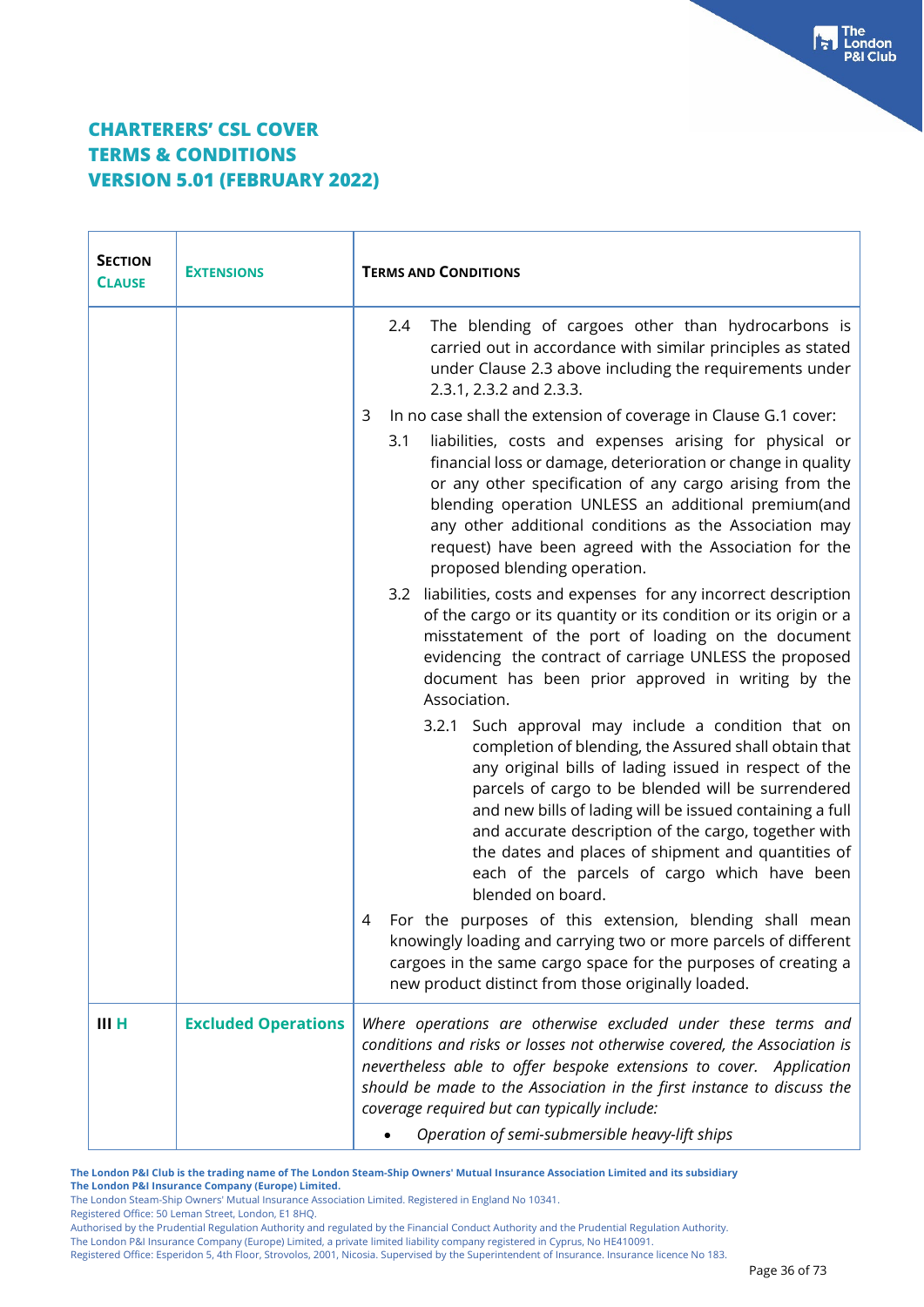| <b>SECTION</b><br><b>CLAUSE</b> | <b>EXTENSIONS</b> | <b>TERMS AND CONDITIONS</b>                       |  |
|---------------------------------|-------------------|---------------------------------------------------|--|
|                                 |                   | Salvage operations<br>Other specialist operations |  |

**The London P&I Club is the trading name of The London Steam-Ship Owners' Mutual Insurance Association Limited and its subsidiary The London P&I Insurance Company (Europe) Limited.**

The London Steam-Ship Owners' Mutual Insurance Association Limited. Registered in England No 10341. Registered Office: 50 Leman Street, London, E1 8HQ.

Authorised by the Prudential Regulation Authority and regulated by the Financial Conduct Authority and the Prudential Regulation Authority. The London P&I Insurance Company (Europe) Limited, a private limited liability company registered in Cyprus, No HE410091.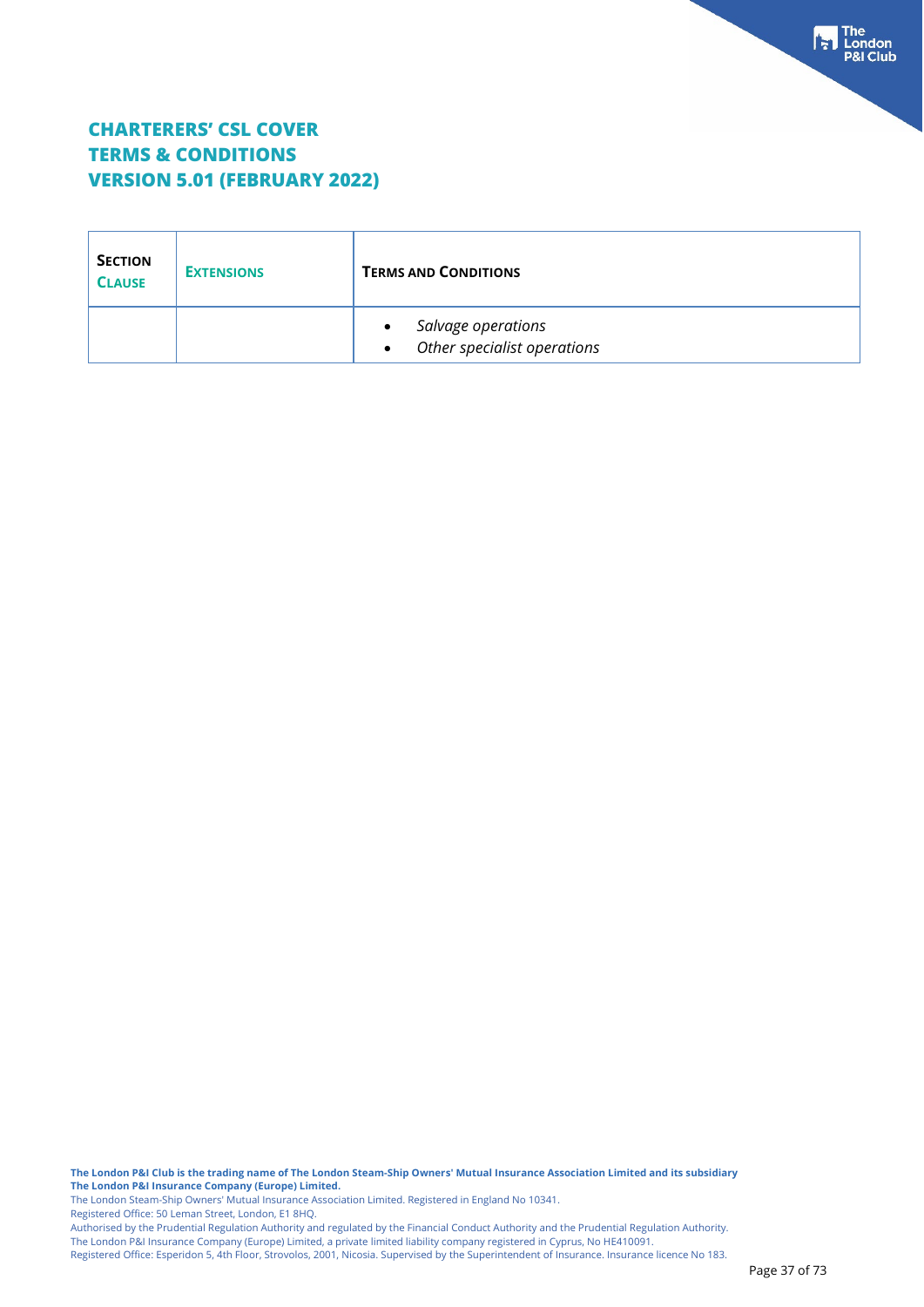| <b>SECTION</b><br><b>CLAUSE</b> | <b>GENERAL TERMS &amp;</b><br><b>CONDITIONS</b>                                                                                                                                                                                                                                                                                                                                                                                                                                                                                                                           | <b>TERMS AND CONDITIONS</b>                                                                                                                                                                                                                                                                                                                                                                                                                                                                                                                                                                                                                                                                                                                                                                                                                                                                                                                                                                                                                                                                                                                                                                                                                                                                    |  |  |  |
|---------------------------------|---------------------------------------------------------------------------------------------------------------------------------------------------------------------------------------------------------------------------------------------------------------------------------------------------------------------------------------------------------------------------------------------------------------------------------------------------------------------------------------------------------------------------------------------------------------------------|------------------------------------------------------------------------------------------------------------------------------------------------------------------------------------------------------------------------------------------------------------------------------------------------------------------------------------------------------------------------------------------------------------------------------------------------------------------------------------------------------------------------------------------------------------------------------------------------------------------------------------------------------------------------------------------------------------------------------------------------------------------------------------------------------------------------------------------------------------------------------------------------------------------------------------------------------------------------------------------------------------------------------------------------------------------------------------------------------------------------------------------------------------------------------------------------------------------------------------------------------------------------------------------------|--|--|--|
|                                 |                                                                                                                                                                                                                                                                                                                                                                                                                                                                                                                                                                           | Section IV of these Charterers' CSL Cover Terms & Conditions comprises the General<br>Terms & Conditions which are generally applicable to all insurances provided by the<br>Association. Given their generic nature, not all these General Terms & Conditions will<br>apply to the Association's Charterers' CSL Cover; where the General Terms &<br>Conditions conflict with Sections I - III of these Terms & Conditions and/or the<br>Certificate of Entry, the latter shall prevail.                                                                                                                                                                                                                                                                                                                                                                                                                                                                                                                                                                                                                                                                                                                                                                                                      |  |  |  |
| <b>IVA</b>                      | <b>BASIS OF</b><br><b>INDEMNITY</b><br>• Duty of<br><b>Disclosure</b><br><b>Certificates of</b><br>$\bullet$<br><b>Entry and</b><br><b>Endorsements</b><br>Limit of<br>$\bullet$<br><b>Liability</b><br>• Right to<br><b>Recover and</b><br>Subrogation<br>• Classification<br><b>Requirements</b><br><b>Hull Insurance</b><br>Other<br>$\bullet$<br>insurances<br><b>Guarantees</b><br>and<br><b>Undertakings</b><br><b>Conduct</b><br>Unreasonable<br>Conduct<br>• Amendment<br>of Terms and<br><b>Conditions</b><br><b>Sanctions</b><br><b>Reinsurances</b><br>Premium | 1 Duty of Disclosure<br>1.1<br>The Assured must make a fair presentation of the risk to<br>the Association by providing the Association with all<br>material facts and must ensure that every material<br>representation as to a matter of fact is both complete and<br>accurate and that every material representation as to a<br>matter of expectation is made in good faith. This duty<br>exists not only prior to the conclusion of the contract of<br>insurance but also at the time of any variation thereof and<br>on renewal.<br>1.2<br>The Assured must disclose to the Association in writing any<br>material changes to those facts during the period of this<br>insurance. Upon such disclosure, or failure to disclose, the<br>Association may terminate the Assured's contract of<br>insurance or amend the Assured's premium rating and/or<br>terms and conditions with effect from the time of<br>disclosure or failure to disclose.<br>A material fact or a material change to those facts is a fact<br>1.3<br>which may influence an underwriter's judgment in his or<br>her assessment of a risk, including its terms and pricing. If<br>the Assured is in any doubt as to whether a fact is material<br>the Association recommends that the Assured should<br>disclose it. |  |  |  |

**The London P&I Club is the trading name of The London Steam-Ship Owners' Mutual Insurance Association Limited and its subsidiary The London P&I Insurance Company (Europe) Limited.**

The London Steam-Ship Owners' Mutual Insurance Association Limited. Registered in England No 10341.

Registered Office: 50 Leman Street, London, E1 8HQ.

Authorised by the Prudential Regulation Authority and regulated by the Financial Conduct Authority and the Prudential Regulation Authority.

The London P&I Insurance Company (Europe) Limited, a private limited liability company registered in Cyprus, No HE410091.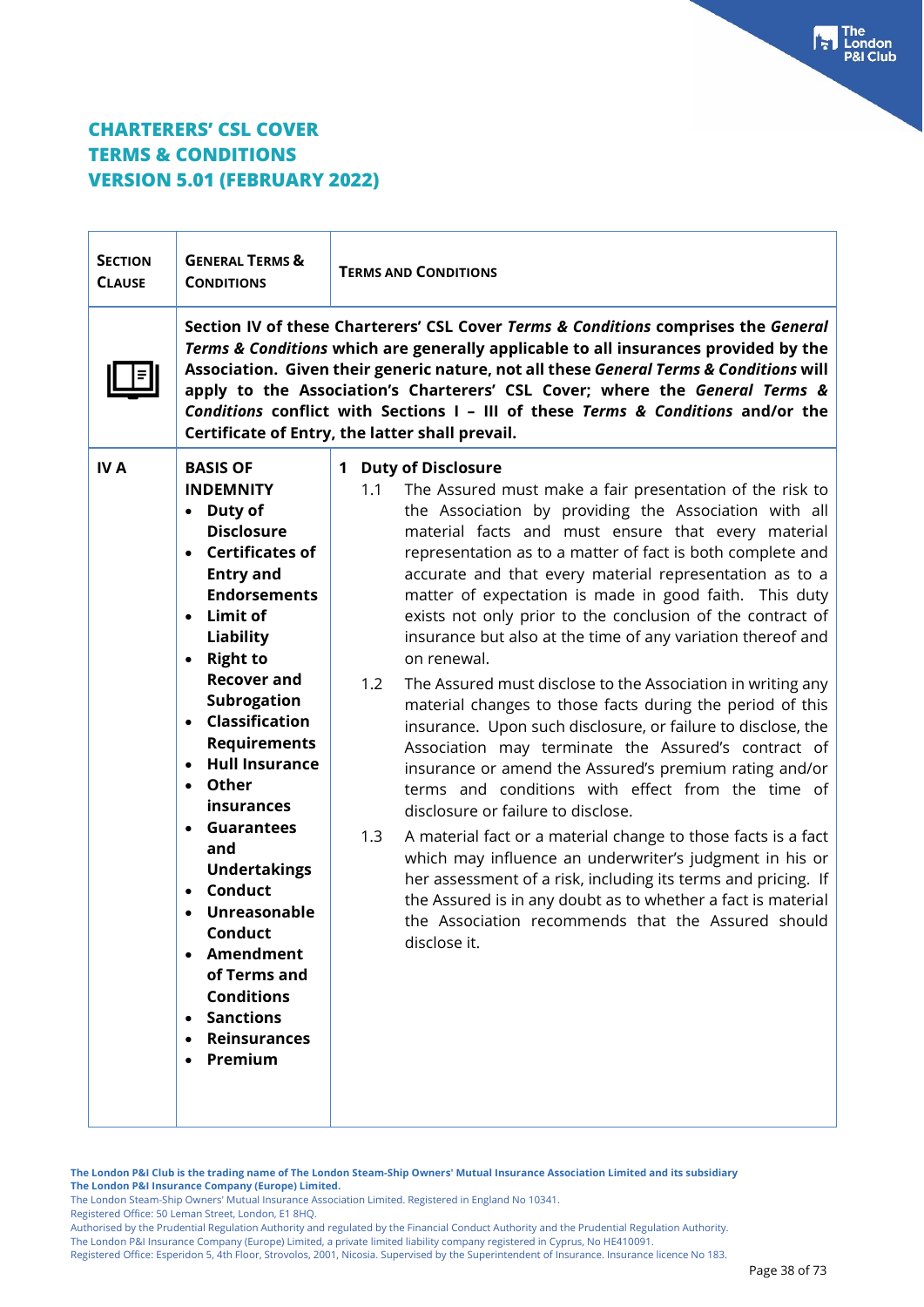| <b>SECTION</b><br><b>CLAUSE</b> | <b>GENERAL TERMS &amp;</b><br><b>CONDITIONS</b> | <b>TERMS AND CONDITIONS</b> |                                                                                                                                                                                                                                                                                                                                                                                                                                                                                                                                          |
|---------------------------------|-------------------------------------------------|-----------------------------|------------------------------------------------------------------------------------------------------------------------------------------------------------------------------------------------------------------------------------------------------------------------------------------------------------------------------------------------------------------------------------------------------------------------------------------------------------------------------------------------------------------------------------------|
| <b>IVA</b>                      |                                                 | 2.1                         | 2 Certificates of Entry and Endorsements<br>On acceptance of an application for insurance the<br>Association shall issue a Certificate of Entry for the<br>Chartered Ship as evidence of cover, including, as<br>applicable:<br>Names of all the Assureds and their respective interests<br>Period of cover<br>Details of the Chartered Ship (if applicable)<br>Limit of the Association's liability<br>Deductible or excess<br>Terms and conditions of cover<br>Premium                                                                 |
|                                 |                                                 | 2.2                         | If at any time the Association agrees to vary the terms of<br>the insurance the Association shall at its option issue an<br>Endorsement detailing such variation and the date from<br>which the variation is effective.                                                                                                                                                                                                                                                                                                                  |
| <b>IVA</b>                      |                                                 | 3.1                         | 3 Limit of Liability<br>The liability of the Association shall not exceed the limit of<br>liability set out in the Certificate of Entry.                                                                                                                                                                                                                                                                                                                                                                                                 |
|                                 |                                                 | 3.2                         | Notwithstanding the limit of liability agreed with the<br>Association and set out in the Certificate of Entry, when the<br>Assured is entitled to limit any liability for which the<br>Assured is insured under these terms and conditions, there<br>shall be no recovery hereunder in respect of such liability<br>for more than that limited amount plus interest and costs,<br>subject always in the aggregate to the limit of liability stated<br>in the Certificate of Entry.                                                       |
|                                 |                                                 | 3.3                         | Notwithstanding that the Association may accept an<br>application for insurance of interests in the names or on<br>behalf of more than one person as Coassureds or Other<br>Assureds who may thereby each have an independent right<br>of recovery from the Association, such multiple rights of<br>recovery shall not in aggregate exceed such amount to<br>which the Assured alone might otherwise have limited the<br>Assured's liability and/or the limit of liability stated in the<br>Certificate of Entry, whichever is the less. |

**The London P&I Club is the trading name of The London Steam-Ship Owners' Mutual Insurance Association Limited and its subsidiary**

**The London P&I Insurance Company (Europe) Limited.**

The London Steam-Ship Owners' Mutual Insurance Association Limited. Registered in England No 10341.

Registered Office: 50 Leman Street, London, E1 8HQ.

Authorised by the Prudential Regulation Authority and regulated by the Financial Conduct Authority and the Prudential Regulation Authority.

The London P&I Insurance Company (Europe) Limited, a private limited liability company registered in Cyprus, No HE410091.

Registered Office: Esperidon 5, 4th Floor, Strovolos, 2001, Nicosia. Supervised by the Superintendent of Insurance. Insurance licence No 183.

 $\begin{bmatrix} 1 \\ 2 \end{bmatrix}$  The<br> $\begin{bmatrix} 2 \\ 3 \end{bmatrix}$  London **P&I Club**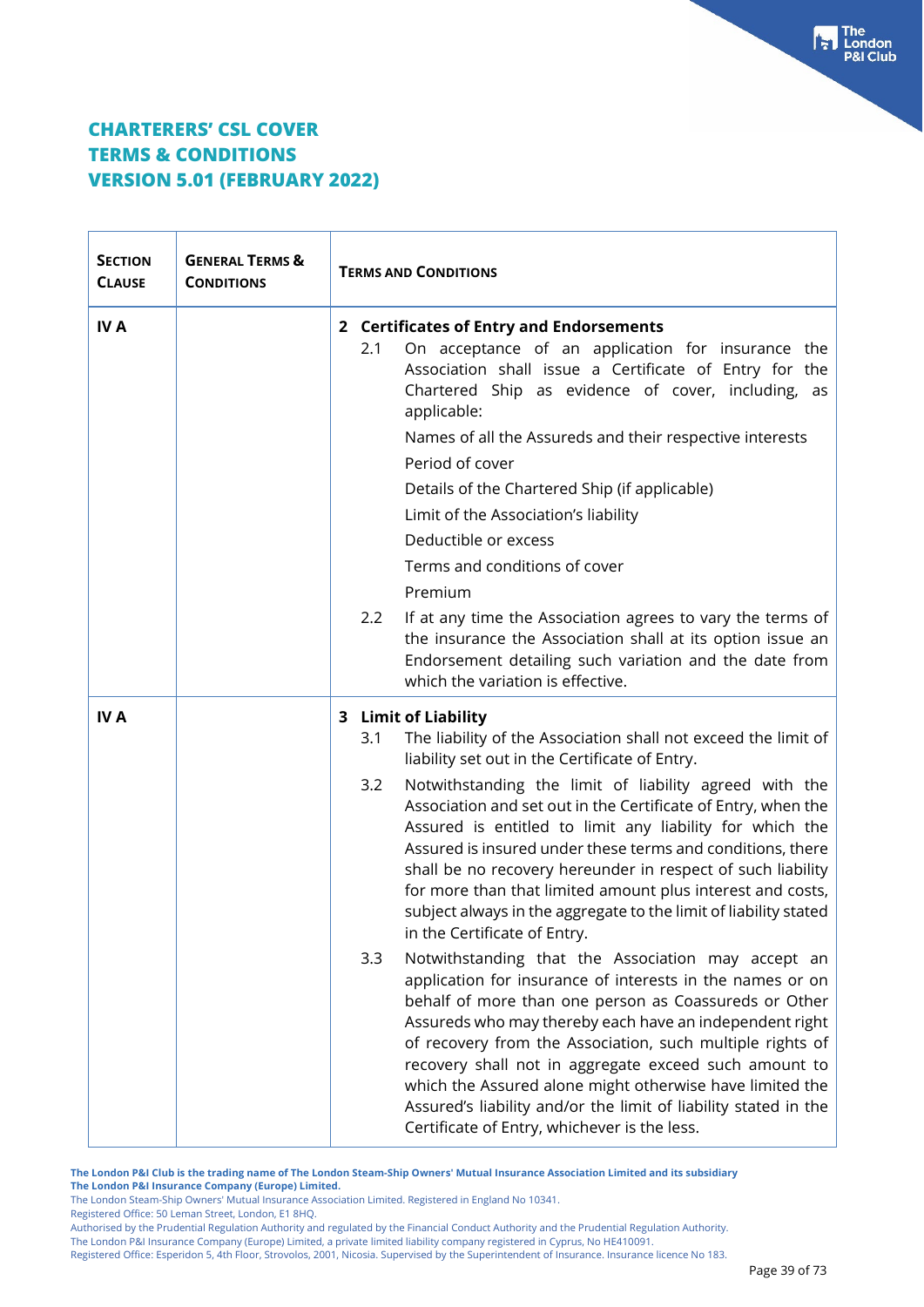| <b>SECTION</b><br><b>CLAUSE</b> | <b>GENERAL TERMS &amp;</b><br><b>CONDITIONS</b> | <b>TERMS AND CONDITIONS</b>                                                                                                                                                                                                                                                                                                                                                                                                                                                                                                                                                                                                                                                                                                                                                                                                                                                                                                                                               |  |
|---------------------------------|-------------------------------------------------|---------------------------------------------------------------------------------------------------------------------------------------------------------------------------------------------------------------------------------------------------------------------------------------------------------------------------------------------------------------------------------------------------------------------------------------------------------------------------------------------------------------------------------------------------------------------------------------------------------------------------------------------------------------------------------------------------------------------------------------------------------------------------------------------------------------------------------------------------------------------------------------------------------------------------------------------------------------------------|--|
|                                 |                                                 | Notwithstanding the limit of liability agreed with the<br>3.4<br>Association and as set out in the Certificate of Entry, it is<br>solely the Assured's responsibility to choose the limit of<br>appropriate to the Assured's<br>liability<br>regulatory,<br>contractual, statutory and any other requirements.                                                                                                                                                                                                                                                                                                                                                                                                                                                                                                                                                                                                                                                            |  |
| <b>IVA</b>                      |                                                 | 4 Right to Recover and Subrogation<br>It shall be a condition precedent to recovery by the Assured<br>4.1<br>that the Assured shall have made actual payment (out of<br>monies belonging to the Assured absolutely and not by way<br>of loan or otherwise) of the full amount of such liabilities,<br>losses, costs and expenses in respect of which the Assured<br>seeks recovery;                                                                                                                                                                                                                                                                                                                                                                                                                                                                                                                                                                                       |  |
|                                 |                                                 | Where the Assured has failed to pay promptly any amount<br>4.2<br>due by the Assured to the Association on account of<br>premium or otherwise, the Assured shall thereupon<br>without further notice cease to have any rights of recovery<br>from the Association, notwithstanding that the liabilities,<br>costs or expenses in relation to which such rights of<br>recovery would otherwise have been exercisable may have<br>been incurred by the Assured at a time when all amounts<br>due to the Association may have been paid by the Assured<br>in full, or may have been incurred during periods of cover<br>for which all amounts so due may similarly have been paid.                                                                                                                                                                                                                                                                                           |  |
|                                 |                                                 | 4.3<br>The Association shall be subrogated to all rights and claims<br>which the Assured may have against any person in relation<br>to any matter and/or claim giving rise to a right of recovery<br>by the Assured against the Association or in relation to any<br>matter and/or claim in respect of and/or as a result of which<br>the Association incurs or may incur liability under any<br>security the Association provides on behalf of the Assured.<br>The Assured shall notify the Association of any such rights<br>or claims immediately upon becoming aware of the same<br>and shall do all such things and execute all such documents<br>as the Association may require in relation to such rights and<br>claims, including the execution of any assignment of such<br>rights or claims in favour of the Association. Until any such<br>assignment, the Assured shall hold all such rights and<br>claims on trust for the benefit of the Association to the |  |

**The London P&I Club is the trading name of The London Steam-Ship Owners' Mutual Insurance Association Limited and its subsidiary The London P&I Insurance Company (Europe) Limited.**

The London Steam-Ship Owners' Mutual Insurance Association Limited. Registered in England No 10341.

Registered Office: 50 Leman Street, London, E1 8HQ.

Authorised by the Prudential Regulation Authority and regulated by the Financial Conduct Authority and the Prudential Regulation Authority.

The London P&I Insurance Company (Europe) Limited, a private limited liability company registered in Cyprus, No HE410091.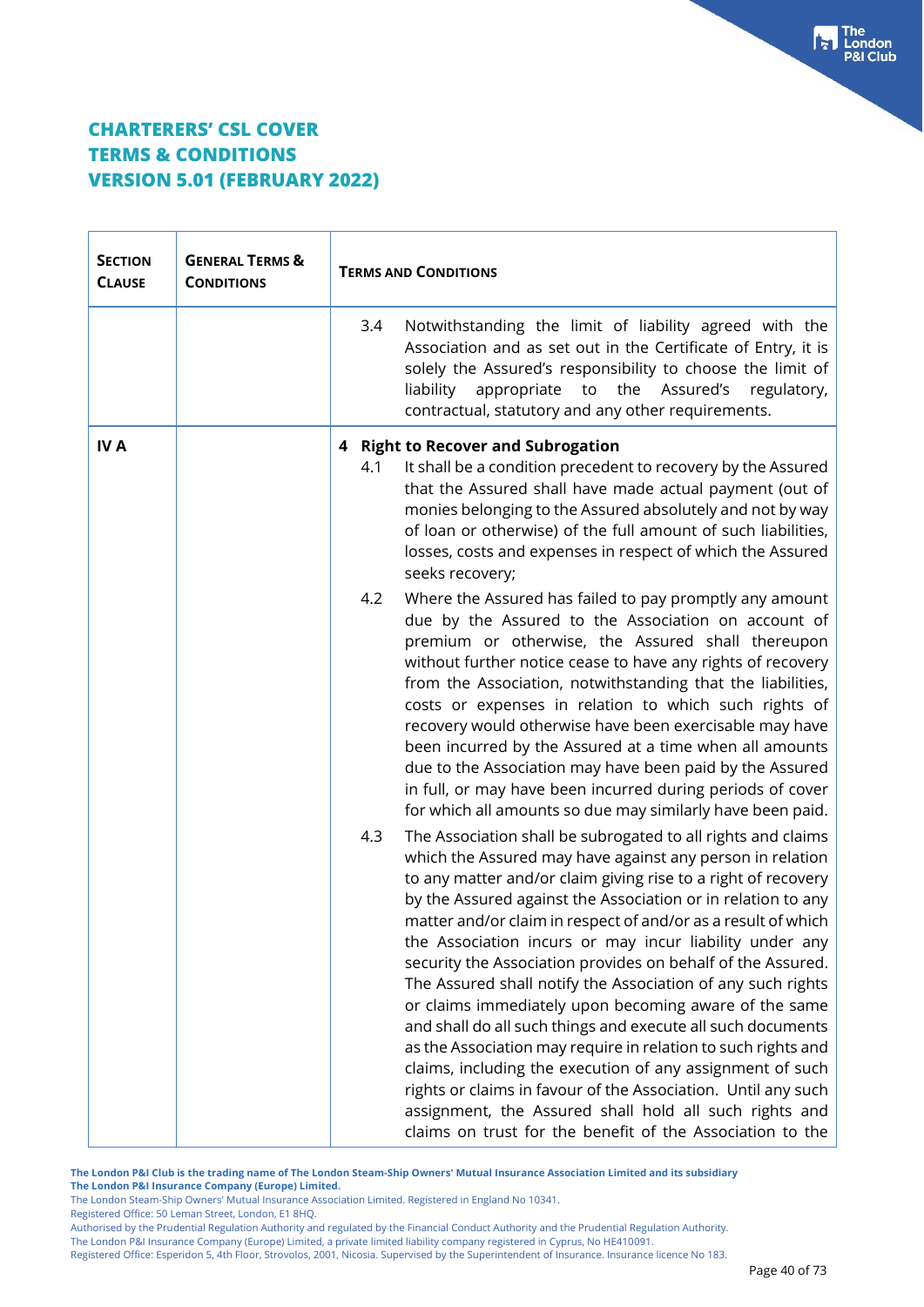$\top$ 

 $\Gamma$ 

| <b>SECTION</b><br><b>CLAUSE</b> | <b>GENERAL TERMS &amp;</b><br><b>CONDITIONS</b> | <b>TERMS AND CONDITIONS</b>                                                                                                                                                                                                                                                                                                                                                                                                                                                                                |  |
|---------------------------------|-------------------------------------------------|------------------------------------------------------------------------------------------------------------------------------------------------------------------------------------------------------------------------------------------------------------------------------------------------------------------------------------------------------------------------------------------------------------------------------------------------------------------------------------------------------------|--|
|                                 |                                                 | extent of any right of recovery by the Assured from the<br>Association from the time of the relevant incident. All of<br>the foregoing provisions shall be without limitation of and<br>without prejudice to any right of subrogation which the<br>Association may have by operation of law.                                                                                                                                                                                                               |  |
| <b>IVA</b>                      |                                                 | <b>5 Classification Requirements</b><br>Unless otherwise agreed by the Association in writing, a Ship shall<br>be fully classed throughout the period of cover with a<br>Classification Society approved by the Association, regardless of<br>any separate inspections which the Association may have<br>required. The Association shall be given 30 days' notice preceding<br>any proposed change of Classification Society.                                                                              |  |
| <b>IVA</b>                      |                                                 | 6 Hull Insurance<br>Subject to this Clause A 7, for the purposes of this insurance a<br>Ship shall be deemed to be insured throughout the period of<br>cover on terms no narrower than a customary Lloyd's Policy Form<br>incorporating the Institute Time Clauses - Hulls 01/10/83 (including<br>34ths Collision Liability) for such value as the Members'<br>Committee in its sole discretion may determine as representing<br>at the relevant time the Ship's full market value, free of<br>commitment. |  |
| <b>IVA</b>                      |                                                 | 7 Other insurances<br>Unless and to the extent that the Members' Committee in its sole<br>discretion otherwise decides, or the Association agrees in writing<br>as a term of cover, there shall be no recovery for any liability, costs<br>or expenses for which a Ship is deemed to be insured under this<br>Clause A 6 or which the Assured is entitled (or but for the<br>insurance of the Ship concerned, would be entitled) to recover<br>under any other insurance or otherwise howsoever.           |  |
| <b>IVA</b>                      |                                                 | 8 Guarantees and Undertakings<br>8.1<br>The Association will discharge on behalf of the Assured<br>liabilities, losses, costs and expenses arising under a<br>demand made pursuant to a guarantee and/or undertaking<br>issued by the Association<br>8.1.1<br>PROVIDED ALWAYS<br>that the<br>Assured<br>shall<br>indemnify the Association to the extent that any                                                                                                                                          |  |

**The London P&I Club is the trading name of The London Steam-Ship Owners' Mutual Insurance Association Limited and its subsidiary The London P&I Insurance Company (Europe) Limited.**

The London Steam-Ship Owners' Mutual Insurance Association Limited. Registered in England No 10341.

Registered Office: 50 Leman Street, London, E1 8HQ.

Authorised by the Prudential Regulation Authority and regulated by the Financial Conduct Authority and the Prudential Regulation Authority.

The London P&I Insurance Company (Europe) Limited, a private limited liability company registered in Cyprus, No HE410091.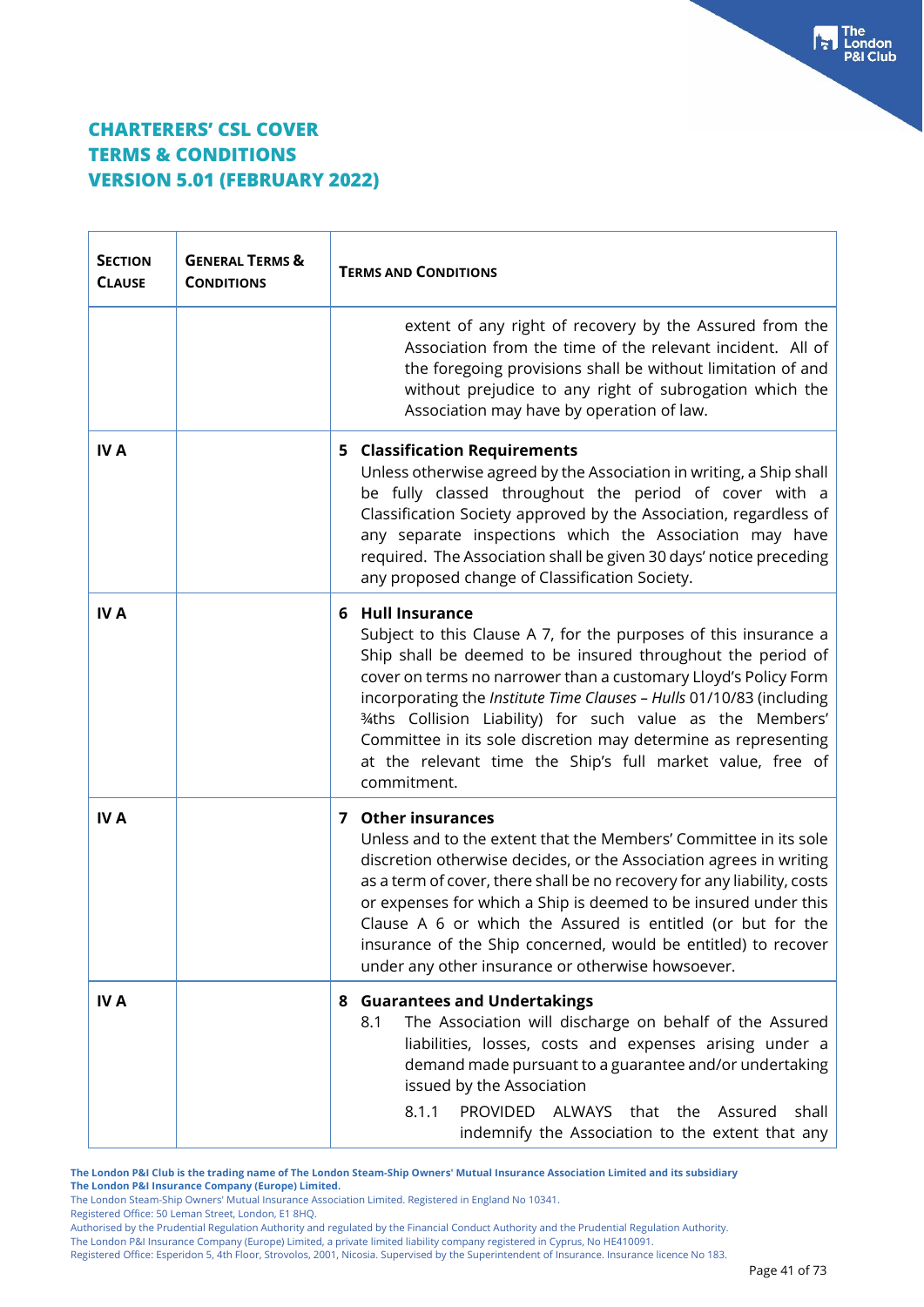| <b>SECTION</b><br><b>CLAUSE</b> | <b>GENERAL TERMS &amp;</b><br><b>CONDITIONS</b> |     | <b>TERMS AND CONDITIONS</b> |                                                                                                                                                                                                                                                                                             |
|---------------------------------|-------------------------------------------------|-----|-----------------------------|---------------------------------------------------------------------------------------------------------------------------------------------------------------------------------------------------------------------------------------------------------------------------------------------|
|                                 |                                                 |     |                             | payment under any such guarantee or undertaking<br>in discharge of the said liabilities, losses, costs and<br>expenses is not recoverable under the terms and<br>conditions of the insurance afforded by the<br>Association; and                                                            |
|                                 |                                                 | 8.2 |                             | the Assured agrees that                                                                                                                                                                                                                                                                     |
|                                 |                                                 |     | 8.2.1                       | any payment under such guarantee or undertaking<br>in discharge of the said liabilities, losses, costs and<br>expenses shall, to the extent of any amount not<br>recoverable under the terms and conditions of the<br>insurance afforded by the Association shall be by<br>way of loan; and |
|                                 |                                                 |     | 8.2.2                       | there shall be assigned to the Association to the<br>extent and on the terms that it determines in its<br>sole discretion to be practicable all the rights of the<br>Assured under any other insurance and against any<br>third party.                                                      |
| <b>IVA</b>                      |                                                 | 9   | <b>Conduct</b>              |                                                                                                                                                                                                                                                                                             |
|                                 |                                                 | 9.1 |                             | The Assured shall take reasonable care when chartering in<br>and chartering out the Chartered Ship                                                                                                                                                                                          |
|                                 |                                                 |     | 9.1.1                       | to establish that the Chartered Ship is entered with<br>a Member of the International Group of P&I Clubs<br>for the owners' or disponent owners' P&I cover; and<br>that any sub-charterer has charterers' liability cover<br>in place; and                                                  |
|                                 |                                                 |     | 9.1.2                       | to check the solvency and reputation of any<br>counterparties to any charterparty; and                                                                                                                                                                                                      |
|                                 |                                                 |     | 9.1.3                       | to establish that the Chartered Ship is fit and<br>suitable for the intended trade; and                                                                                                                                                                                                     |
|                                 |                                                 |     | 9.1.4                       | to ensure that the Chartered Ship is chartered in on<br>terms not less favourable than the following:                                                                                                                                                                                       |
|                                 |                                                 |     |                             | 9.1.4.1<br>the owner or disponent owner is entitled<br>decline any orders sending the<br>to<br>Chartered Ship to any place which is<br>dangerous by reason of war risks (as                                                                                                                 |

**The London P&I Club is the trading name of The London Steam-Ship Owners' Mutual Insurance Association Limited and its subsidiary The London P&I Insurance Company (Europe) Limited.**

The London Steam-Ship Owners' Mutual Insurance Association Limited. Registered in England No 10341. Registered Office: 50 Leman Street, London, E1 8HQ.

Authorised by the Prudential Regulation Authority and regulated by the Financial Conduct Authority and the Prudential Regulation Authority.

The London P&I Insurance Company (Europe) Limited, a private limited liability company registered in Cyprus, No HE410091.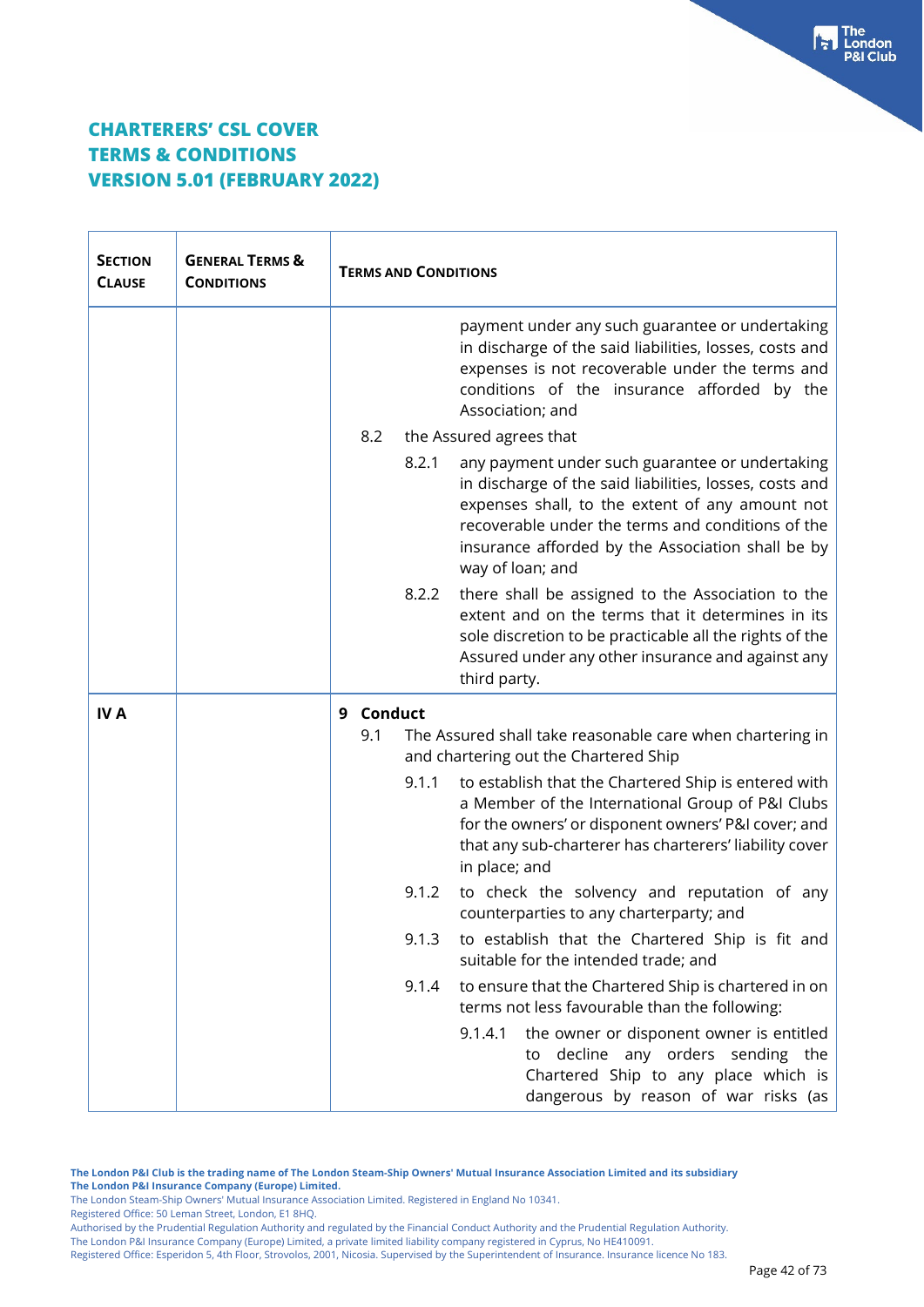| <b>SECTION</b><br><b>CLAUSE</b> | <b>GENERAL TERMS &amp;</b><br><b>CONDITIONS</b> | <b>TERMS AND CONDITIONS</b>                                                                                                                                                                                                                                                                                                                                                                                                |
|---------------------------------|-------------------------------------------------|----------------------------------------------------------------------------------------------------------------------------------------------------------------------------------------------------------------------------------------------------------------------------------------------------------------------------------------------------------------------------------------------------------------------------|
|                                 |                                                 | defined in current standard war risks<br>insurance policies); and                                                                                                                                                                                                                                                                                                                                                          |
|                                 |                                                 | 9.1.4.2<br>the owner or disponent owner is in any<br>event entitled to insure the owner's /<br>disponent owner's own interests against<br>such war risks; and                                                                                                                                                                                                                                                              |
|                                 |                                                 | 9.1.4.3<br>the Assured is to reimburse any premium<br>paid by the owner or disponent owner for<br>insurance against such war risks, and the<br>Assured shall further use best endeavours<br>to procure a term of the charterparty that<br>the Assured is not liable for any loss,<br>damage liability or expense which is or<br>which could be covered by available war<br>risks insurance on normal commercial<br>terms.  |
|                                 |                                                 | 9.2<br>The Assured should                                                                                                                                                                                                                                                                                                                                                                                                  |
|                                 |                                                 | preserve any right of recourse against any third<br>9.2.1<br>parties involved in any contract of carriage,<br>including any sub-carriers in the case of a combined<br>bill of lading; and                                                                                                                                                                                                                                  |
|                                 |                                                 | 9.2.2<br>ensure that the Chartered Ship is chartered in and<br>chartered out on terms no more onerous to the<br>Assured than those customarily provided under<br>standard forms of charter without material<br>amendments or as otherwise may be agreed by the<br>Association in writing; and                                                                                                                              |
|                                 |                                                 | ensure in case of tankers performing ship to ship<br>9.2.3<br>transfers that the transhipment conforms to<br>standards not less than the latest edition of the ICS<br>/ OCIMF Ship to Ship Transfer Guide (Petroleum).<br>The Assured should also ensure in the case of<br>tankers performing ship to ship transfers that the<br>ship to ship transfer is performed on terms no<br>more onerous than customarily provided; |
|                                 |                                                 | refrain from chartering or trading a Chartered Ship<br>9.2.4<br>which the Assured knows or on reasonable enquiry                                                                                                                                                                                                                                                                                                           |

**The London P&I Club is the trading name of The London Steam-Ship Owners' Mutual Insurance Association Limited and its subsidiary The London P&I Insurance Company (Europe) Limited.**

The London Steam-Ship Owners' Mutual Insurance Association Limited. Registered in England No 10341. Registered Office: 50 Leman Street, London, E1 8HQ.

Authorised by the Prudential Regulation Authority and regulated by the Financial Conduct Authority and the Prudential Regulation Authority.

The London P&I Insurance Company (Europe) Limited, a private limited liability company registered in Cyprus, No HE410091.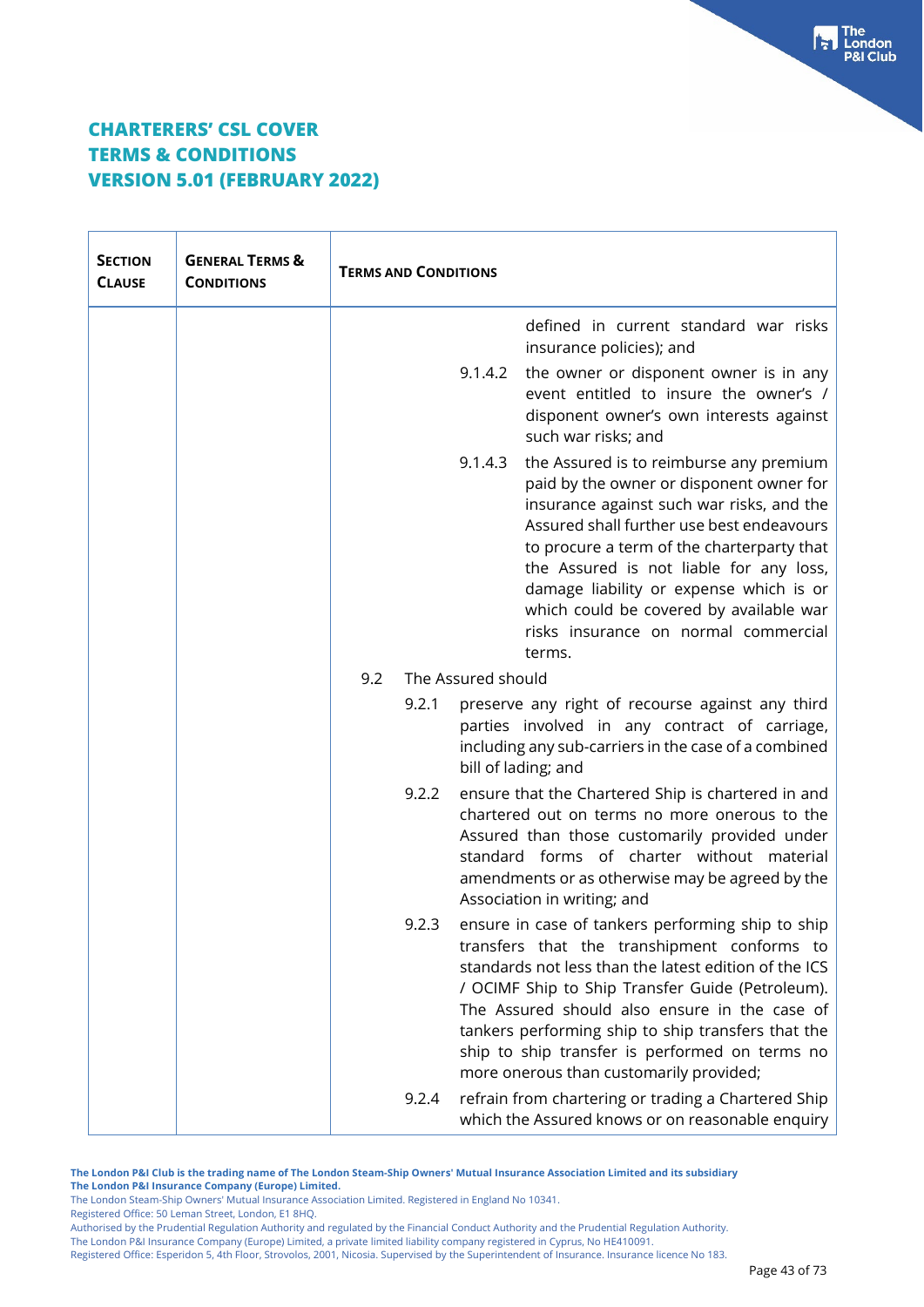| <b>SECTION</b><br><b>CLAUSE</b> | <b>GENERAL TERMS &amp;</b><br><b>CONDITIONS</b> | <b>TERMS AND CONDITIONS</b>                                                                                                                                                                                                                                                                                                                                                                                                                                                                                                                                                                                                                                                                                                                                                                                                            |  |
|---------------------------------|-------------------------------------------------|----------------------------------------------------------------------------------------------------------------------------------------------------------------------------------------------------------------------------------------------------------------------------------------------------------------------------------------------------------------------------------------------------------------------------------------------------------------------------------------------------------------------------------------------------------------------------------------------------------------------------------------------------------------------------------------------------------------------------------------------------------------------------------------------------------------------------------------|--|
|                                 |                                                 | should know is loading, intending to load or<br>carrying cargo which:                                                                                                                                                                                                                                                                                                                                                                                                                                                                                                                                                                                                                                                                                                                                                                  |  |
|                                 |                                                 | 9.2.4.1 is not loaded, stowed and carried in<br>accordance<br>with<br>the<br>International<br>Maritime Dangerous Goods (IMDG) Code<br>or any other applicable IMO Codes for the<br>safe carriage of cargo; and                                                                                                                                                                                                                                                                                                                                                                                                                                                                                                                                                                                                                         |  |
|                                 |                                                 | 9.2.4.2<br>is not a permitted cargo under the charter;<br>and                                                                                                                                                                                                                                                                                                                                                                                                                                                                                                                                                                                                                                                                                                                                                                          |  |
|                                 |                                                 | in case of hazardous or dangerous cargo,<br>9.2.4.3<br>is carried without the knowledge and<br>consent of the Master and/or owners of<br>the Chartered Ship.                                                                                                                                                                                                                                                                                                                                                                                                                                                                                                                                                                                                                                                                           |  |
| <b>IVA</b>                      |                                                 | <b>10 Unreasonable Conduct</b><br>The Members' Committee may reject or reduce any recovery by<br>the Assured where in its sole discretion it determines that the<br>Assured has not at any time (whether before, at the time of,<br>during or after any casualty, event or matter liable to give rise to<br>a claim upon the Association) taken such steps to protect the<br>Assured's interests as the Members' Committee in its sole<br>discretion would have expected an uninsured person acting<br>reasonably in similar circumstances to have taken.                                                                                                                                                                                                                                                                              |  |
| <b>IVA</b>                      |                                                 | <b>11 Amendment of Terms and Conditions</b><br>Notwithstanding and without prejudice to any other provision of<br>these terms and conditions or the Articles relating to the<br>amendment of these terms and conditions, these terms and<br>conditions may, on such notice as the Board may in its sole<br>discretion decide, be amended at any time to such extent as the<br>Board may in its sole discretion determine is necessary as a result<br>of the implementation of or any change in, or potential or<br>proposed implementation of or any change in, any sanction,<br>prohibition, restriction, legislation, regulation or requirement to<br>obtain any licence, consent, permission or approval, by any<br>government, state, international organisation, regulatory or<br>competent authority, official body or the like. |  |

**The London P&I Club is the trading name of The London Steam-Ship Owners' Mutual Insurance Association Limited and its subsidiary The London P&I Insurance Company (Europe) Limited.**

The London Steam-Ship Owners' Mutual Insurance Association Limited. Registered in England No 10341.

Registered Office: 50 Leman Street, London, E1 8HQ.

Authorised by the Prudential Regulation Authority and regulated by the Financial Conduct Authority and the Prudential Regulation Authority.

The London P&I Insurance Company (Europe) Limited, a private limited liability company registered in Cyprus, No HE410091.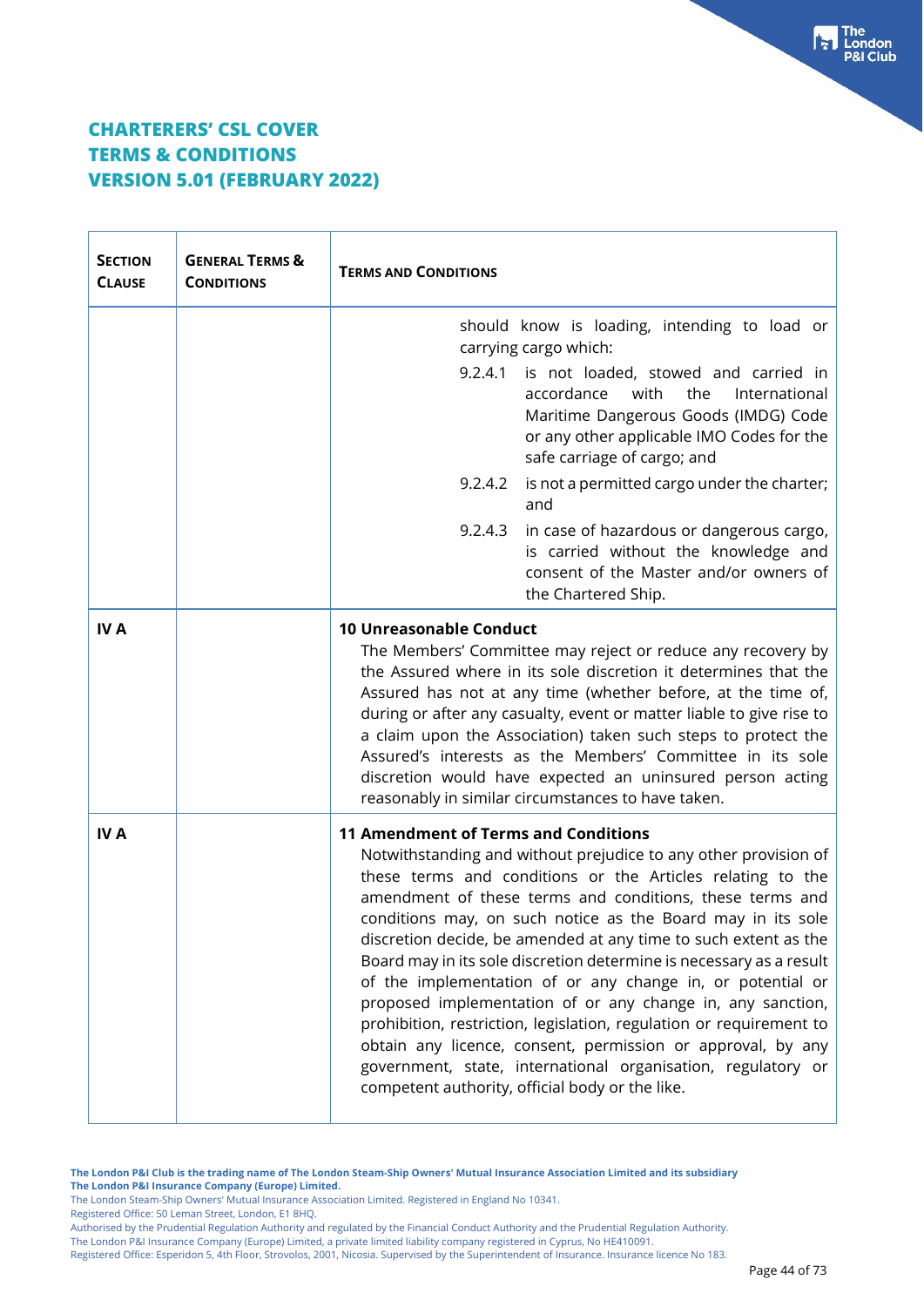| <b>SECTION</b><br><b>CLAUSE</b> | <b>GENERAL TERMS &amp;</b><br><b>CONDITIONS</b> | <b>TERMS AND CONDITIONS</b>                                                                                                                                                                                                                                                                                                                                                                                                                                                                                                                                                                                                                                                                                                                                                                                                                                                                                                                                                                                                                                                                                                                                                                                                                                                                                                            |  |
|---------------------------------|-------------------------------------------------|----------------------------------------------------------------------------------------------------------------------------------------------------------------------------------------------------------------------------------------------------------------------------------------------------------------------------------------------------------------------------------------------------------------------------------------------------------------------------------------------------------------------------------------------------------------------------------------------------------------------------------------------------------------------------------------------------------------------------------------------------------------------------------------------------------------------------------------------------------------------------------------------------------------------------------------------------------------------------------------------------------------------------------------------------------------------------------------------------------------------------------------------------------------------------------------------------------------------------------------------------------------------------------------------------------------------------------------|--|
| <b>IVA</b>                      |                                                 | <b>12 Sanctions</b><br>There shall be no recovery by the Assured for any liability, loss,<br>damage, cost or expense where the provision of cover or any<br>payment in respect thereof exposes or may expose the<br>Association or the Managers to the risk of violating applicable law,<br>including but not limited to, the prohibitions and requirements of<br>any economic, financial, or trade sanctions administered by any<br>state, international or supranational organisation or other<br>authority; or to the risk of being or becoming subject to any<br>sanction, prohibition or adverse action in any form whatsoever by<br>any state, international or supranational organisation or other<br>authority which sanction, prohibition or adverse action the<br>Members' Committee in its sole discretion determines may<br>materially affect the Association in any way whatsoever.                                                                                                                                                                                                                                                                                                                                                                                                                                       |  |
| <b>IVA</b>                      |                                                 | <b>13 Reinsurances</b><br>13.1 The Association may accept reinsurance of risks insured by<br>any other insurer or reinsurer to the extent that such risks<br>might have been directly insured by the Association for the<br>same persons and in respect of the same interests as by<br>the original insurer. The terms of such reinsurance shall be<br>as agreed between the Association and such insurer or<br>reinsurer and such insurer or reinsurer shall, unless<br>otherwise agreed by the Association, be bound by and be<br>subject to these terms and conditions as if the insurer or<br>reinsurer was an Assured and had been afforded insurance<br>by the Association; and for the purposes of this Clause A 13<br>such insurer or reinsurer shall be deemed an Assured.<br>13.2 The Association may reinsure in whole or in part risks<br>insured under these terms and conditions. Where such<br>reinsurance is arranged:<br>13.2.1 the Assured shall be entitled to recover only the net<br>amount actually recovered under such reinsurance<br>arrangements, together with that portion (if any) of<br>the risk or risks retained by the Association; and<br>13.2.2 the Managers shall be at liberty in their sole<br>discretion to delay making payment to the Assured<br>until after recovery under such reinsurance; |  |

**The London P&I Club is the trading name of The London Steam-Ship Owners' Mutual Insurance Association Limited and its subsidiary The London P&I Insurance Company (Europe) Limited.**

The London Steam-Ship Owners' Mutual Insurance Association Limited. Registered in England No 10341.

Registered Office: 50 Leman Street, London, E1 8HQ.

Authorised by the Prudential Regulation Authority and regulated by the Financial Conduct Authority and the Prudential Regulation Authority.

The London P&I Insurance Company (Europe) Limited, a private limited liability company registered in Cyprus, No HE410091.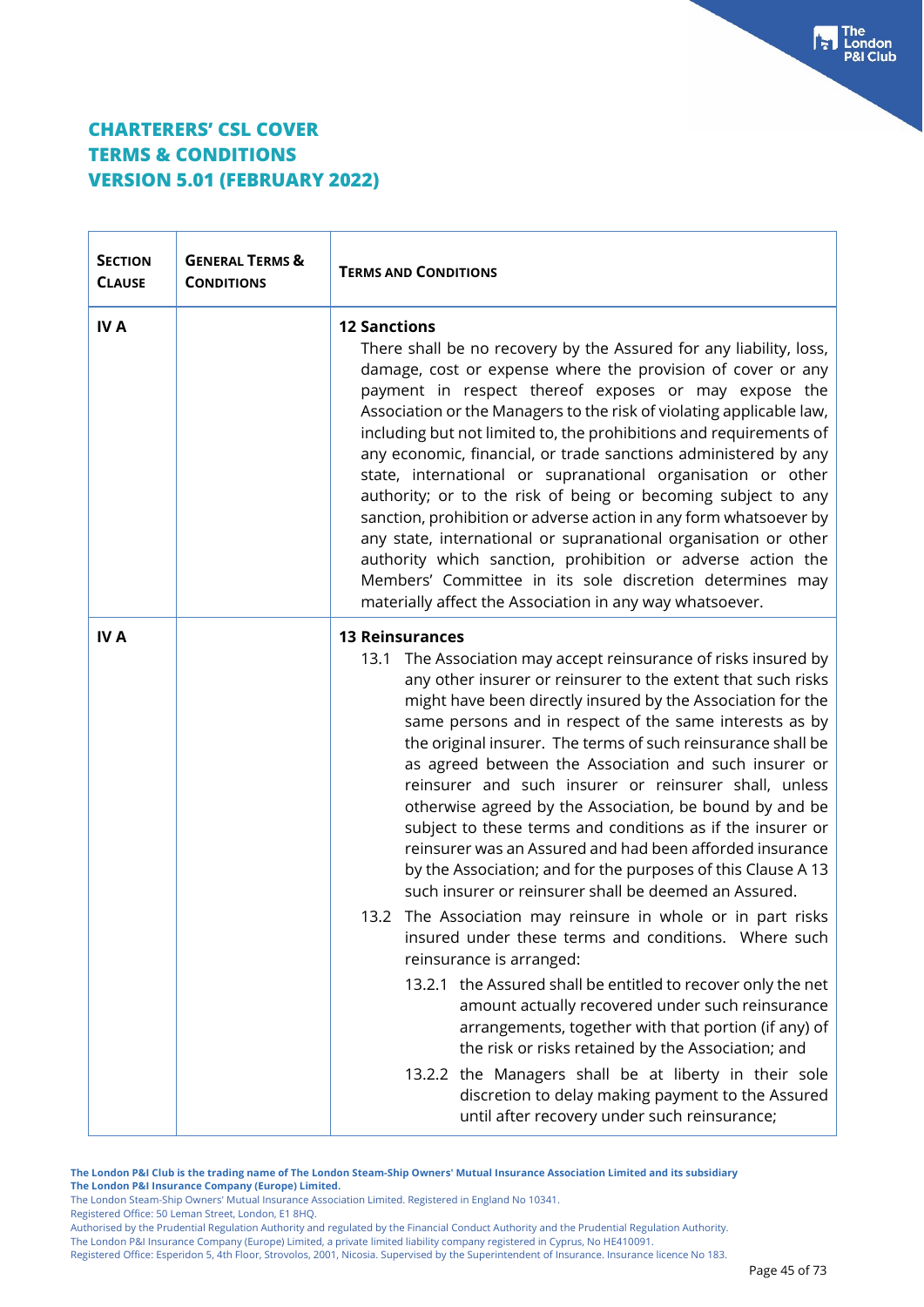| $\mathsf{L}_{\mathsf{A}}$ as a seal $\mathsf{L}_{\mathsf{B}}$ , a file clause $\Lambda$ 121<br>امدم |  |
|-----------------------------------------------------------------------------------------------------|--|

ıdon **Club** 

| <b>SECTION</b><br><b>CLAUSE</b> | <b>GENERAL TERMS &amp;</b><br><b>CONDITIONS</b> | <b>TERMS AND CONDITIONS</b>                                                                                                                                                                                                                                                                                                                                                                                                                                                                                                                                                                                                                                                                                                                                                                                                                                                                                                                                                                                                                                                                                                                                                                                                                                                                                                                                                                                                                                                                                                                                |  |
|---------------------------------|-------------------------------------------------|------------------------------------------------------------------------------------------------------------------------------------------------------------------------------------------------------------------------------------------------------------------------------------------------------------------------------------------------------------------------------------------------------------------------------------------------------------------------------------------------------------------------------------------------------------------------------------------------------------------------------------------------------------------------------------------------------------------------------------------------------------------------------------------------------------------------------------------------------------------------------------------------------------------------------------------------------------------------------------------------------------------------------------------------------------------------------------------------------------------------------------------------------------------------------------------------------------------------------------------------------------------------------------------------------------------------------------------------------------------------------------------------------------------------------------------------------------------------------------------------------------------------------------------------------------|--|
|                                 |                                                 | 13.3 Without prejudice to the generality of this Clause A 13.1 and<br>13.2, the Assured shall not be entitled to recovery in respect<br>of that part of any liability, loss, damage, cost or expense<br>which is not recovered by the Association under any<br>reinsurance(s) arranged by the Association because of a<br>shortfall in recovery from such parties or reinsurers<br>thereunder by reason of a potential violation of applicable<br>law, including, but not limited to, the prohibitions and<br>requirements of any economic, financial, or trade sanctions<br>administered by a state, international organisation or<br>supranational organisation or other authority (or the risk<br>thereof) or the risk of being or becoming subject to any<br>sanction, prohibition or adverse action in any form<br>whatsoever by any state, international or supranational<br>organisation or other authority if payment were to be made<br>by such parties or reinsurers. For the purposes of this<br>Clause A 13.3 "shortfall" includes any failure or delay in<br>recovery by the Association by reason of such parties or<br>reinsurers making payment into a designated account in<br>compliance with the requirements of any state,<br>international organisation or supranational organisation or<br>other authority. The provisions of this Clause A 13.3 shall<br>cease to apply in respect of any shortfall to the extent the<br>same is subsequently recovered by the Association under<br>any reinsurance(s) arranged by the Association. |  |
| <b>IVA</b>                      |                                                 | 14 Premium<br>14.1 The Assured shall be liable to pay a premium to the<br>Association of such amount and at such times as agreed<br>with the Association and set out in the Certificate of Entry<br>or as set out in the Association's debit note in respect<br>thereof.<br>14.2 The premium due shall be paid without set-off of any<br>amount due or alleged to be due by the Association to the<br>Assured on any ground or of any kind whatsoever. If the<br>premium due under this Clause A 14.1 is not paid at such<br>times as agreed with the Association, the Association shall                                                                                                                                                                                                                                                                                                                                                                                                                                                                                                                                                                                                                                                                                                                                                                                                                                                                                                                                                                   |  |

**The London P&I Club is the trading name of The London Steam-Ship Owners' Mutual Insurance Association Limited and its subsidiary The London P&I Insurance Company (Europe) Limited.**

The London Steam-Ship Owners' Mutual Insurance Association Limited. Registered in England No 10341.

Registered Office: 50 Leman Street, London, E1 8HQ.

**TERMS & CONDITIONS**

**VERSION 5.01 (FEBRUARY 2022)**

Authorised by the Prudential Regulation Authority and regulated by the Financial Conduct Authority and the Prudential Regulation Authority.

The London P&I Insurance Company (Europe) Limited, a private limited liability company registered in Cyprus, No HE410091.

Registered Office: Esperidon 5, 4th Floor, Strovolos, 2001, Nicosia. Supervised by the Superintendent of Insurance. Insurance licence No 183.

have the right to terminate this insurance in accordance with Section IV Clause E 5.2 of these terms and conditions.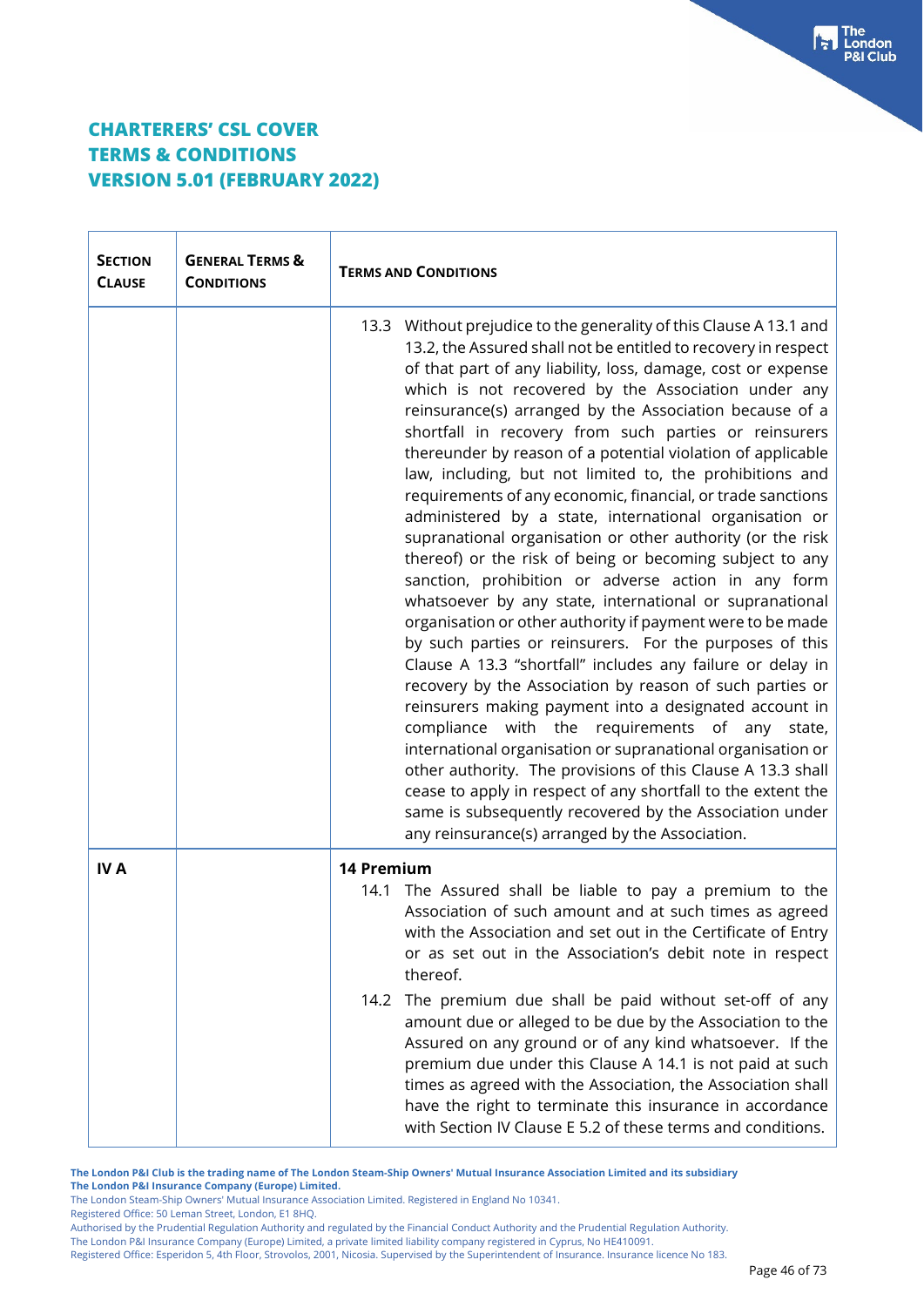$\mathbf{r}$ 

| <b>SECTION</b><br><b>CLAUSE</b> | <b>GENERAL TERMS &amp;</b><br><b>CONDITIONS</b>                                                                                                                                                                                                                                                                                                 | <b>TERMS AND CONDITIONS</b>                                                                                                                                                                                                                                                                                                                                                                                                                                                                                                                                                                                                                                                                                                                                                                                                                                                                                                   |  |  |
|---------------------------------|-------------------------------------------------------------------------------------------------------------------------------------------------------------------------------------------------------------------------------------------------------------------------------------------------------------------------------------------------|-------------------------------------------------------------------------------------------------------------------------------------------------------------------------------------------------------------------------------------------------------------------------------------------------------------------------------------------------------------------------------------------------------------------------------------------------------------------------------------------------------------------------------------------------------------------------------------------------------------------------------------------------------------------------------------------------------------------------------------------------------------------------------------------------------------------------------------------------------------------------------------------------------------------------------|--|--|
|                                 |                                                                                                                                                                                                                                                                                                                                                 | 14.3 The Assured shall pay on demand to the Association the<br>amount of any premium tax or other excise tax for which<br>the Association determines it or the Assured has or may<br>become liable and shall indemnify and hold harmless the<br>Association in respect of any loss, damage, liability, cost or<br>expense which the Association may incur in respect of such<br>premium tax or other excise tax.                                                                                                                                                                                                                                                                                                                                                                                                                                                                                                              |  |  |
| <b>IVB</b>                      | <b>RISKS COVERED</b><br><b>Certificate of</b><br><b>Entry</b><br><b>General Terms</b><br>& Conditions                                                                                                                                                                                                                                           | 1 Risks Covered<br>The Assured is covered for the risks set out in the<br>1.1<br>Association's Certificate of Entry, subject always to the<br>terms and conditions therein.<br>Unless otherwise stated in the Certificate of Entry, this<br>1.2<br>Section IV General Terms & Conditions shall apply to and<br>form part of the cover provided by the Association as<br>evidenced by the Certificate of Entry.<br>In the event of any conflict between the cover evidenced by<br>1.3<br>the Certificate of Entry and this Section IV General Terms &<br>Conditions, the cover evidenced by the Certificate of Entry<br>shall prevail.                                                                                                                                                                                                                                                                                         |  |  |
| IV <sub>C</sub>                 | <b>EXCLUDED RISKS</b><br>• Wrongful<br><b>Termination,</b><br><b>Bad Debts,</b><br><b>Failure to Pay,</b><br><b>Interest on</b><br>any Claim etc.<br>Illegal,<br><b>Hazardous or</b><br><b>Improper</b><br><b>Adventures</b><br><b>Nuclear Risks</b><br><b>Declared Com-</b><br>$\bullet$<br>municable<br><b>Disease</b><br><b>Marine Cyber</b> | Wrongful Termination, Bad Debts, Failure to Pay, Interest on<br>1<br>any Claim etc.<br>Unless otherwise stated in the Certificate of Entry, there shall be<br>no recovery by the Assured for:<br>cancellation or wrongful termination of a charter or other<br>1.1<br>engagement;<br>bad debts or other losses arising out of the insolvency of<br>1.2<br>any person, including insolvency of agents;<br>1.3<br>loss, damage or expense in whole or in part arising out of<br>or occasioned by the failure, inability or unwillingness of<br>the Assured on financial grounds to pay and/or settle all or<br>any financial obligations and demands and/or to discharge<br>all or any items of expenditure whatsoever in connection<br>with the proper prosecution and/or completion of a<br>voyage;<br>interest on any claim or part thereof that the Assured may<br>1.4<br>make or bring against the Association under or in |  |  |

**The London P&I Club is the trading name of The London Steam-Ship Owners' Mutual Insurance Association Limited and its subsidiary The London P&I Insurance Company (Europe) Limited.**

The London Steam-Ship Owners' Mutual Insurance Association Limited. Registered in England No 10341.

Registered Office: 50 Leman Street, London, E1 8HQ.

Authorised by the Prudential Regulation Authority and regulated by the Financial Conduct Authority and the Prudential Regulation Authority.

The London P&I Insurance Company (Europe) Limited, a private limited liability company registered in Cyprus, No HE410091.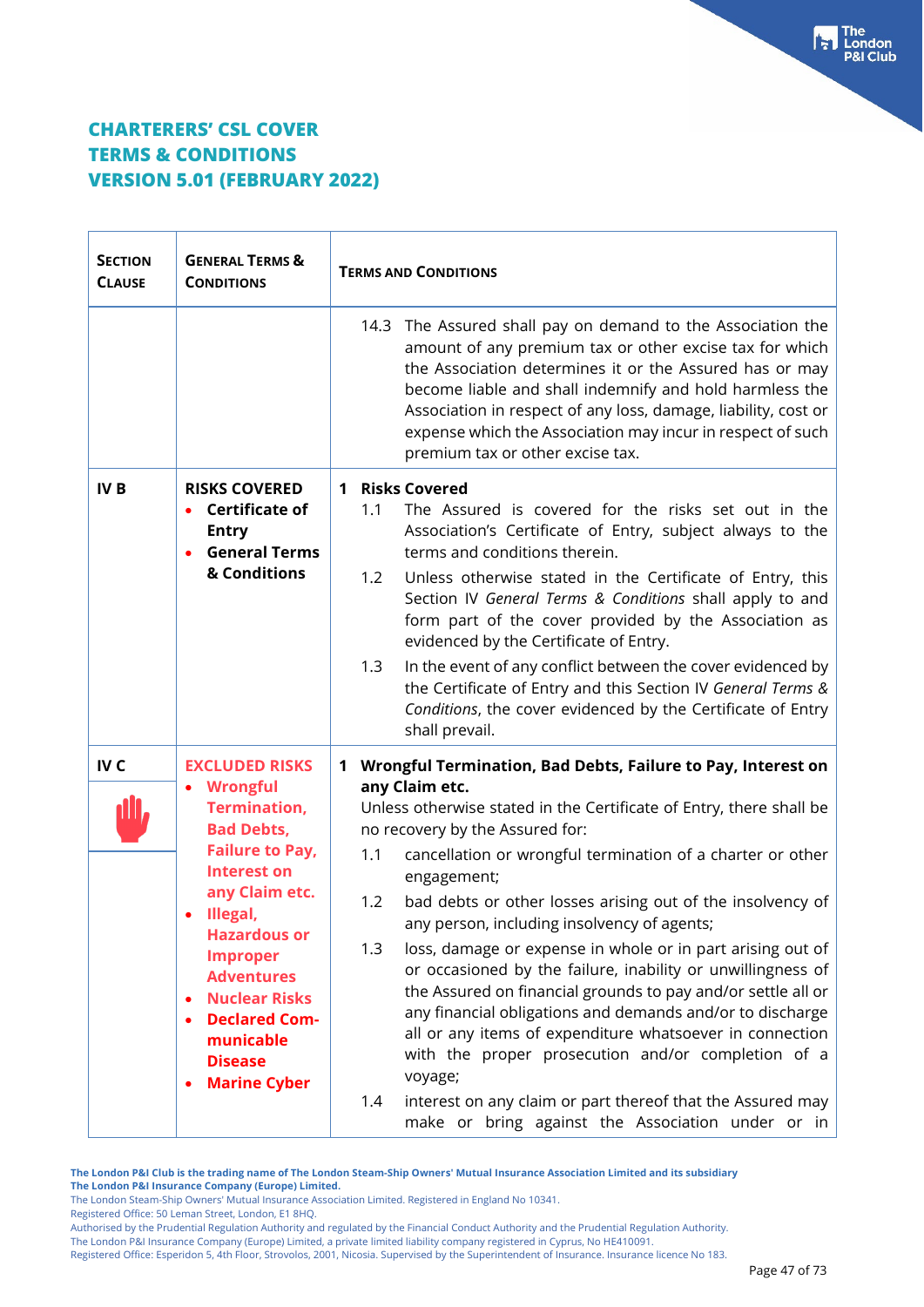| <b>SECTION</b><br><b>CLAUSE</b> | <b>GENERAL TERMS &amp;</b><br><b>CONDITIONS</b> | <b>TERMS AND CONDITIONS</b>                                                                                                                                                                                                                                                                                                                                                                                                                                                                                                                                                                                                                                                                                                                                                                                                                           |  |
|---------------------------------|-------------------------------------------------|-------------------------------------------------------------------------------------------------------------------------------------------------------------------------------------------------------------------------------------------------------------------------------------------------------------------------------------------------------------------------------------------------------------------------------------------------------------------------------------------------------------------------------------------------------------------------------------------------------------------------------------------------------------------------------------------------------------------------------------------------------------------------------------------------------------------------------------------------------|--|
|                                 |                                                 | connection with these terms and conditions, including any<br>claim brought by way of legal or arbitration proceedings;<br>PROVIDED that any recovery which would otherwise be excluded<br>under this Clause C 1.1 to 1.4 may be allowed if the relevant<br>matters shall have been the direct result either of compliance by<br>the Assured with a special direction of the Members' Committee<br>in accordance with Section IV Clause N Special Direction of the<br>Member's Committee or of suing and labouring undertaken by the<br>Assured with the approval of the Association in accordance with<br>Section IV Clause O Sue and Labour and Legal Costs.                                                                                                                                                                                         |  |
| IV <sub>C</sub>                 |                                                 | 2 Illegal, Hazardous or Improper Adventures<br>There shall be no recovery in respect of any liability, costs or<br>expenses arising out of or in consequence of:<br>2.1<br>carrying contraband, blockade running or being employed<br>in an unlawful trade;<br>any carriage, trade or voyage of, or any other activity which<br>2.2<br>the Members' Committee shall in its sole discretion<br>determine to be imprudent, unsafe, unduly hazardous or<br>improper.                                                                                                                                                                                                                                                                                                                                                                                     |  |
| IV <sub>C</sub>                 |                                                 | 3 Nuclear Risks<br>Unless otherwise stated in the Certificate of Entry, there<br>3.1<br>shall be no recovery by the Assured in respect of any<br>liabilities, costs or expenses (whether or not a contributory<br>cause of the same being incurred was any neglect on the<br>part of the Assured or the Assured's servants or agents)<br>when the loss or damage, injury, illness or death or other<br>accident in respect of which such liability arises or costs or<br>expenses are incurred, shall have been caused, whether<br>directly or indirectly, by:<br>3.1.1<br>ionising radiations from or contamination by<br>radioactivity from any nuclear fuel or from any<br>nuclear waste or from the combustion of nuclear<br>fuel;<br>the radioactive, toxic, explosive or other hazardous<br>3.1.2<br>or contaminating properties of any nuclear |  |

**The London P&I Club is the trading name of The London Steam-Ship Owners' Mutual Insurance Association Limited and its subsidiary The London P&I Insurance Company (Europe) Limited.**

The London Steam-Ship Owners' Mutual Insurance Association Limited. Registered in England No 10341.

Registered Office: 50 Leman Street, London, E1 8HQ.

Authorised by the Prudential Regulation Authority and regulated by the Financial Conduct Authority and the Prudential Regulation Authority.

The London P&I Insurance Company (Europe) Limited, a private limited liability company registered in Cyprus, No HE410091.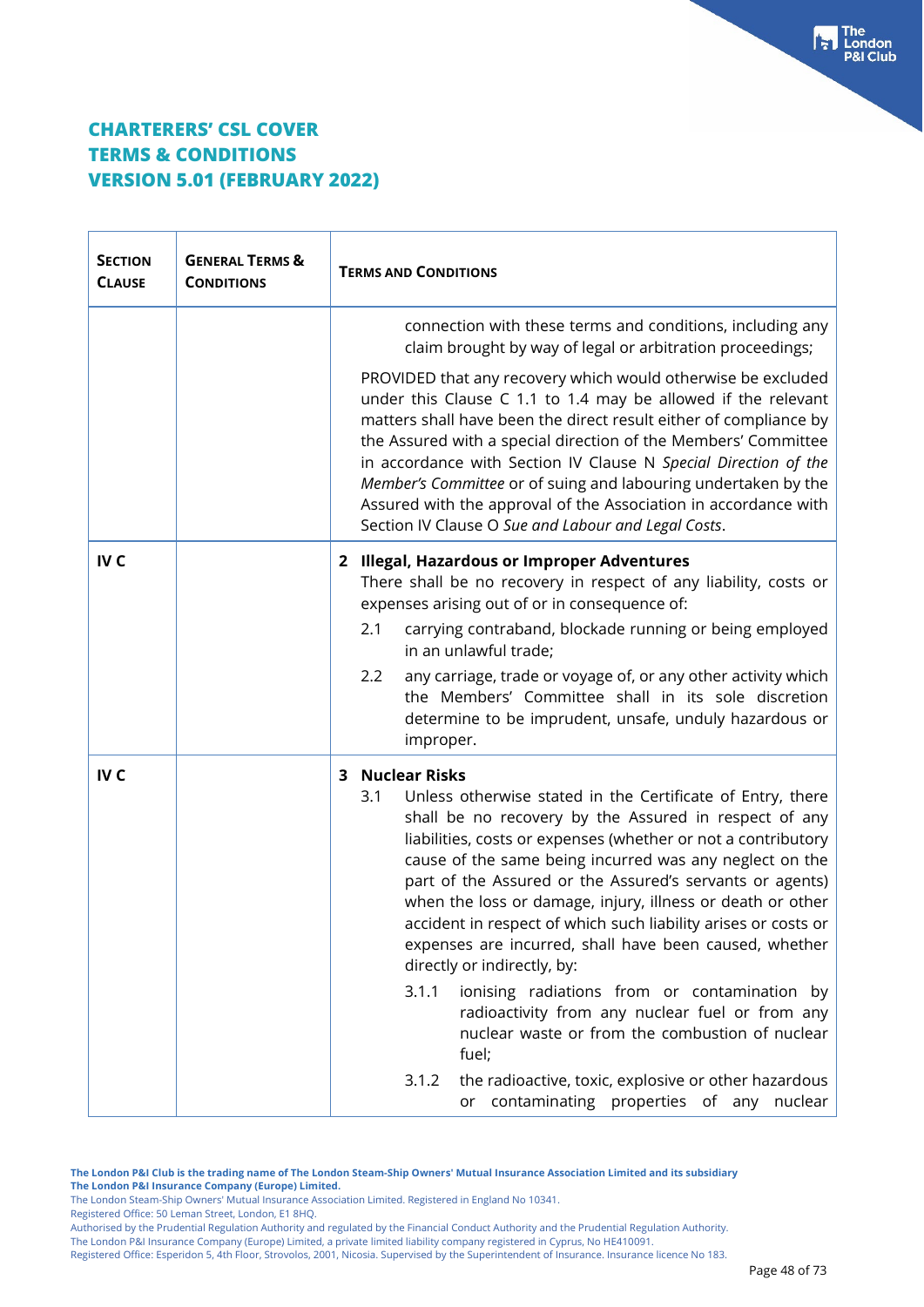| <b>SECTION</b><br><b>CLAUSE</b> | <b>GENERAL TERMS &amp;</b><br><b>CONDITIONS</b> | <b>TERMS AND CONDITIONS</b>                                                                                                                                                                                                                                                                                                                                                                                                                                                                                                                                         |  |
|---------------------------------|-------------------------------------------------|---------------------------------------------------------------------------------------------------------------------------------------------------------------------------------------------------------------------------------------------------------------------------------------------------------------------------------------------------------------------------------------------------------------------------------------------------------------------------------------------------------------------------------------------------------------------|--|
|                                 |                                                 | installation, reactor or other nuclear assembly or<br>nuclear component thereof;<br>3.1.3<br>any weapon or device employing atomic or nuclear<br>fission and/or fusion or other like reaction or<br>radioactive force or matter;<br>the radioactive, toxic, explosive or other hazardous<br>3.1.4<br>or contaminating properties of any radioactive<br>matter,<br>3.2<br>PROVIDED that the exclusions in this Clause C 3.1 shall not<br>apply to liabilities, losses, costs and expenses arising out of<br>carriage of 'excepted matter' (as defined in the Nuclear |  |
|                                 |                                                 | Installations Act 1965 of the United Kingdom or any<br>regulations made thereunder) as cargo in the Chartered<br>Ship.                                                                                                                                                                                                                                                                                                                                                                                                                                              |  |
| IV <sub>C</sub>                 |                                                 | 4 Declared Communicable Disease Exclusion<br>No coverage will be provided under this insurance for any<br>4.1<br>loss, damage, liability, cost or expense directly arising from<br>any transmission or alleged transmission of a Declared<br>Communicable Disease.                                                                                                                                                                                                                                                                                                  |  |
|                                 |                                                 | 4.2 The exclusion in Clause 4.1 will not apply to any liability<br>otherwise covered by this insurance where the liability<br>directly arises from an identified instance of a transmission<br>of a Declared Communicable Disease and where the<br>Assured proves that identified instance of a transmission<br>took place before the date of determination by the WHO of<br>the Declared Communicable Disease.                                                                                                                                                     |  |
|                                 |                                                 | 4.3<br>However even if the requirements of Clause 4.2 are met, no<br>coverage will be provided under this insurance for any:                                                                                                                                                                                                                                                                                                                                                                                                                                        |  |
|                                 |                                                 | 4.3.1<br>liability, cost or expense to identify, clean up,<br>detoxify, remove, monitor, or test for the Declared<br>Communicable Disease whether the measures are<br>preventative or remedial;                                                                                                                                                                                                                                                                                                                                                                     |  |
|                                 |                                                 | liability for or loss, cost or expense arising out of<br>4.3.2<br>any loss of revenue, loss of hire, business<br>interruption, loss of market, delay or any indirect                                                                                                                                                                                                                                                                                                                                                                                                |  |

**The London P&I Club is the trading name of The London Steam-Ship Owners' Mutual Insurance Association Limited and its subsidiary The London P&I Insurance Company (Europe) Limited.**

The London Steam-Ship Owners' Mutual Insurance Association Limited. Registered in England No 10341.

Registered Office: 50 Leman Street, London, E1 8HQ.

The London P&I Insurance Company (Europe) Limited, a private limited liability company registered in Cyprus, No HE410091.

Authorised by the Prudential Regulation Authority and regulated by the Financial Conduct Authority and the Prudential Regulation Authority.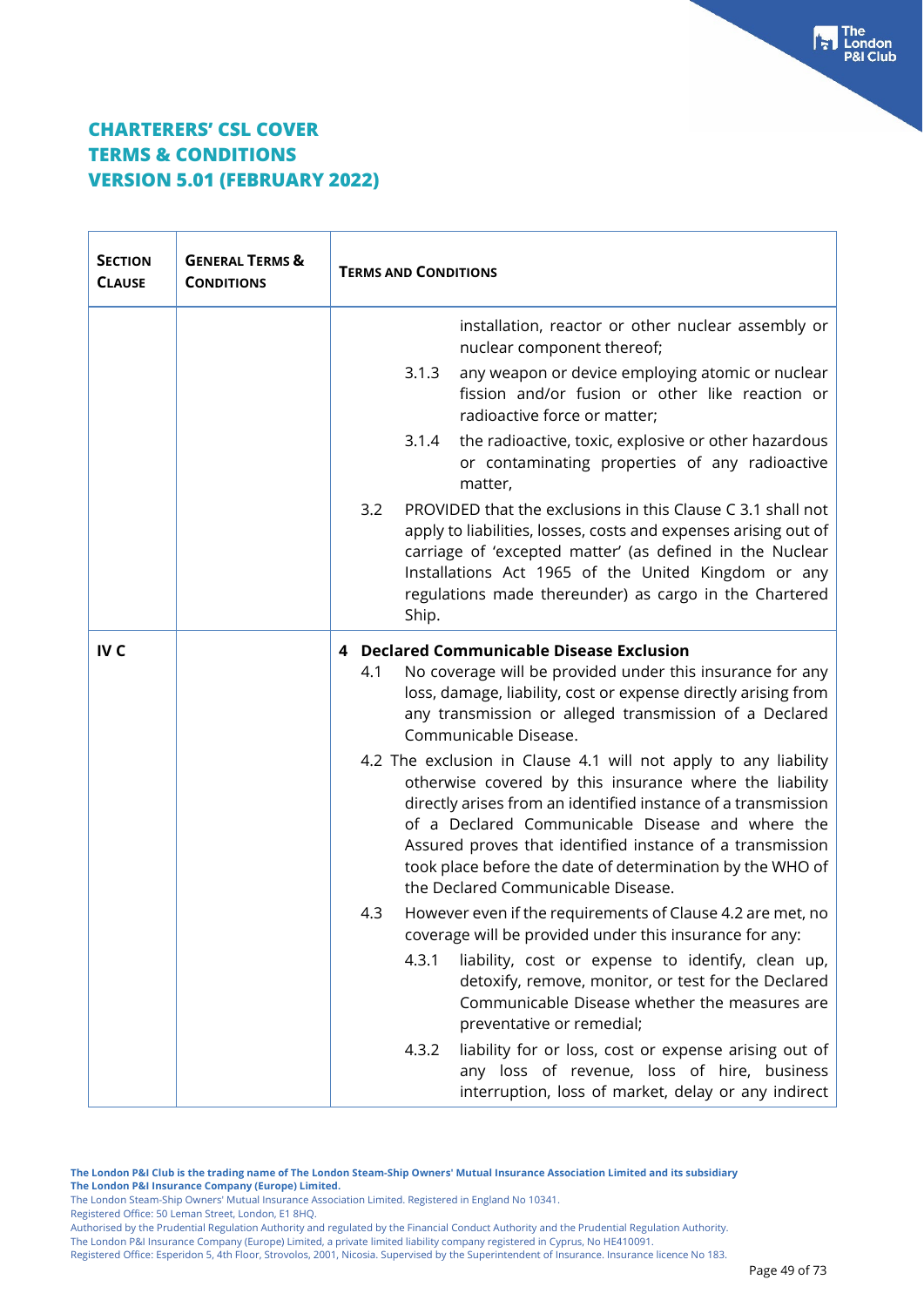| <b>SECTION</b><br><b>CLAUSE</b> | <b>GENERAL TERMS &amp;</b><br><b>CONDITIONS</b>                                                                                                                                                                                                            | <b>TERMS AND CONDITIONS</b>                                                                                                                                                                                                                                                                                                                                                                                                                                                                                                                                                                                                                                                                                              |  |
|---------------------------------|------------------------------------------------------------------------------------------------------------------------------------------------------------------------------------------------------------------------------------------------------------|--------------------------------------------------------------------------------------------------------------------------------------------------------------------------------------------------------------------------------------------------------------------------------------------------------------------------------------------------------------------------------------------------------------------------------------------------------------------------------------------------------------------------------------------------------------------------------------------------------------------------------------------------------------------------------------------------------------------------|--|
|                                 |                                                                                                                                                                                                                                                            | financial loss, howsoever described, as a result of<br>the Declared Communicable Disease;<br>4.3.3<br>loss, damage, liability, cost or expense caused by or<br>arising out of fear of or the threat of the Declared<br>Communicable Disease<br>The exclusion in Clause 4.1 will not apply to any loss,<br>4.4<br>damage, liability, cost or expense otherwise covered under<br>this insurance up to a maximum of USD 1 Million (inclusive<br>of fees, costs and expenses) in the aggregate any one<br>accident or occurrence (or series of accidents or<br>occurrences arising out of one event).                                                                                                                        |  |
|                                 |                                                                                                                                                                                                                                                            | <b>Marine Cyber</b><br>5<br>There shall be no recovery for loss, damage, liability or<br>5.1<br>expense directly or indirectly caused by or contributed to<br>by or arising from the use or operation, as a means for<br>inflicting harm, of any computer, computer system,<br>computer software programme, malicious code, computer<br>virus, computer process or any other electronic system.<br>The indemnity otherwise recoverable hereunder shall not<br>5.2<br>be prejudiced by the use or operation of any computer,<br>software programme,<br>computer<br>system, computer<br>computer process or any other electronic system, if such<br>use or operation is not as a means for inflicting harm.                |  |
| <b>IVD</b>                      | <b>CLAIMS</b><br><b>Obligations of</b><br>the Assured in<br>respect of<br><b>Claims</b><br><b>Time Bar</b><br><b>Bail</b><br><b>Powers of the</b><br><b>Association</b><br>relating to the<br><b>Handling and</b><br><b>Settlement of</b><br><b>Claims</b> | <b>Obligations of the Assured in respect of Claims</b><br>1<br>The Assured must promptly:<br>1.1<br>notify the Association of every casualty, event and<br>1.1.1<br>claim against the Assured which threatens to give<br>rise to any liability, costs or expenses for which the<br>Assured is insured, or would have been insured but<br>for the existence of any deductible, other insurance<br>or retention, of all material developments in<br>respect thereof, and of every survey or opportunity<br>for survey (including survey of the condition of the<br>Chartered Ship) in connection therewith;<br>disclose and produce all information, documents,<br>1.1.2<br>reports or legal advices in or coming into the |  |

**The London P&I Club is the trading name of The London Steam-Ship Owners' Mutual Insurance Association Limited and its subsidiary The London P&I Insurance Company (Europe) Limited.**

The London Steam-Ship Owners' Mutual Insurance Association Limited. Registered in England No 10341.

Registered Office: 50 Leman Street, London, E1 8HQ.

Authorised by the Prudential Regulation Authority and regulated by the Financial Conduct Authority and the Prudential Regulation Authority.

The London P&I Insurance Company (Europe) Limited, a private limited liability company registered in Cyprus, No HE410091.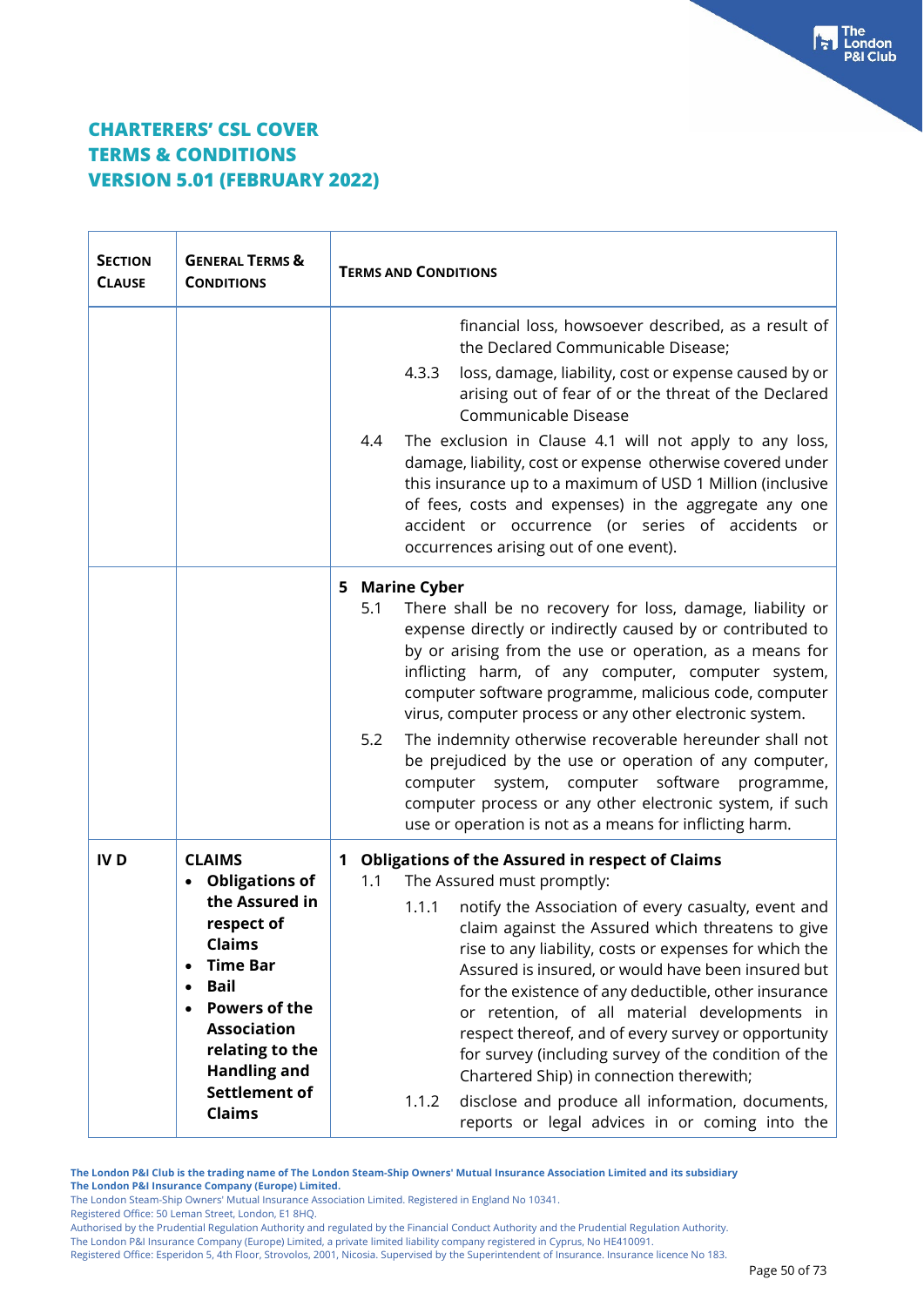| <b>SECTION</b><br><b>CLAUSE</b> | <b>GENERAL TERMS &amp;</b><br><b>CONDITIONS</b> | <b>TERMS AND CONDITIONS</b>                                                                                                                                                                                                                                                                                                                                                                                                                                                                                                                                                                                                                                                                                                                                                                                       |  |
|---------------------------------|-------------------------------------------------|-------------------------------------------------------------------------------------------------------------------------------------------------------------------------------------------------------------------------------------------------------------------------------------------------------------------------------------------------------------------------------------------------------------------------------------------------------------------------------------------------------------------------------------------------------------------------------------------------------------------------------------------------------------------------------------------------------------------------------------------------------------------------------------------------------------------|--|
|                                 | Settlement of<br><b>Claims</b>                  | Assured's or the Assured's agents' (including<br>lawyers') possession, power or knowledge relevant<br>to any such casualty, event or claim either available<br>at the time of notification or at any time.                                                                                                                                                                                                                                                                                                                                                                                                                                                                                                                                                                                                        |  |
|                                 |                                                 | The Assured must neither settle nor make any admission<br>1.2<br>nor grant any waiver in respect of liabilities, costs or<br>expenses for which the Assured is insured without prior<br>consent from the Association in writing.                                                                                                                                                                                                                                                                                                                                                                                                                                                                                                                                                                                  |  |
|                                 |                                                 | 1.3<br>If the Assured commits any breach of the Assured's<br>obligations under this Clause D 1 the Members' Committee<br>may in its sole discretion reject or reduce any recovery to<br>which such breach may appear to the Members' Committee<br>to be relevant or require the Assured to repay to the<br>Association any amounts in respect of liabilities, costs or<br>expenses which the Association may have incurred or paid<br>or undertaken to pay in connection therewith.                                                                                                                                                                                                                                                                                                                               |  |
| <b>IVD</b>                      |                                                 | 2 Time Bar<br>Without derogation from and in addition to the obligation under<br>this Clause D 1.1.1 to give prompt notice, if the Assured fails to<br>notify the Association in writing of any claim against the Assured<br>as therein described within one year after the Assured has<br>knowledge of such claim, any right of the Assured to recover in<br>respect thereof shall be extinguished, unless the Members'<br>Committee in its sole discretion shall otherwise determine.                                                                                                                                                                                                                                                                                                                           |  |
| <b>IVD</b>                      |                                                 | 2 Bail<br>The Association may, but shall in no case be obliged to, provide<br>on behalf of the Assured security to prevent arrest or obtain<br>release from arrest or otherwise in respect of a Ship and if it does<br>such Assured shall upon first demand made at any time by the<br>Association in writing arrange such countersecurity (which<br>expression may in the Association's sole discretion include a<br>deposit of cash with the Association) as the Association may<br>require and (with or without such countersecurity having been<br>required or arranged) shall indemnify the Association against all<br>liabilities and expenses incurred by the Association in<br>consequence of the security originally provided by the<br>Association. In the event that the Assured does not arrange such |  |

**The London P&I Club is the trading name of The London Steam-Ship Owners' Mutual Insurance Association Limited and its subsidiary The London P&I Insurance Company (Europe) Limited.**

The London Steam-Ship Owners' Mutual Insurance Association Limited. Registered in England No 10341.

Registered Office: 50 Leman Street, London, E1 8HQ.

Authorised by the Prudential Regulation Authority and regulated by the Financial Conduct Authority and the Prudential Regulation Authority.

The London P&I Insurance Company (Europe) Limited, a private limited liability company registered in Cyprus, No HE410091.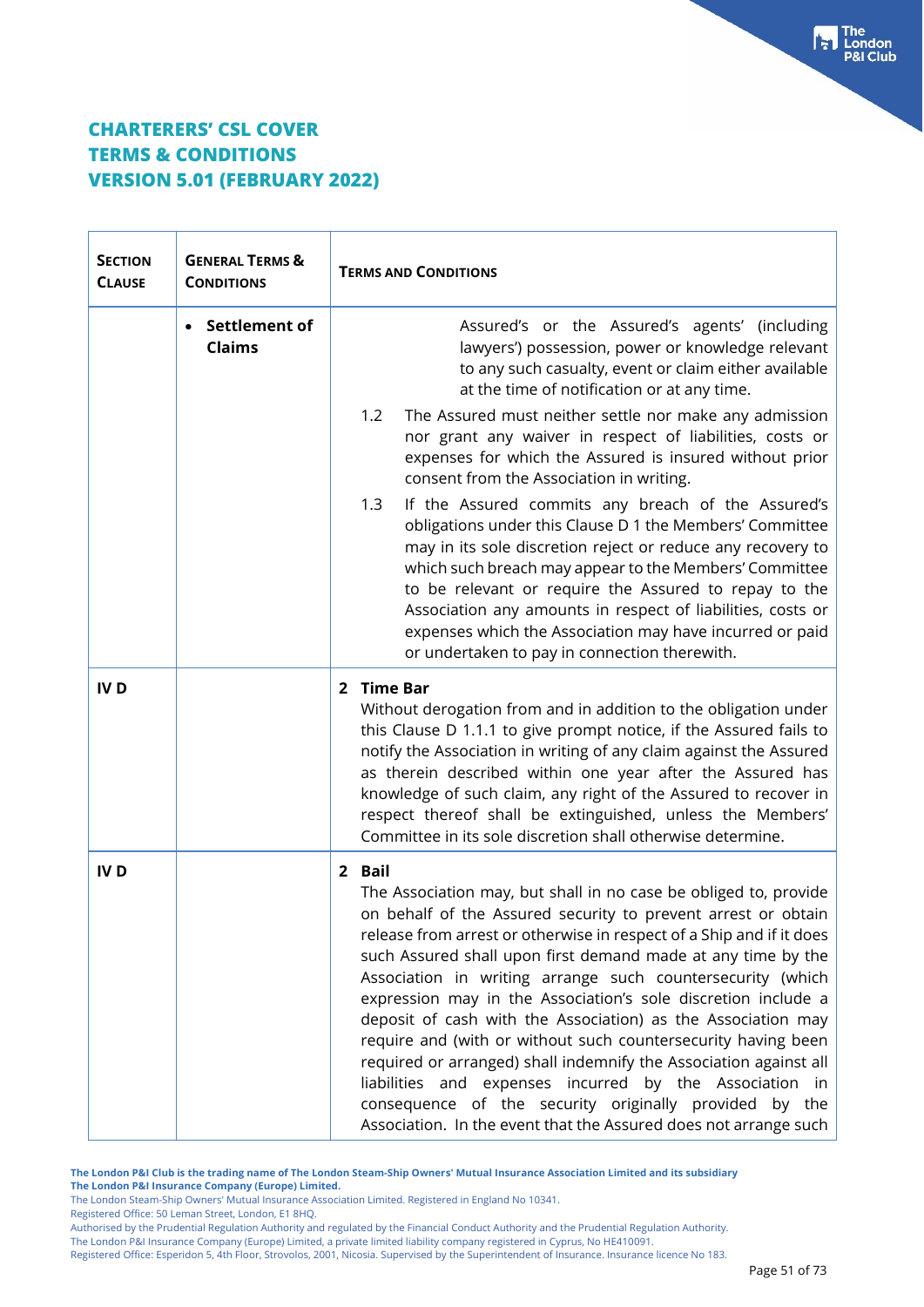| <b>SECTION</b><br><b>CLAUSE</b> | <b>GENERAL TERMS &amp;</b><br><b>CONDITIONS</b> | <b>TERMS AND CONDITIONS</b>                                                                                                                                                                                                                                                                                                                                                                                                                                                                                                                                                                                                                                                                                           |  |
|---------------------------------|-------------------------------------------------|-----------------------------------------------------------------------------------------------------------------------------------------------------------------------------------------------------------------------------------------------------------------------------------------------------------------------------------------------------------------------------------------------------------------------------------------------------------------------------------------------------------------------------------------------------------------------------------------------------------------------------------------------------------------------------------------------------------------------|--|
|                                 |                                                 | countersecurity as may have been required or does not<br>indemnify the Association as aforesaid, the Association, without<br>prejudice to its other rights, shall be entitled to retain any<br>amounts which would otherwise be recoverable by such Assured,<br>notwithstanding that the same may have no connection with the<br>liability in respect of which the original security was provided and<br>may relate to other periods of cover before or after that liability<br>was incurred by the Assured or to another Ship or another<br>insured interest. The provision of security by the Association shall<br>be without prejudice to the Association's liability to the Assured<br>for the claim in question. |  |
| <b>IVD</b>                      |                                                 | 3 Powers of the Association relating to the Handling and<br><b>Settlement of Claims</b><br>The Association shall at all times have the right to:<br>3.1                                                                                                                                                                                                                                                                                                                                                                                                                                                                                                                                                               |  |
|                                 |                                                 | appoint and employ on the Assured's behalf<br>3.1.1<br>lawyers, surveyors or other persons to cooperate<br>with the Assured in investigating or dealing with<br>(including commencing or defending legal or other<br>proceedings) any matter which may result in<br>liability, costs or expenses for which the Assured is<br>or may be insured by the Association, or would<br>have been insured but for the existence of any<br>deductible, other insurance or retention, or in<br>respect of which the Association has provided<br>security;                                                                                                                                                                        |  |
|                                 |                                                 | 3.1.2<br>direct the conduct of any claim or legal or other<br>proceedings against the Assured relating to any<br>potential liability for which the Assured is or may be<br>insured by the Association in whole or in part, or<br>would have been insured but for the existence of<br>any deductible, other insurance or retention, or in<br>respect of which the Association has provided<br>security, including direction that such claim or<br>proceedings should be settled, compromised, or<br>otherwise disposed of in such manner and upon<br>such terms as the Association may require.                                                                                                                        |  |
|                                 |                                                 | with the approval of the Members' Committee,<br>3.1.3<br>control the conduct of any claim or legal or other                                                                                                                                                                                                                                                                                                                                                                                                                                                                                                                                                                                                           |  |

**The London P&I Club is the trading name of The London Steam-Ship Owners' Mutual Insurance Association Limited and its subsidiary The London P&I Insurance Company (Europe) Limited.**

The London Steam-Ship Owners' Mutual Insurance Association Limited. Registered in England No 10341.

Registered Office: 50 Leman Street, London, E1 8HQ.

Authorised by the Prudential Regulation Authority and regulated by the Financial Conduct Authority and the Prudential Regulation Authority.

The London P&I Insurance Company (Europe) Limited, a private limited liability company registered in Cyprus, No HE410091.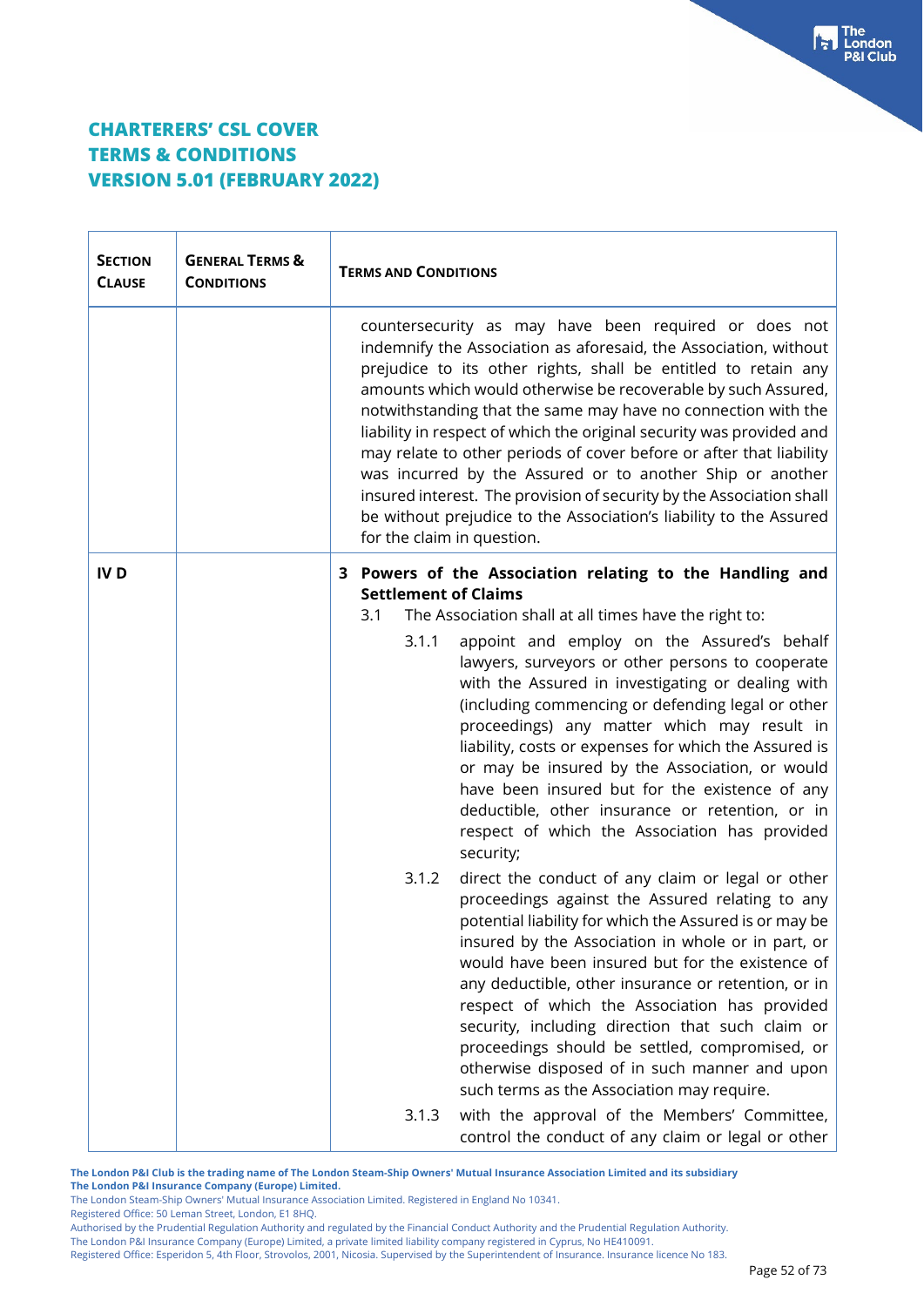| <b>SECTION</b><br><b>CLAUSE</b> | <b>GENERAL TERMS &amp;</b><br><b>CONDITIONS</b> | <b>TERMS AND CONDITIONS</b>   |                                                                                                                                                                                                                                                                                                                                                                                                                                                                                                          |
|---------------------------------|-------------------------------------------------|-------------------------------|----------------------------------------------------------------------------------------------------------------------------------------------------------------------------------------------------------------------------------------------------------------------------------------------------------------------------------------------------------------------------------------------------------------------------------------------------------------------------------------------------------|
|                                 |                                                 |                               | proceedings against the Assured relating to any<br>potential liability for which the Assured is or may be<br>insured by the Association in whole or in part, or<br>would have been insured but for the existence of<br>any deductible, other insurance or retention, or in<br>respect of which the Association has provided<br>security, including the settlement, compromise or<br>other disposal of such claim or proceedings in such<br>manner and upon such terms as the Association<br>may require. |
|                                 |                                                 | 3.1.4                         | require the Assured to provide or execute any<br>documents to enable it to give effect to its powers<br>under this Clause D 4.                                                                                                                                                                                                                                                                                                                                                                           |
|                                 |                                                 | 3.2                           | Without prejudice to any of the Association's rights and<br>remedies under these terms and conditions and at law, if<br>the Assured fails to cooperate or to comply with any of the<br>provisions under this Clause D 4, the Members' Committee<br>may in its sole discretion reject or reduce any recovery to<br>which such failure may appear to the Members' Committee<br>to be relevant.                                                                                                             |
| IV <sub>D</sub>                 |                                                 | <b>4</b> Settlement of Claims |                                                                                                                                                                                                                                                                                                                                                                                                                                                                                                          |
|                                 |                                                 | 4.1                           | The Members' Committee shall meet as often as may be<br>required for the purposes of settling and determining<br>claims or any other matters relating to the business of the<br>Association.                                                                                                                                                                                                                                                                                                             |
|                                 |                                                 | 4.2                           | The Members' Committee shall in its sole discretion have<br>power from time to time to authorise the Managers to<br>effect both settlement and payment of any claims, without<br>prior reference to the Members' Committee, of such types<br>and up to such sums as the Members' Committee may in<br>its sole discretion determine.                                                                                                                                                                      |
|                                 |                                                 | 4.3                           | No member of the Members' Committee may vote upon<br>any claim in which he or she is in any way interested.                                                                                                                                                                                                                                                                                                                                                                                              |
|                                 |                                                 | 4.4                           | Where under these terms and conditions the Members'<br>Committee shall have exercised its sole discretion in<br>settling or determining claims or any other matters relating                                                                                                                                                                                                                                                                                                                             |

**The London P&I Club is the trading name of The London Steam-Ship Owners' Mutual Insurance Association Limited and its subsidiary The London P&I Insurance Company (Europe) Limited.**

The London Steam-Ship Owners' Mutual Insurance Association Limited. Registered in England No 10341.

Registered Office: 50 Leman Street, London, E1 8HQ.

The London P&I Insurance Company (Europe) Limited, a private limited liability company registered in Cyprus, No HE410091.

Authorised by the Prudential Regulation Authority and regulated by the Financial Conduct Authority and the Prudential Regulation Authority.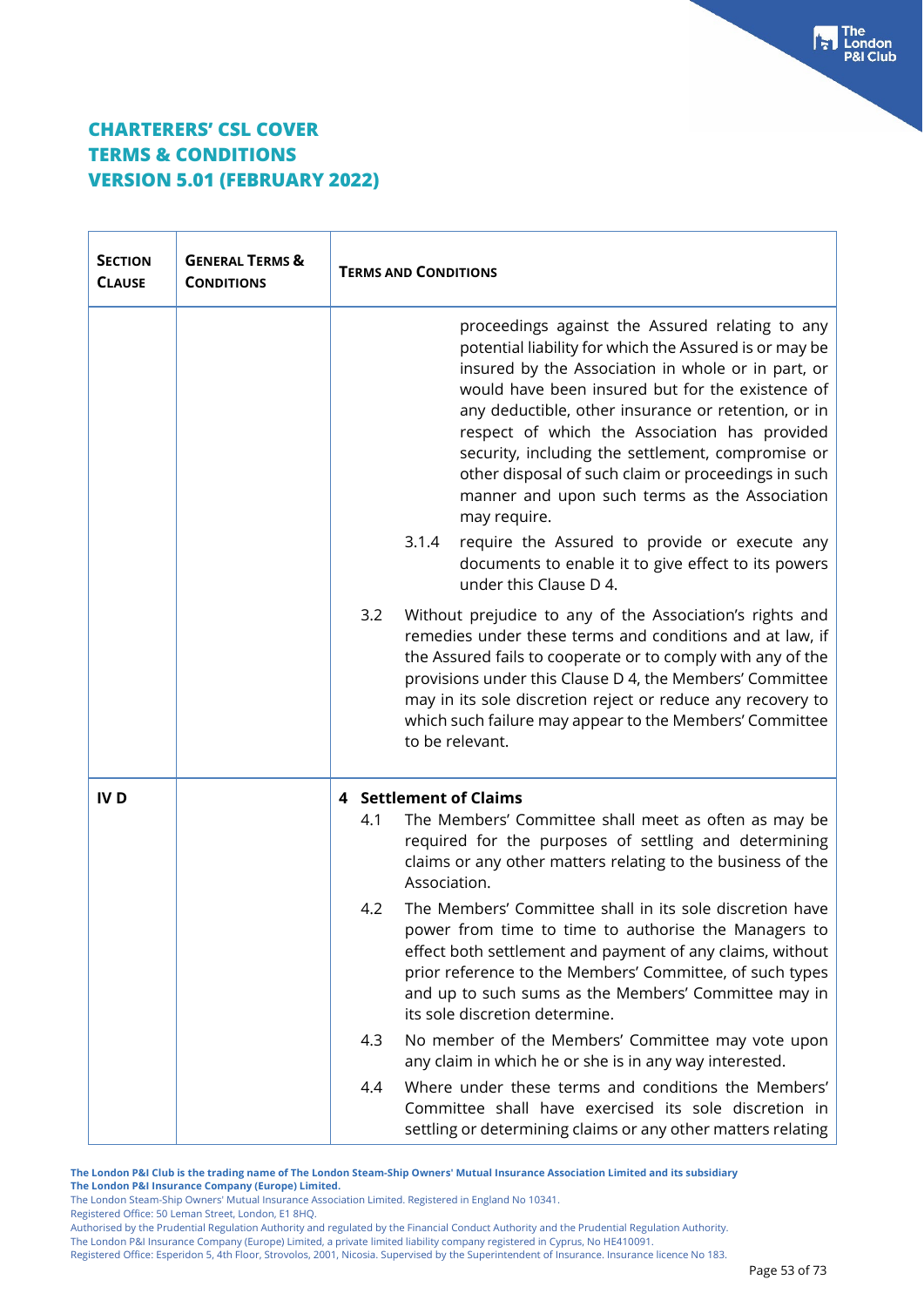$\top$ 

 $\Gamma$ 

| <b>SECTION</b><br><b>CLAUSE</b> | <b>GENERAL TERMS &amp;</b><br><b>CONDITIONS</b>                                                                         | <b>TERMS AND CONDITIONS</b>                                                                                                                                                                                                                                                                                                                                                                                                                                                                                                                                                                                                                                                                                                                                                                                                                                                                                                                                                                                                                                                                                                                                                                                                                                                                                                                                            |  |  |
|---------------------------------|-------------------------------------------------------------------------------------------------------------------------|------------------------------------------------------------------------------------------------------------------------------------------------------------------------------------------------------------------------------------------------------------------------------------------------------------------------------------------------------------------------------------------------------------------------------------------------------------------------------------------------------------------------------------------------------------------------------------------------------------------------------------------------------------------------------------------------------------------------------------------------------------------------------------------------------------------------------------------------------------------------------------------------------------------------------------------------------------------------------------------------------------------------------------------------------------------------------------------------------------------------------------------------------------------------------------------------------------------------------------------------------------------------------------------------------------------------------------------------------------------------|--|--|
|                                 |                                                                                                                         | to the business of the Association, the Members'<br>Committee shall not be obliged to give reasons for any<br>decision.                                                                                                                                                                                                                                                                                                                                                                                                                                                                                                                                                                                                                                                                                                                                                                                                                                                                                                                                                                                                                                                                                                                                                                                                                                                |  |  |
| <b>IVD</b>                      |                                                                                                                         | 5 Claims prioritisation and Assured's indemnity to the<br><b>Association</b><br>5.1<br>Where the Association has issued any guarantee,<br>undertaking, bail or other security by which it undertakes<br>to directly meet or guarantee any relevant liabilities,<br>(together the "Direct Liabilities"); and claims in respect of<br>Direct Liabilities alone or in combination with other claims<br>may in the sole opinion of the Association exceed any<br>limit(s) on the cover provided by the Association as set out<br>in the terms and conditions or in the Certificate of Entry, the<br>Association may in its sole discretion defer payment of any<br>such other claims or any part thereof until the Direct<br>Liabilities, or such parts of the Direct Liabilities as the<br>Association may in its sole discretion decide, have been<br>discharged.<br>5.2<br>To the extent that any claims or liabilities (including any<br>Direct Liabilities) discharged by the Association exceed the<br>said limit(s), any payment by the Association in respect<br>thereof shall be by way of loan and the Assured shall<br>indemnify the Association promptly upon demand in<br>respect of such payment and shall assign to the Association<br>to the extent and on the terms that the Association<br>determines in its discretion to be practicable all the rights |  |  |
| <b>IVE</b>                      | <b>GENERAL</b><br><b>PROVISIONS</b><br>Coassureds<br>$\bullet$<br>and Other<br><b>Assureds</b><br><b>Affiliates and</b> | <b>Coassureds and Other Assureds</b><br>$\mathbf 1$<br>The Association may accept an application for insurance of<br>1.1<br>interests in the names or on behalf of more than one<br>person as Coassureds who shall each have an independent<br>right of recovery from the Association subject always to the<br>provisions of this Clause E 1.2.                                                                                                                                                                                                                                                                                                                                                                                                                                                                                                                                                                                                                                                                                                                                                                                                                                                                                                                                                                                                                        |  |  |
|                                 | <b>Associates</b><br>• Fleet<br><b>Insurance</b>                                                                        | The Association may in its sole discretion reject or reduce<br>1.2<br>any multiple recovery by Coassureds in respect of the same<br>loss.                                                                                                                                                                                                                                                                                                                                                                                                                                                                                                                                                                                                                                                                                                                                                                                                                                                                                                                                                                                                                                                                                                                                                                                                                              |  |  |

**The London P&I Club is the trading name of The London Steam-Ship Owners' Mutual Insurance Association Limited and its subsidiary The London P&I Insurance Company (Europe) Limited.**

The London Steam-Ship Owners' Mutual Insurance Association Limited. Registered in England No 10341.

Registered Office: 50 Leman Street, London, E1 8HQ.

Authorised by the Prudential Regulation Authority and regulated by the Financial Conduct Authority and the Prudential Regulation Authority.

The London P&I Insurance Company (Europe) Limited, a private limited liability company registered in Cyprus, No HE410091.

Registered Office: Esperidon 5, 4th Floor, Strovolos, 2001, Nicosia. Supervised by the Superintendent of Insurance. Insurance licence No 183.

The<br>London **&I Club**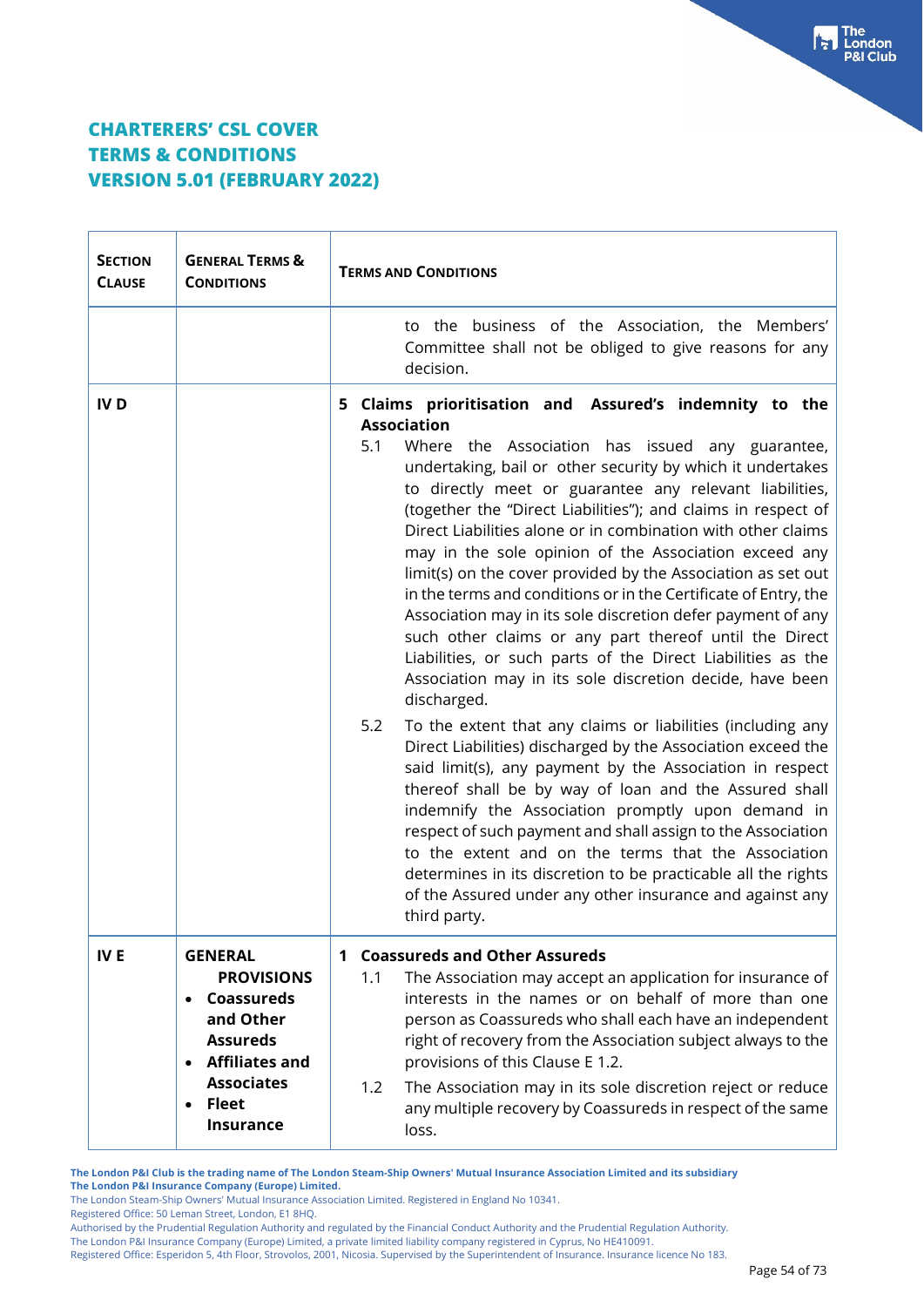| <b>SECTION</b><br><b>CLAUSE</b>                               | <b>GENERAL TERMS &amp;</b><br><b>CONDITIONS</b>                                                                                                                                                                                                                                                                                                                      | <b>TERMS AND CONDITIONS</b> |                                                                                                                                                                                                                                                                                                                                                                                                                                                                                                                                                                                                                                                                                                                                                                                                                                                                                                                   |
|---------------------------------------------------------------|----------------------------------------------------------------------------------------------------------------------------------------------------------------------------------------------------------------------------------------------------------------------------------------------------------------------------------------------------------------------|-----------------------------|-------------------------------------------------------------------------------------------------------------------------------------------------------------------------------------------------------------------------------------------------------------------------------------------------------------------------------------------------------------------------------------------------------------------------------------------------------------------------------------------------------------------------------------------------------------------------------------------------------------------------------------------------------------------------------------------------------------------------------------------------------------------------------------------------------------------------------------------------------------------------------------------------------------------|
|                                                               | • Assignment<br><b>Period of</b><br>Insurance,<br><b>Termination</b><br>by Contractual                                                                                                                                                                                                                                                                               | 1.3                         | The Association may agree that the benefit of the Assured's<br>insurance shall be extended to persons or companies as<br>Other Assureds which shall be signified in the relevant<br>Certificate of Entry or by endorsement thereto,<br>PROVIDED that:                                                                                                                                                                                                                                                                                                                                                                                                                                                                                                                                                                                                                                                             |
| $\bullet$<br>$\bullet$<br>$\bullet$<br>$\bullet$<br>$\bullet$ | <b>Notice and</b><br><b>Novation</b><br><b>Termination</b><br>upon Sale,<br>Loss etc.<br><b>Termination</b><br>upon<br>Insolvency or<br>Liquidation<br><b>Termination</b><br><b>Notices</b><br>Forbearance<br>• Jurisdiction<br>and Law<br>• Incorporation<br>of the Articles<br>of Association<br><b>Definitions</b><br>$\bullet$<br><b>Disclaimer</b><br>$\bullet$ | 1.3.1<br>1.3.2              | any such extension of the benefit of the Assured's<br>insurance shall be subject to the same limitation on<br>recovery as stipulated in Clause A 3.2 and shall be<br>confined to those liabilities incurred by the<br>beneficiary for which the Assured would have been<br>similarly held liable if the third party claim had been<br>pursued against the Assured and in respect of<br>which the Assured would have been entitled to<br>recover in accordance with the terms of the<br>insurance concerned;<br>for each separate accident or occurrence, recovery<br>under the Assured's insurance and any such<br>extension of the benefit thereof shall not in<br>aggregate exceed whatever would have been<br>recoverable by the Assured alone if the Assured<br>only could have and had been held liable as<br>postulated in this Clause E 1.3.1 and payment by<br>the Association to the Assured or any such |
|                                                               | Subsidiary<br>$\bullet$<br>Cover                                                                                                                                                                                                                                                                                                                                     |                             | beneficiaries in that amount shall preclude any<br>further recovery whatsoever; and                                                                                                                                                                                                                                                                                                                                                                                                                                                                                                                                                                                                                                                                                                                                                                                                                               |
|                                                               | <b>Contract</b><br>$\bullet$<br>Continuity                                                                                                                                                                                                                                                                                                                           | 1.3.3                       | the benefit of the Assured's insurance shall not be<br>extended to third party persons or companies<br>which are not referred to in the relevant Certificate<br>of Entry or by endorsement thereto, whether by<br>class,<br>description<br>otherwise,<br>or<br>name,<br>notwithstanding the provisions of the Contracts<br>(Rights of Third Parties) Act 1999.                                                                                                                                                                                                                                                                                                                                                                                                                                                                                                                                                    |
|                                                               |                                                                                                                                                                                                                                                                                                                                                                      | 1.4                         | In relation to Coassureds and Other Assureds, unless<br>otherwise agreed by the Association in writing:                                                                                                                                                                                                                                                                                                                                                                                                                                                                                                                                                                                                                                                                                                                                                                                                           |
|                                                               |                                                                                                                                                                                                                                                                                                                                                                      | 1.4.1                       | the Association shall not be bound to issue any<br>Certificate of Entry or any Endorsement to more                                                                                                                                                                                                                                                                                                                                                                                                                                                                                                                                                                                                                                                                                                                                                                                                                |

**The London P&I Club is the trading name of The London Steam-Ship Owners' Mutual Insurance Association Limited and its subsidiary The London P&I Insurance Company (Europe) Limited.**

The London Steam-Ship Owners' Mutual Insurance Association Limited. Registered in England No 10341.

Registered Office: 50 Leman Street, London, E1 8HQ.

Authorised by the Prudential Regulation Authority and regulated by the Financial Conduct Authority and the Prudential Regulation Authority.

The London P&I Insurance Company (Europe) Limited, a private limited liability company registered in Cyprus, No HE410091.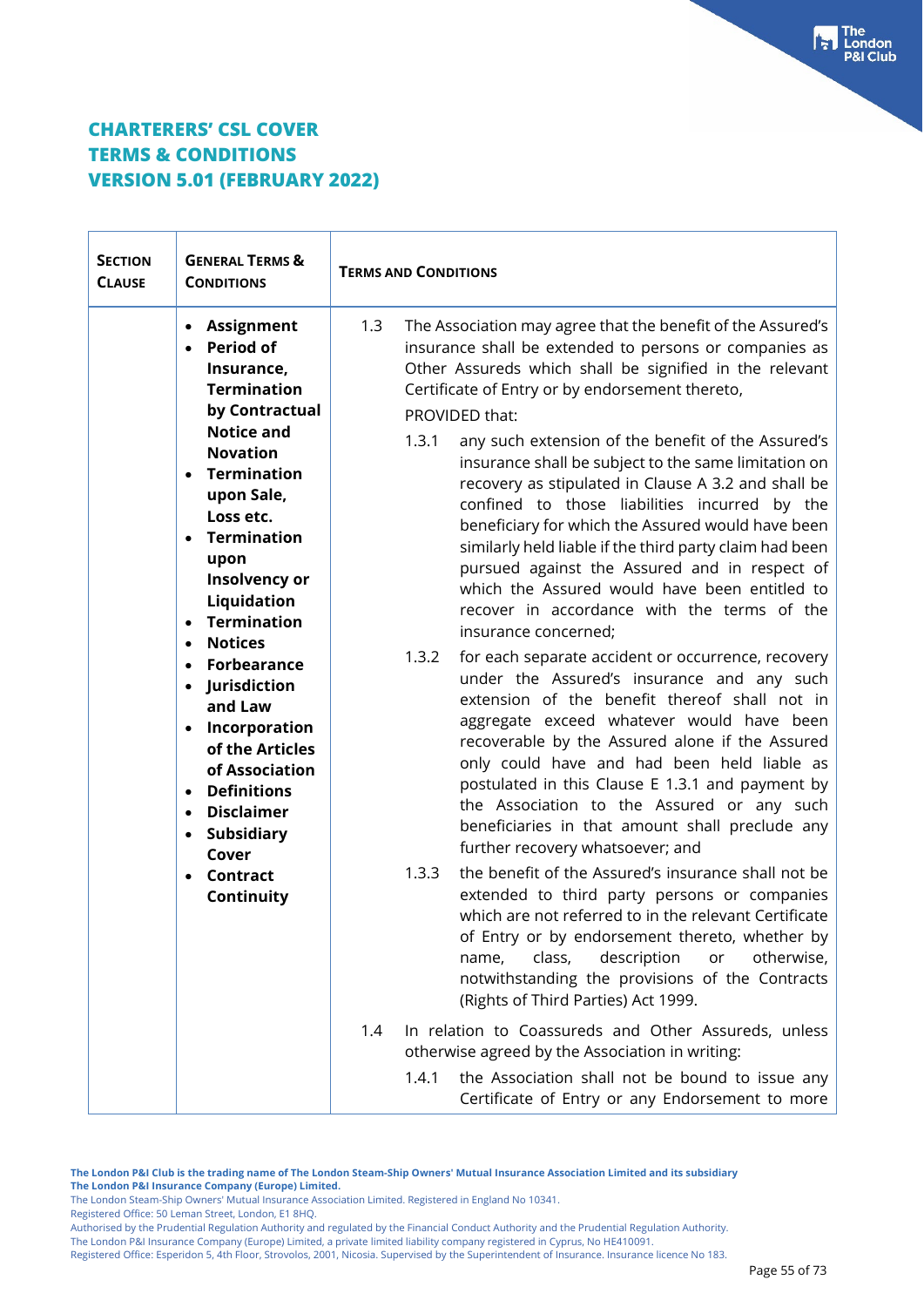| <b>SECTION</b><br><b>CLAUSE</b> | <b>GENERAL TERMS &amp;</b><br><b>CONDITIONS</b> | <b>TERMS AND CONDITIONS</b> |                                                                                                                                                                                                                                                                                               |
|---------------------------------|-------------------------------------------------|-----------------------------|-----------------------------------------------------------------------------------------------------------------------------------------------------------------------------------------------------------------------------------------------------------------------------------------------|
|                                 |                                                 |                             | than one Assured delivery of which to whom shall<br>be sufficient delivery to all;                                                                                                                                                                                                            |
|                                 |                                                 | 1.4.2                       | Coassureds shall be jointly and severally liable to<br>pay all amounts due to the Association whether<br>pursuant to these terms and conditions, the Articles<br>or otherwise;                                                                                                                |
|                                 |                                                 | 1.4.3                       | payment to any one Assured of any sums payable<br>by the Association shall be a sufficient discharge of<br>the Association for the same;                                                                                                                                                      |
|                                 |                                                 | 1.4.4                       | failure by one Assured to provide particulars and<br>information within the Assured's knowledge (or<br>which could with reasonable<br>diligence<br>be<br>ascertained by the Assured) shall be deemed to<br>have been the failure of all;                                                      |
|                                 |                                                 | 1.4.5                       | conduct of one Assured which would entitle the<br>Association to reject or reduce recovery shall be<br>deemed to have been the conduct of all and the<br>knowledge (including deemed knowledge) of one<br>Assured shall be deemed to be the knowledge<br>(including deemed knowledge) of all; |
|                                 |                                                 | 1.4.6                       | any provision of these terms and conditions which<br>would entitle the Association to reject or reduce<br>recovery in respect of one Assured shall be deemed<br>to apply to all;                                                                                                              |
|                                 |                                                 | 1.4.7                       | any communication from the Association to one<br>Assured<br>shall<br>be<br>deemed<br>to<br>have<br>been<br>communicated to all;                                                                                                                                                               |
|                                 |                                                 |                             | 1.4.8 any communication from one Assured to the<br>Association shall be deemed to have been made<br>with the full approval and authority of all;                                                                                                                                              |
|                                 |                                                 | 1.4.9                       | the Association shall be entitled to pay all sums to<br>one Assured on behalf of all Coassureds and Other<br>Assureds; and                                                                                                                                                                    |
|                                 |                                                 |                             | 1.4.10 no Assured shall be entitled to recover from the<br>Association in respect of any dispute or claim<br>arising between themselves.                                                                                                                                                      |

**The London P&I Club is the trading name of The London Steam-Ship Owners' Mutual Insurance Association Limited and its subsidiary The London P&I Insurance Company (Europe) Limited.**

The London Steam-Ship Owners' Mutual Insurance Association Limited. Registered in England No 10341.

Registered Office: 50 Leman Street, London, E1 8HQ.

Authorised by the Prudential Regulation Authority and regulated by the Financial Conduct Authority and the Prudential Regulation Authority.

The London P&I Insurance Company (Europe) Limited, a private limited liability company registered in Cyprus, No HE410091.

Registered Office: Esperidon 5, 4th Floor, Strovolos, 2001, Nicosia. Supervised by the Superintendent of Insurance. Insurance licence No 183.

The<br>London<br>P&I Club

kы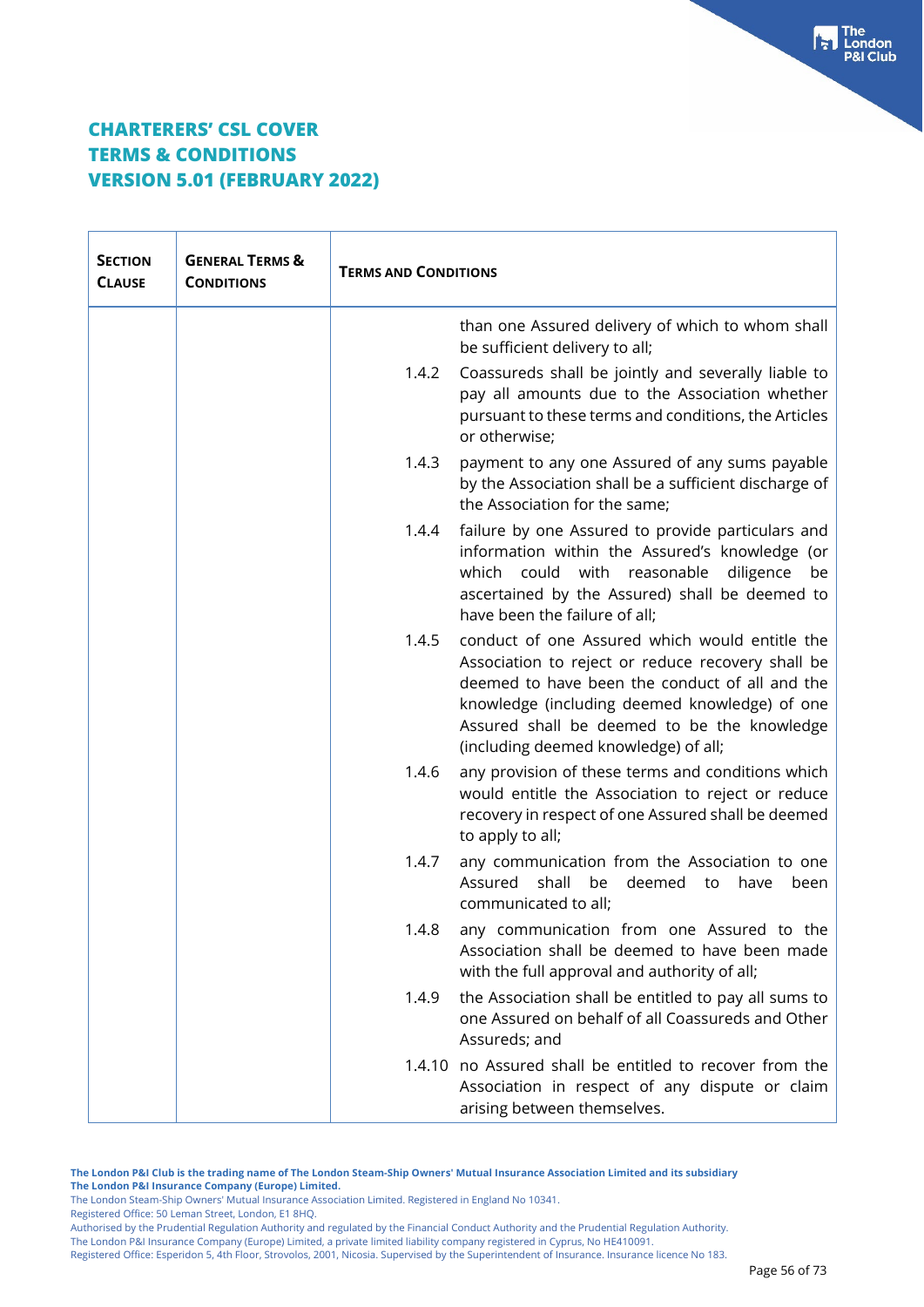$\overline{\mathbf{r}}$ 

 $\Gamma$ 

| <b>SECTION</b><br><b>CLAUSE</b> | <b>GENERAL TERMS &amp;</b><br><b>CONDITIONS</b> | <b>TERMS AND CONDITIONS</b>                                                                                                                                                                                                                                                                                                                                                                                                                                                                                                                                                                                                                                                                                                                                                                                                                                                                                                                                                                                                                                                                                                                                                                         |  |
|---------------------------------|-------------------------------------------------|-----------------------------------------------------------------------------------------------------------------------------------------------------------------------------------------------------------------------------------------------------------------------------------------------------------------------------------------------------------------------------------------------------------------------------------------------------------------------------------------------------------------------------------------------------------------------------------------------------------------------------------------------------------------------------------------------------------------------------------------------------------------------------------------------------------------------------------------------------------------------------------------------------------------------------------------------------------------------------------------------------------------------------------------------------------------------------------------------------------------------------------------------------------------------------------------------------|--|
| IV <sub>E</sub>                 |                                                 | 2 Affiliates and Associates<br>Should a claim in respect whereof the Assured is insured by<br>2.1<br>the Association be made or enforced through a person or<br>company (other than a Coassured or Other Assured in<br>relation to that Assured) affiliated or associated with such<br>Assured, the Association may if so requested by the<br>Assured indemnify such person or company against any<br>loss which as a consequence thereof such person or<br>company shall have incurred in that capacity provided<br>always that nothing herein contained shall be construed as<br>extending any amount which would not have been<br>recoverable from the Association by the Assured had such<br>claim been made or enforced against the Assured. Once<br>the Association has made such indemnification it shall not<br>be under any further liability and shall not make any further<br>payment to any person or company whatsoever, including<br>the Assured, in respect of that claim.<br>Conduct of one Assured or Affiliate or Associate hereunder<br>$2.2\phantom{0}$<br>which would entitle the Association to reject or reduce<br>recovery shall be deemed to have been the conduct of all. |  |
| IV <sub>E</sub>                 |                                                 | <b>Fleet Insurance</b><br>3<br>Applications for insurance may be accepted in respect of Ships of<br>which the beneficial ownership is separate on terms that the<br>Ships concerned shall be deemed (for these insurance purposes<br>only) to form part of a specified fleet whereby the Association<br>shall deal with the insurance of such Ships in combination and<br>not individually (a "Fleet Insurance"), in consideration for which all<br>Assureds within each such Fleet Insurance accept joint and<br>several liability to pay all amounts due to the Association by way<br>of premiums or otherwise in respect of all Ships within that Fleet<br>Insurance.                                                                                                                                                                                                                                                                                                                                                                                                                                                                                                                            |  |
| IV <sub>E</sub>                 |                                                 | 4 Assignment<br>No insurance afforded by the Association may be assigned<br>4.1<br>without the written consent of the Association, which shall<br>in its sole discretion be entitled to refuse consent or to give<br>consent only upon specified terms or conditions, in either<br>case without stating reasons, and any purported                                                                                                                                                                                                                                                                                                                                                                                                                                                                                                                                                                                                                                                                                                                                                                                                                                                                  |  |

**The London P&I Club is the trading name of The London Steam-Ship Owners' Mutual Insurance Association Limited and its subsidiary The London P&I Insurance Company (Europe) Limited.**

The London Steam-Ship Owners' Mutual Insurance Association Limited. Registered in England No 10341.

Registered Office: 50 Leman Street, London, E1 8HQ.

The London P&I Insurance Company (Europe) Limited, a private limited liability company registered in Cyprus, No HE410091.

Authorised by the Prudential Regulation Authority and regulated by the Financial Conduct Authority and the Prudential Regulation Authority.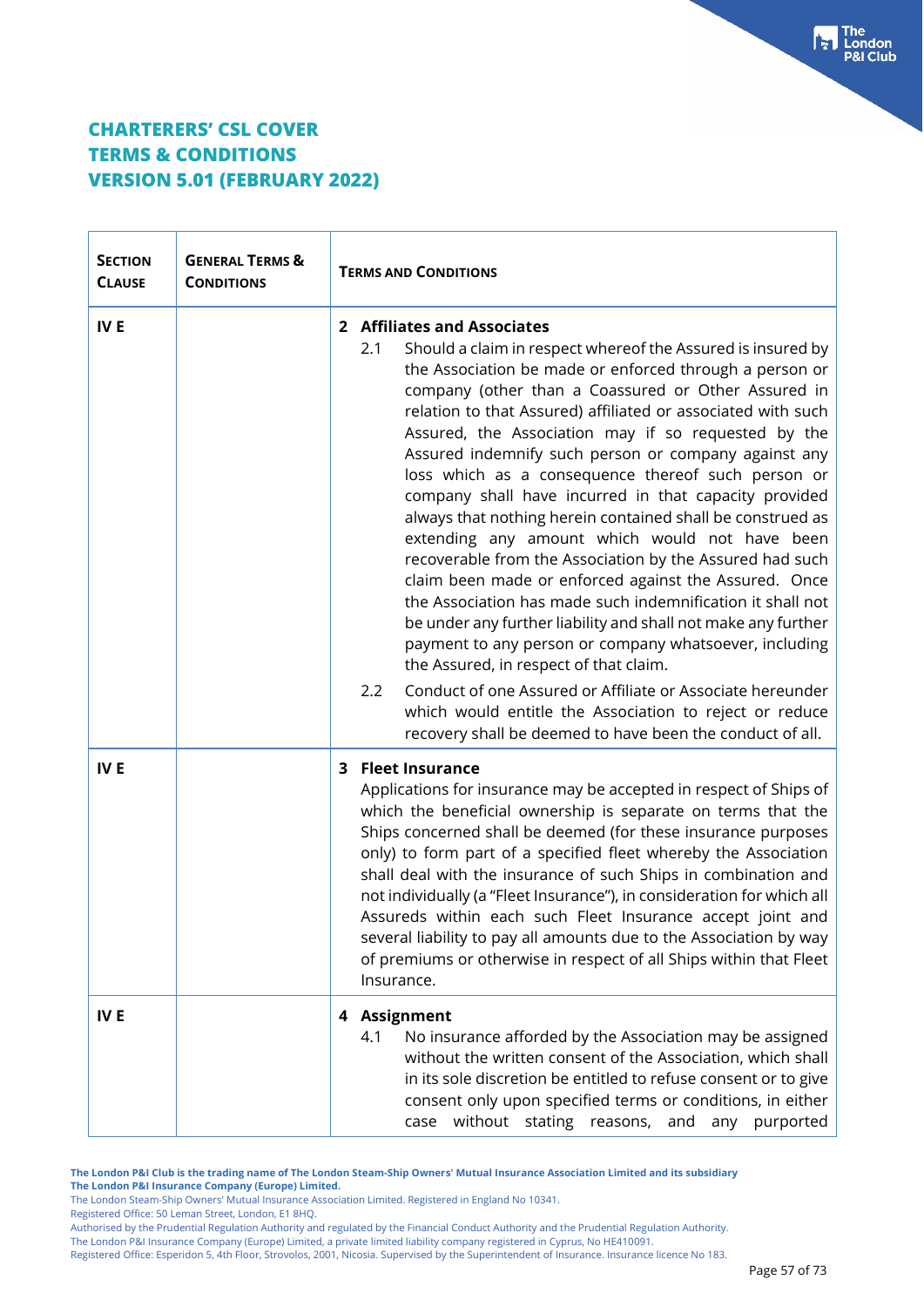| <b>SECTION</b><br><b>CLAUSE</b> | <b>GENERAL TERMS &amp;</b><br><b>CONDITIONS</b> | <b>TERMS AND CONDITIONS</b>                                                                                                                                                                                                                                                                                                                                                                                                                                                                                                                                                                                                                                                                                                                                                                                                                                                                                  |  |
|---------------------------------|-------------------------------------------------|--------------------------------------------------------------------------------------------------------------------------------------------------------------------------------------------------------------------------------------------------------------------------------------------------------------------------------------------------------------------------------------------------------------------------------------------------------------------------------------------------------------------------------------------------------------------------------------------------------------------------------------------------------------------------------------------------------------------------------------------------------------------------------------------------------------------------------------------------------------------------------------------------------------|--|
|                                 |                                                 | assignments made without such consent shall be void and<br>of no effect.<br>4.2<br>Where the written consent of the Association is given to any<br>proposed assignment, such consent and such assignment<br>shall be on terms that on and from the assignment the<br>assignee shall become and be with the assignor jointly and<br>severally liable for the payment of all premiums and/or<br>other amounts due to the Association and for the<br>performance of the assignor's other obligations hereunder.<br>In particular, but without prejudice to the generality of the<br>4.3<br>foregoing, from any amount payable by the Association to<br>the assignee there may be deducted such amount as the<br>Association may then estimate as sufficient to discharge<br>any past or future liabilities whatsoever of the assignor to<br>the Association, whether arising before or after the<br>assignment. |  |
| <b>IVE</b>                      |                                                 | 5 Period of Insurance, Termination by Contractual Notice and<br><b>Novation</b><br>Unless otherwise agreed by the Association in writing or<br>5.1<br>unless terminated earlier in accordance with these terms<br>and conditions, any contract of insurance shall commence<br>and shall cease at the respective dates and times shown in<br>the Certificate of Entry.                                                                                                                                                                                                                                                                                                                                                                                                                                                                                                                                        |  |
|                                 |                                                 | 5.2<br>Any contract of insurance in respect of the Assured's<br>interest may be terminated by the Association at any time<br>with not less than 7 days' written notice to the Assured or,<br>in the event that the Assured declares or manifests an<br>intention not to pay premium or any other amount due to<br>the Association, whether such premium or any other<br>amount due to the Association be then currently due and<br>payable or payable in the future, with immediate effect<br>upon written notice to the Assured.                                                                                                                                                                                                                                                                                                                                                                            |  |
|                                 |                                                 | 5.3<br>In the event of any sale, disposal or transfer by the<br>Association of the whole or any part of the undertaking,<br>property, assets or liabilities of the Association to any third<br>party carrying on the whole or any part of the business of<br>the Association in succession to the Association (the                                                                                                                                                                                                                                                                                                                                                                                                                                                                                                                                                                                           |  |

**The London P&I Club is the trading name of The London Steam-Ship Owners' Mutual Insurance Association Limited and its subsidiary The London P&I Insurance Company (Europe) Limited.**

The London Steam-Ship Owners' Mutual Insurance Association Limited. Registered in England No 10341.

Registered Office: 50 Leman Street, London, E1 8HQ.

Authorised by the Prudential Regulation Authority and regulated by the Financial Conduct Authority and the Prudential Regulation Authority.

The London P&I Insurance Company (Europe) Limited, a private limited liability company registered in Cyprus, No HE410091.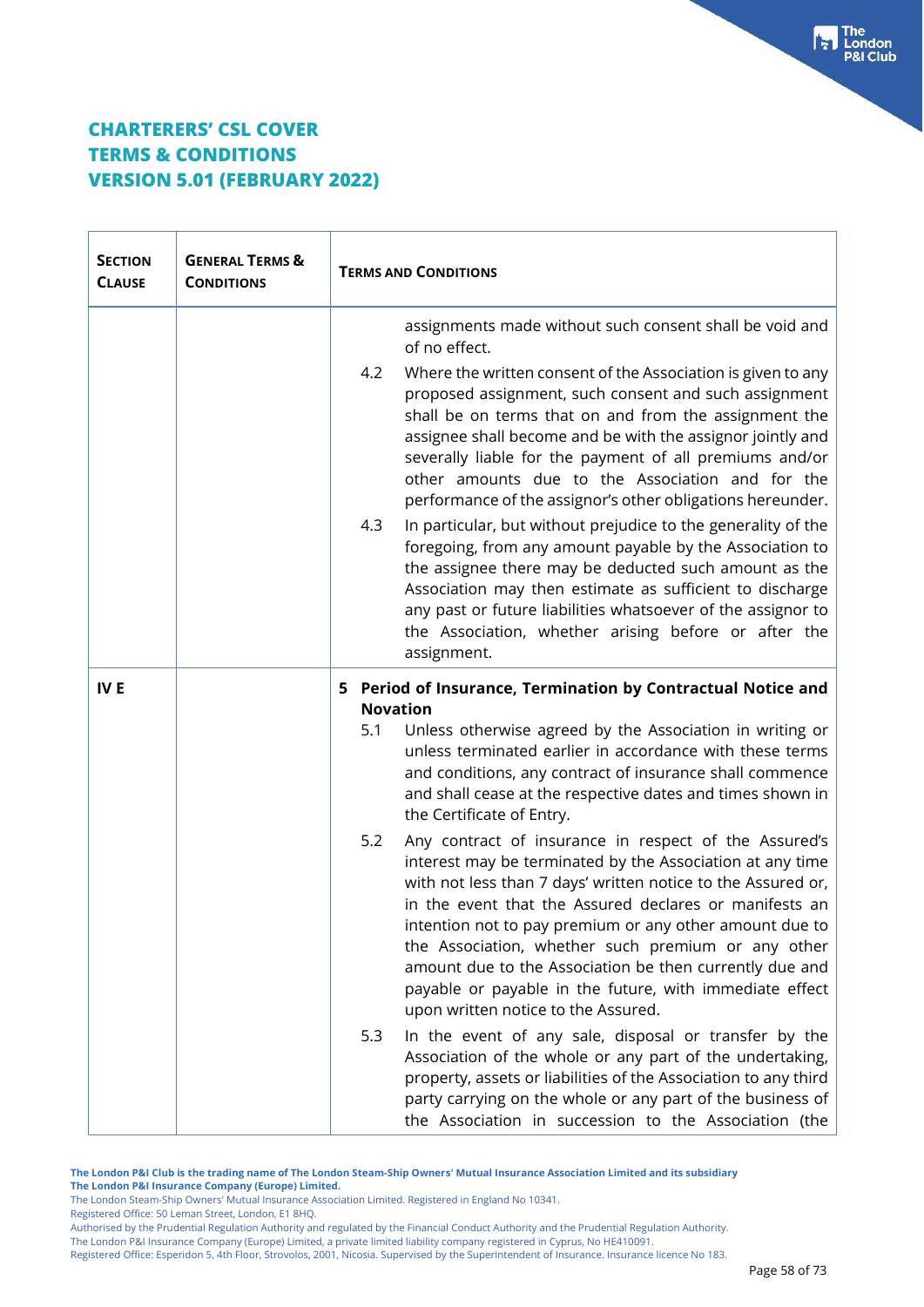$\top$ 

 $\Gamma$ 

| <b>SECTION</b><br><b>CLAUSE</b> | <b>GENERAL TERMS &amp;</b><br><b>CONDITIONS</b> | <b>TERMS AND CONDITIONS</b>                                                                                                                                                                                                                                                                                                                                                                                                                                                                                                                                                                                                                                                               |                                                                                                                                                                                                                            |
|---------------------------------|-------------------------------------------------|-------------------------------------------------------------------------------------------------------------------------------------------------------------------------------------------------------------------------------------------------------------------------------------------------------------------------------------------------------------------------------------------------------------------------------------------------------------------------------------------------------------------------------------------------------------------------------------------------------------------------------------------------------------------------------------------|----------------------------------------------------------------------------------------------------------------------------------------------------------------------------------------------------------------------------|
|                                 |                                                 | "Transferee"), any contract of insurance in respect of the<br>Assured's interest may, subject to the approval of the Board<br>(provided such approval was decided upon at a meeting of<br>the Board at which not less than two thirds of the Board<br>members present and entitled to vote voted in favour of<br>the resolution to give such approval, or is the subject of a<br>written resolution signed by all members of the Board), be:<br>novated, in whole or in part, to the Transferee on<br>5.3.1<br>such terms as the Board may in its sole discretion<br>deem necessary for the purpose of implementing<br>or giving effect to any such sale, disposal or<br>transfer; and/or |                                                                                                                                                                                                                            |
|                                 |                                                 | terminated by the Association in accordance with<br>5.3.2<br>this Clause E 5.2 and replaced with a new contract<br>of insurance between each Assured and the<br>Transferee on the same terms <i>mutatis mutandis</i> as<br>that Assured's original contract of insurance with<br>the Association.                                                                                                                                                                                                                                                                                                                                                                                         |                                                                                                                                                                                                                            |
|                                 |                                                 | For the purpose of giving effect to this Clause E 5.3, the<br>5.4<br>Assured hereby consents to any novation, termination and<br>cover by a replacement contract of insurance as referred to<br>in this Clause E 5.3.1 and 5.3.2 and appoints the Association<br>(acting through one or more members of the Board or the<br>Managers) as agent for and on its behalf and in its name to<br>enter into and execute any such novation, termination and<br>replacement contract of insurance.                                                                                                                                                                                                |                                                                                                                                                                                                                            |
| IV <sub>E</sub>                 |                                                 | <b>Termination upon Sale, Loss etc.</b><br>6<br>Unless otherwise agreed by the Association in writing, any<br>6.1<br>contract of insurance in respect of a Ship shall terminate<br>upon the happening of any of the following events:                                                                                                                                                                                                                                                                                                                                                                                                                                                     |                                                                                                                                                                                                                            |
|                                 |                                                 | 6.1.1                                                                                                                                                                                                                                                                                                                                                                                                                                                                                                                                                                                                                                                                                     | the Assured parting with or assigning the Assured's<br>interest in the Ship whether by bill of sale or other<br>formal document or in any other way whatsoever;                                                            |
|                                 |                                                 | 6.1.2                                                                                                                                                                                                                                                                                                                                                                                                                                                                                                                                                                                                                                                                                     | the Ship is a total loss or is accepted by the hull<br>underwriters as being a constructive, compromised<br>or arranged total loss, save as regards the liabilities,<br>losses, costs and expenses resulting directly from |

**The London P&I Club is the trading name of The London Steam-Ship Owners' Mutual Insurance Association Limited and its subsidiary The London P&I Insurance Company (Europe) Limited.**

The London Steam-Ship Owners' Mutual Insurance Association Limited. Registered in England No 10341.

Registered Office: 50 Leman Street, London, E1 8HQ.

Authorised by the Prudential Regulation Authority and regulated by the Financial Conduct Authority and the Prudential Regulation Authority.

The London P&I Insurance Company (Europe) Limited, a private limited liability company registered in Cyprus, No HE410091.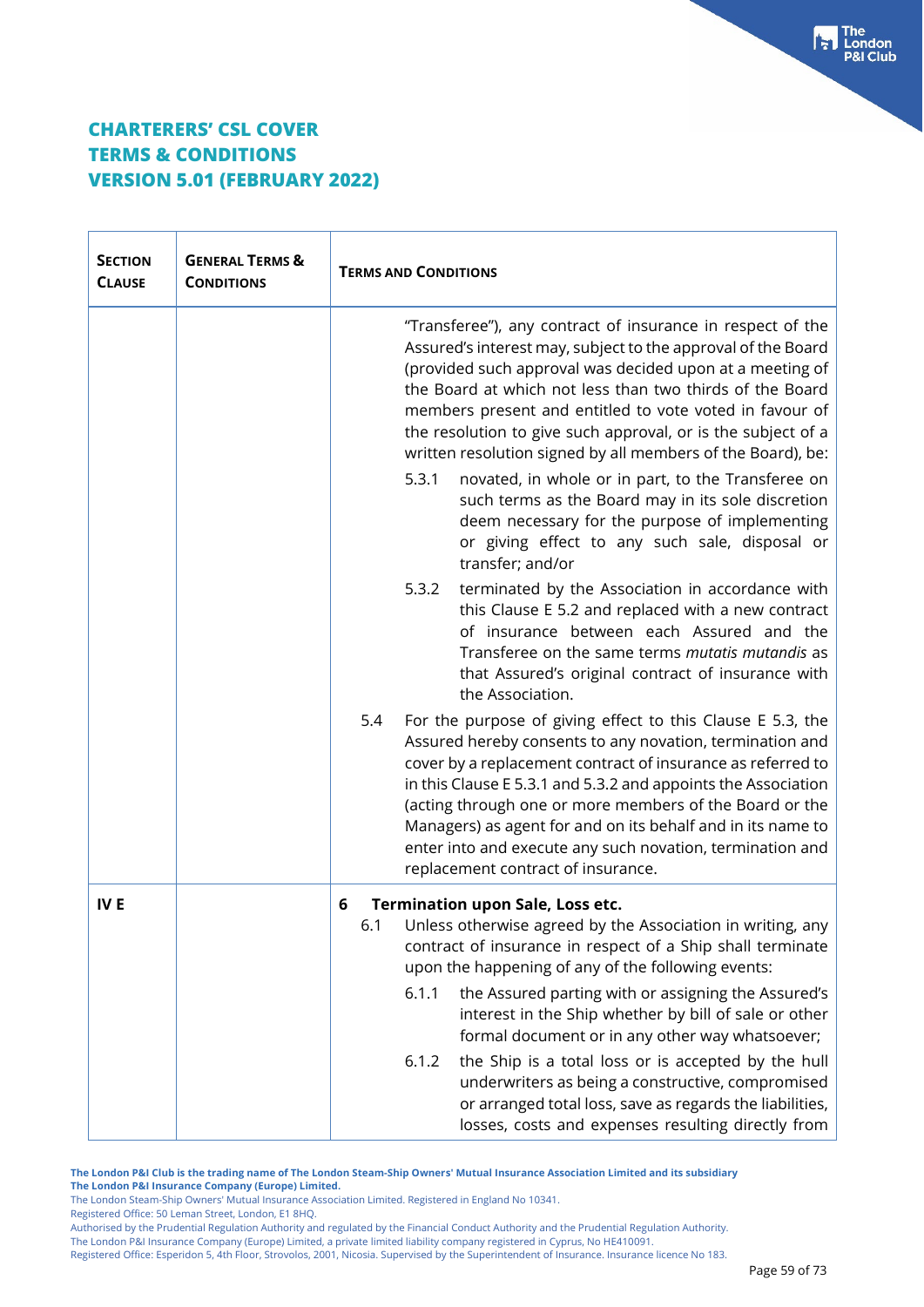$\mathbf{r}$ 

| <b>SECTION</b><br><b>CLAUSE</b> | <b>GENERAL TERMS &amp;</b><br><b>CONDITIONS</b> | <b>TERMS AND CONDITIONS</b>                                                                                                                                                                                                                                                           |                                                                                                                                                                                                                                                                                                                                                                                                                                                                                                                                                                                                                                                                                                                                                                                                                                                                                                                                                 |
|---------------------------------|-------------------------------------------------|---------------------------------------------------------------------------------------------------------------------------------------------------------------------------------------------------------------------------------------------------------------------------------------|-------------------------------------------------------------------------------------------------------------------------------------------------------------------------------------------------------------------------------------------------------------------------------------------------------------------------------------------------------------------------------------------------------------------------------------------------------------------------------------------------------------------------------------------------------------------------------------------------------------------------------------------------------------------------------------------------------------------------------------------------------------------------------------------------------------------------------------------------------------------------------------------------------------------------------------------------|
|                                 |                                                 | avoiding or minimising any such liabilities;                                                                                                                                                                                                                                          | the casualty which has given rise to such total loss<br>or which are incurred as a result of measures taken<br>with the Association's approval for the purpose of                                                                                                                                                                                                                                                                                                                                                                                                                                                                                                                                                                                                                                                                                                                                                                               |
|                                 |                                                 | 6.1.3<br>as missing, whichever shall be the earlier.                                                                                                                                                                                                                                  | the Ship being missing for ten days from the date it<br>was last heard of or from it being posted at Lloyd's                                                                                                                                                                                                                                                                                                                                                                                                                                                                                                                                                                                                                                                                                                                                                                                                                                    |
|                                 |                                                 | 6.2<br>management or operation of the Ship.                                                                                                                                                                                                                                           | The Association may terminate any contract of insurance in<br>respect of a Ship upon there being any change in the                                                                                                                                                                                                                                                                                                                                                                                                                                                                                                                                                                                                                                                                                                                                                                                                                              |
| IV <sub>E</sub>                 |                                                 | 7 Termination upon Insolvency or Liquidation<br>7.1<br>happening of any of the following events:<br>7.1.1<br>and<br>managing<br>property and affairs;<br>7.1.2<br>occurrence of any of the following:<br>dissolution;<br>7.1.2.1<br>7.1.2.2<br>7.1.2.3<br>made;<br>7.1.2.4<br>7.1.2.5 | Any contract of insurance shall terminate upon the<br>where the Assured is an individual upon the<br>Assured's death, or upon a receiving order being<br>made against the Assured, or upon the Assured<br>becoming bankrupt, or upon the Assured making<br>any composition or arrangement with the Assured's<br>creditors generally, or upon the Assured becoming<br>incapable by reason of mental disorder of<br>administering the<br>Assured's<br>where the Assured is a corporation, upon the<br>a resolution for voluntary winding-up<br>being passed (other than for purposes of<br>company or group reorganisation);<br>an order for compulsory winding-up being<br>possession being taken by or on behalf of<br>the holder(s) of any debenture(s) secured<br>by a floating charge of any property<br>comprised in or subject to the charge;<br>any event analogous to or having an effect<br>analogous to those set out in this Clause E |

**The London P&I Club is the trading name of The London Steam-Ship Owners' Mutual Insurance Association Limited and its subsidiary The London P&I Insurance Company (Europe) Limited.**

The London Steam-Ship Owners' Mutual Insurance Association Limited. Registered in England No 10341.

Registered Office: 50 Leman Street, London, E1 8HQ.

Authorised by the Prudential Regulation Authority and regulated by the Financial Conduct Authority and the Prudential Regulation Authority.

The London P&I Insurance Company (Europe) Limited, a private limited liability company registered in Cyprus, No HE410091.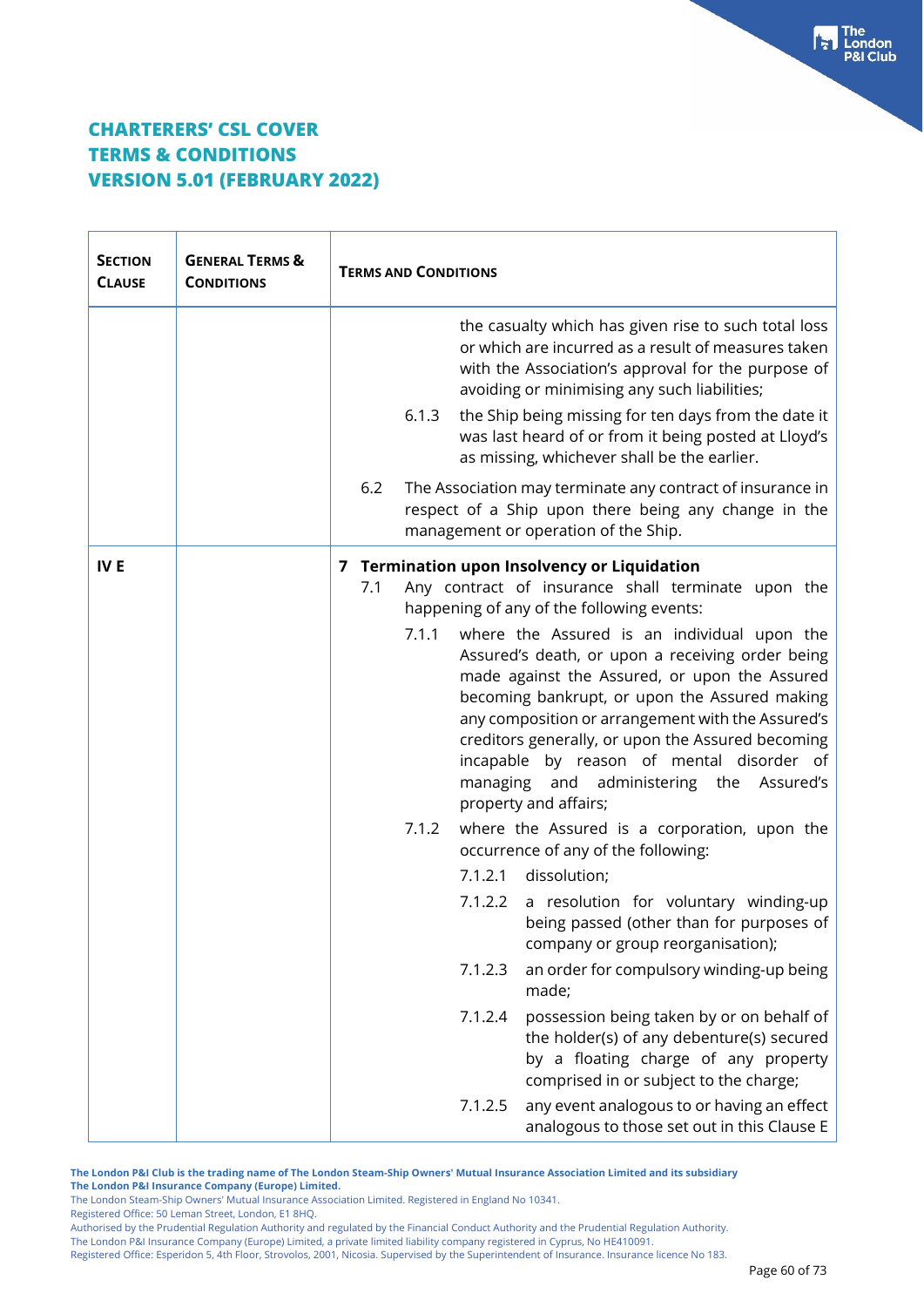| <b>SECTION</b><br><b>CLAUSE</b> | <b>GENERAL TERMS &amp;</b><br><b>CONDITIONS</b> | <b>TERMS AND CONDITIONS</b>                                                                                                                                                                                                                                                                                                             |  |
|---------------------------------|-------------------------------------------------|-----------------------------------------------------------------------------------------------------------------------------------------------------------------------------------------------------------------------------------------------------------------------------------------------------------------------------------------|--|
|                                 |                                                 | 7.1.2.1 to 7.1.2.4 under the applicable laws<br>and proceedings of any jurisdiction;<br>7.1.2.6<br>any action being taken by the Assured<br>intended to procure the occurrence of any<br>one or more of the events set out in this<br>Clause E 7.1.2.1 to 7.1.2.5.                                                                      |  |
|                                 |                                                 | 7.2<br>Where the Assured is a corporation, the Association may<br>terminate any contract of insurance in respect of the<br>Assured's interest upon the happening of any of the<br>following events:                                                                                                                                     |  |
|                                 |                                                 | 7.2.1<br>the appointment of an administrator, receiver,<br>trustee, custodian or other similar official for it or<br>for all or substantially all of its assets;                                                                                                                                                                        |  |
|                                 |                                                 | 7.2.2<br>the<br>making<br>of<br>any general<br>assignment,<br>arrangement or composition with or for the benefit<br>of creditors;                                                                                                                                                                                                       |  |
|                                 |                                                 | 7.2.3<br>an order granting protection from creditors being<br>made;                                                                                                                                                                                                                                                                     |  |
|                                 |                                                 | 7.2.4<br>any event analogous to or having an effect<br>analogous to those set out in this Clause E 7.2.1 to<br>7.2.3 under the applicable laws and procedures of<br>any jurisdiction;                                                                                                                                                   |  |
|                                 |                                                 | 7.2.5<br>any action being taken by the Assured intended to<br>procure the occurrence of any one or more of the<br>events set out in this Clause E 7.2.1 to 7.2.4.                                                                                                                                                                       |  |
| IV <sub>E</sub>                 |                                                 | <b>Termination</b><br>8<br>Where the contract of insurance in respect of a Ship is terminated<br>for any reason it is agreed that the Association is entitled to a lien<br>over the Ship for premiums and any other amounts due to the<br>Association.                                                                                  |  |
| IV <sub>E</sub>                 |                                                 | <b>Notices</b><br>9<br>9.1<br>Service of any notice or other document required under<br>these terms and conditions by the Association on the<br>Assured may be sent through the post in a prepaid letter or<br>by courier, facsimile or by Electronic Means all of which<br>shall be addressed to the Assured at any address identified |  |

**The London P&I Club is the trading name of The London Steam-Ship Owners' Mutual Insurance Association Limited and its subsidiary The London P&I Insurance Company (Europe) Limited.**

The London Steam-Ship Owners' Mutual Insurance Association Limited. Registered in England No 10341.

Registered Office: 50 Leman Street, London, E1 8HQ.

The London P&I Insurance Company (Europe) Limited, a private limited liability company registered in Cyprus, No HE410091.

Registered Office: Esperidon 5, 4th Floor, Strovolos, 2001, Nicosia. Supervised by the Superintendent of Insurance. Insurance licence No 183.

Franch<br>P&I Club<br>P&I Club

Authorised by the Prudential Regulation Authority and regulated by the Financial Conduct Authority and the Prudential Regulation Authority.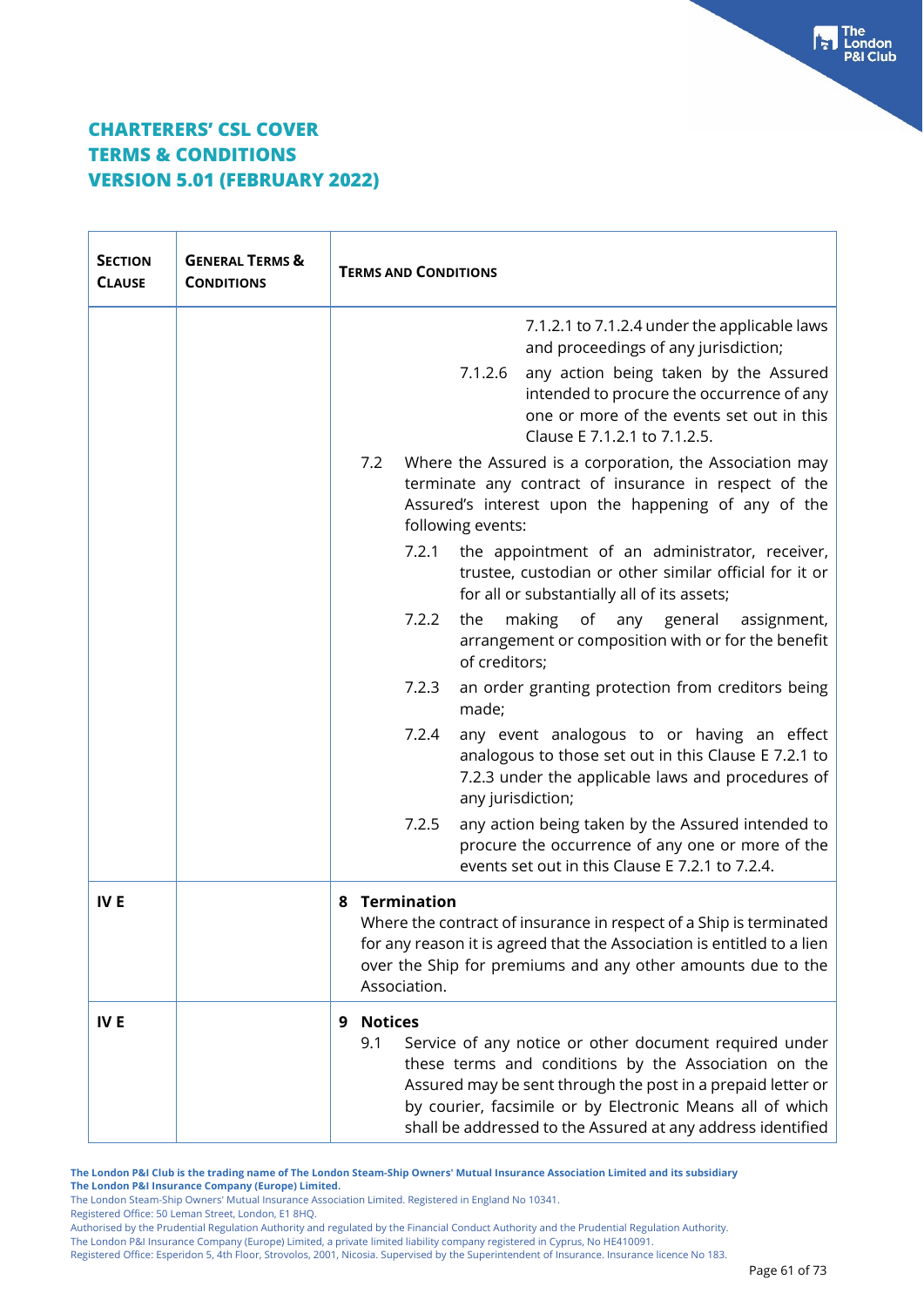| <b>SECTION</b><br><b>CLAUSE</b> | <b>GENERAL TERMS &amp;</b><br><b>CONDITIONS</b> | <b>TERMS AND CONDITIONS</b>                                                                                                                                                                                                                                                                                                                                                                                                                                                                                                                                                                                                                                                                                                                                                                                     |  |
|---------------------------------|-------------------------------------------------|-----------------------------------------------------------------------------------------------------------------------------------------------------------------------------------------------------------------------------------------------------------------------------------------------------------------------------------------------------------------------------------------------------------------------------------------------------------------------------------------------------------------------------------------------------------------------------------------------------------------------------------------------------------------------------------------------------------------------------------------------------------------------------------------------------------------|--|
|                                 |                                                 | by the Assured to the Association expressly or impliedly as<br>the Assured's place of business,                                                                                                                                                                                                                                                                                                                                                                                                                                                                                                                                                                                                                                                                                                                 |  |
|                                 |                                                 | 9.1.1<br>PROVIDED that if the insurance by the Association<br>on behalf of the Assured is through a broker or other<br>agent on behalf of the Assured, or if the Association<br>has been notified that a broker or other agent is to<br>be involved in any manner whatsoever with the<br>insurance, any such notice or other document may<br>be addressed to that broker or agent and served at<br>the address of any place of business of that broker<br>or agent and such service shall be deemed to be<br>service on the Assured.                                                                                                                                                                                                                                                                            |  |
|                                 |                                                 | In these terms and conditions "address" in relation<br>9.1.2<br>to 'Electronic Means' has the meaning set out in<br>paragraph 7(1) of Part 3 of Schedule 4 and<br>paragraph 7(1) of Part 3 of Schedule 5 of the<br>Companies Act 2006.                                                                                                                                                                                                                                                                                                                                                                                                                                                                                                                                                                          |  |
|                                 |                                                 | 9.2<br>Service of any notice or other document required under<br>these terms and conditions by the Assured on the<br>Association shall be by any of the methods described in this<br>Clause E 9.1, sent to the address of the registered office of<br>the Association.                                                                                                                                                                                                                                                                                                                                                                                                                                                                                                                                          |  |
|                                 |                                                 | 9.3<br>If posted, any such notice or other document as referred to<br>in this Clause E 9.1, 9.1.1 and 9.2 shall be deemed to have<br>been served 24 hours after the letter containing the same<br>was put into the post, and in proving such service it shall be<br>sufficient to prove that the letter containing the notice or<br>document was properly addressed and put into the post as<br>a prepaid letter. Any such notice or other document sent<br>by courier shall be deemed to have been served at the time<br>of delivery and any such notice or other document sent by<br>facsimile or by Electronic Means shall be deemed to have<br>been served at the time it was sent and in proving such<br>service it shall be sufficient to prove that the notice or other<br>document was duly despatched. |  |
|                                 |                                                 | 9.4<br>Every successor, legal personal representative, receiver,<br>curator bonis or other legal curator, trustee in bankruptcy<br>or liquidator of the Assured shall be bound by a notice or                                                                                                                                                                                                                                                                                                                                                                                                                                                                                                                                                                                                                   |  |

**The London P&I Club is the trading name of The London Steam-Ship Owners' Mutual Insurance Association Limited and its subsidiary The London P&I Insurance Company (Europe) Limited.**

The London Steam-Ship Owners' Mutual Insurance Association Limited. Registered in England No 10341.

Registered Office: 50 Leman Street, London, E1 8HQ.

Authorised by the Prudential Regulation Authority and regulated by the Financial Conduct Authority and the Prudential Regulation Authority.

The London P&I Insurance Company (Europe) Limited, a private limited liability company registered in Cyprus, No HE410091.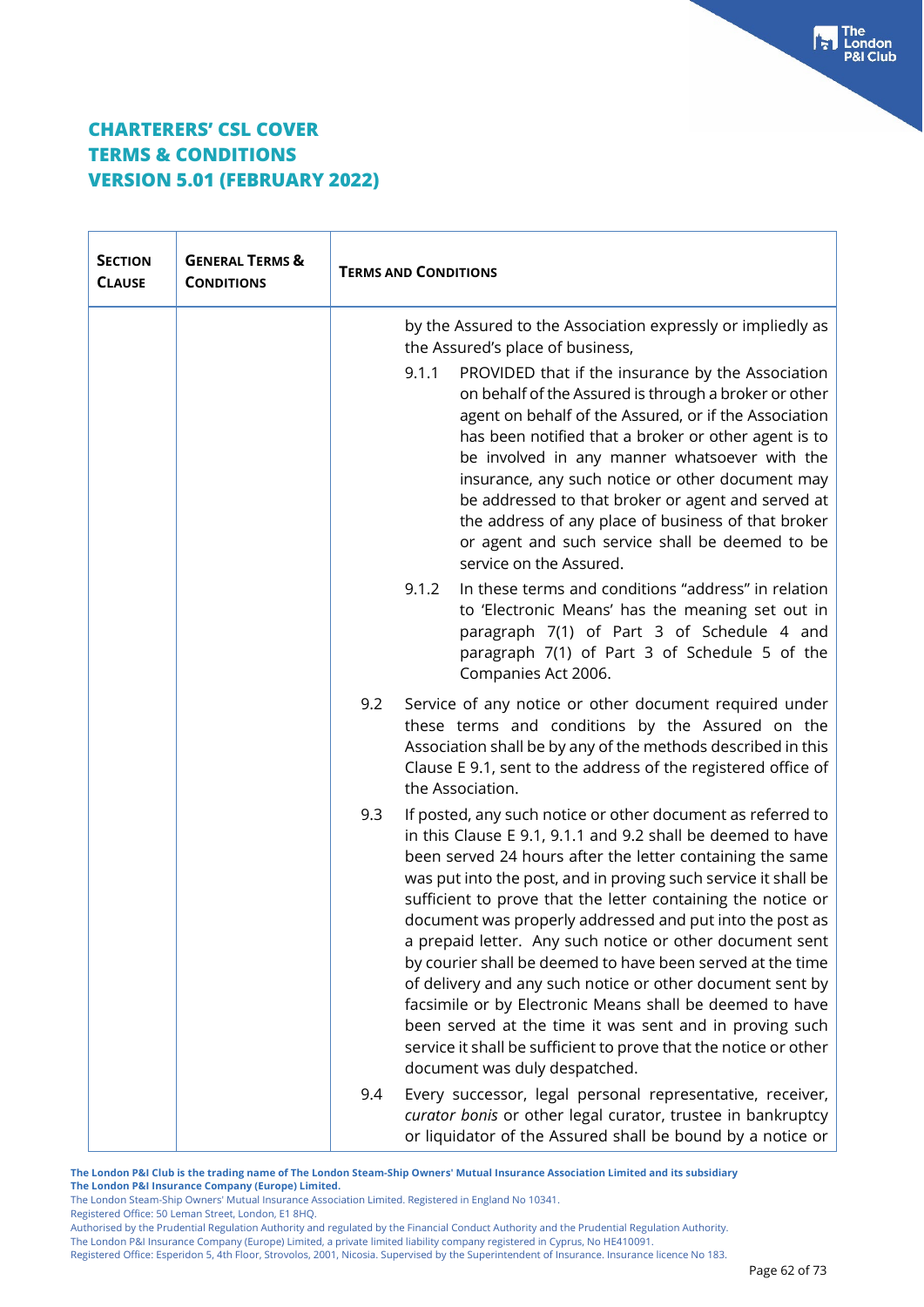| <b>SECTION</b><br><b>CLAUSE</b> | <b>GENERAL TERMS &amp;</b><br><b>CONDITIONS</b> | <b>TERMS AND CONDITIONS</b>                                                                                                                                                                                                                                                                                                                                                                                                                                                                                                                                                                                                                                                                                                                                                                                                                                                                                                                                                                                                                                                                                                                                                                                     |  |
|---------------------------------|-------------------------------------------------|-----------------------------------------------------------------------------------------------------------------------------------------------------------------------------------------------------------------------------------------------------------------------------------------------------------------------------------------------------------------------------------------------------------------------------------------------------------------------------------------------------------------------------------------------------------------------------------------------------------------------------------------------------------------------------------------------------------------------------------------------------------------------------------------------------------------------------------------------------------------------------------------------------------------------------------------------------------------------------------------------------------------------------------------------------------------------------------------------------------------------------------------------------------------------------------------------------------------|--|
|                                 |                                                 | other document given as aforesaid if sent as aforesaid,<br>notwithstanding that the Association may have notice of<br>the Assured's death, mental disorder, bankruptcy,<br>liquidation, incapacity or administration.                                                                                                                                                                                                                                                                                                                                                                                                                                                                                                                                                                                                                                                                                                                                                                                                                                                                                                                                                                                           |  |
| <b>IVE</b>                      |                                                 | <b>10 Forbearance</b><br>No act, omission, course of dealing, forbearance, delay or<br>indulgence of any kind by the Association in enforcing any of<br>these terms and conditions or any contractual terms or<br>conditions, shall be treated as any waiver of any of the<br>Association's rights thereunder, the strict enforcement of which<br>the Association shall at all times and without notice be entitled to<br>insist upon notwithstanding any of the matters aforesaid.                                                                                                                                                                                                                                                                                                                                                                                                                                                                                                                                                                                                                                                                                                                             |  |
| <b>IVE</b>                      |                                                 | <b>11 Jurisdiction and Law</b><br>11.1 These terms and conditions and any contract of insurance<br>entered into by the Association shall be governed by and<br>construed in accordance with English law and shall be<br>subject to the provisions of the Marine Insurance Act 1906<br>and the Insurance Act 2015 and any statutory modifications<br>thereof except insofar as such Acts or modifications may<br>have been excluded by these terms and conditions or by<br>any terms of such contracts.<br>11.1.1 The following provisions of the Insurance Act 2015<br>("the Act") are excluded as follows:<br>11.1.1.1 Section 8 and Section 14 of the Act are<br>excluded. As a result any breach of the<br>duty of fair presentation and/or the duty<br>of good faith shall entitle the Association<br>to avoid this insurance in all<br>circumstances.<br>11.1.1.2 Section 10 of the Act is excluded. As a<br>result if the Assured fails to comply with<br>any warranty in these terms and<br>conditions and/or any contract<br>of<br>insurance, the Association<br>shall<br>be<br>discharged from liability from the date of<br>the breach, regardless of whether the<br>breach is subsequently remedied. |  |

**The London P&I Club is the trading name of The London Steam-Ship Owners' Mutual Insurance Association Limited and its subsidiary The London P&I Insurance Company (Europe) Limited.**

The London Steam-Ship Owners' Mutual Insurance Association Limited. Registered in England No 10341.

Registered Office: 50 Leman Street, London, E1 8HQ.

Authorised by the Prudential Regulation Authority and regulated by the Financial Conduct Authority and the Prudential Regulation Authority.

The London P&I Insurance Company (Europe) Limited, a private limited liability company registered in Cyprus, No HE410091.

Registered Office: Esperidon 5, 4th Floor, Strovolos, 2001, Nicosia. Supervised by the Superintendent of Insurance. Insurance licence No 183.

The<br>London

**P&I Club** 

ьI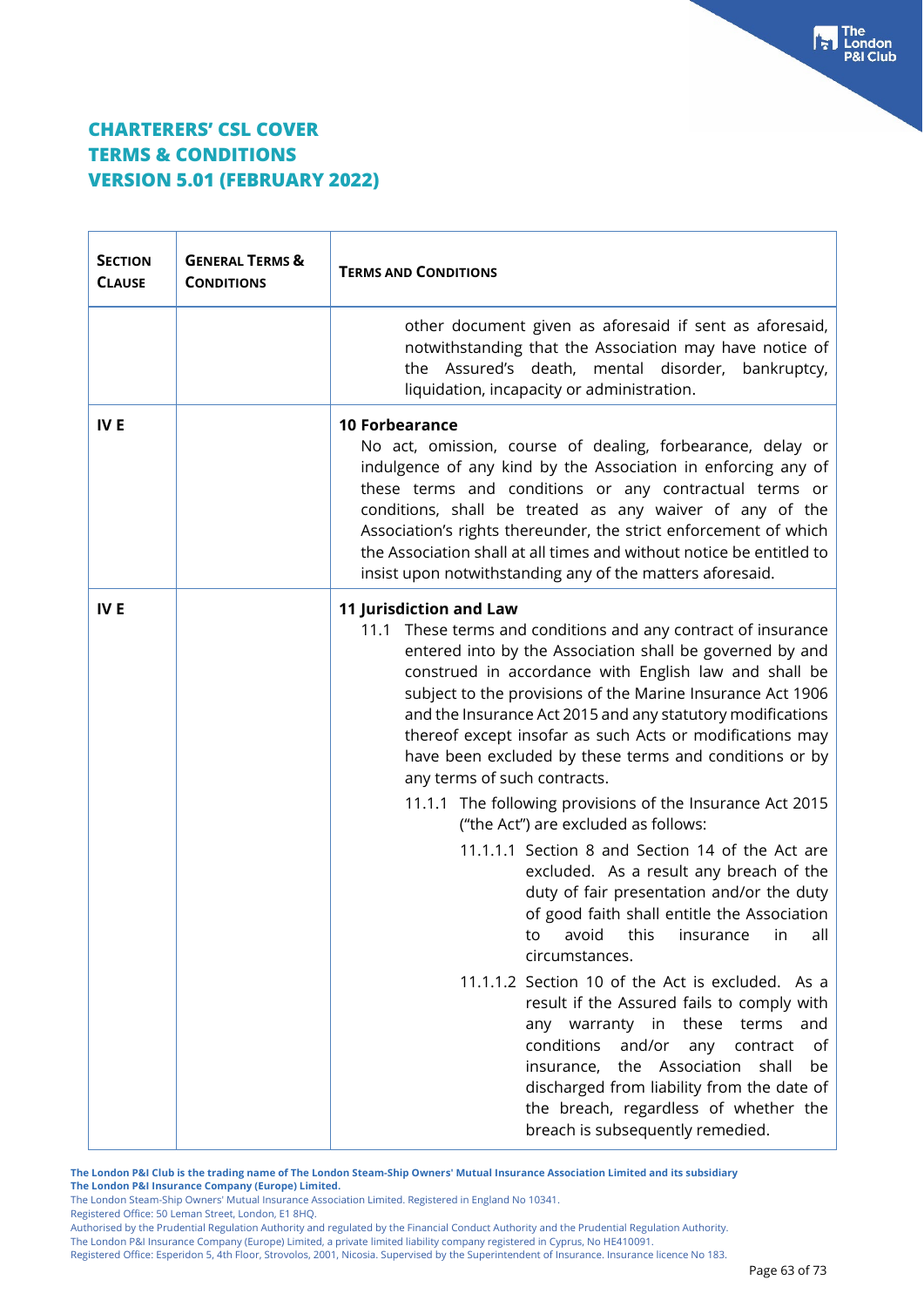| <b>SECTION</b><br><b>CLAUSE</b> | <b>GENERAL TERMS &amp;</b><br><b>CONDITIONS</b> | <b>TERMS AND CONDITIONS</b>                                                                                                                                                                                                                                                                                                                                                                                                                                                                                                                                                                                     |
|---------------------------------|-------------------------------------------------|-----------------------------------------------------------------------------------------------------------------------------------------------------------------------------------------------------------------------------------------------------------------------------------------------------------------------------------------------------------------------------------------------------------------------------------------------------------------------------------------------------------------------------------------------------------------------------------------------------------------|
|                                 |                                                 | 11.1.1.3 Section 11 of the Act is excluded. As a<br>result if the Assured fails to comply with<br>any term of these terms and conditions<br>and/or the contract of insurance, the<br>Association's liability may be excluded,<br>limited or discharged in accordance with<br>and<br>conditions<br>these<br>terms<br>notwithstanding that the breach could not<br>have increased the risk of the loss which<br>actually occurred in the circumstances in<br>which it occurred.                                                                                                                                   |
|                                 |                                                 | 11.1.1.4 Section 13 of the Act is excluded. As a<br>result the Association shall be entitled to<br>exercise its right to terminate any contract<br>of insurance in respect of the Assured in<br>the event that a fraudulent claim is<br>submitted by or on behalf of the Assured<br>any affiliated or<br>and/or<br>associated<br>company of the Assured.                                                                                                                                                                                                                                                        |
|                                 |                                                 | 11.1.1.5 Section 13A of the Act is excluded. Any<br>contract of<br>insurance<br>between<br>the<br>Association and the Assured shall not be<br>subject to nor shall the Association be in<br>breach of any implied term that it will pay<br>any sums due in respect of a claim within<br>reasonable time<br>that<br>save<br>the<br>a<br>Association may not deliberately or<br>recklessly fail to do so.                                                                                                                                                                                                         |
|                                 |                                                 | 11.2 If any difference or dispute shall arise between the<br>Association and the Assured (or any other person) out of or<br>in connection with these terms and conditions, or out of<br>any contract between the Association and the Assured, or<br>as to the rights or obligations of the Association or the<br>Assured thereunder, or in connection therewith, or as to<br>any other matter whatsoever, such difference or dispute<br>shall be referred to arbitration in London in accordance<br>with the Arbitration Act 1996 and any statutory<br>modifications or re-enactment thereof save to the extent |

**The London P&I Club is the trading name of The London Steam-Ship Owners' Mutual Insurance Association Limited and its subsidiary The London P&I Insurance Company (Europe) Limited.**

The London Steam-Ship Owners' Mutual Insurance Association Limited. Registered in England No 10341.

Registered Office: 50 Leman Street, London, E1 8HQ.

Authorised by the Prudential Regulation Authority and regulated by the Financial Conduct Authority and the Prudential Regulation Authority.

The London P&I Insurance Company (Europe) Limited, a private limited liability company registered in Cyprus, No HE410091.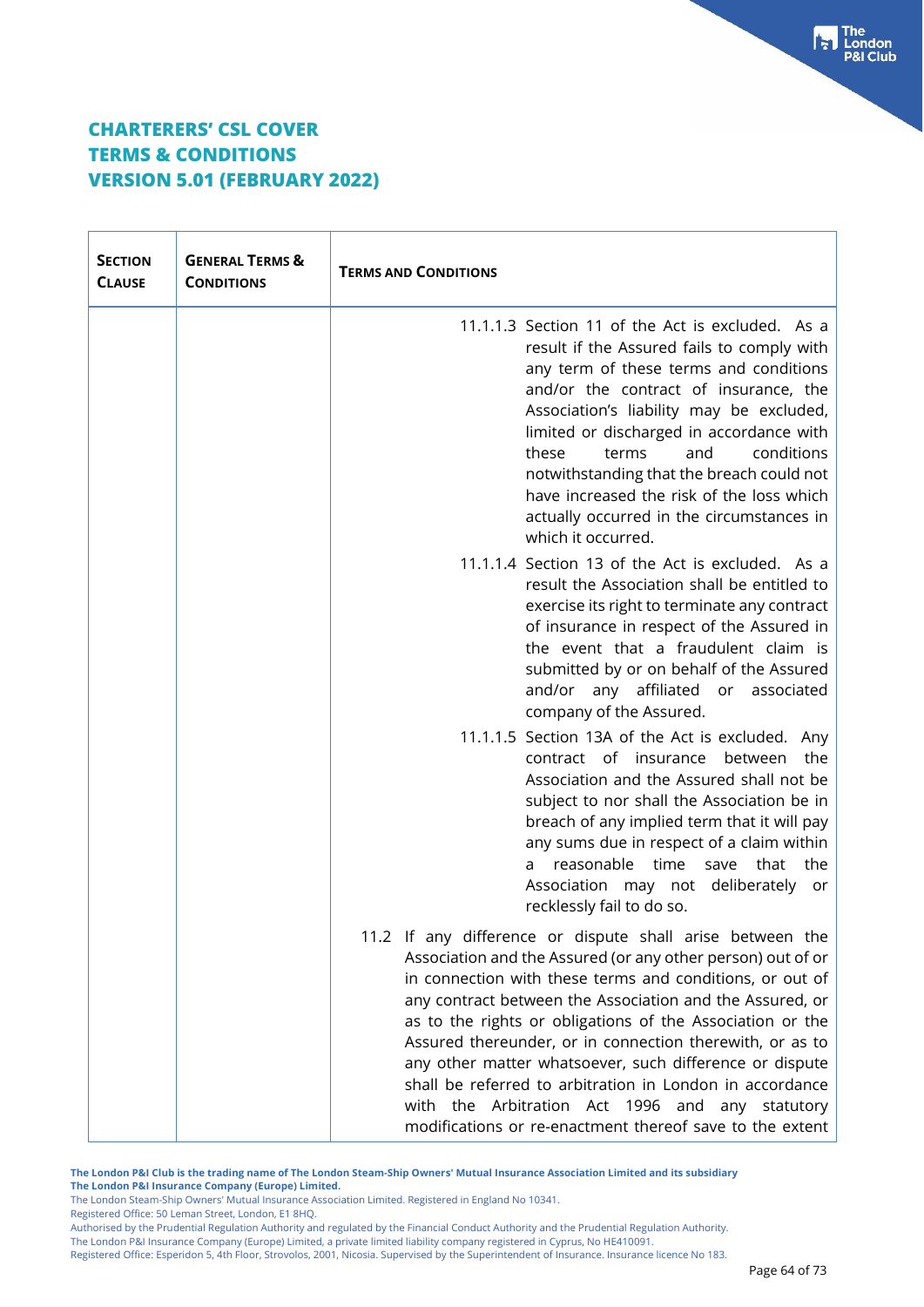Ť

 $\mathsf{r}$ 

| <b>SECTION</b><br><b>CLAUSE</b> | <b>GENERAL TERMS &amp;</b><br><b>CONDITIONS</b> | <b>TERMS AND CONDITIONS</b>                                                                                                                                                                                                                                                                                                                                                                                                                                                                                                                                                                                                                                                                                                                                                                                                                                                                                                                                                                                                                                                                                                                   |  |
|---------------------------------|-------------------------------------------------|-----------------------------------------------------------------------------------------------------------------------------------------------------------------------------------------------------------------------------------------------------------------------------------------------------------------------------------------------------------------------------------------------------------------------------------------------------------------------------------------------------------------------------------------------------------------------------------------------------------------------------------------------------------------------------------------------------------------------------------------------------------------------------------------------------------------------------------------------------------------------------------------------------------------------------------------------------------------------------------------------------------------------------------------------------------------------------------------------------------------------------------------------|--|
|                                 |                                                 | necessary to give effect to the provisions of this Clause E<br>11. The arbitration shall be conducted in accordance with<br>the London Maritime Arbitrators' Association (LMAA) Terms<br>current at the time when the arbitration proceedings are<br>commenced. The reference shall be to three arbitrators<br>and the arbitrators shall all be full members of the LMAA<br>and/or Queen's Counsel practising at the Commercial Bar<br>in London.                                                                                                                                                                                                                                                                                                                                                                                                                                                                                                                                                                                                                                                                                             |  |
|                                 |                                                 | A party wishing to refer a dispute to arbitration shall<br>appoint its arbitrator and send notice of such appointment<br>in writing to the other party requiring the other party to<br>appoint its own arbitrator within fourteen (14) calendar<br>days of that notice and stating that it will appoint its<br>arbitrator as sole arbitrator unless the other party appoints<br>its own arbitrator and gives notice that it has done so within<br>the fourteen (14) days specified. If the other party does not<br>appoint its own arbitrator and give notice that it has done<br>so within the fourteen (14) days specified, the party<br>referring a dispute to arbitration may, without the<br>requirement of any further prior notice to the other party,<br>appoint its arbitrator as sole arbitrator and shall advise the<br>other party accordingly. The award of a sole arbitrator shall<br>be binding on both parties as if the sole arbitrator had been<br>appointed by agreement. Nothing herein shall prevent the<br>parties agreeing in writing to vary these provisions to<br>provide for the appointment of a sole arbitrator. |  |
|                                 |                                                 | In any such arbitration, any matter decided or stated in any<br>judgment or arbitration award (or in any reasons given by<br>an arbitrator for making any award) relating to proceedings<br>between the Assured and any third party shall be<br>admissible in evidence.                                                                                                                                                                                                                                                                                                                                                                                                                                                                                                                                                                                                                                                                                                                                                                                                                                                                       |  |
|                                 |                                                 | The Assured may not bring or maintain any action, suit or<br>other legal proceedings against the Association in<br>connection with any such difference or dispute unless the<br>Assured has first obtained an arbitration award in<br>accordance with this Clause E 11.                                                                                                                                                                                                                                                                                                                                                                                                                                                                                                                                                                                                                                                                                                                                                                                                                                                                       |  |
|                                 |                                                 | 11.3 In respect of any monies whatsoever which the Association<br>considers are due to it, such as but not limited to,                                                                                                                                                                                                                                                                                                                                                                                                                                                                                                                                                                                                                                                                                                                                                                                                                                                                                                                                                                                                                        |  |

**The London P&I Club is the trading name of The London Steam-Ship Owners' Mutual Insurance Association Limited and its subsidiary The London P&I Insurance Company (Europe) Limited.**

The London Steam-Ship Owners' Mutual Insurance Association Limited. Registered in England No 10341.

Registered Office: 50 Leman Street, London, E1 8HQ.

Authorised by the Prudential Regulation Authority and regulated by the Financial Conduct Authority and the Prudential Regulation Authority.

The London P&I Insurance Company (Europe) Limited, a private limited liability company registered in Cyprus, No HE410091.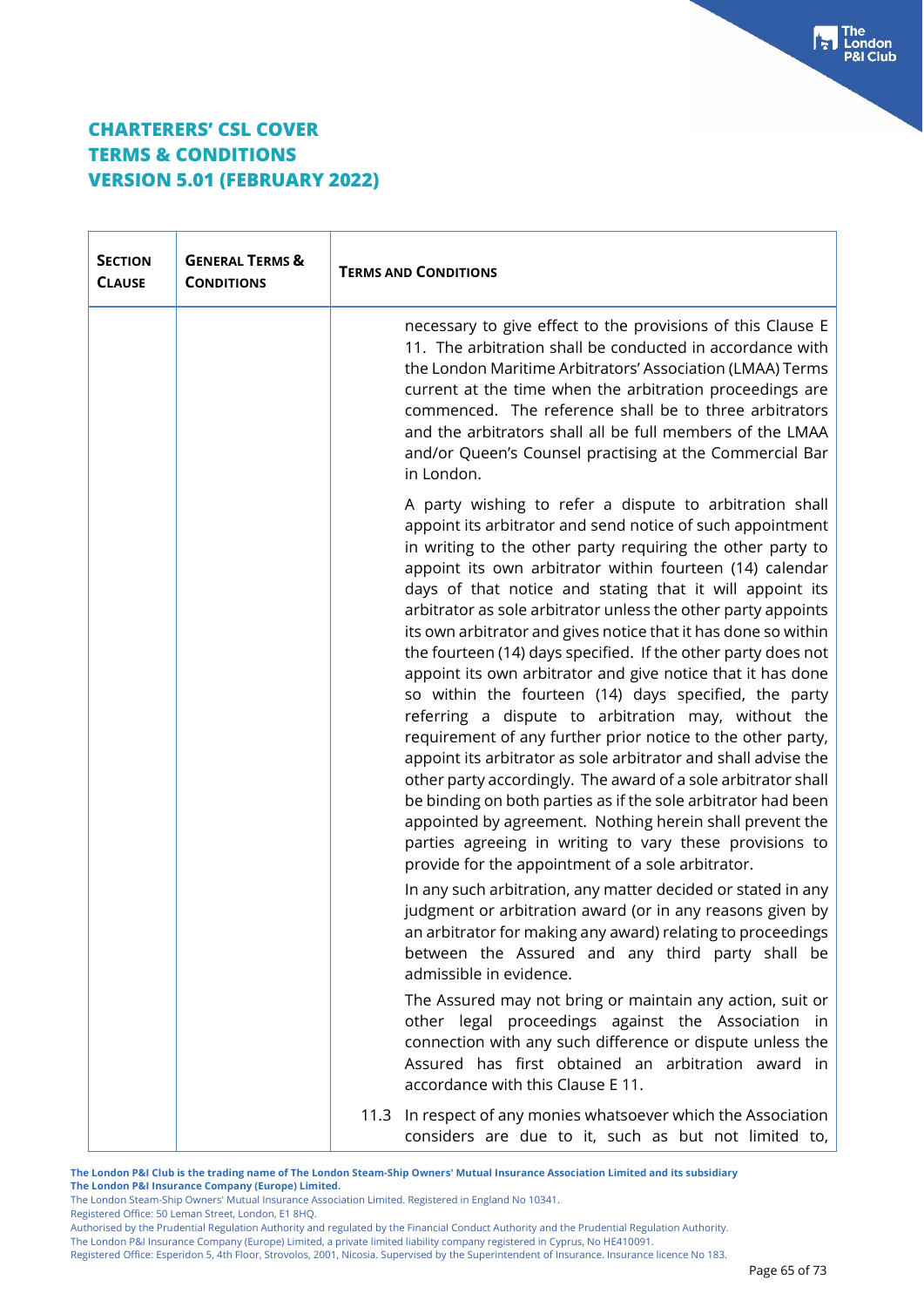| <b>SECTION</b><br><b>CLAUSE</b> | <b>GENERAL TERMS &amp;</b><br><b>CONDITIONS</b> | <b>TERMS AND CONDITIONS</b>                                                                                                                                                                                                                                                                                                                                                                                                                                                                                                                                                                               |  |
|---------------------------------|-------------------------------------------------|-----------------------------------------------------------------------------------------------------------------------------------------------------------------------------------------------------------------------------------------------------------------------------------------------------------------------------------------------------------------------------------------------------------------------------------------------------------------------------------------------------------------------------------------------------------------------------------------------------------|--|
|                                 |                                                 | outstanding premiums ("Sums Due"), the Association may<br>but shall not be obliged to commence and maintain<br>proceedings to obtain payment in its sole discretion in the<br>following ways:                                                                                                                                                                                                                                                                                                                                                                                                             |  |
|                                 |                                                 | 11.3.1 in arbitration in London pursuant to this Clause E<br>11.2 above; or                                                                                                                                                                                                                                                                                                                                                                                                                                                                                                                               |  |
|                                 |                                                 | 11.3.2 in the High Court of Justice of England and, if it does<br>so, the Assured hereby submits to the jurisdiction<br>of that Court in respect of any such action.                                                                                                                                                                                                                                                                                                                                                                                                                                      |  |
|                                 |                                                 | 11.4 Nothing in this Clause E 11 including this Clause E 11.2 or in<br>any other Clause in these terms and conditions or<br>otherwise shall preclude the Association from taking any<br>legal action of whatsoever nature in any jurisdiction at its<br>sole discretion, and subject to and/or under the law of such<br>jurisdiction, in order to pursue or enforce any of its rights<br>whatsoever and howsoever arising including but not<br>limited to:<br>11.4.1 Recovering Sums Due; and/or<br>11.4.2 Obtaining security for Sums Due; and/or<br>11.4.3 Preserving the assets of the Assured; and/or |  |
|                                 |                                                 | 11.4.4 Enforcement of its rights of lien whether arising by<br>law or under these terms and conditions.                                                                                                                                                                                                                                                                                                                                                                                                                                                                                                   |  |
| IV <sub>E</sub>                 |                                                 | 12 Incorporation of the Articles of Association<br>All contracts entered into by the Association and all insurances<br>afforded by the Association shall be subject to the Articles of the<br>Association; and words as defined in the Articles of the<br>Association shall have the same meaning in such contracts or<br>such insurances as in the Articles of the Association unless the<br>context requires otherwise or they are defined differently in such<br>contracts and such insurances.<br>The Assured under such<br>contracts and insurances shall not become a member of the<br>Association. |  |
| <b>IVE</b>                      |                                                 | <b>13 Definitions</b><br>Unless the context requires otherwise where the following terms<br>appear within these terms and conditions they shall have the<br>following meanings:                                                                                                                                                                                                                                                                                                                                                                                                                           |  |

**The London P&I Club is the trading name of The London Steam-Ship Owners' Mutual Insurance Association Limited and its subsidiary The London P&I Insurance Company (Europe) Limited.**

The London Steam-Ship Owners' Mutual Insurance Association Limited. Registered in England No 10341.

Registered Office: 50 Leman Street, London, E1 8HQ.

Authorised by the Prudential Regulation Authority and regulated by the Financial Conduct Authority and the Prudential Regulation Authority.

The London P&I Insurance Company (Europe) Limited, a private limited liability company registered in Cyprus, No HE410091.

Registered Office: Esperidon 5, 4th Floor, Strovolos, 2001, Nicosia. Supervised by the Superintendent of Insurance. Insurance licence No 183.

The<br>London

**P&I Club** 

ьI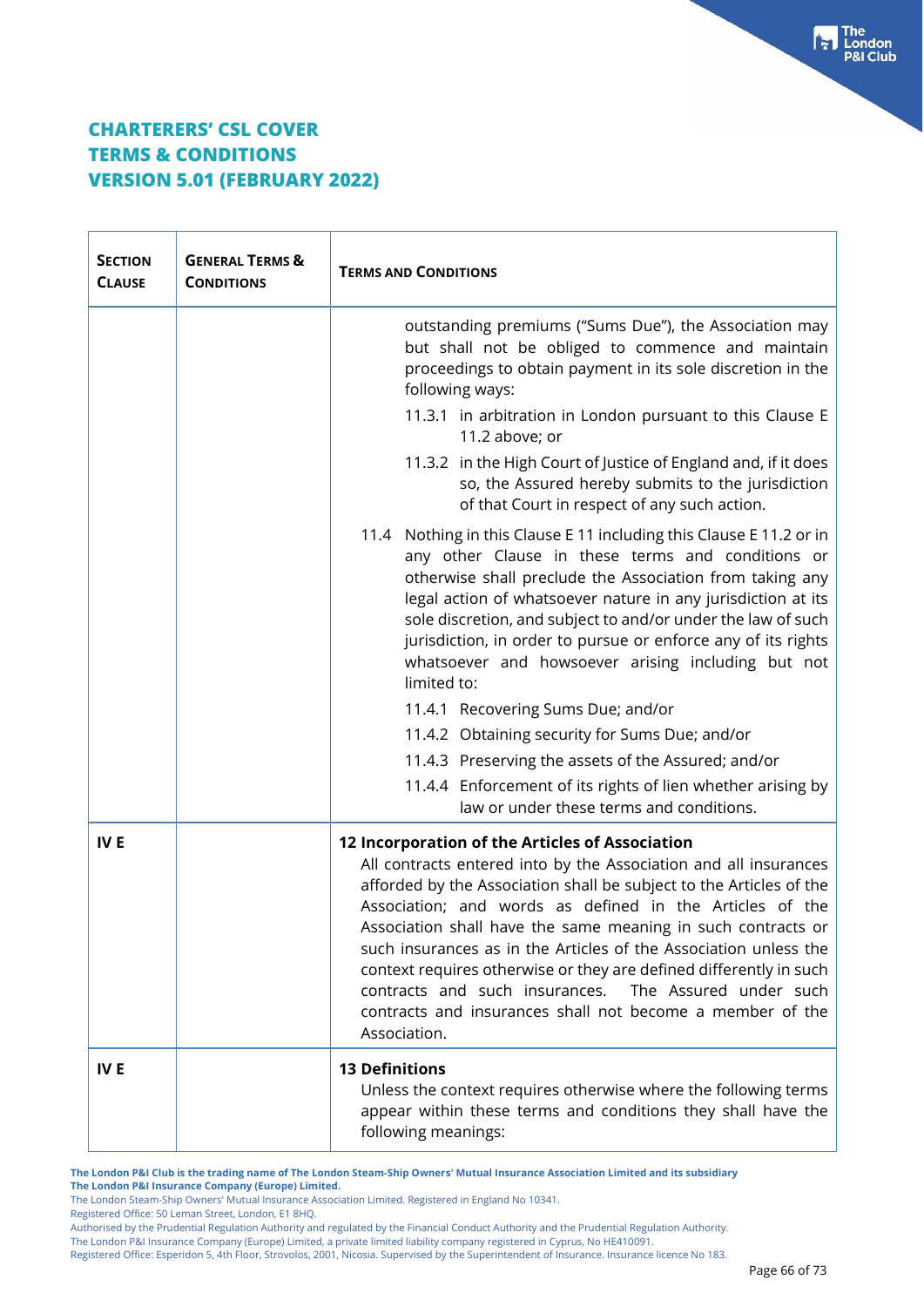| <b>SECTION</b><br><b>CLAUSE</b> | <b>GENERAL TERMS &amp;</b><br><b>CONDITIONS</b> | <b>TERMS AND CONDITIONS</b> |                                                                                                                                                                                                                                                                                                                                                                                                                                                                                                                                   |
|---------------------------------|-------------------------------------------------|-----------------------------|-----------------------------------------------------------------------------------------------------------------------------------------------------------------------------------------------------------------------------------------------------------------------------------------------------------------------------------------------------------------------------------------------------------------------------------------------------------------------------------------------------------------------------------|
|                                 |                                                 | <b>Articles</b>             | the Articles of Association of the Association<br>in force from time to time;                                                                                                                                                                                                                                                                                                                                                                                                                                                     |
|                                 |                                                 | Association                 | The London Steam-Ship Owners' Mutual<br>Insurance Association Limited, a company<br>limited by guarantee registered in England<br>under number 10341;                                                                                                                                                                                                                                                                                                                                                                             |
|                                 |                                                 | Assured                     | a person whose application for insurance<br>under these terms and conditions of any<br>Interest in a Ship, Chartered Ship or<br>otherwise has been accepted by the<br>Association and includes, for the avoidance<br>of doubt, a Principal Assured, a Co-assured<br>and an Other Assured;                                                                                                                                                                                                                                         |
|                                 |                                                 | <b>Board</b>                | the board of Directors for the time being of<br>the Association;                                                                                                                                                                                                                                                                                                                                                                                                                                                                  |
|                                 |                                                 | <b>Brexit Event</b>         | has the meaning given in Section IV E Clause<br>16.1 of these terms and conditions;                                                                                                                                                                                                                                                                                                                                                                                                                                               |
|                                 |                                                 | Certificate of Entry        | a certificate issued by the Association<br>pursuant to Section IV Clause A 2 of these<br>terms and conditions;                                                                                                                                                                                                                                                                                                                                                                                                                    |
|                                 |                                                 | Chartered Ship              | a Ship insured for the account of a<br>Charterer including a Ship on which cargo<br>has been, is, or is yet to be carried;                                                                                                                                                                                                                                                                                                                                                                                                        |
|                                 |                                                 | Charterer                   | an Assured who has an interest in a Ship<br>other than as an owner or disponent owner;<br>and, subject to the terms and conditions as<br>agreed by the Managers in writing and as<br>provided for in the Certificate of Entry, may<br>include <i>inter alia</i> an Assured engaged in<br>time charters, voyage charters, space<br>charters, slot charters, slot swaps, slot<br>contracts, freight forwarding contracts,<br>contracts of affreightment, shipping and/or<br>trading and/or receiving cargo, and pool<br>operations. |
|                                 |                                                 | Coassureds                  | Assureds whose application for insurance<br>of their respective interests under these                                                                                                                                                                                                                                                                                                                                                                                                                                             |

**The London P&I Club is the trading name of The London Steam-Ship Owners' Mutual Insurance Association Limited and its subsidiary The London P&I Insurance Company (Europe) Limited.**

The London Steam-Ship Owners' Mutual Insurance Association Limited. Registered in England No 10341.

Registered Office: 50 Leman Street, London, E1 8HQ.

Authorised by the Prudential Regulation Authority and regulated by the Financial Conduct Authority and the Prudential Regulation Authority.

The London P&I Insurance Company (Europe) Limited, a private limited liability company registered in Cyprus, No HE410091.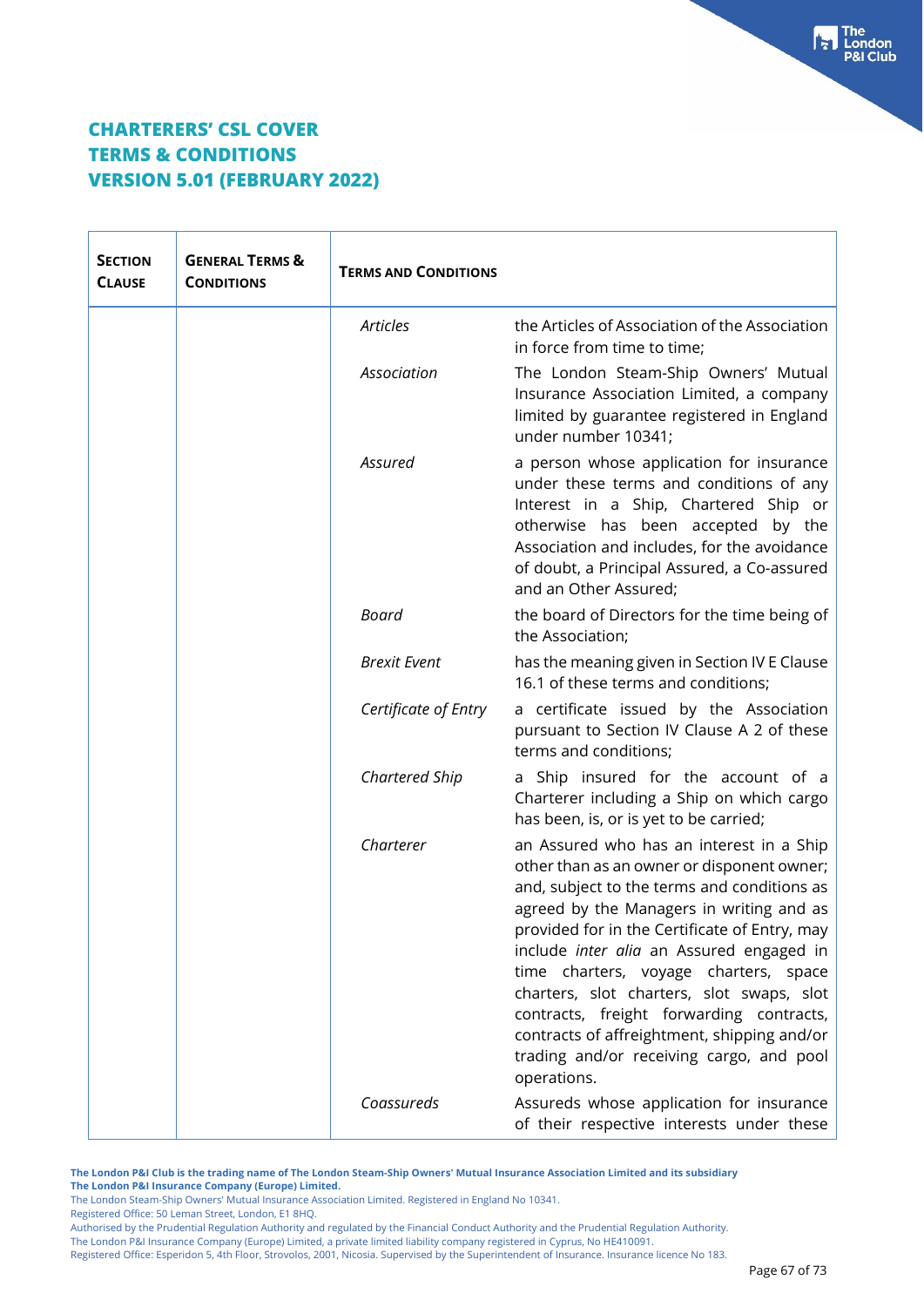| <b>SECTION</b><br><b>CLAUSE</b> | <b>GENERAL TERMS &amp;</b><br><b>CONDITIONS</b> | <b>TERMS AND CONDITIONS</b> |                                                                                                                                                                                                                                                                                                                                                                                                    |
|---------------------------------|-------------------------------------------------|-----------------------------|----------------------------------------------------------------------------------------------------------------------------------------------------------------------------------------------------------------------------------------------------------------------------------------------------------------------------------------------------------------------------------------------------|
|                                 |                                                 |                             | terms and conditions has been accepted by<br>the Association pursuant to Section IV<br>Clause E 1 of these terms and conditions<br>shall<br>Coassured<br>be<br>construed<br>and<br>accordingly;                                                                                                                                                                                                    |
|                                 |                                                 | Communicable<br>Disease     | Any disease, known or unknown, which can<br>be transmitted by means of any substance<br>or agent from any organism to another<br>organism where:                                                                                                                                                                                                                                                   |
|                                 |                                                 |                             | (a) the substance or agent includes but is<br>not limited to a virus, bacterium,<br>parasite or other organism or any<br>variation or mutation of any of the<br>foregoing, whether deemed living or<br>not, and                                                                                                                                                                                    |
|                                 |                                                 |                             | (b) the method of transmission, whether<br>direct or indirect, includes but is not<br>limited to human touch or contact,<br>airborne transmission, bodily fluid<br>transmission, transmission to or from<br>or via any solid object or surface or<br>liquid or gas, and                                                                                                                            |
|                                 |                                                 |                             | (c) the disease, substance or agent may,<br>acting alone or in conjunction with other<br>co-morbidities,<br>conditions,<br>genetic<br>susceptibilities, or with the human<br>immune system, cause death, illness or<br>bodily<br>harm<br>or temporarily<br>or<br>permanently impair human physical or<br>mental health or adversely affect the<br>value of or safe use of property of any<br>kind; |
|                                 |                                                 | Costs and expenses          | Costs and expenses shall be deemed to<br>include fees for professional services<br>rendered with the agreement of and/or at<br>the instruction of the Association;                                                                                                                                                                                                                                 |

**The London P&I Club is the trading name of The London Steam-Ship Owners' Mutual Insurance Association Limited and its subsidiary The London P&I Insurance Company (Europe) Limited.**

The London Steam-Ship Owners' Mutual Insurance Association Limited. Registered in England No 10341.

Registered Office: 50 Leman Street, London, E1 8HQ.

Authorised by the Prudential Regulation Authority and regulated by the Financial Conduct Authority and the Prudential Regulation Authority.

The London P&I Insurance Company (Europe) Limited, a private limited liability company registered in Cyprus, No HE410091.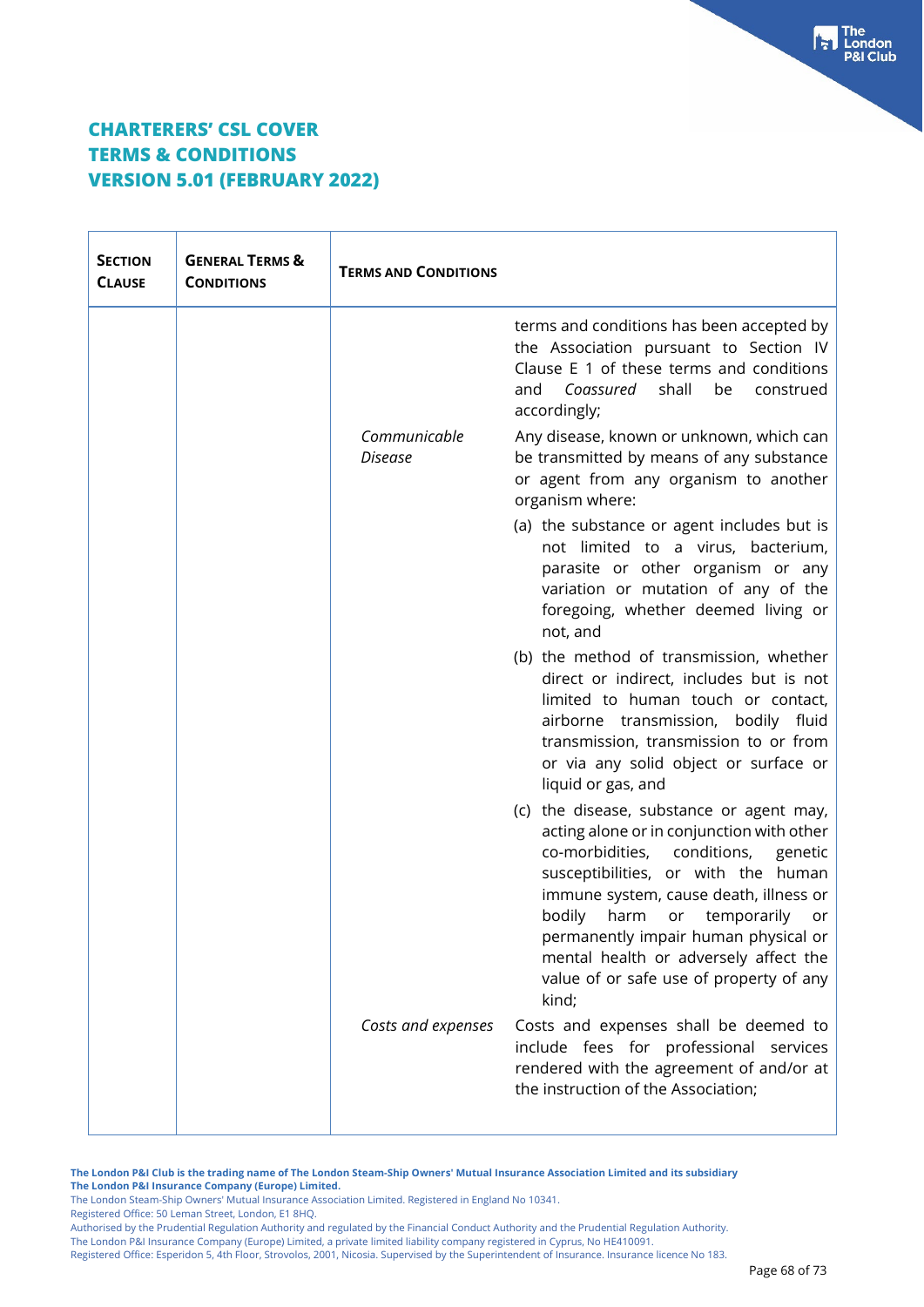| <b>Declared</b><br>Communicable<br>Disease | A Communicable Disease which outbreak<br>the World Health Organisation ("WHO") has<br>determined to<br>be<br>public<br>health<br>a<br>emergency of international concern;                                                                                                                                                                                                                                     |
|--------------------------------------------|---------------------------------------------------------------------------------------------------------------------------------------------------------------------------------------------------------------------------------------------------------------------------------------------------------------------------------------------------------------------------------------------------------------|
| <b>Electronic Form</b>                     | has the meaning given in section 1168(3) of<br>the Companies Act 2006;                                                                                                                                                                                                                                                                                                                                        |
| <b>Electronic Means</b>                    | has the meaning given in section 1168(4) of<br>the Companies Act 2006;                                                                                                                                                                                                                                                                                                                                        |
| in writing                                 | written, printed, lithographed, electronic<br>form, or visibly expressed in all or any of<br>those or any other modes of representing<br>or reproducing words;                                                                                                                                                                                                                                                |
| Knock for Knock                            | means a provision or provisions stipulating<br>that:                                                                                                                                                                                                                                                                                                                                                          |
|                                            | (a) each party to a contract shall be<br>similarly responsible for<br>(i) loss of or damage to, and/or death of<br>or injury to, any of its own property<br>or personnel, and/or the property or<br>personnel of its contractors and/or<br>of its and their subcontractors<br>and/or of other parties, and/or<br>(ii) liability arising out of the ownership<br>or operation of its own property, and<br>that |
|                                            | (b) such responsibility shall be without<br>recourse to the other party and arise<br>notwithstanding any fault or neglect of                                                                                                                                                                                                                                                                                  |
|                                            | any party, and that<br>(c) each party shall, in respect of those<br>losses, damages or other liabilities for<br>which it has assumed responsibility,<br>correspondingly indemnify the other<br>against any liability that that party shall<br>incur in relation thereto.                                                                                                                                      |
| <b>Managers</b>                            | the managers from time to time of the<br>Association;                                                                                                                                                                                                                                                                                                                                                         |
|                                            | Members' Committee the Members' committee for the time being<br>of the Association's group;                                                                                                                                                                                                                                                                                                                   |
| Other assured                              | a person to whom the benefit of the                                                                                                                                                                                                                                                                                                                                                                           |

**The London P&I Club is the trading name of The London Steam-Ship Owners' Mutual Insurance Association Limited and its subsidiary The London P&I Insurance Company (Europe) Limited.**

The London Steam-Ship Owners' Mutual Insurance Association Limited. Registered in England No 10341. Registered Office: 50 Leman Street, London, E1 8HQ.

Authorised by the Prudential Regulation Authority and regulated by the Financial Conduct Authority and the Prudential Regulation Authority.

The London P&I Insurance Company (Europe) Limited, a private limited liability company registered in Cyprus, No HE410091.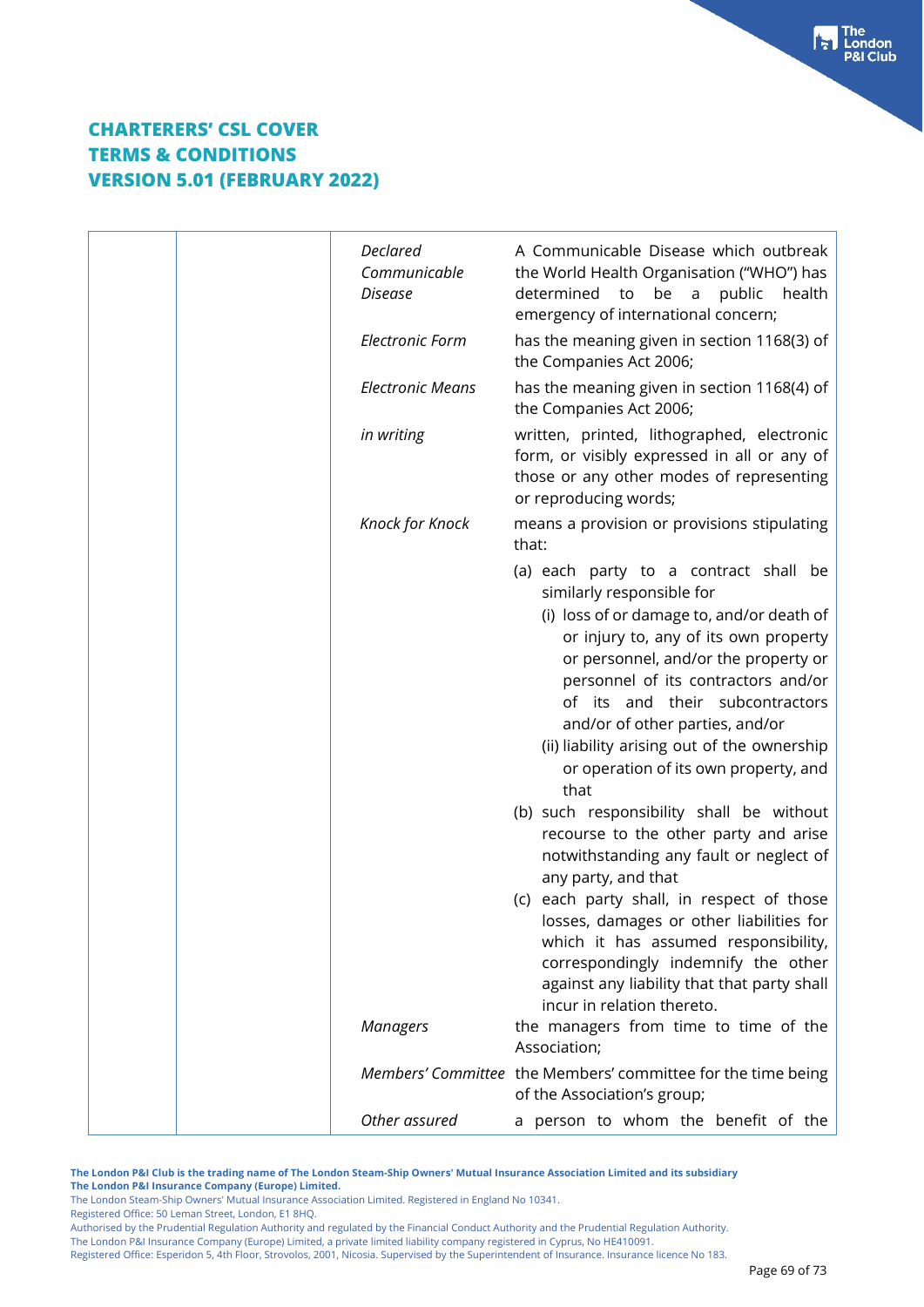| <b>SECTION</b><br><b>CLAUSE</b> | <b>GENERAL TERMS &amp;</b><br><b>CONDITIONS</b> | <b>TERMS AND CONDITIONS</b>                                                                                                                                                                                                                                          |                                                                                                                                                                                                                                                                                                                                                                                                                                                                                                                                                                                                                                                                                             |
|---------------------------------|-------------------------------------------------|----------------------------------------------------------------------------------------------------------------------------------------------------------------------------------------------------------------------------------------------------------------------|---------------------------------------------------------------------------------------------------------------------------------------------------------------------------------------------------------------------------------------------------------------------------------------------------------------------------------------------------------------------------------------------------------------------------------------------------------------------------------------------------------------------------------------------------------------------------------------------------------------------------------------------------------------------------------------------|
|                                 |                                                 |                                                                                                                                                                                                                                                                      | Assured's insurance is agreed to<br>be<br>extended by the Association pursuant to<br>Section IV Clause E 1 of these terms and<br>condition;                                                                                                                                                                                                                                                                                                                                                                                                                                                                                                                                                 |
|                                 |                                                 | <b>Principal Assured</b>                                                                                                                                                                                                                                             | means the Assured who is named as<br>Principal Assured in the Certificate of Entry<br>(or any amendment thereto);                                                                                                                                                                                                                                                                                                                                                                                                                                                                                                                                                                           |
|                                 |                                                 | Ship                                                                                                                                                                                                                                                                 | a ship, boat, hydrofoil, hovercraft or other<br>description of vessel or structure (including<br>a lighter, barge or similar vessel or structure<br>under construction howsoever propelled,<br>but excluding (a) a unit or vessel<br>constructed or adapted for the purpose of<br>drilling<br>carrying<br>out<br>operations<br><i>in</i><br>connection with oil and gas exploration or<br>production, (b) a fixed platform or fixed rig<br>and (c) a wing-in ground craft), used or<br>intended to be used for any purpose<br>whatsoever in navigation or otherwise on,<br>under, over or in water or any part thereof<br>or any proportion of the tonnage thereof or<br>any share therein; |
|                                 |                                                 |                                                                                                                                                                                                                                                                      | Clauses in Section IV General Terms &<br>Conditions referring to 'Ship' or 'ship' relate to<br>owners' interests rather than those of<br>charterers and their relevance to Charterers'<br>CSL Cover should be construed accordingly.                                                                                                                                                                                                                                                                                                                                                                                                                                                        |
|                                 |                                                 | Subsidiary                                                                                                                                                                                                                                                           | any subsidiary (within the meaning of<br>section 1159 of the Companies Act 2006) of<br>The London Steam-Ship Owners' Mutual<br>Insurance Association Limited (a company<br>limited by guarantee registered in England<br>under number 10341) providing Charterers'<br>CSL Cover.                                                                                                                                                                                                                                                                                                                                                                                                            |
|                                 |                                                 | In addition, within these terms and conditions, words importing<br>the singular number only shall include the plural number and vice<br>versa; words importing the masculine gender only shall include<br>the feminine gender; words importing persons shall include |                                                                                                                                                                                                                                                                                                                                                                                                                                                                                                                                                                                                                                                                                             |

**The London P&I Club is the trading name of The London Steam-Ship Owners' Mutual Insurance Association Limited and its subsidiary The London P&I Insurance Company (Europe) Limited.**

The London Steam-Ship Owners' Mutual Insurance Association Limited. Registered in England No 10341.

Registered Office: 50 Leman Street, London, E1 8HQ.

Authorised by the Prudential Regulation Authority and regulated by the Financial Conduct Authority and the Prudential Regulation Authority.

The London P&I Insurance Company (Europe) Limited, a private limited liability company registered in Cyprus, No HE410091.

Registered Office: Esperidon 5, 4th Floor, Strovolos, 2001, Nicosia. Supervised by the Superintendent of Insurance. Insurance licence No 183.

 $\begin{bmatrix} 1 \\ 2 \end{bmatrix}$  The<br> $\begin{bmatrix} 1 \\ 2 \end{bmatrix}$  London **P&I Club**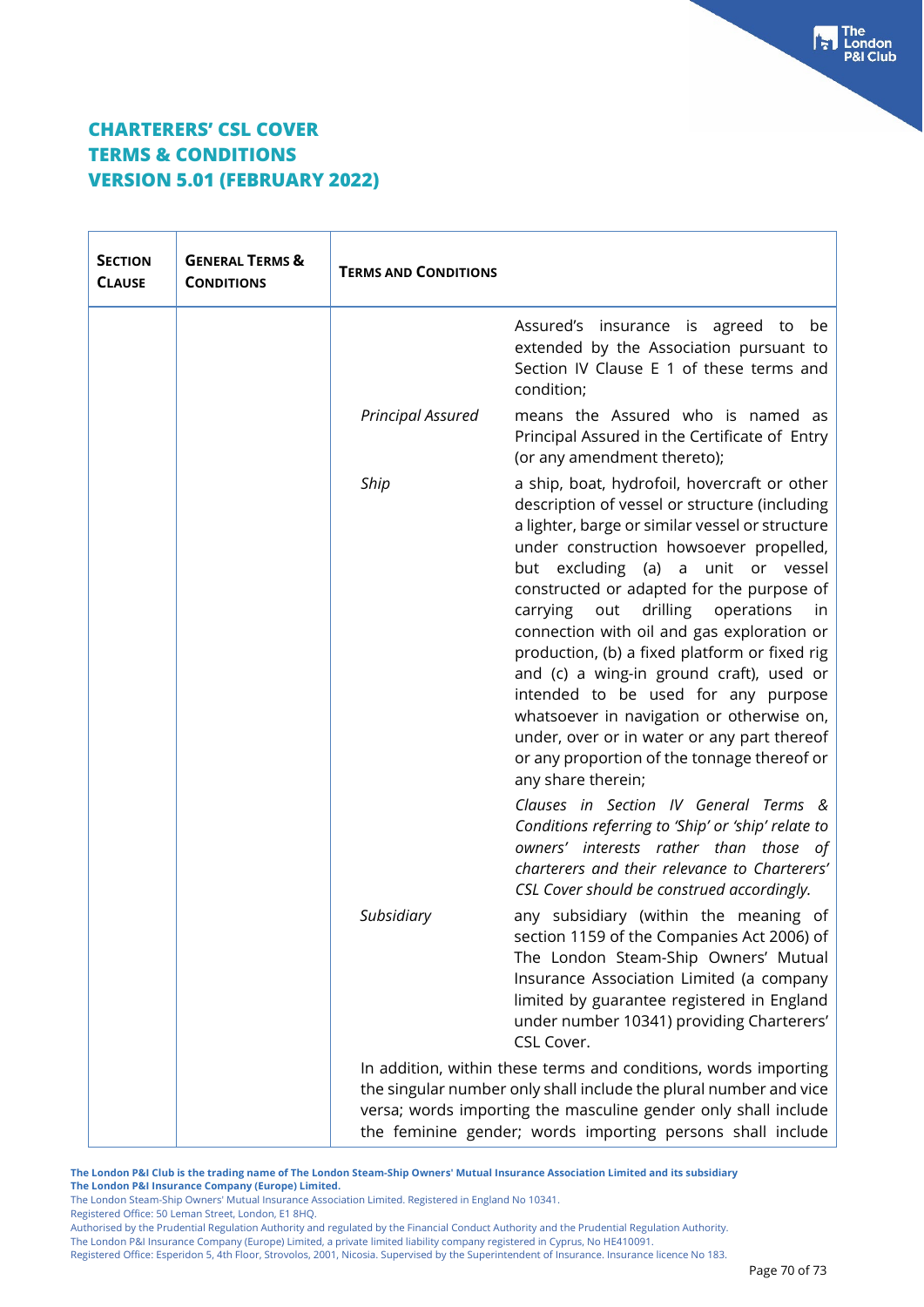| <b>SECTION</b><br><b>CLAUSE</b> | <b>GENERAL TERMS &amp;</b><br><b>CONDITIONS</b> | <b>TERMS AND CONDITIONS</b>                                                                                                                                                                                                                                                                                                                                                                                                                                                                                                                                                                                                                                                                                                                                                                                                                                                                     |  |
|---------------------------------|-------------------------------------------------|-------------------------------------------------------------------------------------------------------------------------------------------------------------------------------------------------------------------------------------------------------------------------------------------------------------------------------------------------------------------------------------------------------------------------------------------------------------------------------------------------------------------------------------------------------------------------------------------------------------------------------------------------------------------------------------------------------------------------------------------------------------------------------------------------------------------------------------------------------------------------------------------------|--|
|                                 |                                                 | individuals, corporations, partnerships and firms (whether or not<br>having a separate legal personality); headings are for<br>convenience only and shall not affect the interpretation of these<br>terms and conditions; and in the event of any conflict between<br>the English text of these terms and conditions and any text<br>thereof written in any other language the English text shall<br>prevail.                                                                                                                                                                                                                                                                                                                                                                                                                                                                                   |  |
| <b>IVE</b>                      |                                                 | <b>14 Disclaimer</b><br>The use of icons, colour and headings within these terms and<br>conditions is intended purely for ease of reference and textual<br>navigation; it should not be construed to import meaning or<br>intention on the part of the Association.                                                                                                                                                                                                                                                                                                                                                                                                                                                                                                                                                                                                                             |  |
| <b>IVE</b>                      |                                                 | <b>15 Subsidiary Cover</b><br>15.1 All cover afforded by a Subsidiary within its Charterers' CSL<br>Cover and all contracts relating thereto shall be deemed to<br>incorporate the provisions of these terms and conditions,<br>save in so far as those provisions are varied as follows:<br>15.1.1 unless the context requires otherwise, all<br>references in these terms and conditions to "the<br>Articles" shall be to the Articles of Association (or<br>foreign equivalent) of the relevant Subsidiary;<br>15.1.2 unless the context requires otherwise,<br>all<br>references in these terms and conditions to "the<br>Association" shall be to that Subsidiary; and<br>15.1.3 unless the<br>otherwise,<br>context requires<br>all<br>references in these terms and conditions to "the<br>terms and conditions" shall be to these terms and<br>conditions as varied by this Clause 15.1. |  |

**The London P&I Club is the trading name of The London Steam-Ship Owners' Mutual Insurance Association Limited and its subsidiary The London P&I Insurance Company (Europe) Limited.**

The London Steam-Ship Owners' Mutual Insurance Association Limited. Registered in England No 10341.

Registered Office: 50 Leman Street, London, E1 8HQ.

Authorised by the Prudential Regulation Authority and regulated by the Financial Conduct Authority and the Prudential Regulation Authority.

The London P&I Insurance Company (Europe) Limited, a private limited liability company registered in Cyprus, No HE410091.

Registered Office: Esperidon 5, 4th Floor, Strovolos, 2001, Nicosia. Supervised by the Superintendent of Insurance. Insurance licence No 183.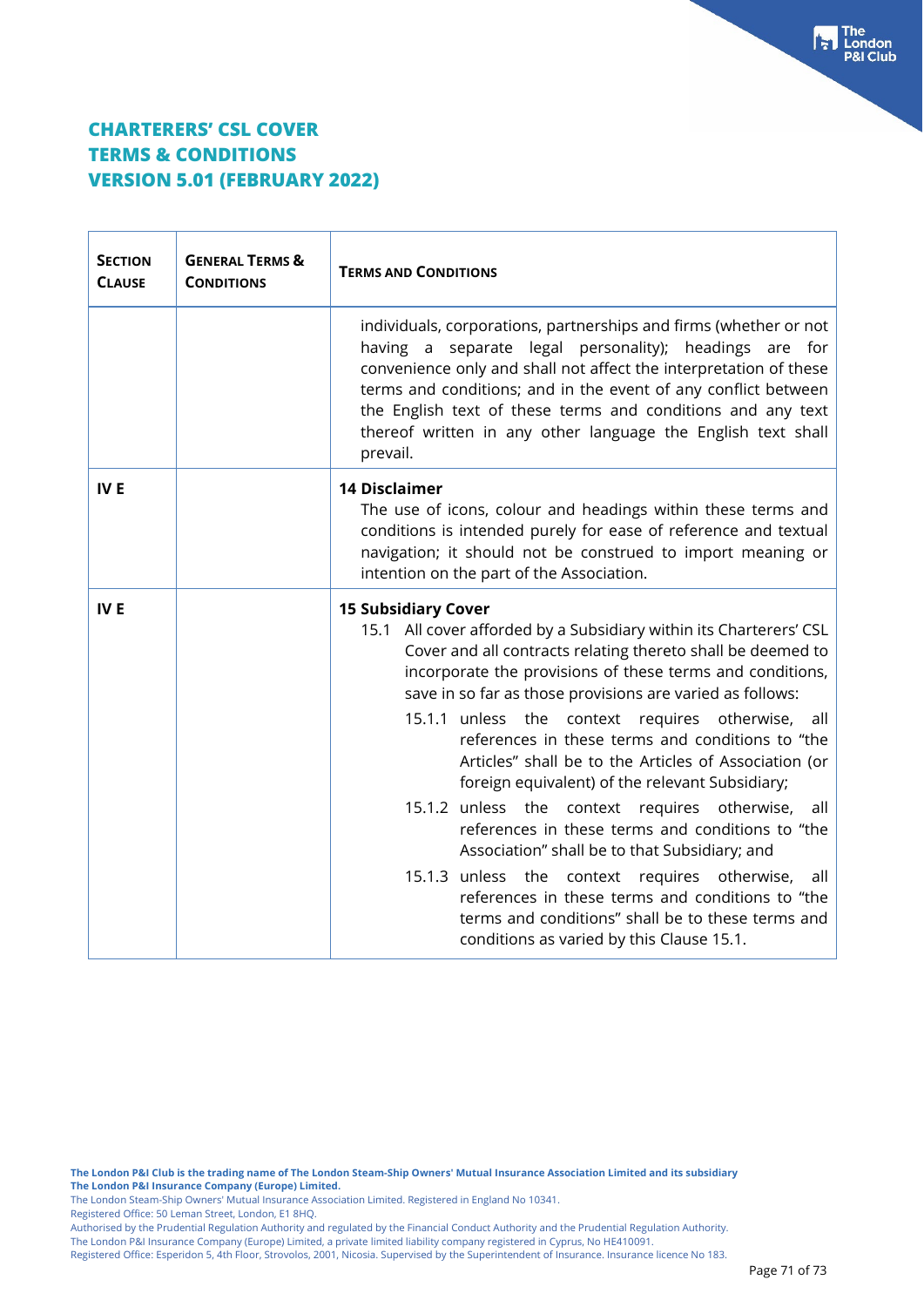| IV <sub>E</sub> | <b>16 Contract Continuity</b><br>16.1 This Clause 16.1 shall only apply following the withdrawal from<br>the European Union by the United Kingdom, including where<br>a transition agreement has been effected ("Brexit Event").<br>16.1.1 Subject to Clause 16.1.2 and to the extent that the<br>Association as a consequence of a Brexit Event is:<br>16.1.1.1 not permitted by applicable law or regulation<br>to perform any contract of insurance<br>(including in respect of the period before or<br>after the date of these terms and conditions)<br>pursuant to these terms and conditions (or<br>any part thereof); and/or |
|-----------------|-------------------------------------------------------------------------------------------------------------------------------------------------------------------------------------------------------------------------------------------------------------------------------------------------------------------------------------------------------------------------------------------------------------------------------------------------------------------------------------------------------------------------------------------------------------------------------------------------------------------------------------|
|                 | 1.16.1.2 would become exposed to any legal or<br>regulatory sanction as a consequence of<br>performing such a contract (or any part<br>thereof),                                                                                                                                                                                                                                                                                                                                                                                                                                                                                    |
|                 | such contract or such part that cannot be performed (per<br>Clauses 16.1.1.1 or 16.1.1.2) may instead be performed by a<br>Subsidiary.                                                                                                                                                                                                                                                                                                                                                                                                                                                                                              |
|                 | 16.1.2 If and from such time as Clause 16.1.1 applies:                                                                                                                                                                                                                                                                                                                                                                                                                                                                                                                                                                              |
|                 | 16.1.2.1 The Association shall no longer be obliged to<br>perform the contract or such part that cannot<br>be performed (per Clauses 16.1.1.1 or<br>16.1.1.2) and which is instead performed by<br>a Subsidiary and shall have no liability<br>whatsoever for such non-performance.                                                                                                                                                                                                                                                                                                                                                 |
|                 | 16.1.2.2 The Subsidiary will only perform the contract<br>to the extent to which the Association would<br>have been obliged to do so.                                                                                                                                                                                                                                                                                                                                                                                                                                                                                               |
|                 | 16.1.2.3 Accordingly, the contract will be performed<br>as if only one of the Association and such<br>Subsidiary were a party to it, including (but<br>not limited to) the following respects:                                                                                                                                                                                                                                                                                                                                                                                                                                      |
|                 | 16.1.2.3.1 All limits of cover and insurance,<br>aggregate limits of cover and<br>insurance (including the overall<br>aggregate limit) and excesses; and                                                                                                                                                                                                                                                                                                                                                                                                                                                                            |
|                 | Assured's<br>obligations<br>16.1.2.3.2 The<br>in<br>of<br>premiums<br>respect<br>and<br>otherwise will be discharged by                                                                                                                                                                                                                                                                                                                                                                                                                                                                                                             |

**The London P&I Club is the trading name of The London Steam-Ship Owners' Mutual Insurance Association Limited and its subsidiary The London P&I Insurance Company (Europe) Limited.**

The London Steam-Ship Owners' Mutual Insurance Association Limited. Registered in England No 10341. Registered Office: 50 Leman Street, London, E1 8HQ.

Authorised by the Prudential Regulation Authority and regulated by the Financial Conduct Authority and the Prudential Regulation Authority.

The London P&I Insurance Company (Europe) Limited, a private limited liability company registered in Cyprus, No HE410091.

Registered Office: Esperidon 5, 4th Floor, Strovolos, 2001, Nicosia. Supervised by the Superintendent of Insurance. Insurance licence No 183.